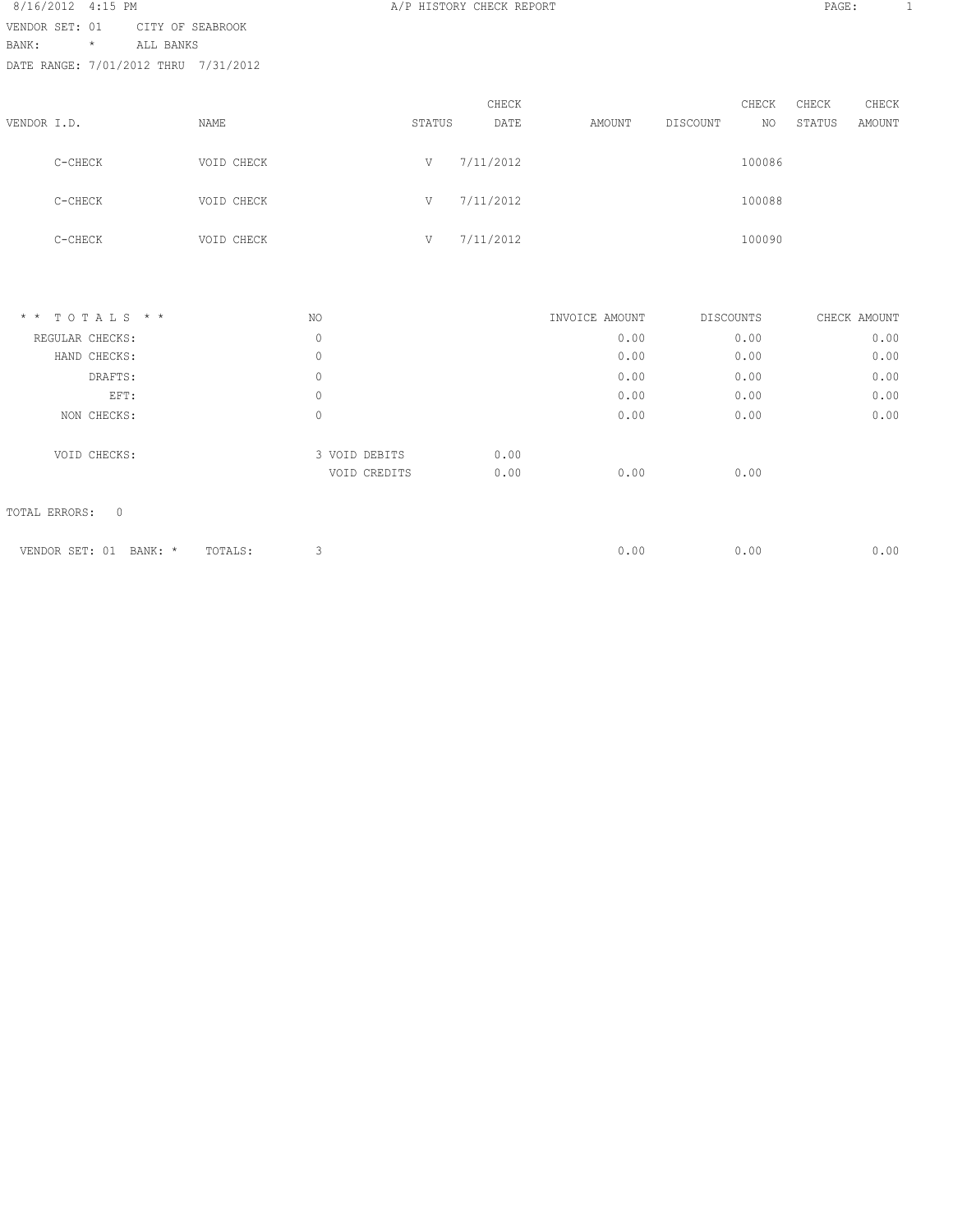8/16/2012 4:15 PM **B A/P HISTORY CHECK REPORT PAGE:** 2 VENDOR SET: 99 CITY OF SEABROOK

BANK: \* ALL BANKS

| VENDOR I.D. |         | NAME                                   |        | STATUS | CHECK<br>DATE | AMOUNT | DISCOUNT | CHECK<br>NO. | CHECK<br>STATUS | CHECK<br>AMOUNT |
|-------------|---------|----------------------------------------|--------|--------|---------------|--------|----------|--------------|-----------------|-----------------|
|             | C-CHECK | VOID CHECK                             |        | V      | 7/11/2012     |        |          | 112064       |                 |                 |
| 2189        | C-CHECK | ERNESTINE DEHAVEN<br>ERNESTINE DEHAVEN | UNPOST | $-V$   | 7/11/2012     |        |          | 112079       |                 | 56.00CR         |
| 2189        | M-CHECK | ERNESTINE DEHAVEN<br>ERNESTINE DEHAVEN | UNPOST | V      | 7/23/2012     |        |          | 112079       |                 | 56.00CR         |
|             | C-CHECK | VOID CHECK                             |        | V      | 7/18/2012     |        |          | 112175       |                 |                 |
|             | C-CHECK | VOID CHECK                             |        | V      | 7/18/2012     |        |          | 112176       |                 |                 |
|             | C-CHECK | VOID CHECK                             |        | V      | 7/18/2012     |        |          | 112177       |                 |                 |

| * * TOTALS * *                  | NO.                           |                  | INVOICE AMOUNT | DISCOUNTS | CHECK AMOUNT |
|---------------------------------|-------------------------------|------------------|----------------|-----------|--------------|
| REGULAR CHECKS:                 | $\circ$                       |                  | 0.00           | 0.00      | 0.00         |
| HAND CHECKS:                    | $\circ$                       |                  | 0.00           | 0.00      | 0.00         |
| DRAFTS:                         | $\circ$                       |                  | 0.00           | 0.00      | 0.00         |
| EFT:                            | $\mathbb O$                   |                  | 0.00           | 0.00      | 0.00         |
| NON CHECKS:                     | $\circ$                       |                  | 0.00           | 0.00      | 0.00         |
| VOID CHECKS:                    | 5 VOID DEBITS<br>VOID CREDITS | 0.00<br>112.00CR | 112.00CR       | 0.00      |              |
| $\overline{0}$<br>TOTAL ERRORS: |                               |                  |                |           |              |
| VENDOR SET: 99<br>BANK: *       | 5<br>TOTALS:                  |                  | 0.00           | 0.00      | 0.00         |
| BANK: *<br>TOTALS:              | 8                             |                  | 0.00           | 0.00      | 0.00         |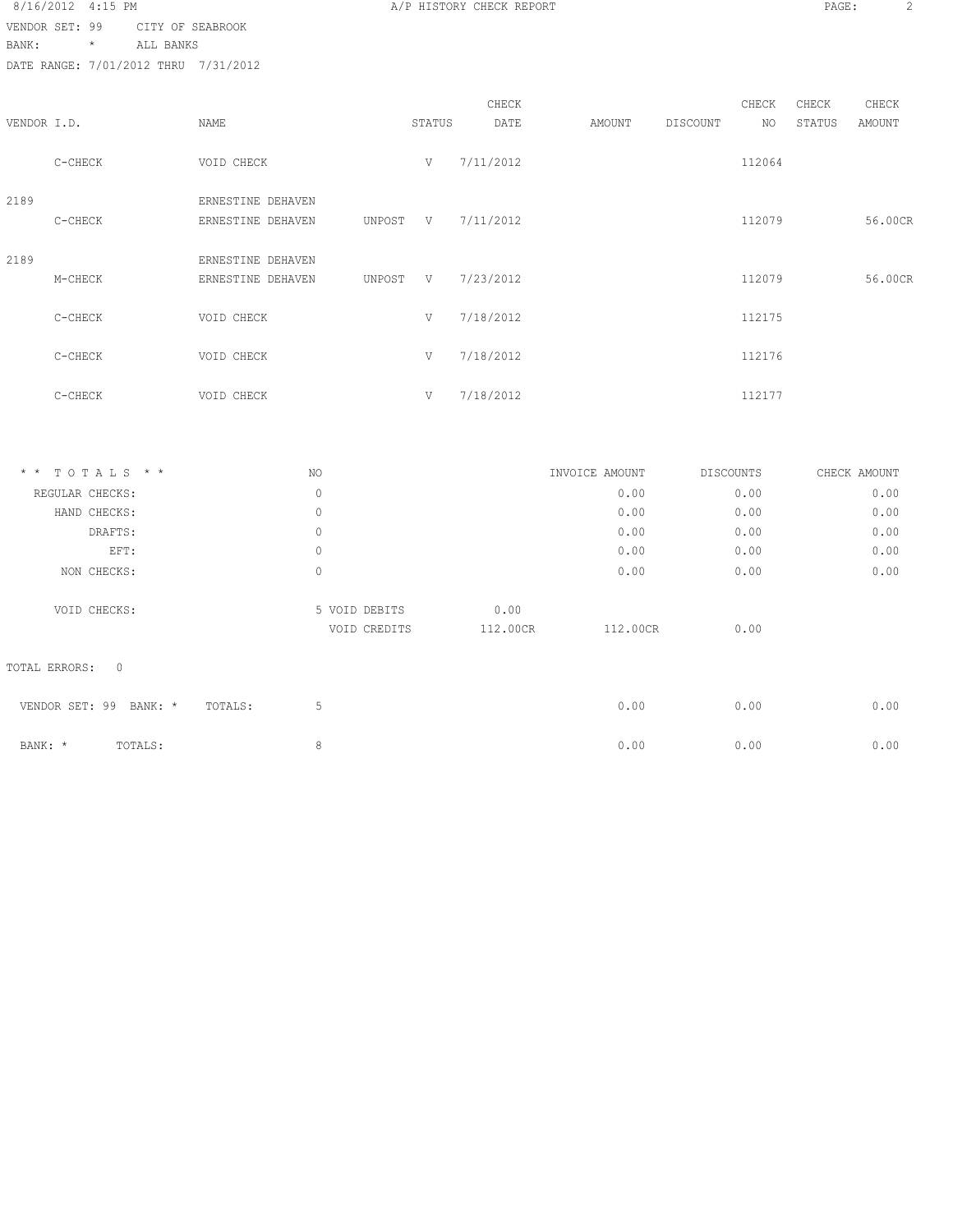| 8/16/2012 4:15 PM |                |        |                                      |              | A/P HISTORY CHECK REPORT |                       |          |          | PAGE:  | 3           |
|-------------------|----------------|--------|--------------------------------------|--------------|--------------------------|-----------------------|----------|----------|--------|-------------|
| VENDOR SET: 70    |                |        | CITY OF SEABROOK                     |              |                          |                       |          |          |        |             |
| BANK:             | 70             | SEDC 2 |                                      |              |                          |                       |          |          |        |             |
|                   |                |        | DATE RANGE: 7/01/2012 THRU 7/31/2012 |              |                          |                       |          |          |        |             |
|                   |                |        |                                      |              | CHECK                    |                       |          | CHECK    | CHECK  | CHECK       |
| VENDOR I.D.       |                |        | NAME                                 | STATUS       | DATE                     | AMOUNT                | DISCOUNT | NO       | STATUS | AMOUNT      |
| 0027              |                |        | BANK OF AMERICA                      |              |                          |                       |          |          |        |             |
|                   | I-1210034502   |        | OBLIGATION 265                       | R            | 7/25/2012                |                       |          | 004317   |        |             |
|                   | 70 707-6325    |        | REDEMPTION OF BONDS                  |              | OBLIGATION 265           | 180,000.00            |          |          |        |             |
|                   | 70 707-6350    |        | INTEREST ON BONDS & CERT             |              | OBLIGATION 265           | 6,533.50              |          |          |        | 186,533.50  |
|                   |                |        |                                      |              |                          | *** VENDOR TOTALS *** |          | 1 CHECKS |        | 186, 533.50 |
| 0120              |                |        | BUSINESS CARD P/C                    |              |                          |                       |          |          |        |             |
|                   | I-201207036027 |        | JUNE12 STATEMENT                     | R            | 7/05/2012                |                       |          | 004314   |        |             |
|                   | 70 707-5465    |        | MISC EXPENSE                         |              | JUNE12 STATEMENT         | 47.05                 |          |          |        |             |
|                   | 70 707-4150    |        | SMALL EQUIPMENT                      |              | JUNE12 STATEMENT         | 29.00                 |          |          |        | 76.05       |
|                   |                |        |                                      |              |                          | *** VENDOR TOTALS *** |          | 1 CHECKS |        | 76.05       |
| 0017              |                |        | CROWN TROPHY                         |              |                          |                       |          |          |        |             |
|                   | I-1217193      |        | NAME PLATES                          | R            | 7/11/2012                |                       |          | 004315   |        |             |
|                   | 70 707-5465    |        | MISC EXPENSE                         | NAME PLATES  |                          | 36.00                 |          |          |        | 36.00       |
|                   |                |        |                                      |              |                          | *** VENDOR TOTALS *** |          | 1 CHECKS |        | 36.00       |
| 0114              |                |        | FAITH SHALLIS                        |              |                          |                       |          |          |        |             |
|                   | I-201207176085 |        | GAVEL PLAQUE                         | R            | 7/18/2012                |                       |          | 004316   |        |             |
|                   | 70 707-5465    |        | MISC EXPENSE                         | GAVEL PLAQUE |                          | 90.59                 |          |          |        | 90.59       |
|                   |                |        |                                      |              |                          | *** VENDOR TOTALS *** |          | 1 CHECKS |        | 90.59       |

| $*$ * TOTALS * * | NO            | INVOICE AMOUNT | DISCOUNTS | CHECK AMOUNT       |
|------------------|---------------|----------------|-----------|--------------------|
| REGULAR CHECKS:  | 4             |                | 0.00      | 186,736.14<br>0.00 |
| HAND CHECKS:     | 0             |                | 0.00      | 0.00<br>0.00       |
| DRAFTS:          | 0             |                | 0.00      | 0.00<br>0.00       |
| EFT:             | 0             |                | 0.00      | 0.00<br>0.00       |
| NON CHECKS:      | 0             |                | 0.00      | 0.00<br>0.00       |
| VOID CHECKS:     | 0 VOID DEBITS | 0.00           |           |                    |
|                  | VOID CREDITS  | 0.00           | 0.00      | 0.00               |

TOTAL ERRORS: 0

|                            | G/L ACCOUNT    | NAME                     | AMOUNT       |      |            |
|----------------------------|----------------|--------------------------|--------------|------|------------|
|                            |                |                          |              |      |            |
|                            | 70 707-4150    | SMALL EQUIPMENT          | 29.00        |      |            |
|                            | 70 707-5465    | MISC EXPENSE             | 173.64       |      |            |
|                            | 70<br>707-6325 | REDEMPTION OF BONDS      | 180,000.00   |      |            |
|                            | 707-6350<br>70 | INTEREST ON BONDS & CERT | 6, 533.50    |      |            |
|                            |                | *** FUND TOTAL ***       | 186,736.14   |      |            |
| VENDOR SET: 70<br>BANK: 70 | TOTALS:        | 4                        | 186,736.14   | 0.00 | 186,736.14 |
| BANK: 70<br>TOTALS:        |                | 4                        | 186,736.14CR | 0.00 | 186,736.14 |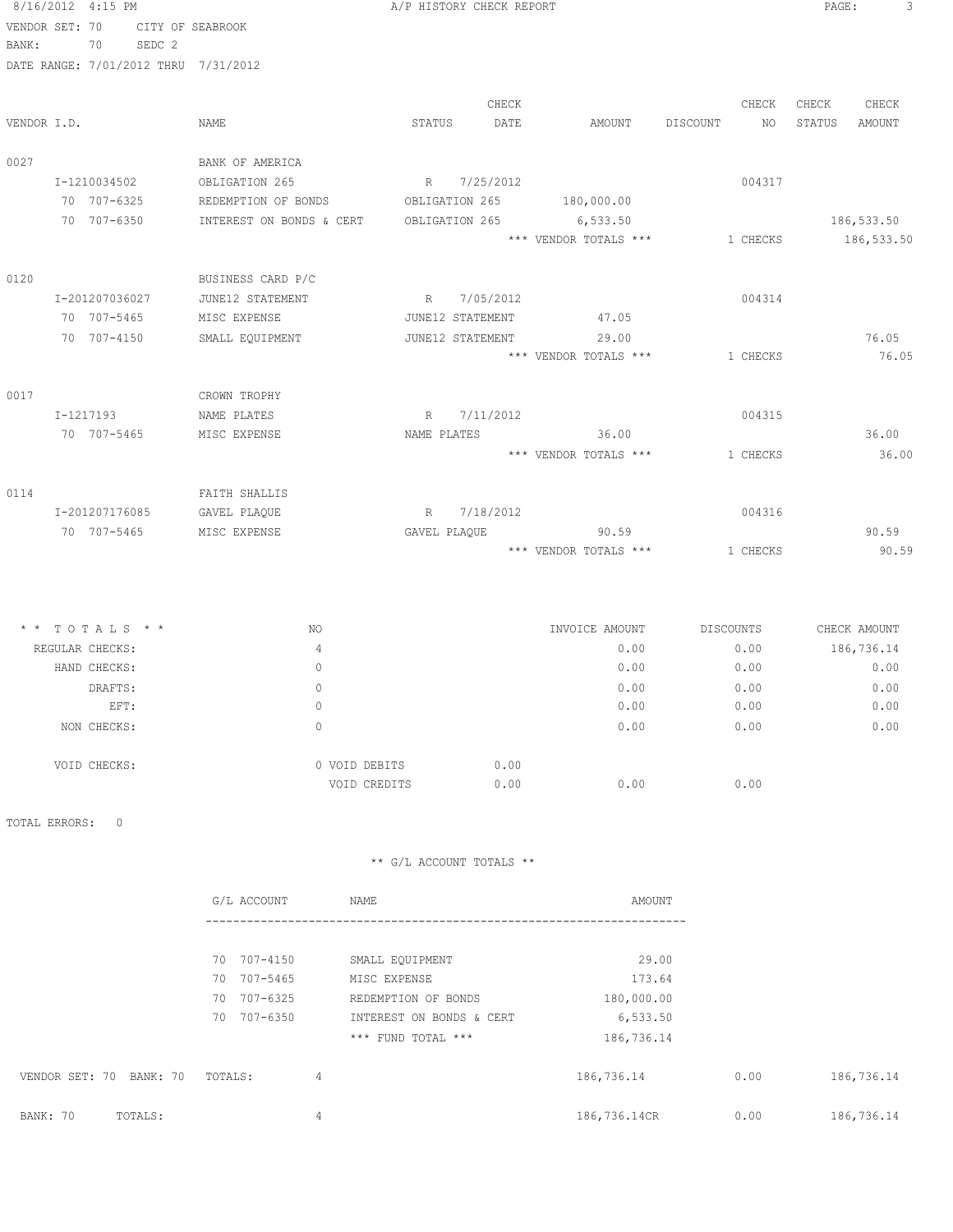| 8/16/2012 4:15 PM                                                                                                                                       |                     | A/P HISTORY CHECK REPORT |           |                       |                | PAGE:  |              |
|---------------------------------------------------------------------------------------------------------------------------------------------------------|---------------------|--------------------------|-----------|-----------------------|----------------|--------|--------------|
| VENDOR SET: 72                                                                                                                                          | CITY OF SEABROOK    |                          |           |                       |                |        |              |
| 72<br>BANK:<br>EDA                                                                                                                                      |                     |                          |           |                       |                |        |              |
| DATE RANGE: 7/01/2012 THRU                                                                                                                              | 7/31/2012           |                          |           |                       |                |        |              |
|                                                                                                                                                         |                     |                          | CHECK     |                       | CHECK          | CHECK  | CHECK        |
| VENDOR I.D.                                                                                                                                             | NAME                | STATUS                   | DATE      | AMOUNT                | DISCOUNT<br>NO | STATUS | AMOUNT       |
| 0002                                                                                                                                                    | COBB FENDLEY        |                          |           |                       |                |        |              |
| I-237897                                                                                                                                                | ENGINEERING SERVICE | R                        | 7/25/2012 |                       | 004318         |        |              |
| 72 720-5215                                                                                                                                             | PROF FEES - ENGR    | ENGINEERING SERVICE      |           | 4,000.00              |                |        | 4,000.00     |
|                                                                                                                                                         |                     |                          |           | *** VENDOR TOTALS *** | 1 CHECKS       |        | 4,000.00     |
|                                                                                                                                                         |                     |                          |           |                       |                |        |              |
| $\begin{array}{cccccccccccccc} \star & \star & \texttt{T} & \texttt{O} & \texttt{T} & \texttt{A} & \texttt{L} & \texttt{S} & \star & \star \end{array}$ | NO.                 |                          |           | INVOICE AMOUNT        | DISCOUNTS      |        | CHECK AMOUNT |
| REGULAR CHECKS:                                                                                                                                         |                     |                          |           | 0.00                  | 0.00           |        | 4,000.00     |
| HAND CHECKS:                                                                                                                                            | $\circ$             |                          |           | 0.00                  | 0.00           |        | 0.00         |
| DRAFTS:                                                                                                                                                 | $\circ$             |                          |           | 0.00                  | 0.00           |        | 0.00         |
| EFT:                                                                                                                                                    | $\circ$             |                          |           | 0.00                  | 0.00           |        | 0.00         |
| NON CHECKS:                                                                                                                                             | $\circ$             |                          |           | 0.00                  | 0.00           |        | 0.00         |

| WUN CHECING. |               |      | <u>v.vv</u> | $\vee \cdot \vee \vee$ |
|--------------|---------------|------|-------------|------------------------|
| VOID CHECKS: | 0 VOID DEBITS | 0.00 |             |                        |
|              | VOID CREDITS  | 0.00 | 0.00        | 0.00                   |

TOTAL ERRORS: 0

|                            | G/L ACCOUNT | NAME                                   | AMOUNT               |      |          |
|----------------------------|-------------|----------------------------------------|----------------------|------|----------|
|                            | 72 720-5215 | PROF FEES - ENGR<br>*** FUND TOTAL *** | 4,000.00<br>4,000.00 |      |          |
| VENDOR SET: 72 BANK: 72    | TOTALS:     |                                        | 4,000.00             | 0.00 | 4,000.00 |
| <b>BANK: 72</b><br>TOTALS: |             |                                        | 4,000.00CR           | 0.00 | 4,000.00 |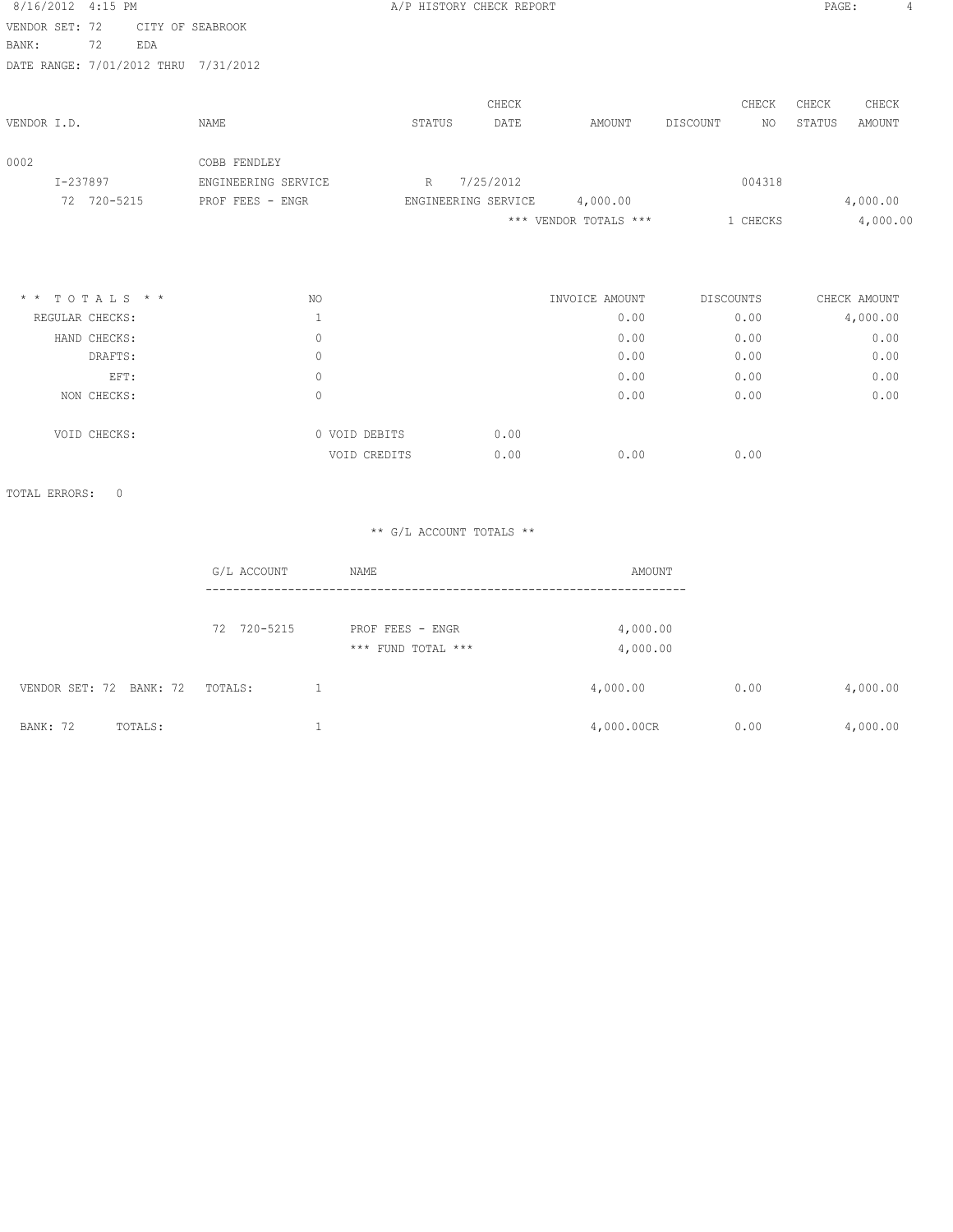VENDOR SET: 99 CITY OF SEABROOK BANK: AP ACCTS PAYABLE DISBURSEMEN

| HISTORY CHECK REPORT |  |  |
|----------------------|--|--|
|                      |  |  |

|             |             |                                                 | CHECK                         |                       | CHECK       | CHECK<br>CHECK   |
|-------------|-------------|-------------------------------------------------|-------------------------------|-----------------------|-------------|------------------|
| VENDOR I.D. |             | NAME                                            | DATE<br>STATUS                | AMOUNT                | DISCOUNT NO | STATUS<br>AMOUNT |
| 0319        |             | CLINTON MORRIS                                  |                               |                       |             |                  |
|             | M-CHECK     | MORRIS, CLINTON UNPOST V 7/09/2012              |                               |                       | 098273      | 300.00CR         |
| 1750        |             | A & L AUTOMOTIVE                                |                               |                       |             |                  |
|             | I-9544      | RANGER INSPECTION FEE                           | R 7/05/2012                   |                       | 111992      |                  |
|             | 01 210-5110 | MAINT- AUTOS & EQUIP RANGER INSPECTION FE 39.75 |                               |                       |             | 39.75            |
| 1750        |             | A & L AUTOMOTIVE                                |                               |                       |             |                  |
|             | I-9520      | P17 OIL CHANGE                                  | R 7/11/2012                   |                       | 112063      |                  |
|             |             | 50 501-5110 MAINT - VEHICLES                    | P17 OIL CHANGE                | 26.00                 |             |                  |
|             | $I - 9536$  | P13 OIL CHANGE                                  | R 7/11/2012                   |                       | 112063      |                  |
|             |             | 50 501-5110 MAINT - VEHICLES                    | P13 OIL CHANGE                | 93.75                 |             |                  |
|             | $I-9572$    | P7 OIL CHANGE                                   | R 7/11/2012                   |                       | 112063      |                  |
|             |             | 50 501-5110 MAINT - VEHICLES                    | P7 OIL CHANGE                 | 24.00                 |             |                  |
|             | I-9586      | P33 REPAIR                                      | R 7/11/2012                   |                       | 112063      |                  |
|             | 01 220-5110 | MAINT-AUTOS & EQUIP                             | P33 REPAIR                    | 276.05                |             |                  |
|             | I-9593      | P17 REPAIR                                      | R 7/11/2012                   |                       | 112063      |                  |
|             | 01 200-5110 | MAINT-AUTOS & EQUIPMENT                         | P17 REPAIR                    | 492.78                |             |                  |
|             | $I - 9596$  | P32 OIL CHANGE                                  | R 7/11/2012                   |                       | 112063      |                  |
|             | 01 200-5110 | MAINT-AUTOS & EQUIPMENT P32 OIL CHANGE          |                               | 24.00                 |             |                  |
|             | I-9601      | P12 TIRE REPAIR                                 | R 7/11/2012                   |                       | 112063      |                  |
|             |             | 50 501-5110 MAINT - VEHICLES P12 TIRE REPAIR    |                               | 10.00                 |             |                  |
|             | I-9608      | P16 TIRE REPAIR                                 | R 7/11/2012                   |                       | 112063      |                  |
|             |             | 50 501-5110 MAINT - VEHICLES P16 TIRE REPAIR    |                               | 10.00                 |             |                  |
|             | $I - 9615$  | P30 WHEEL ALIGNMENT                             | R 7/11/2012                   |                       | 112063      |                  |
|             | 01 220-5110 | MAINT-AUTOS & EQUIP                             | P30 WHEEL ALIGNMENT           | 181.94                |             |                  |
|             | $I-9616$    | OIL CHANGE                                      | R 7/11/2012                   |                       | 112063      |                  |
|             | 50 501-5110 | MAINT - VEHICLES                                | OIL CHANGE                    | 26.00                 |             |                  |
|             | I-9619      | P13 REPAIR                                      | R 7/11/2012                   |                       | 112063      |                  |
|             | 50 501-5110 | MAINT - VEHICLES                                | P13 REPAIR                    | 97.50                 |             | 1,262.02         |
| 1750        |             | A & L AUTOMOTIVE                                |                               |                       |             |                  |
|             | $I-9620$    | P3 REPAIR                                       | R 7/25/2012                   |                       | 112188      |                  |
|             | 50 501-5110 | MAINT - VEHICLES                                | P3 REPAIR                     | 38.50                 |             |                  |
|             | $I - 9664$  | P21 OIL CHANGE                                  | R 7/25/2012                   |                       | 112188      |                  |
|             | 50 501-5110 | MAINT - VEHICLES                                | P21 OIL CHANGE                | 24.00                 |             |                  |
|             | I-9677      | P9 & P19 REPAIRS                                | R 7/25/2012                   |                       | 112188      |                  |
|             | 50 501-5110 | MAINT - VEHICLES                                | P9 & P19 REPAIRS              | 732.00                |             |                  |
|             | I-9681      | P19 REPAIR                                      | R 7/25/2012                   |                       | 112188      |                  |
|             | 50 501-5110 | MAINT - VEHICLES                                | P19 REPAIR                    | 518.90                |             | 1,313.40         |
|             |             |                                                 |                               | *** VENDOR TOTALS *** | 3 CHECKS    | 2,615.17         |
| 0003        |             | AAA FLEXIBLE PIPE CLEANING CO                   |                               |                       |             |                  |
|             | I-201206128 | $B-10$ COMB UNIT & OPERATOR R 7/05/2012         |                               |                       | 111993      |                  |
|             | 20 912-5459 | CLEAN TV/SEWER SYSTEM                           | B-10 COMB UNIT & OPE 3,324.50 |                       |             | 3,324.50         |
|             |             |                                                 |                               | *** VENDOR TOTALS *** | 1 CHECKS    | 3,324.50         |
|             |             |                                                 |                               |                       |             |                  |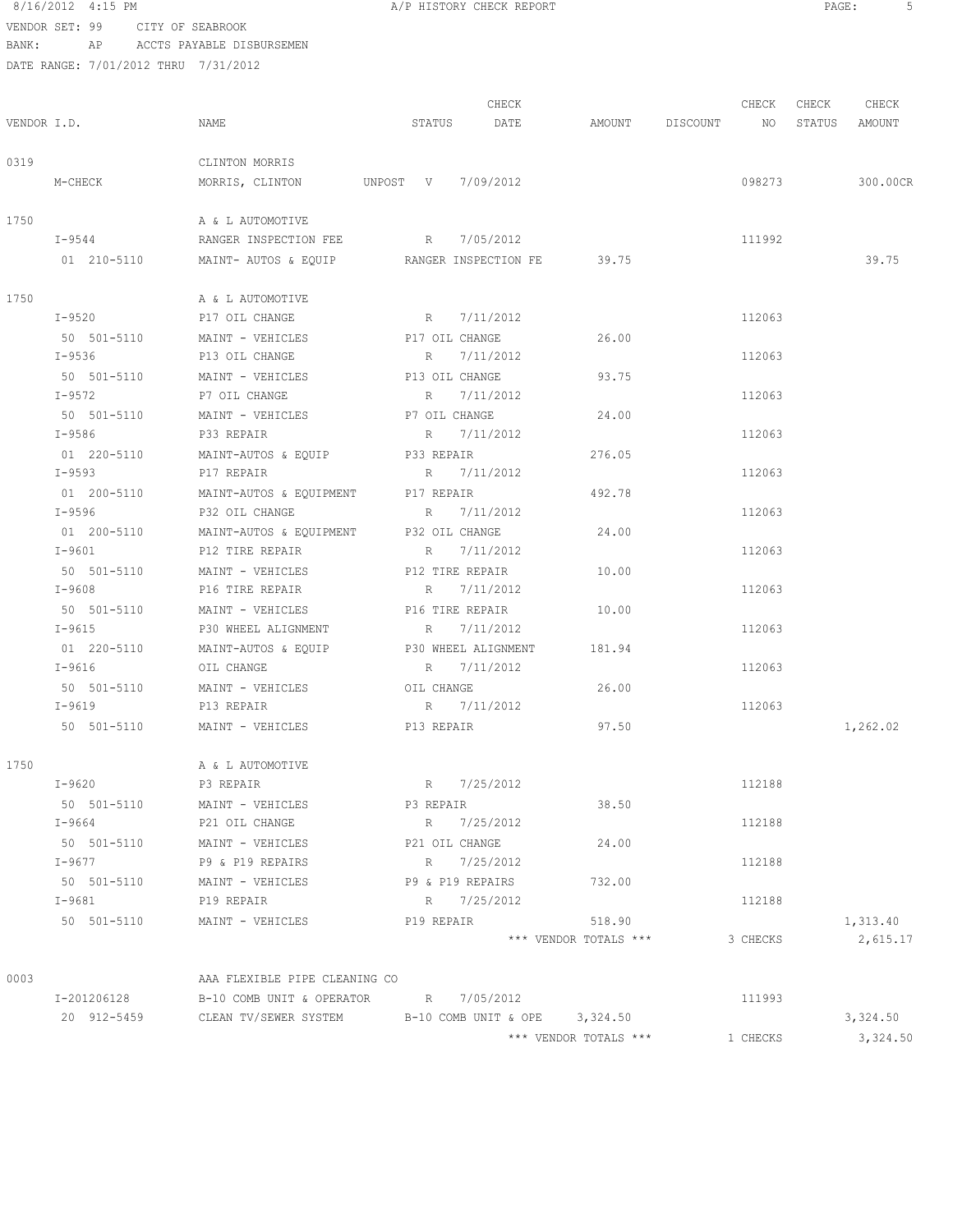|       | VENDOR SET: 99                       | CITY OF SEABROOK                               |          |                              |                                 |             |          |                   |
|-------|--------------------------------------|------------------------------------------------|----------|------------------------------|---------------------------------|-------------|----------|-------------------|
| BANK: | AP                                   | ACCTS PAYABLE DISBURSEMEN                      |          |                              |                                 |             |          |                   |
|       | DATE RANGE: 7/01/2012 THRU 7/31/2012 |                                                |          |                              |                                 |             |          |                   |
|       |                                      |                                                |          |                              |                                 |             |          |                   |
|       |                                      |                                                |          | CHECK                        |                                 |             |          | CHECK CHECK CHECK |
|       | VENDOR I.D.                          | NAME                                           | STATUS   | DATE                         | AMOUNT                          | DISCOUNT NO |          | STATUS AMOUNT     |
|       |                                      |                                                |          |                              |                                 |             |          |                   |
| 0560  |                                      | ACT PIPE & SUPPLY INC                          |          |                              |                                 |             |          |                   |
|       | I-675893                             | METER SUPPLIES                                 |          | R 7/25/2012                  |                                 |             | 112189   |                   |
|       | 20 902-5130                          | MAINT-WATER SYSTEM MINOR METER SUPPLIES        |          |                              | 525.15                          |             |          |                   |
|       | $I - 675955$                         | SWING VALVE KIT                                |          | R 7/25/2012                  |                                 |             | 112189   |                   |
|       | 20 912-5120                          | MAINT-SEWER SYSTEM MINOR                       |          | SWING VALVE KIT              | 588.00                          |             |          | 1,113.15          |
|       |                                      |                                                |          |                              | *** VENDOR TOTALS ***           |             | 1 CHECKS | 1,113.15          |
|       |                                      |                                                |          |                              |                                 |             |          |                   |
| 0005  |                                      | ADMIRAL LINEN & UNIFORM                        |          |                              |                                 |             |          |                   |
|       | I-JU51524                            | LINEN SERVICE                                  |          | R 7/11/2012                  |                                 |             | 112066   |                   |
|       | 50 501-5340                          | DETENTION SUPPLIES                             |          | LINEN SERVICE                | 115.89                          |             |          |                   |
|       | I-JU60995                            | LINEN SERVICE                                  |          | R 7/11/2012                  |                                 |             | 112066   |                   |
|       | 50 501-5340                          | DETENTION SUPPLIES                             |          | LINEN SERVICE                | 125.89                          |             |          |                   |
|       | I-JU70471                            | LINEN SERVICE                                  |          | R 7/11/2012                  |                                 |             | 112066   |                   |
|       | 50 501-5340                          | DETENTION SUPPLIES<br>LINEN SERVICE            |          | LINEN SERVICE<br>R 7/11/2012 | 125.89                          |             | 112066   |                   |
|       | I-JU79971                            |                                                |          |                              |                                 |             |          |                   |
|       | 50 501-5340                          | DETENTION SUPPLIES                             |          | LINEN SERVICE                | 125.89<br>*** VENDOR TOTALS *** |             | 1 CHECKS | 493.56<br>493.56  |
|       |                                      |                                                |          |                              |                                 |             |          |                   |
| 2053  |                                      | ADT SECURITY SERVICES INC                      |          |                              |                                 |             |          |                   |
|       | I-75518997                           | AUG-OCT12 SERVICE                              |          | R 7/18/2012                  |                                 |             | 112129   |                   |
|       | 41 410-5030                          | RENTALS & SERVICE AGREEMENTS AUG-OCT12 SERVICE |          |                              | 62.70                           |             |          | 62.70             |
|       |                                      |                                                |          |                              | *** VENDOR TOTALS ***           |             | 1 CHECKS | 62.70             |
|       |                                      |                                                |          |                              |                                 |             |          |                   |
| 0006  |                                      | AFLAC                                          |          |                              |                                 |             |          |                   |
|       | I-114679                             | JUNE12 PREMIUM                                 |          | R 7/11/2012                  |                                 |             | 112067   |                   |
|       | 01 001-1030                          | AFLAC INSURANCE DEDUCTS                        |          | JUNE12 PREMIUM               | 2,382.52                        |             |          | 2,382.52          |
|       |                                      |                                                |          |                              | *** VENDOR TOTALS *** 1 CHECKS  |             |          | 2,382.52          |
|       |                                      |                                                |          |                              |                                 |             |          |                   |
| 1500  |                                      | AIRGAS USA LLC                                 |          |                              |                                 |             |          |                   |
|       | I-107139858                          | WELDING SUPPLIES                               | R        | 7/05/2012                    |                                 |             | 111994   |                   |
|       | 01 500-4400                          | MISC SUPPLIES                                  |          | WELDING SUPPLIES             | 50.93                           |             |          | 50.93             |
|       |                                      |                                                |          |                              | *** VENDOR TOTALS ***           |             | 1 CHECKS | 50.93             |
|       |                                      |                                                |          |                              |                                 |             |          |                   |
| 1230  |                                      | ALWAYS SAFETY & 1ST AID                        |          |                              |                                 |             |          |                   |
|       | I-29322                              | SUPPLIES                                       |          | E 7/05/2012                  |                                 |             | 999999   |                   |
|       | 01 400-4400                          | MISC SUPPLIES                                  | SUPPLIES |                              | 60.98                           |             |          |                   |
|       | 01 500-4400                          | MISC SUPPLIES                                  | SUPPLIES |                              | 60.98                           |             |          |                   |
|       | 20 902-4400                          | MISC SUPPLIES                                  | SUPPLIES |                              | 60.97                           |             |          |                   |
|       | 20 912-4400                          | MISC SUPPLIES                                  | SUPPLIES |                              | 60.97                           |             |          | 243.90            |
|       |                                      |                                                |          |                              | *** VENDOR TOTALS ***           |             | 1 CHECKS | 243.90            |
|       |                                      |                                                |          |                              |                                 |             |          |                   |
| 2067  |                                      | AMAZON                                         |          |                              |                                 |             |          |                   |
|       | I-201207176107                       | JUNE12 STATEMENT                               |          | R 7/18/2012                  |                                 |             | 112130   |                   |
|       | 01 107-4150                          | SMALL EQUIPMENT                                |          | JUNE12 STATEMENT             | 336.58                          |             |          |                   |
|       | 01 103-4150                          | SMALL TOOLS & EQUIPMENT                        |          | JUNE12 STATEMENT             | 78.00                           |             |          |                   |
|       | 15 150-4150                          | SMALL EQUIPMENT                                |          | JUNE12 STATEMENT             | 76.49                           |             |          | 491.07            |
|       |                                      |                                                |          |                              | *** VENDOR TOTALS ***           |             | 1 CHECKS | 491.07            |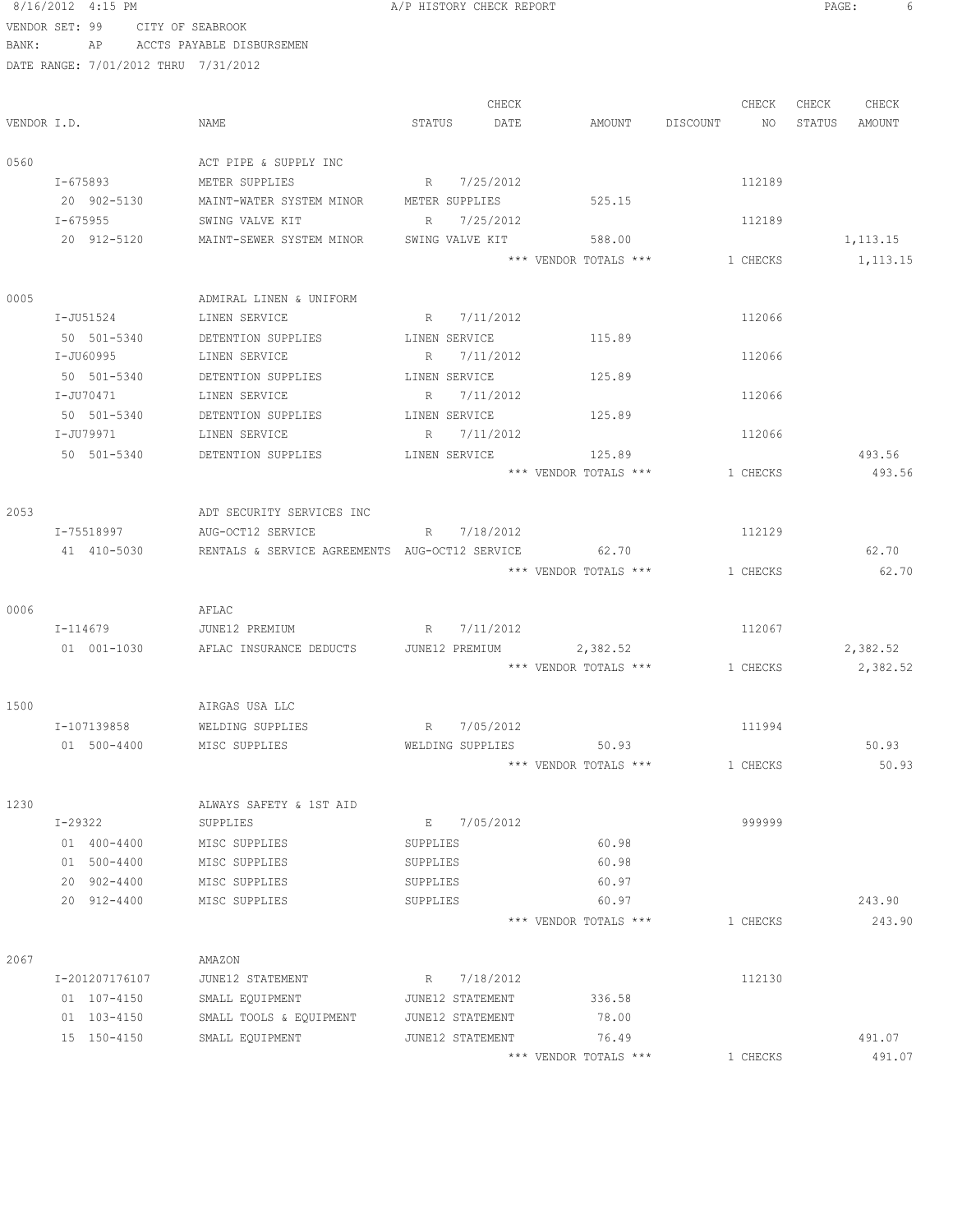|       | 8/16/2012 4:15 PM                    |                                | A/P HISTORY CHECK REPORT     |                       |                       | PAGE:<br>-7      |
|-------|--------------------------------------|--------------------------------|------------------------------|-----------------------|-----------------------|------------------|
|       | VENDOR SET: 99 CITY OF SEABROOK      |                                |                              |                       |                       |                  |
| BANK: |                                      | AP ACCTS PAYABLE DISBURSEMEN   |                              |                       |                       |                  |
|       | DATE RANGE: 7/01/2012 THRU 7/31/2012 |                                |                              |                       |                       |                  |
|       |                                      |                                |                              |                       |                       |                  |
|       |                                      |                                | CHECK                        |                       | CHECK                 | CHECK<br>CHECK   |
|       | VENDOR I.D.                          | NAME                           | STATUS DATE                  |                       | AMOUNT DISCOUNT<br>NO | STATUS<br>AMOUNT |
|       |                                      |                                |                              |                       |                       |                  |
| 0392  |                                      | AMERICAN FENCE & SUPPLY        |                              |                       |                       |                  |
|       | I-000161431                          | HINGE REPAIR                   | R 7/25/2012                  |                       | 112190                |                  |
|       | 20 902-5180                          | MAINT-BLDGS & GROUNDS          | HINGE REPAIR                 | 85.90                 |                       | 85.90            |
|       |                                      |                                |                              | *** VENDOR TOTALS *** | 1 CHECKS              | 85.90            |
|       |                                      |                                |                              |                       |                       |                  |
| 1611  |                                      | AMERICAN JANITORIAL SERVICES L |                              |                       |                       |                  |
|       | $I-19953$                            | JANITORIAL SERVICE             | R 7/11/2012                  |                       | 112069                |                  |
|       | 01 107-5175                          | JANITORIAL SERVICES            | JANITORIAL SERVICE           | 850.00                |                       |                  |
|       | 01 200-5175                          | JANITORIAL SERVICES            | JANITORIAL SERVICE           | 875.00                |                       |                  |
|       | $I - 20124$                          | JJANITORIAL SERVICE            | R 7/11/2012                  |                       | 112069                |                  |
|       | 41 410-1526                          | JANITORIAL                     | JJANITORIAL SERVICE 1,150.00 |                       |                       |                  |
|       | $I - 20176$                          | JJANITORIAL SERVICE            | R 7/11/2012                  |                       | 112069                |                  |
|       | 01 107-5175                          | JANITORIAL SERVICES            | JJANITORIAL SERVICE 154.50   |                       |                       | 3,029.50         |
|       |                                      |                                |                              | *** VENDOR TOTALS *** | 1 CHECKS              | 3,029.50         |
|       |                                      |                                |                              |                       |                       |                  |
| 0169  |                                      | ARC                            |                              |                       |                       |                  |
|       | I-12791128                           | 2012 CONSUMER CONF RPT         | R 7/18/2012                  |                       | 112131                |                  |
|       | 20 902-5465                          | MISC EXPENSE                   | 2012 CONSUMER CONF R 836.00  |                       |                       | 836.00           |
|       |                                      |                                |                              | *** VENDOR TOTALS *** | 1 CHECKS              | 836.00           |
|       |                                      |                                |                              |                       |                       |                  |
| 1443  |                                      | AT&T                           |                              |                       |                       |                  |
|       | I-201207176087                       | TELEPHONE                      | R 7/18/2012                  |                       | 112132                |                  |
|       | 01 500-5400                          | TELEPHONE                      | TELEPHONE                    | 42.25                 |                       |                  |
|       | 20 902-5400                          | TELEPHONE                      | TELEPHONE                    | 42.25                 |                       |                  |
|       | 20 912-5400                          | TELEPHONE                      | TELEPHONE                    | 42.25                 |                       |                  |
|       | 01 210-5400                          | TELEPHONE                      | TELEPHONE                    | 59.58                 |                       | 186.33           |
|       |                                      |                                |                              |                       |                       |                  |
| 1443  |                                      | AT&T                           |                              |                       |                       |                  |
|       | I-201207176088                       | TELEPHONE                      | R 7/18/2012                  |                       | 112133                |                  |
|       | 41 410-5400                          | TELEPHONE                      | TELEPHONE                    | 99.67                 |                       | 99.67            |
|       |                                      |                                |                              |                       |                       |                  |
| 1443  |                                      | AT&T                           |                              |                       |                       |                  |
|       | I-201207246110                       | TELEPHONE                      | R 7/25/2012                  |                       | 112192                |                  |
|       | 01 400-5400                          | TELEPHONE                      | TELEPHONE                    | 160.38                |                       | 160.38           |
|       |                                      |                                |                              |                       |                       |                  |
| 1443  |                                      | AT&T                           |                              |                       |                       |                  |
|       | I-201207246111                       | TELEPHONE                      | R 7/25/2012                  |                       | 112193                |                  |
|       | 15 150-5400                          | TELEPHONE                      | TELEPHONE                    | 74.70                 |                       | 74.70            |
|       |                                      |                                |                              | *** VENDOR TOTALS *** | 4 CHECKS              | 521.08           |
|       |                                      |                                |                              |                       |                       |                  |
| 0914  |                                      | AUTO ZONE COMMERCIAL           |                              |                       |                       |                  |
|       | I-1491574896                         | P42 CARWASH SUPPLIES           | R 7/05/2012                  |                       | 111995                |                  |
|       | 01 200-5465                          | MISC EXPENSE                   | P42 CARWASH SUPPLIES         | 21.56                 |                       | 21.56            |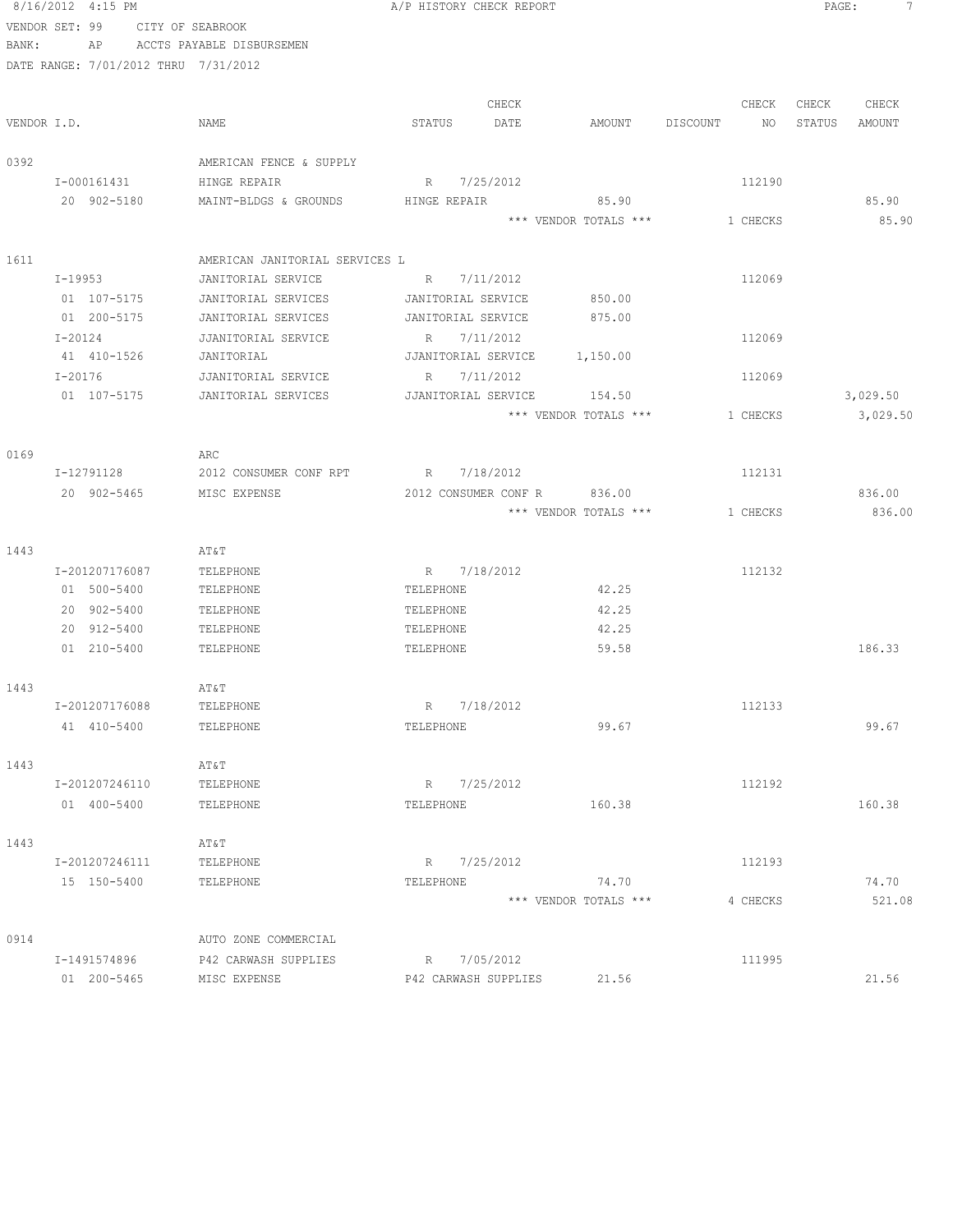### 8/16/2012 4:15 PM **B** A/P HISTORY CHECK REPORT **PAGE:** 8 VENDOR SET: 99 CITY OF SEABROOK BANK: AP ACCTS PAYABLE DISBURSEMEN

0914

1206

1206

0024

DATE RANG

|             | DATE RANGE: 7/01/2012 THRU 7/31/2012 |                           |                |             |                           |          |              |            |
|-------------|--------------------------------------|---------------------------|----------------|-------------|---------------------------|----------|--------------|------------|
|             |                                      |                           |                | CHECK       |                           | CHECK    | CHECK        | CHECK      |
| VENDOR I.D. |                                      | NAME                      | STATUS         | DATE        | AMOUNT                    | DISCOUNT | NO<br>STATUS | AMOUNT     |
| 0914        |                                      | AUTO ZONE COMMERCIAL      |                |             |                           |          |              |            |
|             | I-1491597513                         | GAUGE                     | R              | 7/11/2012   |                           | 112070   |              |            |
|             | 01 200-4005                          | SUPPLIES-POLICE OPERATION | GAUGE          |             | 9.98                      |          |              | 9.98       |
| 0914        |                                      | AUTO ZONE COMMERCIAL      |                |             |                           |          |              |            |
|             | I-1491604545                         | OIL FILTER                |                | R 7/18/2012 |                           | 112134   |              |            |
|             | 01 500-5110                          | MAINT-AUTOS & EQUIP       | OIL FILTER     |             | 5.51                      |          |              | 5.51       |
| 0914        |                                      | AUTO ZONE COMMERCIAL      |                |             |                           |          |              |            |
|             | I-1491575340                         | WIPERS                    |                | R 7/25/2012 |                           | 112194   |              |            |
|             | 01 200-5465                          | MISC EXPENSE              | WIPERS         |             | 22.97                     |          |              |            |
|             | I-1491606119                         | GAUGES                    |                | R 7/25/2012 |                           | 112194   |              |            |
|             | 50 501-5110                          | MAINT - VEHICLES          | GAUGES         |             | 6.99                      |          |              |            |
|             | I-1491607228                         | PARTS                     | R              | 7/25/2012   |                           | 112194   |              |            |
|             | 01 400-5110                          | MAINT-AUTOS & EQUIPMENT   | PARTS          |             | 24.47                     |          |              | 54.43      |
|             |                                      |                           |                |             | *** VENDOR TOTALS ***     | 4 CHECKS |              | 91.48      |
| 2184        |                                      | B & H PHOTO VIDEO         |                |             |                           |          |              |            |
|             | I-389100950                          | VIDEO EQUIPMENT           |                | R 7/05/2012 |                           | 111996   |              |            |
|             | 83 830-6020                          | EQUIPMENT                 |                |             | VIDEO EQUIPMENT 11,488.60 |          |              | 11,488.60  |
|             |                                      |                           |                |             | *** VENDOR TOTALS ***     | 1 CHECKS |              | 11,488.60  |
| 1206        |                                      | BANK OF AMERICA           |                |             |                           |          |              |            |
|             | I-1210031941                         | OBLIGATION 299            |                | R 7/25/2012 |                           | 112195   |              |            |
|             | 20 020-0075                          | Debt Service Reserve      | OBLIGATION 299 |             | 52,506.80                 |          |              | 52,506.80  |
| 1206        |                                      | BANK OF AMERICA           |                |             |                           |          |              |            |
|             | I-1210034471                         | OBLIGATION 281            |                | R 7/25/2012 |                           | 112196   |              |            |
|             | 20 020-0075                          | Debt Service Reserve      |                |             | OBLIGATION 281 121,601.25 |          |              | 121,601.25 |
|             |                                      |                           |                |             | *** VENDOR TOTALS ***     | 2 CHECKS |              | 174,108.05 |
| 1529        |                                      | BANK OF NEW YORK MELLON   |                |             |                           |          |              |            |
|             | I-2521637842                         | <b>BONDS</b>              | R              | 7/25/2012   |                           | 112197   |              |            |
|             | 20 902-5470                          | DEBT SERVICE AGENT        | BONDS          |             | 150.00                    |          |              |            |
|             | 20 912-5470                          | DEBT SERVICE AGENT        | <b>BONDS</b>   |             | 150.00                    |          |              | 300.00     |
|             |                                      |                           |                |             | *** VENDOR TOTALS ***     | 1 CHECKS |              | 300.00     |
| 0024        |                                      | BAY AREA BODY SHOP        |                |             |                           |          |              |            |
|             | I-20922                              | P23 REPAIR                |                | R 7/25/2012 |                           | 112198   |              |            |
|             | 50 501-5110                          | MAINT - VEHICLES          | P23 REPAIR     |             | 580.11                    |          |              | 580.11     |
|             |                                      |                           |                |             | *** VENDOR TOTALS ***     | 1 CHECKS |              | 580.11     |
| 1375        |                                      | BAY AREA CVB              |                |             |                           |          |              |            |

| $I - 623$   | PMT 2 PARTNER CITY | 7/25/2012                       | 112199 |           |
|-------------|--------------------|---------------------------------|--------|-----------|
| 15 150-5010 | ADVERTISING        | 12,371.39<br>PMT 2 PARTNER CITY |        | 12,371.39 |
|             |                    | *** VENDOR TOTALS ***           | CHECKS | 12,371.39 |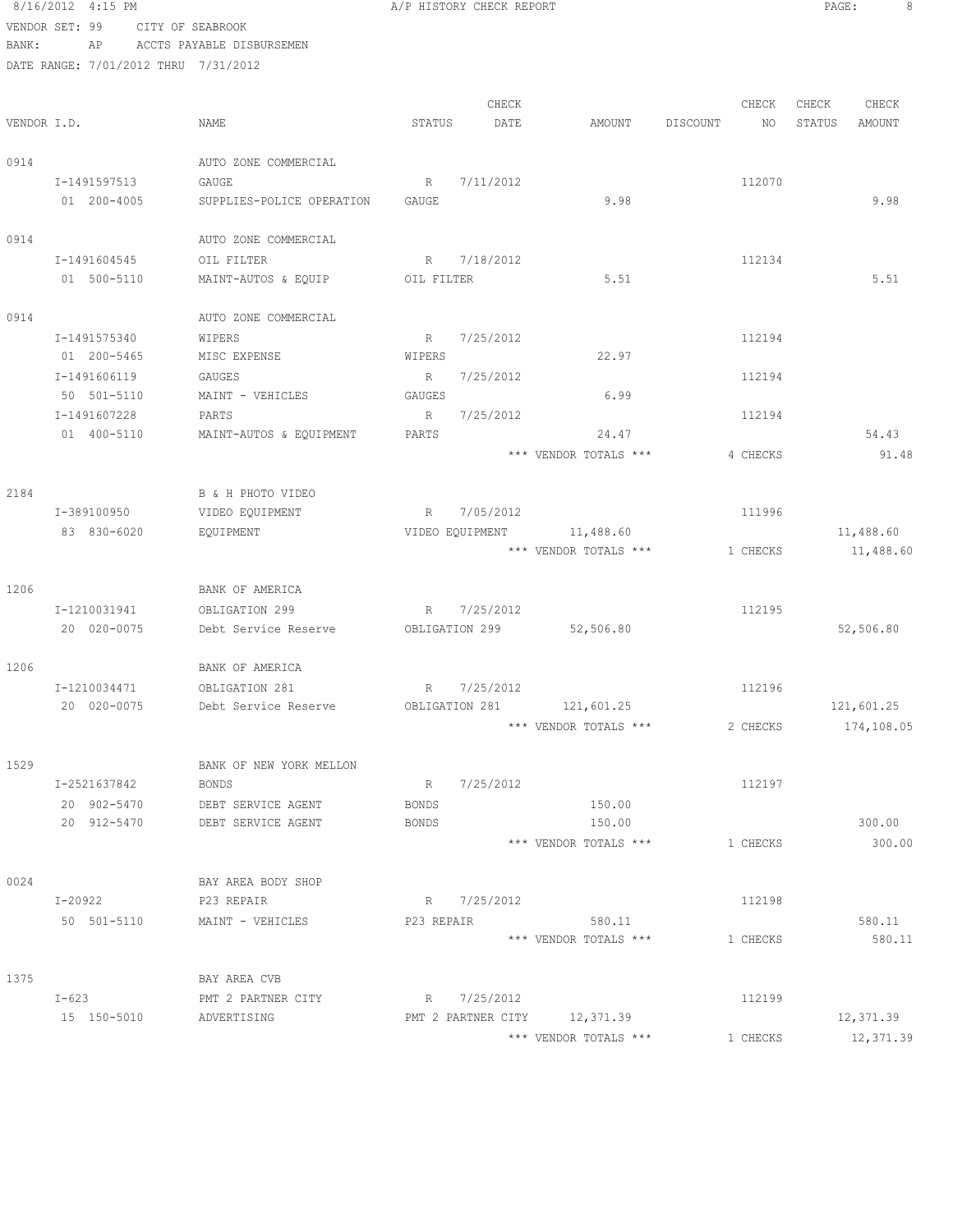|                | 8/16/2012 4:15 PM |                        |                  | A/P HISTORY CHECK REPORT               |             |  |             |                             | 9<br>PAGE:      |          |        |          |
|----------------|-------------------|------------------------|------------------|----------------------------------------|-------------|--|-------------|-----------------------------|-----------------|----------|--------|----------|
| VENDOR SET: 99 |                   |                        | CITY OF SEABROOK |                                        |             |  |             |                             |                 |          |        |          |
| BANK:          |                   |                        |                  | AP ACCTS PAYABLE DISBURSEMEN           |             |  |             |                             |                 |          |        |          |
|                |                   |                        |                  | DATE RANGE: 7/01/2012 THRU 7/31/2012   |             |  |             |                             |                 |          |        |          |
|                |                   |                        |                  |                                        |             |  |             |                             |                 |          |        |          |
|                |                   |                        |                  |                                        |             |  | CHECK       |                             |                 | CHECK    | CHECK  | CHECK    |
| VENDOR I.D.    |                   |                        |                  | NAME                                   | STATUS      |  | DATE        |                             | AMOUNT DISCOUNT | NO       | STATUS | AMOUNT   |
| 1019           |                   |                        |                  | BAY AREA FIRE & SAFETY INC             |             |  |             |                             |                 |          |        |          |
|                |                   |                        |                  |                                        |             |  |             |                             |                 | 111998   |        |          |
|                |                   | I-17078<br>20 902-5465 |                  | RECHARGE EXTINGUISHERS<br>MISC EXPENSE |             |  | R 7/05/2012 | RECHARGE EXTINGUISHE 145.00 |                 |          |        | 145.00   |
|                |                   |                        |                  |                                        |             |  |             | *** VENDOR TOTALS ***       |                 | 1 CHECKS |        | 145.00   |
|                |                   |                        |                  |                                        |             |  |             |                             |                 |          |        |          |
| 1064           |                   |                        |                  | BAY AREA RENTALS INC                   |             |  |             |                             |                 |          |        |          |
|                |                   | I-56397                |                  | CONCRETE                               |             |  | R 7/11/2012 |                             |                 | 112071   |        |          |
|                |                   | 01 500-5140            |                  | MAINT STREETS                          | CONCRETE    |  |             | 279.90                      |                 |          |        | 279.90   |
|                |                   |                        |                  |                                        |             |  |             | *** VENDOR TOTALS ***       |                 | 1 CHECKS |        | 279.90   |
|                |                   |                        |                  |                                        |             |  |             |                             |                 |          |        |          |
| 1085           |                   |                        |                  | BAY AREA TRANSPORATION PARTNER         |             |  |             |                             |                 |          |        |          |
|                | I-5098            |                        |                  | 2013 MEMBERSHIP                        |             |  | R 7/25/2012 |                             |                 | 112200   |        |          |
|                |                   | 01 001-0710            |                  | PREPAID EXPENSE                        |             |  |             | 2013 MEMBERSHIP 2,500.00    |                 |          |        | 2,500.00 |
|                |                   |                        |                  |                                        |             |  |             | *** VENDOR TOTALS ***       |                 | 1 CHECKS |        | 2,500.00 |
|                |                   |                        |                  |                                        |             |  |             |                             |                 |          |        |          |
| 0848           |                   |                        |                  | BAY AREA WHOLESALE                     |             |  |             |                             |                 |          |        |          |
|                |                   | I-281985               |                  | GRAPE SYRUP                            |             |  | R 7/11/2012 |                             |                 | 112072   |        |          |
|                |                   | 01 400-5464            |                  | EVENTS                                 | GRAPE SYRUP |  |             | 17.00                       |                 |          |        | 17.00    |
|                |                   |                        |                  |                                        |             |  |             | *** VENDOR TOTALS ***       |                 | 1 CHECKS |        | 17.00    |
| 0029           |                   |                        |                  | BAY ELECTRIC SUPPLY                    |             |  |             |                             |                 |          |        |          |
|                |                   | I-115543400            |                  | PARTS                                  |             |  | R 7/05/2012 |                             |                 | 111999   |        |          |
|                |                   | 20 912-5120            |                  | MAINT-SEWER SYSTEM MINOR               | PARTS       |  |             | 21.93                       |                 |          |        |          |
|                |                   | I-115543500            |                  | MOTOR SAVER                            |             |  | R 7/05/2012 |                             |                 | 111999   |        |          |
|                |                   | 20 912-5120            |                  | MAINT-SEWER SYSTEM MINOR               | MOTOR SAVER |  |             | 220.00                      |                 |          |        | 241.93   |
|                |                   |                        |                  |                                        |             |  |             |                             |                 |          |        |          |
| 0029           |                   |                        |                  | BAY ELECTRIC SUPPLY                    |             |  |             |                             |                 |          |        |          |
|                |                   | I-115551500            |                  | MOTOR SAVER                            |             |  | R 7/11/2012 |                             |                 | 112073   |        |          |
|                |                   | 20 912-5120            |                  | MAINT-SEWER SYSTEM MINOR MOTOR SAVER   |             |  |             | 292.86                      |                 |          |        | 292.86   |
|                |                   |                        |                  |                                        |             |  |             | *** VENDOR TOTALS ***       |                 | 2 CHECKS |        | 534.79   |
|                |                   |                        |                  |                                        |             |  |             |                             |                 |          |        |          |
| 1701           |                   |                        |                  | BAYTOWN SAND AND CLAY                  |             |  |             |                             |                 |          |        |          |
|                |                   | I-37006                |                  | SAND                                   |             |  | R 7/05/2012 |                             |                 | 112000   |        |          |
|                |                   | 20 912-5120            |                  | MAINT-SEWER SYSTEM MINOR               | SAND        |  |             | 687.47                      |                 |          |        |          |
|                |                   | I-37007                |                  | BANK SAND                              |             |  | R 7/05/2012 |                             |                 | 112000   |        |          |
|                |                   | 20 912-5120            |                  | MAINT-SEWER SYSTEM MINOR               | BANK SAND   |  |             | 240.00                      |                 |          |        | 927.47   |
|                |                   |                        |                  |                                        |             |  |             | *** VENDOR TOTALS ***       |                 | 1 CHECKS |        | 927.47   |
|                |                   |                        |                  |                                        |             |  |             |                             |                 |          |        |          |
| 1217           |                   |                        |                  | BENSON'S WHEEL ALIGNMENT               |             |  |             |                             |                 |          |        |          |
|                |                   | I-0174226              |                  | P36 REPAIR                             |             |  | R 7/05/2012 |                             |                 | 112002   |        |          |
|                |                   | 09 901-5110            |                  | MAINT-AUTOS & EQUIPMENT P36 REPAIR     |             |  |             | 1,088.29                    |                 |          |        | 1,088.29 |
|                |                   |                        |                  |                                        |             |  |             | *** VENDOR TOTALS ***       |                 | 1 CHECKS |        | 1,088.29 |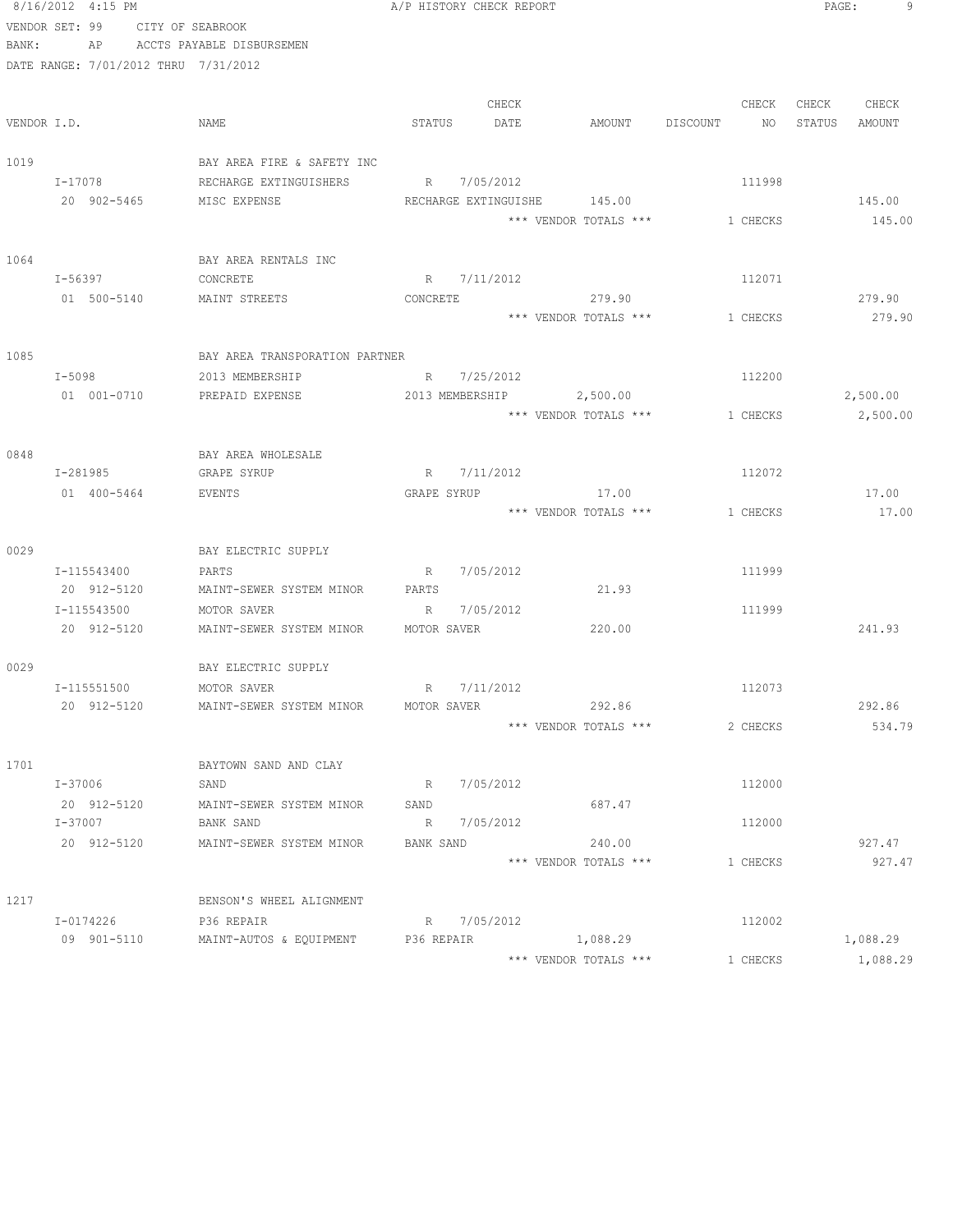VENDOR SET: 99 CITY OF SEABROOK BANK: AP ACCTS PAYABLE DISBURSEMEN

|             |                               |                                  |                  | CHECK       |                       |          | CHECK    | CHECK  | CHECK    |
|-------------|-------------------------------|----------------------------------|------------------|-------------|-----------------------|----------|----------|--------|----------|
| VENDOR I.D. |                               | <b>NAME</b>                      | STATUS           | DATE        | AMOUNT                | DISCOUNT | NO.      | STATUS | AMOUNT   |
|             |                               |                                  |                  |             |                       |          |          |        |          |
| 1220        |                               | BIRCH COMMUNICATIONS INC         |                  |             |                       |          |          |        |          |
|             | I-12278969                    | TELEPHONE                        | Е                | 7/11/2012   |                       |          | 999999   |        |          |
|             | 01 107-5400                   | TELEPHONE                        | TELEPHONE        |             | 13.48                 |          |          |        |          |
|             | 01 200-5400                   | TELEPHONE                        | TELEPHONE        |             | 13.47                 |          |          |        |          |
|             | 01 400-5400                   | TELEPHONE                        | TELEPHONE        |             | 207.00                |          |          |        |          |
|             | 01 106-5400                   | TELEPHONE                        | TELEPHONE        |             | 622.76                |          |          |        |          |
|             | 01 210-5400                   | TELEPHONE                        | TELEPHONE        |             | 190.93                |          |          |        |          |
|             | 20 902-5400                   | TELEPHONE                        | TELEPHONE        |             | 21.94                 |          |          |        |          |
|             | 20 912-5400                   | TELEPHONE                        | TELEPHONE        |             | 65.80                 |          |          |        | 1,135.38 |
|             |                               |                                  |                  |             | *** VENDOR TOTALS *** |          | 1 CHECKS |        | 1,135.38 |
| 0043        |                               | BOSONE, INC                      |                  |             |                       |          |          |        |          |
|             | I-58269                       | WRECKER SERVICE                  | E.               | 7/25/2012   |                       |          | 999999   |        |          |
|             | 01 200-5465                   | MISC EXPENSE                     | WRECKER SERVICE  |             | 75.00                 |          |          |        |          |
|             | $I - 61504$                   | WRECKER SERVICE                  | Е                | 7/25/2012   |                       |          | 999999   |        |          |
|             | 50 501-5110                   | MAINT - VEHICLES                 | WRECKER SERVICE  |             | 55.00                 |          |          |        | 130.00   |
|             |                               |                                  |                  |             | *** VENDOR TOTALS *** |          | 1 CHECKS |        | 130.00   |
|             |                               |                                  |                  |             |                       |          |          |        |          |
| 1552        |                               | BUSINESS CARD M/G                |                  |             |                       |          |          |        |          |
|             | I-201207036037                | JUNE12 STATEMENT                 | R                | 7/05/2012   |                       |          | 112004   |        |          |
|             | 01 100-5300                   | TRAINING & CONFERENCE            | JUNE12 STATEMENT |             | 422.90                |          |          |        |          |
|             | 01 100-5195                   | ELECTION EXPENSE                 | JUNE12 STATEMENT |             | 22.24                 |          |          |        | 445.14   |
|             |                               |                                  |                  |             | *** VENDOR TOTALS *** |          | 1 CHECKS |        | 445.14   |
| 1550        |                               | BUSINESS CARD A/C                |                  |             |                       |          |          |        |          |
|             | I-201207036033                | JUNE12 STATEMENT                 | R                | 7/05/2012   |                       |          | 112005   |        |          |
|             | 01 107-5295                   | SAFETY COMMITTEE                 | JUNE12 STATEMENT |             | 221.59                |          |          |        |          |
|             | 01 400-5464                   | EVENTS                           | JUNE12 STATEMENT |             | 74.69                 |          |          |        |          |
|             | 20 902-5300                   | TRAINING & CONFERENCE            | JUNE12 STATEMENT |             | 125.00                |          |          |        |          |
|             | 20 912-5300                   | TRAINING CONFERENCE              | JUNE12 STATEMENT |             | 125.00                |          |          |        | 546.28   |
|             |                               |                                  |                  |             | *** VENDOR TOTALS *** |          | 1 CHECKS |        | 546.28   |
| 2115        |                               | BUSINESS CARD G/C                |                  |             |                       |          |          |        |          |
|             |                               |                                  |                  |             |                       |          |          |        |          |
|             | I-201207036034<br>01 107-3900 | JUNE12 STATEMENT<br>MERIT AWARDS | JUNE12 STATEMENT | R 7/05/2012 | 200.01                |          | 112006   |        |          |
|             |                               |                                  |                  |             |                       |          |          |        |          |
|             | 01 107-5020                   | DUES & SUBSCRIPTIONS             | JUNE12 STATEMENT |             | 315.00                |          |          |        |          |
|             | 01 400-4150                   | SMALL EQUIPMENT OR TOOLS         | JUNE12 STATEMENT |             | 89.30                 |          |          |        | 604.31   |
|             |                               |                                  |                  |             | *** VENDOR TOTALS *** |          | 1 CHECKS |        | 604.31   |
| 2061        |                               | BUSINESS CARD G/R                |                  |             |                       |          |          |        |          |
|             | I-201207036038                | JUNE12 STATEMENT                 |                  | R 7/05/2012 |                       |          | 112007   |        |          |
|             | 01 100-5300                   | TRAINING & CONFERENCE            | JUNE12 STATEMENT |             | 960.29                |          |          |        |          |
|             | 01 001-0507                   | DUE FROM SEDC II                 | JUNE12 STATEMENT |             | 986.29                |          |          |        | 1,946.58 |
|             |                               |                                  |                  |             | *** VENDOR TOTALS *** |          | 1 CHECKS |        | 1,946.58 |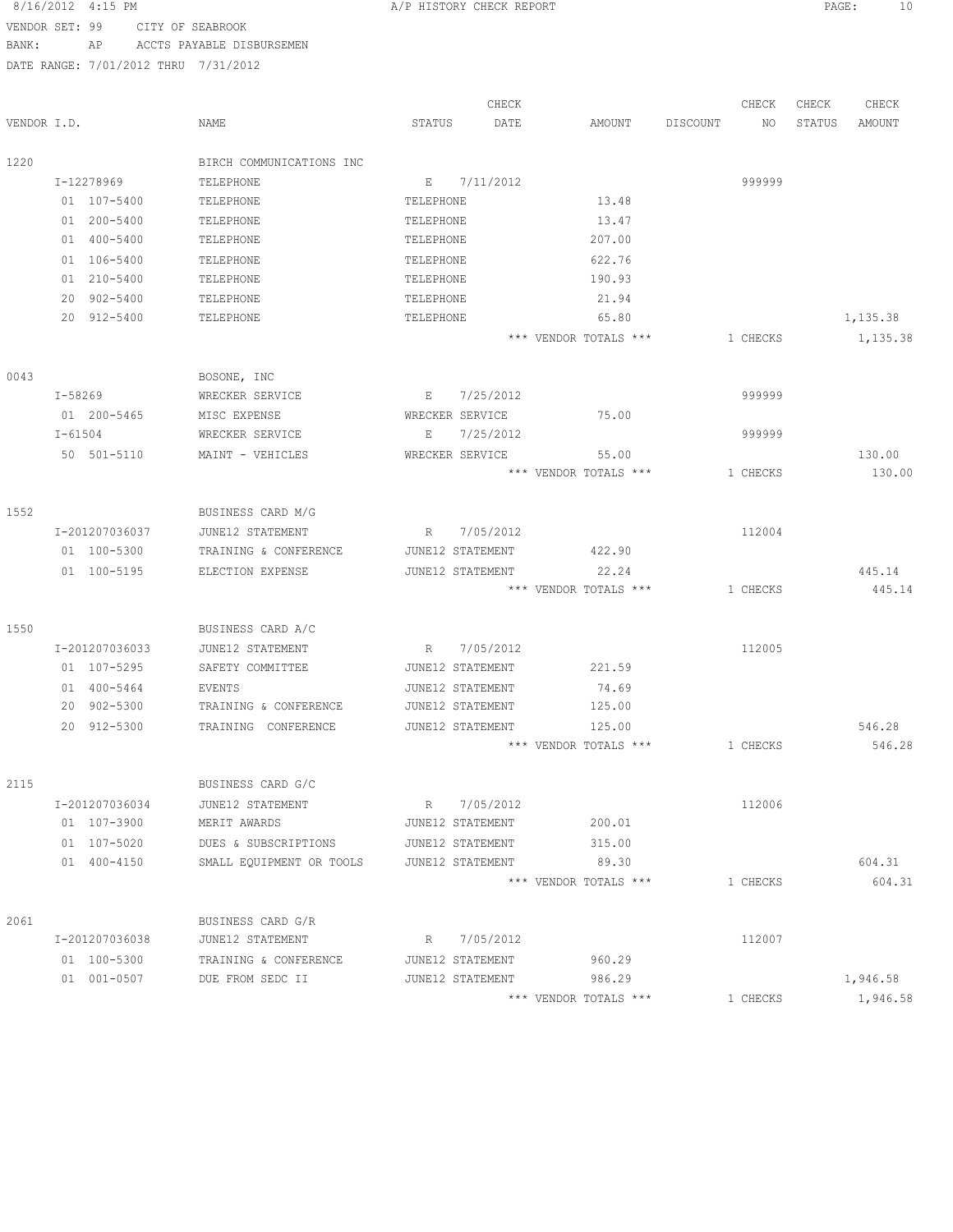### 8/16/2012 4:15 PM **A/P HISTORY CHECK REPORT PAGE:** 11 VENDOR SET: 99 CITY OF SEABROOK

BANK: AP ACCTS PAYABLE DISBURSEMEN

|             |                |                                                |                 | CHECK                |                       |          | CHECK    | CHECK  | CHECK    |
|-------------|----------------|------------------------------------------------|-----------------|----------------------|-----------------------|----------|----------|--------|----------|
| VENDOR I.D. |                | NAME                                           | STATUS          | DATE                 | AMOUNT                | DISCOUNT | NO       | STATUS | AMOUNT   |
| 1816        |                | BUSINESS CARD G/S                              |                 |                      |                       |          |          |        |          |
|             | I-201207036035 | JUNE12 STATEMENT                               | $R_{\parallel}$ | 7/05/2012            |                       |          | 112008   |        |          |
|             | 01 103-4150    | SMALL TOOLS & EQUIPMENT                        |                 | JUNE12 STATEMENT     | 125.73                |          |          |        |          |
|             | 01 103-5300    | TRAINING & CONFERENCE                          |                 | JUNE12 STATEMENT     | 242.00                |          |          |        |          |
|             | 41 410-4150    | SMALL TOOLS & EQUIP                            |                 | JUNE12 STATEMENT     | 287.66                |          |          |        |          |
|             | 01 103-5465    | MISC EXPENDITURES                              |                 | JUNE12 STATEMENT     | 13.14                 |          |          |        |          |
|             | 01 500-4150    | SMALL TOOLS & EQUIP                            |                 | JUNE12 STATEMENT     | 43.33                 |          |          |        |          |
|             | 902-4150<br>20 | SMALL EQUIPMENT OR TOOLS                       |                 | JUNE12 STATEMENT     | 43.33                 |          |          |        |          |
|             | 20 912-4150    | SMALL EQUIPMENT OR TOLLS                       |                 | JUNE12 STATEMENT     | 43.33                 |          |          |        | 798.52   |
|             |                |                                                |                 |                      | *** VENDOR TOTALS *** |          | 1 CHECKS |        | 798.52   |
| 1555        |                | BUSINESS CARD K/T                              |                 |                      |                       |          |          |        |          |
|             | I-201207036040 | JUNE12 BUSINESS CARD                           | R               | 7/05/2012            |                       |          | 112009   |        |          |
|             | 01 400-4090    | POOL SUPPLIES                                  |                 | JUNE12 BUSINESS CARD | 1,558.15              |          |          |        |          |
|             | 01 102-5020    | DUES & SUBSCRIPTIONS                           |                 | JUNE12 BUSINESS CARD | 93.60                 |          |          |        |          |
|             | 01 400-5464    | EVENTS                                         |                 | JUNE12 BUSINESS CARD | 53.05                 |          |          |        |          |
|             | 01 102-5465    | MISC EXPENSE                                   |                 | JUNE12 BUSINESS CARD | 75.32                 |          |          |        | 1,780.12 |
|             |                |                                                |                 |                      | *** VENDOR TOTALS *** |          | 1 CHECKS |        | 1,780.12 |
|             |                |                                                |                 |                      |                       |          |          |        |          |
| 2169        |                | BUSINESS CARD L/D                              |                 |                      |                       |          |          |        |          |
|             | I-201207036036 | JUNE12 STATEMENT                               | $R_{\parallel}$ | 7/05/2012            |                       |          | 112010   |        |          |
|             | 01 001-0507    | DUE FROM SEDC II                               |                 | JUNE12 STATEMENT     | 80.80                 |          |          |        | 80.80    |
|             |                |                                                |                 |                      | *** VENDOR TOTALS *** |          | 1 CHECKS |        | 80.80    |
| 1553        |                | BUSINESS CARD N/H                              |                 |                      |                       |          |          |        |          |
|             | I-201207246112 | JUNE12 STATEMENT                               | R               | 7/25/2012            |                       |          | 112201   |        |          |
|             | 01 200-4005    | SUPPLIES-POLICE OPERATION                      |                 | JUNE12 STATEMENT     | 359.88                |          |          |        |          |
|             | 01 200-5465    | MISC EXPENSE                                   |                 | JUNE12 STATEMENT     | 81.00                 |          |          |        |          |
|             | 01 200-5170    | MAINT-RADIO EQUIPMENT                          |                 | JUNE12 STATEMENT     | 79.94                 |          |          |        |          |
|             | 50 501-5110    | MAINT - VEHICLES                               |                 | JUNE12 STATEMENT     | 726.36                |          |          |        |          |
|             | 50 501-5490    | CRIME PREVENTION DIV EXP                       |                 | JUNE12 STATEMENT     | 159.96                |          |          |        | 1,407.14 |
|             |                |                                                |                 |                      | *** VENDOR TOTALS *** |          | 1 CHECKS |        | 1,407.14 |
|             |                |                                                |                 |                      |                       |          |          |        |          |
| 2114        |                | BUSINESS CARD P/L                              |                 |                      |                       |          |          |        |          |
|             | I-201207036039 | JUNE12 STATEMENT                               |                 | R 7/05/2012          |                       |          | 112011   |        |          |
|             | 01 102-5465    | MISC EXPENSE                                   |                 | JUNE12 STATEMENT     | 435.00                |          |          |        |          |
|             | 41 410-5465    | MISC EXPENDITURES                              |                 | JUNE12 STATEMENT     | 406.00                |          |          |        | 841.00   |
|             |                |                                                |                 |                      | *** VENDOR TOTALS *** |          | 1 CHECKS |        | 841.00   |
| 1693        |                | BUSINESS CARD S/L                              |                 |                      |                       |          |          |        |          |
|             | I-201207036041 | JUNE12 STATEMENT                               |                 | R 7/05/2012          |                       |          | 112012   |        |          |
|             | 01 600-5110    | MAINT-AUTOS & EQUIP                            |                 | JUNE12 STATEMENT     | 104.74                |          |          |        |          |
|             | 01 600-5240    | CONTRACT SVCS-MOWING/DEMOLITIOJUNE12 STATEMENT |                 |                      | 97.85                 |          |          |        |          |
|             | 01 600-5465    | MISC EXPENDITURES                              |                 | JUNE12 STATEMENT     | 16.11                 |          |          |        | 218.70   |
|             |                |                                                |                 |                      | *** VENDOR TOTALS *** |          | 1 CHECKS |        | 218.70   |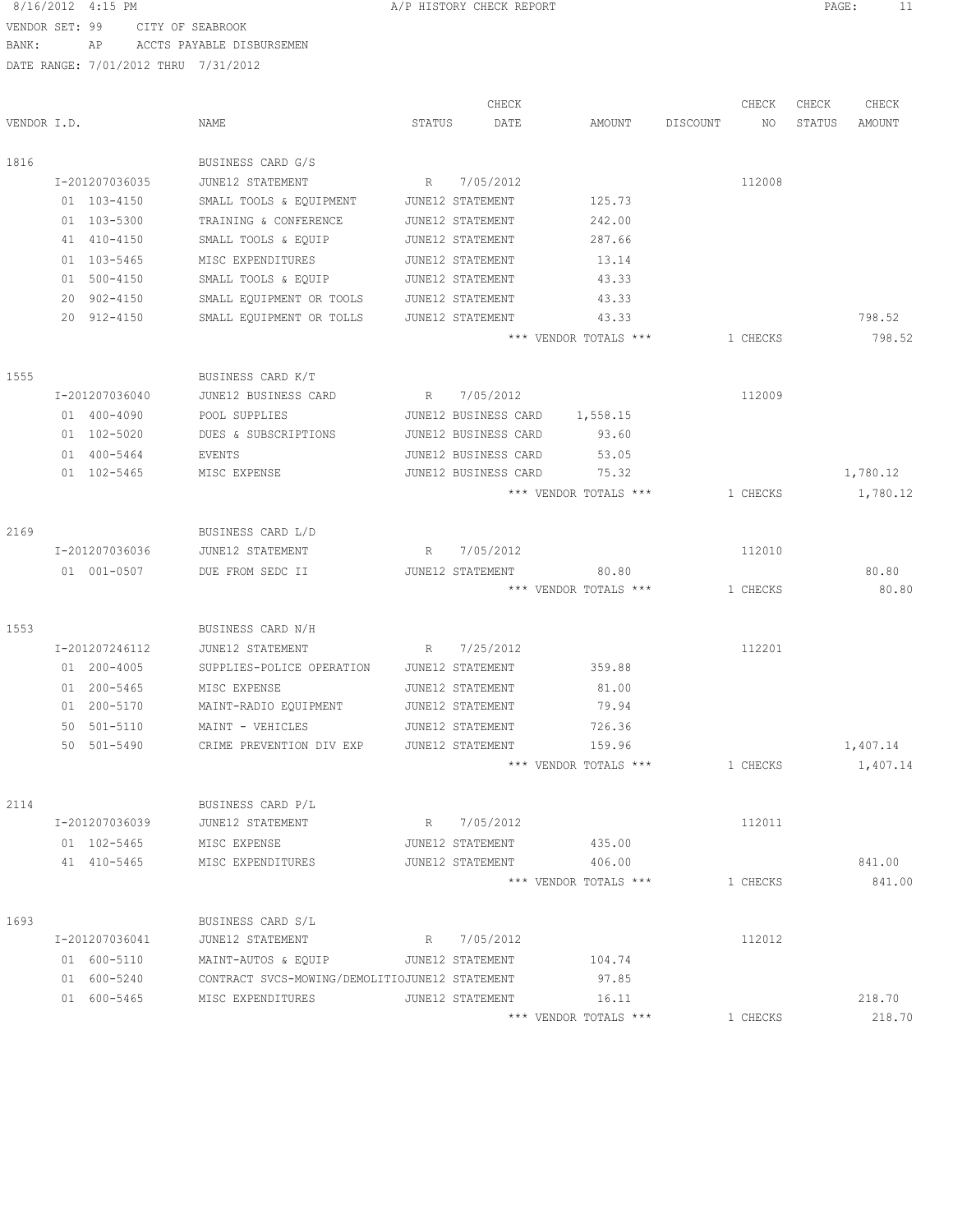|       | 8/16/2012 4:15 PM                    |                                    |         | A/P HISTORY CHECK REPORT       |                       |                 | PAGE:<br>12      |
|-------|--------------------------------------|------------------------------------|---------|--------------------------------|-----------------------|-----------------|------------------|
|       | VENDOR SET: 99 CITY OF SEABROOK      |                                    |         |                                |                       |                 |                  |
| BANK: | AP                                   | ACCTS PAYABLE DISBURSEMEN          |         |                                |                       |                 |                  |
|       | DATE RANGE: 7/01/2012 THRU 7/31/2012 |                                    |         |                                |                       |                 |                  |
|       |                                      |                                    |         |                                |                       |                 |                  |
|       |                                      |                                    |         | CHECK                          |                       | CHECK           | CHECK<br>CHECK   |
|       | VENDOR I.D.                          | NAME                               | STATUS  | DATE                           | AMOUNT                | DISCOUNT<br>NO. | STATUS<br>AMOUNT |
|       |                                      |                                    |         |                                |                       |                 |                  |
| 1397  |                                      | CDW GOVERNMENT, INC.               |         |                                |                       |                 |                  |
|       | I-M921746                            | LEXMARK PRINTER/SCANNER            |         | R 7/18/2012                    |                       | 112135          |                  |
|       | 03 301-4150                          | SMALL TOOLS & EQUIP                |         | LEXMARK PRINTER/SCAN 1,763.02  |                       |                 | 1,763.02         |
|       |                                      |                                    |         |                                | *** VENDOR TOTALS *** | 1 CHECKS        | 1,763.02         |
| 1053  |                                      |                                    |         |                                |                       |                 |                  |
|       | I-201207176089                       | CENTERPOINT ENERGY<br>UTILITY      |         | R 7/18/2012                    |                       | 112136          |                  |
|       | 20 902-5410                          | UTILITIES                          | UTILITY |                                | 28.07                 |                 | 28.07            |
|       |                                      |                                    |         |                                |                       |                 |                  |
| 1053  |                                      | CENTERPOINT ENERGY                 |         |                                |                       |                 |                  |
|       | I-201207176090                       | UTILITY                            | R       | 7/18/2012                      |                       | 112137          |                  |
|       | 20 902-5410                          | UTILITIES                          | UTILITY |                                | 30.22                 |                 | 30.22            |
|       |                                      |                                    |         |                                |                       |                 |                  |
| 1053  |                                      | CENTERPOINT ENERGY                 |         |                                |                       |                 |                  |
|       | I-201207176091                       | UTILITY                            | R       | 7/18/2012                      |                       | 112138          |                  |
|       | 20 902-5410                          | UTILITIES                          | UTILITY |                                | 36.21                 |                 | 36.21            |
|       |                                      |                                    |         |                                |                       |                 |                  |
| 1053  |                                      | CENTERPOINT ENERGY                 |         |                                |                       |                 |                  |
|       | I-201207176092                       | UTILITY                            |         | R 7/18/2012                    |                       | 112139          |                  |
|       | 01 500-5410                          | UTILITIES                          | UTILITY |                                | 7.18                  |                 |                  |
|       | 20 902-5410                          | UTILITIES                          | UTILITY |                                | 7.18                  |                 |                  |
|       | 20 912-5410                          | UTILITIES                          | UTILITY |                                | 7.17                  |                 | 21.53            |
| 1053  |                                      | CENTERPOINT ENERGY                 |         |                                |                       |                 |                  |
|       | I-201207176093                       | UTILITY                            |         | R 7/18/2012                    |                       | 112140          |                  |
|       | 20 902-5410                          | UTILITIES                          | UTILITY |                                | 16.51                 |                 | 16.51            |
|       |                                      |                                    |         |                                |                       |                 |                  |
| 1053  |                                      | CENTERPOINT ENERGY                 |         |                                |                       |                 |                  |
|       | I-201207176095                       | UTILITY                            |         | R 7/18/2012                    |                       | 112141          |                  |
|       | 01 107-5410                          | UTILITIES                          | UTILITY |                                | 25.31                 |                 | 25.31            |
|       |                                      |                                    |         |                                |                       |                 |                  |
| 1053  |                                      | CENTERPOINT ENERGY                 |         |                                |                       |                 |                  |
|       | I-201207246114                       | UTILITY                            |         | R 7/25/2012                    |                       | 112203          |                  |
|       | 01 400-5410                          | UTILITIES                          | UTILITY |                                | 18.39                 |                 | 18.39            |
|       |                                      |                                    |         |                                |                       |                 |                  |
| 1053  |                                      | CENTERPOINT ENERGY                 |         |                                |                       |                 |                  |
|       | I-201207246115                       | UTILITY                            |         | R 7/25/2012                    |                       | 112204          |                  |
|       | 01 400-5410                          | UTILITIES                          | UTILITY |                                | 15.88                 |                 | 15.88            |
|       |                                      |                                    |         |                                | *** VENDOR TOTALS *** | 8 CHECKS        | 192.12           |
|       |                                      |                                    |         |                                |                       |                 |                  |
| 2029  |                                      | CERTIFIED WIRING SOLUTIONS         |         |                                |                       |                 |                  |
|       | I-120070<br>01 107-4150              | WIRING SERVICES<br>SMALL EQUIPMENT |         | E 7/18/2012<br>WIRING SERVICES | 895.00                | 999999          | 895.00           |
|       |                                      |                                    |         |                                | *** VENDOR TOTALS *** | 1 CHECKS        | 895.00           |
|       |                                      |                                    |         |                                |                       |                 |                  |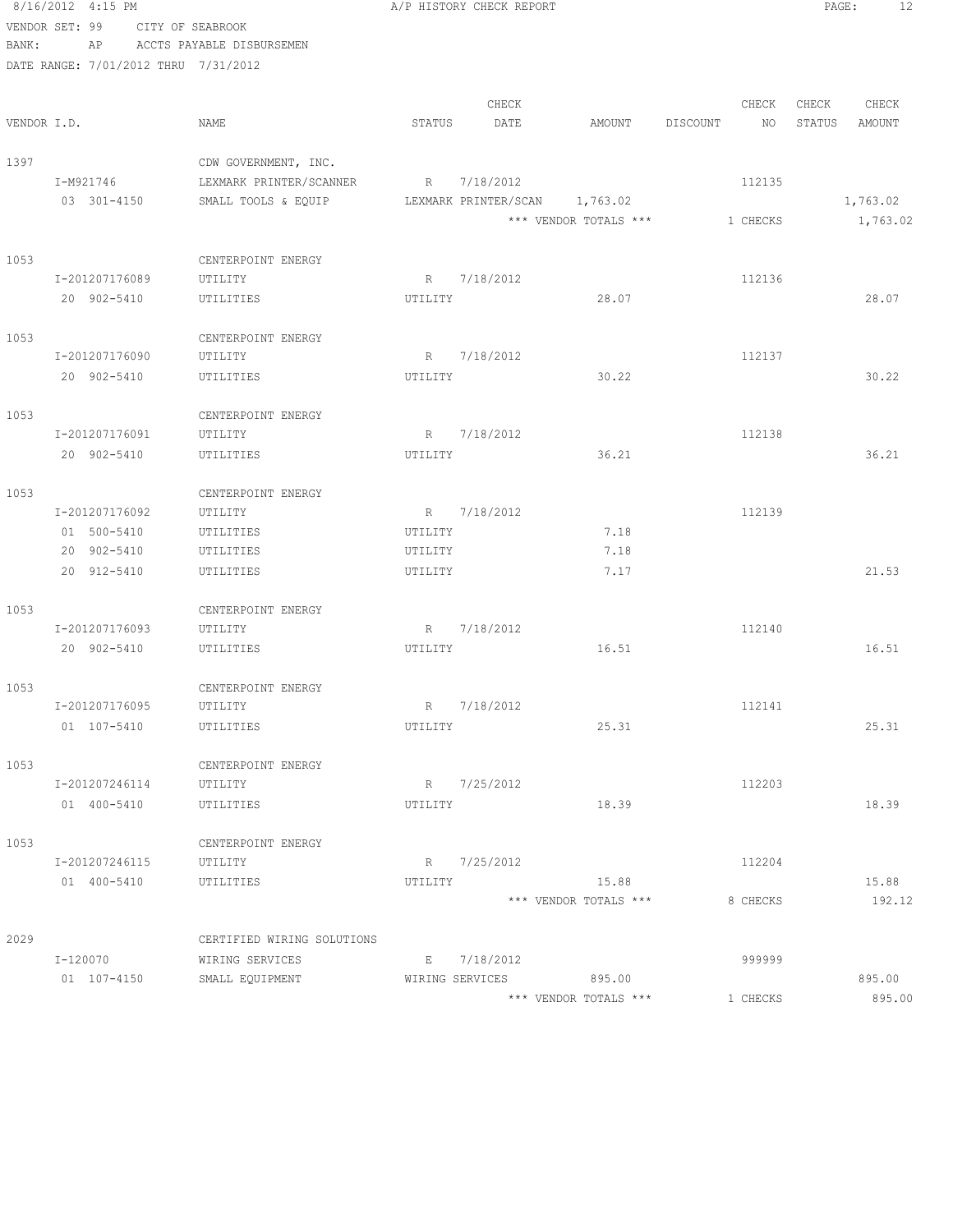|       | 8/16/2012 4:15 PM                    |                           | A/P HISTORY CHECK REPORT |           |                       |                | PAGE:  | 13         |
|-------|--------------------------------------|---------------------------|--------------------------|-----------|-----------------------|----------------|--------|------------|
|       | VENDOR SET: 99                       | CITY OF SEABROOK          |                          |           |                       |                |        |            |
| BANK: | ΑP                                   | ACCTS PAYABLE DISBURSEMEN |                          |           |                       |                |        |            |
|       | DATE RANGE: 7/01/2012 THRU 7/31/2012 |                           |                          |           |                       |                |        |            |
|       |                                      |                           |                          |           |                       |                |        |            |
|       |                                      |                           |                          | CHECK     |                       | CHECK          | CHECK  | CHECK      |
|       | VENDOR I.D.                          | NAME                      | STATUS                   | DATE      | AMOUNT                | DISCOUNT<br>NO | STATUS | AMOUNT     |
|       |                                      |                           |                          |           |                       |                |        |            |
| 1516  |                                      | CHAMPION ENERGY SERVICES  |                          |           |                       |                |        |            |
|       | I-B1207122042                        | UTILITY                   | R 7/25/2012              |           |                       | 112205         |        |            |
|       | 01 400-5410                          | UTILITIES                 | UTILITY                  |           | 63.70                 |                |        |            |
|       | 41 410-5410                          | UTILITIES                 | UTILITY                  |           | 612.99                |                |        |            |
|       | 20 912-5410                          | UTILITIES                 | UTILITY                  |           | 61.85                 |                |        | 738.54     |
|       |                                      |                           |                          |           | *** VENDOR TOTALS *** | 1 CHECKS       |        | 738.54     |
|       |                                      |                           |                          |           |                       |                |        |            |
| 1486  |                                      | CHILD SUPPORT, HARRIS     |                          |           |                       |                |        |            |
|       | I-CS3201207026025                    | CHILD SUPPORT             | D                        | 7/02/2012 |                       | 000000         |        |            |
|       | 01 001-1032                          | OTHER PAYROLL DEDUCTIONS  | CHILD SUPPORT            |           | 300.00                |                |        | 300.00     |
|       |                                      |                           |                          |           |                       |                |        |            |
| 1486  |                                      | CHILD SUPPORT, HARRIS     |                          |           |                       |                |        |            |
|       | I-CS3201207176084                    | CHILD SUPPORT             | D                        | 7/17/2012 |                       | 000000         |        |            |
|       | 01 001-1032                          | OTHER PAYROLL DEDUCTIONS  | CHILD SUPPORT            |           | 300.00                |                |        | 300.00     |
|       |                                      |                           |                          |           |                       |                |        |            |
| 1486  |                                      | CHILD SUPPORT, HARRIS     |                          |           |                       |                |        |            |
|       | I-CS3201207316147                    | CHILD SUPPORT             | D                        | 7/31/2012 |                       | 000000         |        |            |
|       | 01 001-1032                          | OTHER PAYROLL DEDUCTIONS  | CHILD SUPPORT            |           | 300.00                |                |        | 300.00     |
|       |                                      |                           |                          |           | *** VENDOR TOTALS *** | 3 CHECKS       |        | 900.00     |
|       |                                      |                           |                          |           |                       |                |        |            |
| 0054  |                                      | CHLORINATOR MAINTENANCE   |                          |           |                       |                |        |            |
|       | I-24552                              | DIAPHRAGM                 | R                        | 7/11/2012 |                       | 112074         |        |            |
|       | 20 912-5120                          | MAINT-SEWER SYSTEM MINOR  | DIAPHRAGM                |           | 56.00                 |                |        | 56.00      |
|       |                                      |                           |                          |           | *** VENDOR TOTALS *** | 1 CHECKS       |        | 56.00      |
| 2192  |                                      | CHRISTUS ST JOHN          |                          |           |                       |                |        |            |
|       | I-AN0710434548                       | REBECCA OJEDA             | R                        | 7/25/2012 |                       | 112206         |        |            |
|       | 01 107-3145                          | DRUG TESTING              | REBECCA OJEDA            |           | 241.00                |                |        | 241.00     |
|       |                                      |                           |                          |           | *** VENDOR TOTALS *** | 1 CHECKS       |        | 241.00     |
|       |                                      |                           |                          |           |                       |                |        |            |
| 0056  |                                      | CITY OF PASADENA-WTR DEPT |                          |           |                       |                |        |            |
|       | I-201207106061                       | WATER                     | R                        | 7/11/2012 |                       | 112075         |        |            |
|       | 20 902-5451                          | PASADENA WATER SUPPLY     | WATER                    |           | 53,482.63             |                |        | 53,482.63  |
|       |                                      |                           |                          |           | *** VENDOR TOTALS *** | 1 CHECKS       |        | 53, 482.63 |
|       |                                      |                           |                          |           |                       |                |        |            |
| 0057  |                                      | CITY OF SEABROOK          |                          |           |                       |                |        |            |
|       | I-201207036044                       | WATER                     | R                        | 7/05/2012 |                       | 112013         |        |            |
|       | 01 107-5410                          | UTILITIES                 | WATER                    |           | 399.14                |                |        |            |
|       | 01 200-5410                          | UTILITIES                 | WATER                    |           | 9.68                  |                |        |            |
|       | 01 400-5410                          | UTILITIES                 | WATER                    |           | 1,489.66              |                |        |            |
|       | 41 410-5410                          | UTILITIES                 | WATER                    |           | 315.60                |                |        |            |
|       | 20 912-5410                          | UTILITIES                 | WATER                    |           | 4,740.03              |                |        |            |
|       | 01 500-5410                          | UTILITIES                 | WATER                    |           | 70.58                 |                |        |            |
|       | 15 150-5410                          | UTILITIES                 | WATER                    |           | 124.86                |                |        | 7,149.55   |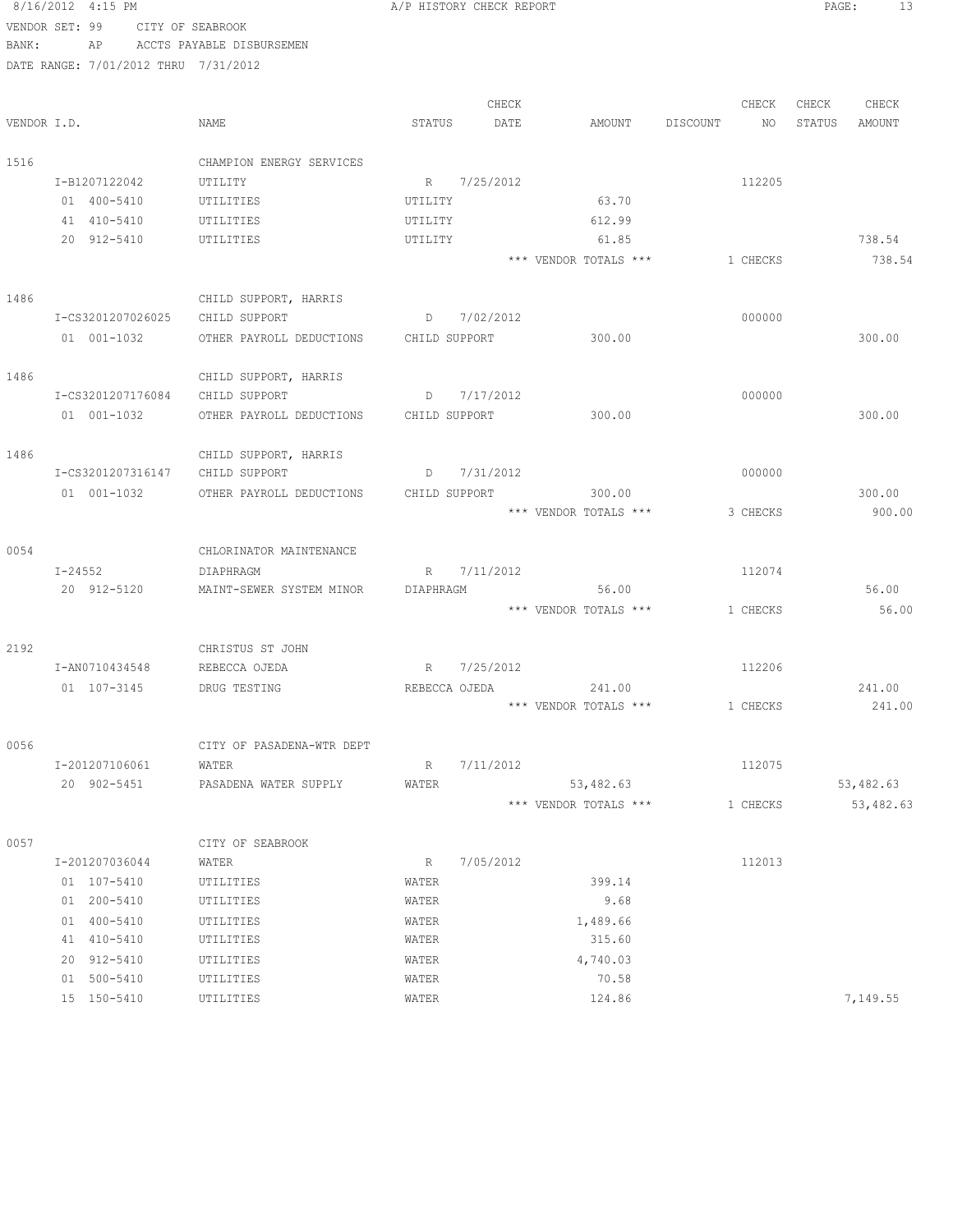| 8/16/2012 4:15 PM |  |                               | A/P HISTORY CHECK REPORT |                                                       |                      |           |                                    | PAGE:    | 14       |        |           |
|-------------------|--|-------------------------------|--------------------------|-------------------------------------------------------|----------------------|-----------|------------------------------------|----------|----------|--------|-----------|
| VENDOR SET: 99    |  |                               |                          | CITY OF SEABROOK                                      |                      |           |                                    |          |          |        |           |
| BANK:             |  | ΑP                            |                          | ACCTS PAYABLE DISBURSEMEN                             |                      |           |                                    |          |          |        |           |
|                   |  |                               |                          | DATE RANGE: 7/01/2012 THRU 7/31/2012                  |                      |           |                                    |          |          |        |           |
|                   |  |                               |                          |                                                       |                      |           |                                    |          |          |        |           |
|                   |  |                               |                          |                                                       |                      | CHECK     |                                    |          | CHECK    | CHECK  | CHECK     |
| VENDOR I.D.       |  |                               |                          | NAME                                                  | STATUS               | DATE      | AMOUNT                             | DISCOUNT | NO       | STATUS | AMOUNT    |
|                   |  |                               |                          |                                                       |                      |           |                                    |          |          |        |           |
| 0057              |  |                               |                          | CITY OF SEABROOK                                      |                      |           |                                    |          |          |        |           |
|                   |  | I-201207176096                |                          | DUMPSTERS                                             | R 7/18/2012          |           |                                    |          | 112142   |        |           |
|                   |  | 01 107-5410                   |                          | UTILITIES                                             | DUMPSTERS            |           | 302.59                             |          |          |        |           |
|                   |  | 01 400-5410                   |                          | UTILITIES                                             | DUMPSTERS            |           | 1,157.73                           |          |          |        |           |
|                   |  | 01 500-5410                   |                          | UTILITIES                                             | DUMPSTERS            |           | 42.83                              |          |          |        |           |
|                   |  | 20 902-5410                   |                          | UTILITIES                                             | DUMPSTERS            |           | 42.83                              |          |          |        |           |
|                   |  | 20 912-5410                   |                          | UTILITIES                                             | DUMPSTERS            |           | 141.77                             |          |          |        | 1,687.75  |
|                   |  |                               |                          |                                                       |                      |           | *** VENDOR TOTALS ***              |          | 2 CHECKS |        | 8,837.30  |
|                   |  |                               |                          |                                                       |                      |           |                                    |          |          |        |           |
| 0058              |  |                               |                          | CLEAR CREEK EQUIPMENT                                 |                      |           |                                    |          |          |        |           |
|                   |  | $I - 61857$                   |                          | AUGER RENTAL                                          | $\mathbf{E}$         | 7/25/2012 |                                    |          | 999999   |        |           |
|                   |  | 01 500-5030                   |                          | RENTALS & SERVICE AGRMTS                              | AUGER RENTAL         |           | 76.84                              |          |          |        | 76.84     |
|                   |  |                               |                          |                                                       |                      |           | *** VENDOR TOTALS ***              |          | 1 CHECKS |        | 76.84     |
|                   |  |                               |                          |                                                       |                      |           |                                    |          |          |        |           |
| 0060              |  |                               |                          | CLEAR LAKE EMERGENCY MED CORPS                        |                      |           |                                    |          |          |        |           |
|                   |  | I-201207116078<br>01 107-5230 |                          | JUNE12 CONTRACT FEE                                   | Е                    | 7/11/2012 |                                    |          | 999999   |        | 17,656.83 |
|                   |  |                               |                          | CONTRACT-AMBULANCE SERV                               | JUNE12 CONTRACT FEE  |           | 17,656.83<br>*** VENDOR TOTALS *** | 1 CHECKS |          |        | 17,656.83 |
|                   |  |                               |                          |                                                       |                      |           |                                    |          |          |        |           |
| 1898              |  |                               |                          | CMRS/POC                                              |                      |           |                                    |          |          |        |           |
|                   |  | I-201207056047                |                          | JULY12 POSTAGE                                        | $E$ and $E$          | 7/05/2012 |                                    |          | 999999   |        |           |
|                   |  | 01 107-4011                   |                          | POSTAGE                                               | JULY12 POSTAGE       |           | 1,000.00                           |          |          |        | 1,000.00  |
|                   |  |                               |                          |                                                       |                      |           |                                    |          |          |        |           |
| 1898              |  |                               |                          | CMRS/POC                                              |                      |           |                                    |          |          |        |           |
|                   |  | I-201207116079                |                          | JUNE12 POSTAGE                                        | E                    | 7/11/2012 |                                    |          | 999999   |        |           |
|                   |  | 01 107-4011                   |                          | POSTAGE                                               | JUNE12 POSTAGE       |           | 2,000.00                           |          |          |        | 2,000.00  |
|                   |  |                               |                          |                                                       |                      |           | *** VENDOR TOTALS ***              | 2 CHECKS |          |        | 3,000.00  |
|                   |  |                               |                          |                                                       |                      |           |                                    |          |          |        |           |
| 1293              |  |                               |                          | COBB, FENDLEY & ASSOC INC.                            |                      |           |                                    |          |          |        |           |
|                   |  | I-237822                      |                          | PROFESSIONAL SERVICE                                  | R 7/11/2012          |           |                                    |          | 112076   |        |           |
|                   |  |                               | 01 500-6065              | VARIOUS STREET PROJECTS PROFESSIONAL SERVICE 4,239.11 |                      |           |                                    |          |          |        | 4,239.11  |
|                   |  |                               |                          |                                                       |                      |           |                                    |          |          |        |           |
| 1293              |  |                               |                          | COBB, FENDLEY & ASSOC INC.                            |                      |           |                                    |          |          |        |           |
|                   |  | I-237823                      |                          | PROFESSIONAL SERVICE                                  | R 7/11/2012          |           |                                    |          | 112077   |        |           |
|                   |  | 19 929-5215                   |                          | PROF FEES-ENGINEERING                                 | PROFESSIONAL SERVICE |           | 3,110.25                           |          |          |        | 3,110.25  |
|                   |  |                               |                          |                                                       |                      |           |                                    |          |          |        |           |
| 1293              |  |                               |                          | COBB, FENDLEY & ASSOC INC.                            |                      |           |                                    |          |          |        |           |
|                   |  | I-237848                      |                          | GIS MAPPING PROJECT                                   | R 7/18/2012          |           |                                    |          | 112143   |        |           |
|                   |  | 20 902-5030                   |                          | RENTALS & SERVICE AGRMTS GIS MAPPING PROJECT 3,300.00 |                      |           |                                    |          |          |        | 3,300.00  |
|                   |  |                               |                          |                                                       |                      |           |                                    |          |          |        |           |
| 1293              |  |                               |                          | COBB, FENDLEY & ASSOC INC.                            |                      |           |                                    |          |          |        |           |
|                   |  | I-237895                      |                          | ENGINEERING SERVICE                                   | R 7/25/2012          |           |                                    |          | 112207   |        |           |
|                   |  | 13 130-6070                   |                          | LAND ACQUISITIONS                                     |                      |           | ENGINEERING SERVICE 48,559.22      |          |          |        | 48,559.22 |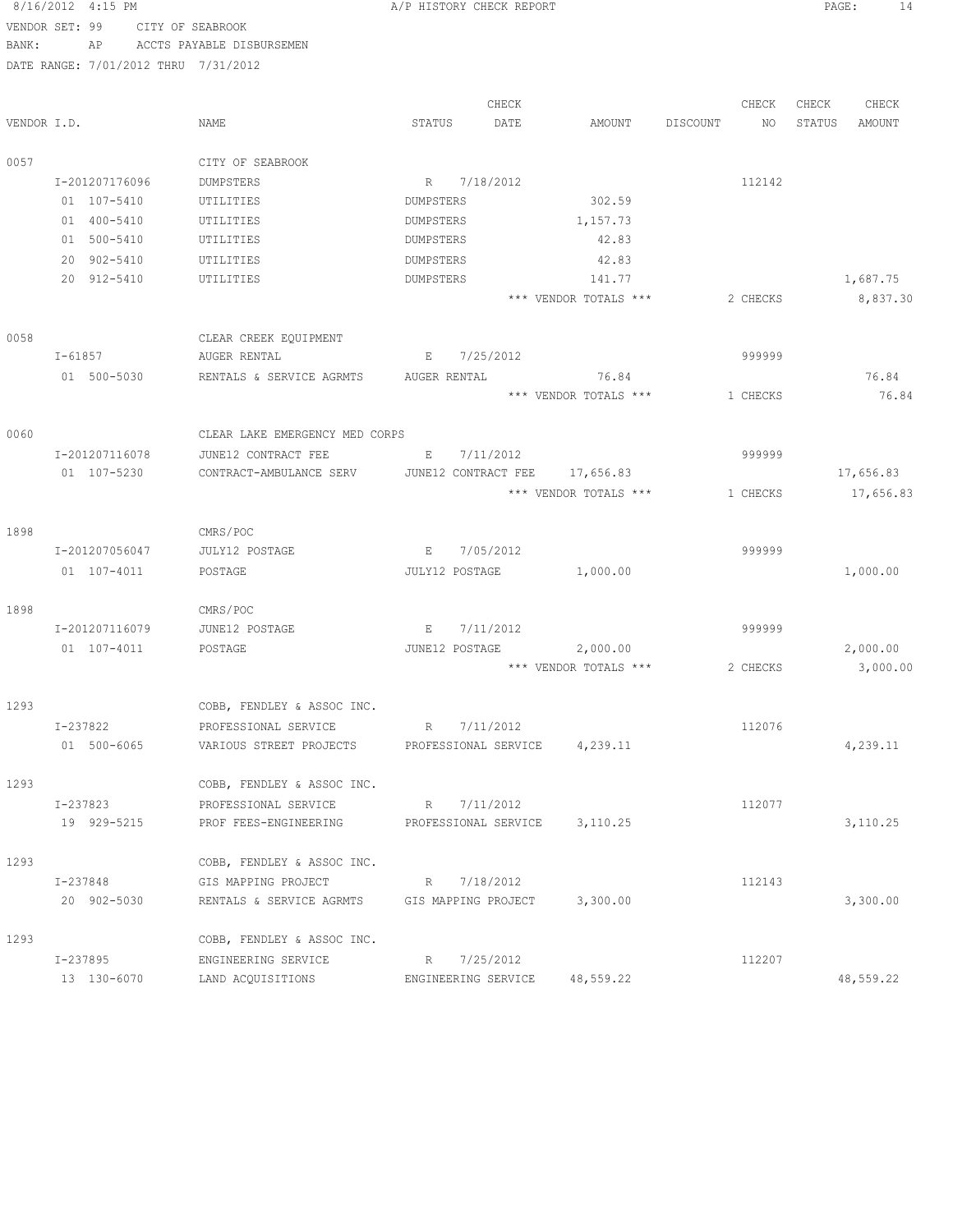8/16/2012 4:15 PM **A/P HISTORY CHECK REPORT PAGE:** 15 VENDOR SET: 99 CITY OF SEABROOK BANK: AP ACCTS PAYABLE DISBURSEMEN DATE RANGE: 7/01/2012 THRU 7/31/2012 CHECK CHECK CHECK CHECK VENDOR I.D. NAME STATUS DATE AMOUNT DISCOUNT NO STATUS AMOUNT 1293 COBB, FENDLEY & ASSOC INC. I-237896 ENGINEERING SERVICE R 7/25/2012 112208 01 107-5215 PROF FEES-ENGINEERING ENGINEERING SERVICE 4,554.73 20 902-5215 PROF FEES-ENGINEERING ENGINEERING SERVICE 1,516.95 6,071.68 \*\*\* VENDOR TOTALS \*\*\* 5 CHECKS 65,280.26 1588 COMCAST I-201207036042 INTERNET R 7/05/2012 112014 01 500-5030 RENTALS & SERVICE AGRMTS INTERNET 24.15 20 902-5030 RENTALS & SERVICE AGRMTS INTERNET 24.15 20 912-5030 RENTALS & SERVICE AGRMTS INTERNET 24.15 72.45 1588 COMCAST I-201207036043 INTERNET R 7/05/2012 112015 20 912-5030 RENTALS & SERVICE AGRMTS INTERNET 80.47 80.47 1588 COMCAST I-201207036045 INTERNET R 7/05/2012 112016 01 107-5030 RENTALS & SERVICE AGRMTS INTERNET 14.31 14.31 14.31 1588 COMCAST I-201207036046 INTERNET R 7/05/2012 112017 01 107-5030 RENTALS & SERVICE AGRMTS INTERNET 658.58 658.58 658.58 658.58 1588 COMCAST I-201207176094 INTERNET R 7/18/2012 112144 01 400-5030 RENTALS & SERVICE AGRMTS INTERNET 80.51 80.51 80.51 1588 COMCAST I-201207246116 INTERNET R 7/25/2012 112209 50 501-5030 RENTALS & SERVICE AGMTS INTERNET 97.58 97.58 \*\*\* VENDOR TOTALS \*\*\* 6 CHECKS 1,003.90 1090 CROWN TROPHY I-1217082 NAME PLATE R 7/05/2012 112018 01 100-5465 MISC EXPENDITURES NAME PLATE 12.00 12.00 12.00 12.00 1090 CROWN TROPHY I-1216443 NAME BADGES R 7/11/2012 112078 01 100-5195 ELECTION EXPENSE NAME BADGES 70.00 I-1216994 NAME PLATES & BADGES R 7/11/2012 112078 01 100-5465 MISC EXPENDITURES NAME PLATES & BADGES 36.00 I-1217171 NAME PLATE R 7/11/2012 112078 01 600-4010 OFFICE SUPPLIES NAME PLATE 12.00 118.00 118.00

\*\*\* VENDOR TOTALS \*\*\* 2 CHECKS 130.00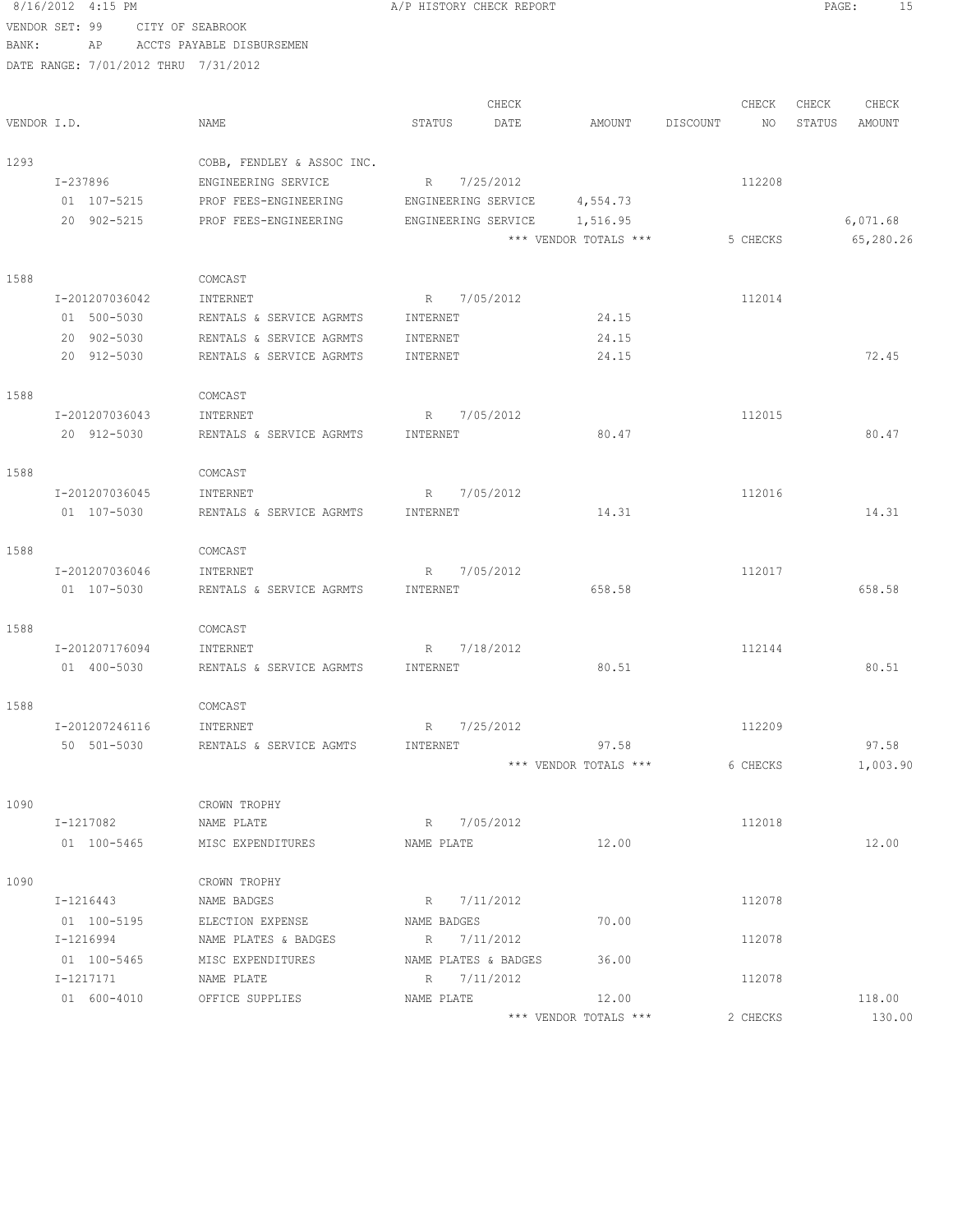|       | 8/16/2012 4:15 PM                    |                                      |                     | A/P HISTORY CHECK REPORT |                             |                | PAGE:<br>16      |
|-------|--------------------------------------|--------------------------------------|---------------------|--------------------------|-----------------------------|----------------|------------------|
|       | VENDOR SET: 99                       | CITY OF SEABROOK                     |                     |                          |                             |                |                  |
| BANK: | AP                                   | ACCTS PAYABLE DISBURSEMEN            |                     |                          |                             |                |                  |
|       | DATE RANGE: 7/01/2012 THRU 7/31/2012 |                                      |                     |                          |                             |                |                  |
|       |                                      |                                      |                     |                          |                             |                |                  |
|       |                                      |                                      |                     | CHECK                    |                             | CHECK          | CHECK<br>CHECK   |
|       | VENDOR I.D.                          | NAME                                 | STATUS              | DATE                     | AMOUNT                      | DISCOUNT<br>NO | STATUS<br>AMOUNT |
|       |                                      | CRS DATA                             |                     |                          |                             |                |                  |
| 1961  | I-100862                             |                                      |                     | R 7/05/2012              |                             | 112019         |                  |
|       | 01 107-5020                          | SUBSCRIPTION<br>DUES & SUBSCRIPTIONS | SUBSCRIPTION        |                          | 110.00                      |                | 110.00           |
|       |                                      |                                      |                     |                          | *** VENDOR TOTALS ***       | 1 CHECKS       | 110.00           |
|       |                                      |                                      |                     |                          |                             |                |                  |
| 2156  |                                      | D & W CONTRACTORS, INC.              |                     |                          |                             |                |                  |
|       | I-201207256123                       | PROGRESS PAYMENT                     | R                   | 7/25/2012                |                             | 112235         |                  |
|       | 13 130-6051                          | STREET IMPROVEMENTS                  |                     |                          | PROGRESS PAYMENT 193,187.06 |                |                  |
|       | 13 013-1005                          | RETAINAGE                            |                     | PROGRESS PAYMENT         | 9,659.35CR                  |                | 183,527.71       |
|       |                                      |                                      |                     |                          | *** VENDOR TOTALS ***       | 1 CHECKS       | 183,527.71       |
|       |                                      |                                      |                     |                          |                             |                |                  |
| 2058  |                                      | DAHILL                               |                     |                          |                             |                |                  |
|       | I-917297                             | COPIER LEASE                         | R                   | 7/18/2012                |                             | 112146         |                  |
|       | 01 107-5030                          | RENTALS & SERVICE AGRMTS             |                     | COPIER LEASE             | 73.59                       |                | 73.59            |
|       |                                      |                                      |                     |                          | *** VENDOR TOTALS ***       | 1 CHECKS       | 73.59            |
|       |                                      |                                      |                     |                          |                             |                |                  |
| 1807  |                                      | DATAVOX INC                          |                     | 7/05/2012                |                             |                |                  |
|       | I-R017957<br>01 107-4150             | REMOTE SERVICE<br>SMALL EQUIPMENT    | R<br>REMOTE SERVICE |                          | 320.00                      | 112020         |                  |
|       | I-S021658                            | PHONE SYSTEM REPAIR                  | R                   | 7/05/2012                |                             | 112020         |                  |
|       | 01 107-4150                          | SMALL EQUIPMENT                      |                     | PHONE SYSTEM REPAIR      | 240.00                      |                | 560.00           |
|       |                                      |                                      |                     |                          | *** VENDOR TOTALS ***       | 1 CHECKS       | 560.00           |
|       |                                      |                                      |                     |                          |                             |                |                  |
| 2189  |                                      | ERNESTINE DEHAVEN                    |                     |                          |                             |                |                  |
|       | I-201207106062                       | TRAINING                             |                     | $V$ 7/11/2012            |                             | 112079         | 56.00            |
|       |                                      |                                      |                     |                          |                             |                |                  |
| 2189  |                                      | ERNESTINE DEHAVEN                    |                     |                          |                             |                |                  |
|       | M-CHECK                              | ERNESTINE DEHAVEN<br>UNPOST V        |                     | 7/23/2012                |                             | 112079         | 56.00CR          |
|       |                                      |                                      |                     |                          |                             |                |                  |
| 2116  |                                      | DEPT OF INFORMATION RESOURCES        |                     |                          |                             |                |                  |
|       | I-12090941N                          | TELEPHONE                            |                     | R 7/05/2012              |                             | 112021         |                  |
|       | 01 200-5400                          | TELEPHONE                            | TELEPHONE           |                          | 295.54                      |                | 295.54           |
|       |                                      |                                      |                     |                          | *** VENDOR TOTALS ***       | 1 CHECKS       | 295.54           |
| 1602  |                                      | DIRECT ENERGY BUSINESS               |                     |                          |                             |                |                  |
|       | I-201207056048                       | UTILITY                              |                     | R 7/05/2012              |                             | 112024         |                  |
|       | 20 902-5410                          | UTILITIES                            | UTILITY             |                          | 79.62                       |                |                  |
|       | 01 200-5410                          | UTILITIES                            | UTILITY             |                          | 79.61                       |                |                  |
|       | 01 500-5411                          | UTILITIES - STREET LIGHTS UTILITY    |                     |                          | 314.47                      |                | 473.70           |
|       |                                      |                                      |                     |                          |                             |                |                  |
| 1602  |                                      | DIRECT ENERGY BUSINESS               |                     |                          |                             |                |                  |
|       | I-121950015420818                    | UTILITY                              |                     | R 7/25/2012              |                             | 112210         |                  |
|       | 01 107-5410                          | UTILITIES                            | UTILITY             |                          | 9,050.00                    |                |                  |
|       | 01 107-5466                          | FIRE STATION EXPENSE                 | UTILITY             |                          | 3,394.86                    |                |                  |
|       | 01 400-5410                          | UTILITIES                            | UTILITY             |                          | 4,582.41                    |                |                  |
|       | 01 500-5410                          | UTILITIES                            | UTILITY             |                          | 523.29                      |                |                  |
|       | 01 210-5410                          | UTILITIES                            | UTILITY             |                          | 672.04                      |                |                  |
|       | 01 500-5411                          | UTILITIES - STREET LIGHTS            | UTILITY             |                          | 29, 433.14                  |                |                  |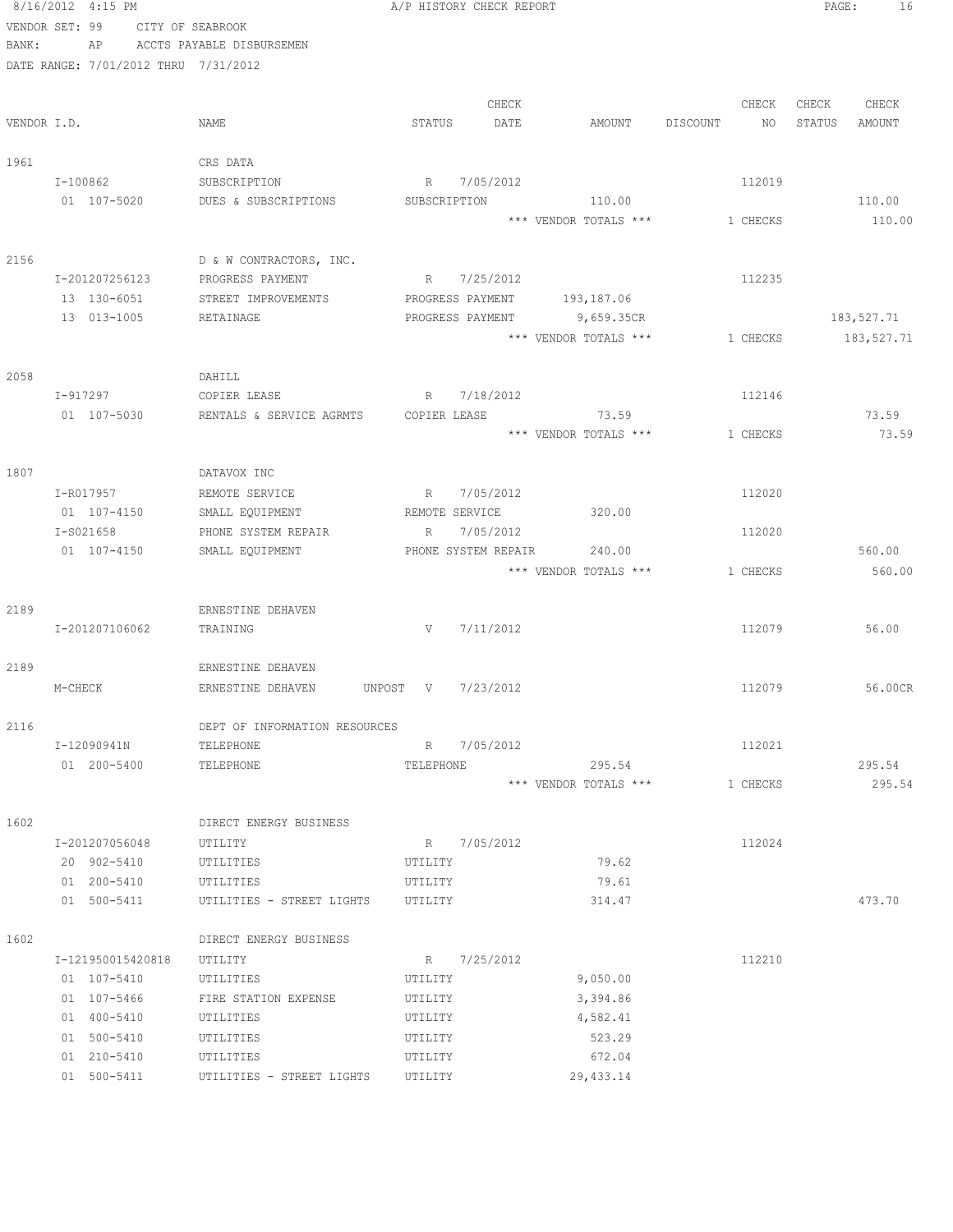8/16/2012 4:15 PM **B** A/P HISTORY CHECK REPORT **PAGE:** 17 VENDOR SET: 99 CITY OF SEABROOK BANK: AP ACCTS PAYABLE DISBURSEMEN DATE RANGE: 7/01/2012 THRU 7/31/2012 CHECK CHECK CHECK CHECK VENDOR I.D. NAME STATUS DATE AMOUNT DISCOUNT NO STATUS AMOUNT 1602 DIRECT ENERGY BUSINESSCONT I-121950015420818 UTILITY R 7/25/2012 R 112210 01 200-5410 UTILITIES UTILITY 306.03 20 912-5410 UTILITIES UTILITY 20,977.25 20 902-5410 UTILITIES UTILITY 4,867.66 73,806.68 \*\*\* VENDOR TOTALS \*\*\* 2 CHECKS 74,280.38 1232 DISA INC. I-514836 DRUG TESTING R 7/05/2012 112022 01 107-3145 DRUG TESTING DRUG TESTING 498.00 498.00 1232 DISA INC. I-519340 DRUG TESTING R 7/11/2012 R 112080 01 107-3145 DRUG TESTING DRUG TESTING 49.50 49.50 1232 DISA INC. I-525181 DRUG TESTING R 7/25/2012 R 112211 01 107-3145 DRUG TESTING DRUG TESTING 59.50 59.50 \*\*\* VENDOR TOTALS \*\*\* 3 CHECKS 607.00 0068 DXI INDUSTRIES, INC I-DE050119312 CYLINDER DEMURRAGE R 7/18/2012 112147 20 902-5030 RENTALS & SERVICE AGRMTS CYLINDER DEMURRAGE 48.00 48.00 \*\*\* VENDOR TOTALS \*\*\* 1 CHECKS 48.00 0941 DXP ENTERPRISES, INC. I-5096859 RADIAL DEEP GROOVE BALL R 7/05/2012 112023 20 912-5120 MAINT-SEWER SYSTEM MINOR RADIAL DEEP GROOVE B 117.72 117.72 117.72 \*\*\* VENDOR TOTALS \*\*\* 1 CHECKS 117.72 0070 EASTEX ENVIRONMENTAL LABORATOR I-C1206262 LAB SAMPLES R 7/18/2012 112148 20 912-5285 LABORATORY FEES LAB SAMPLES 800.00 800.00 \*\*\* VENDOR TOTALS \*\*\* 1 CHECKS 800.00 1143 ENTERPRISE RENT-A-CAR I-D019348 AUTO RENTAL R 7/11/2012 R 112082 09 901-5030 RENTAL & SERVICE AGRMTS AUTO RENTAL 675.00 675.00 \*\*\* VENDOR TOTALS \*\*\* 1 CHECKS 675.00 2007 FIRST CHECK I-2834 BACKGROUND CHECKS R 7/11/2012 112083

01 107-3145 DRUG TESTING BACKGROUND CHECKS 130.00 130.00 130.00

\*\*\* VENDOR TOTALS \*\*\* 1 CHECKS 130.00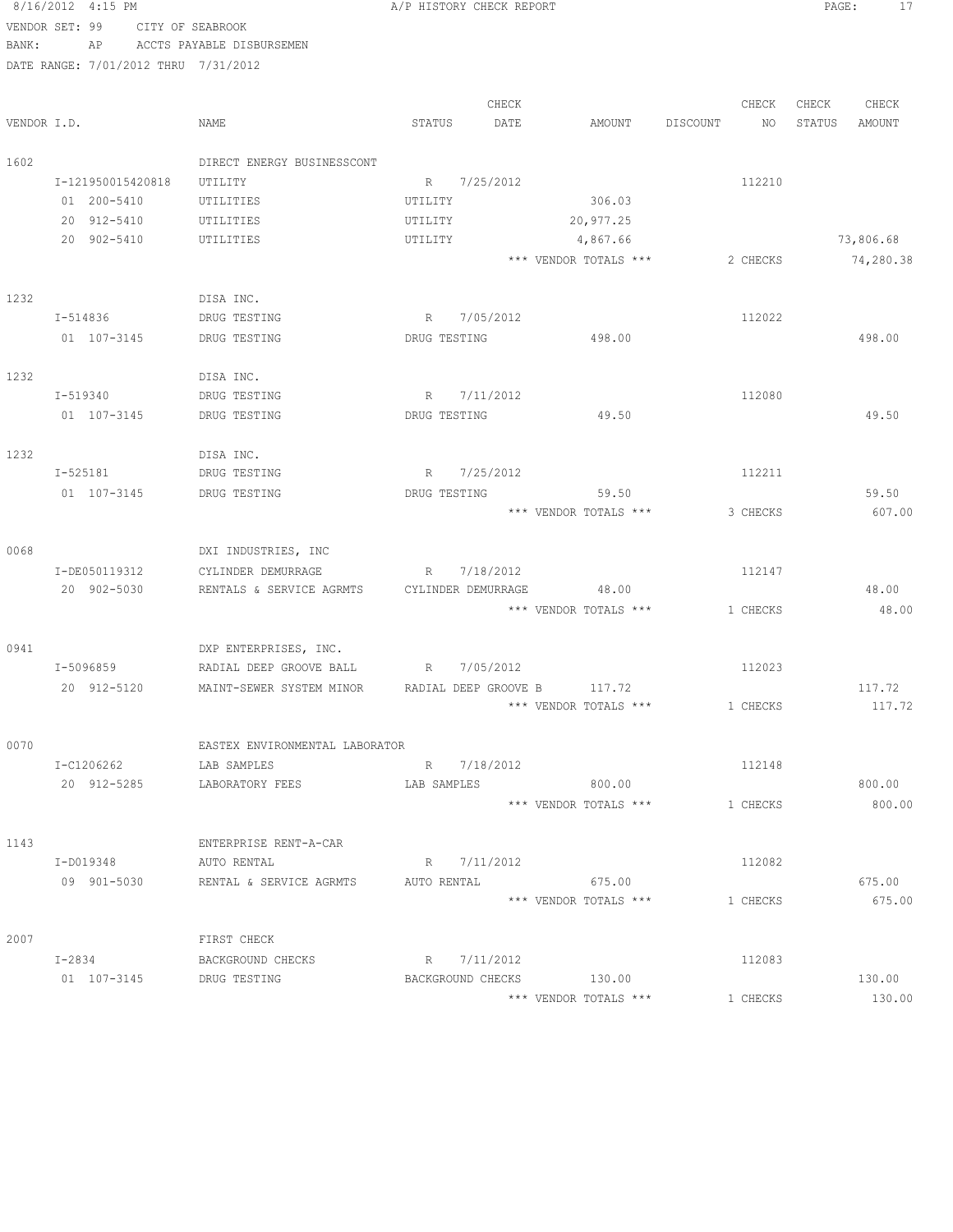8/16/2012 4:15 PM **B** A/P HISTORY CHECK REPORT **PAGE:** 18 VENDOR SET: 99 CITY OF SEABROOK BANK: AP ACCTS PAYABLE DISBURSEMEN DATE RANGE: 7/01/2012 THRU 7/31/2012 CHECK CHECK CHECK CHECK VENDOR I.D. NAME STATUS DATE AMOUNT DISCOUNT NO STATUS AMOUNT 0927 FITCH SERVICES INC I-10811 CALIBRATE FLOW METER R 7/05/2012 112025 20 912-5030 RENTALS & SERVICE AGRMTS CALIBRATE FLOW METER 305.00 305.00 0927 FITCH SERVICES INC I-10824 **PRESSURE TRANSMITTER** R 7/18/2012 112150 20 912-5120 MAINT-SEWER SYSTEM MINOR PRESSURE TRANSMITTER 1,555.00 1,555.00 \*\*\* VENDOR TOTALS \*\*\* 2 CHECKS 1,860.00 2191 FORENSIC RESOURCE GROUP I-FPB2TX0712C HASKETT TRAINING R 7/11/2012 112084 01 200-5300 TRAINING & CONFERENCE HASKETT TRAINING 489.00 489.00 489.00 \*\*\* VENDOR TOTALS \*\*\* 1 CHECKS 489.00 1748 FRY'S ELECTRONICS I-5182549 ELECTRONIC EQUIPMENT R 7/18/2012 112151 01 103-4150 SMALL TOOLS & EQUIPMENT ELECTRONIC EQUIPMENT 293.56 293.56 \*\*\* VENDOR TOTALS \*\*\* 1 CHECKS 293.56 1769 G & K SERVICES INC I-0092283475 UNIFORMS E 7/11/2012 999999 01 400-5310 UNIFORMS & LAUNDRY UNIFORMS 359.50 01 500-5310 UNIFORMS & LAUNDRY UNIFORMS 184.50 20 902-5310 UNIFORMS & LAUNDRY UNIFORMS 184.50 20 912-5310 UNIFORMS & LAUNDRY UNIFORMS 184.49 I-1030887546 MATS E 7/11/2012 999999 01 107-5030 RENTALS & SERVICE AGRMTS MATS 175.00 175.00 \*\*\* VENDOR TOTALS \*\*\* 1 CHECKS 1,087.99 0265 GALE'S FEED STORE I-622682 PERMETHRIN R 7/18/2012 112152 01 500-5180 MAINT-BLDGS & GROUNDS PERMETHRIN 11.00 I-622694 PERMETHRIN R 7/18/2012 112152 01 500-5180 MAINT-BLDGS & GROUNDS PERMETHRIN 74.00 85.00 \*\*\* VENDOR TOTALS \*\*\* 1 CHECKS 85.00 0082 GALVESTON COUNTY HEALTH DISTRI I-3093 WATER SAMPLES R 7/11/2012 112085 20 902-5285 LABORATORY FEES WATER SAMPLES 181.50 181.50 \*\*\* VENDOR TOTALS \*\*\* 1 CHECKS 181.50 2084 GATES IN MOTION INC I-37401 GATE REPAIR 6 (GATE REPAIR ) R 7/18/2012 112153 01 500-5180 MAINT-BLDGS & GROUNDS GATE REPAIR 208.33 20 902-5180 MAINT-BLDGS & GROUNDS GATE REPAIR 208.33 20 912-5180 MAINT-BLDGS & GROUNDS GATE REPAIR 208.34 I-37484 GATE PM R 7/18/2012 112153 01 500-5030 RENTALS & SERVICE AGRMTS GATE PM 45.00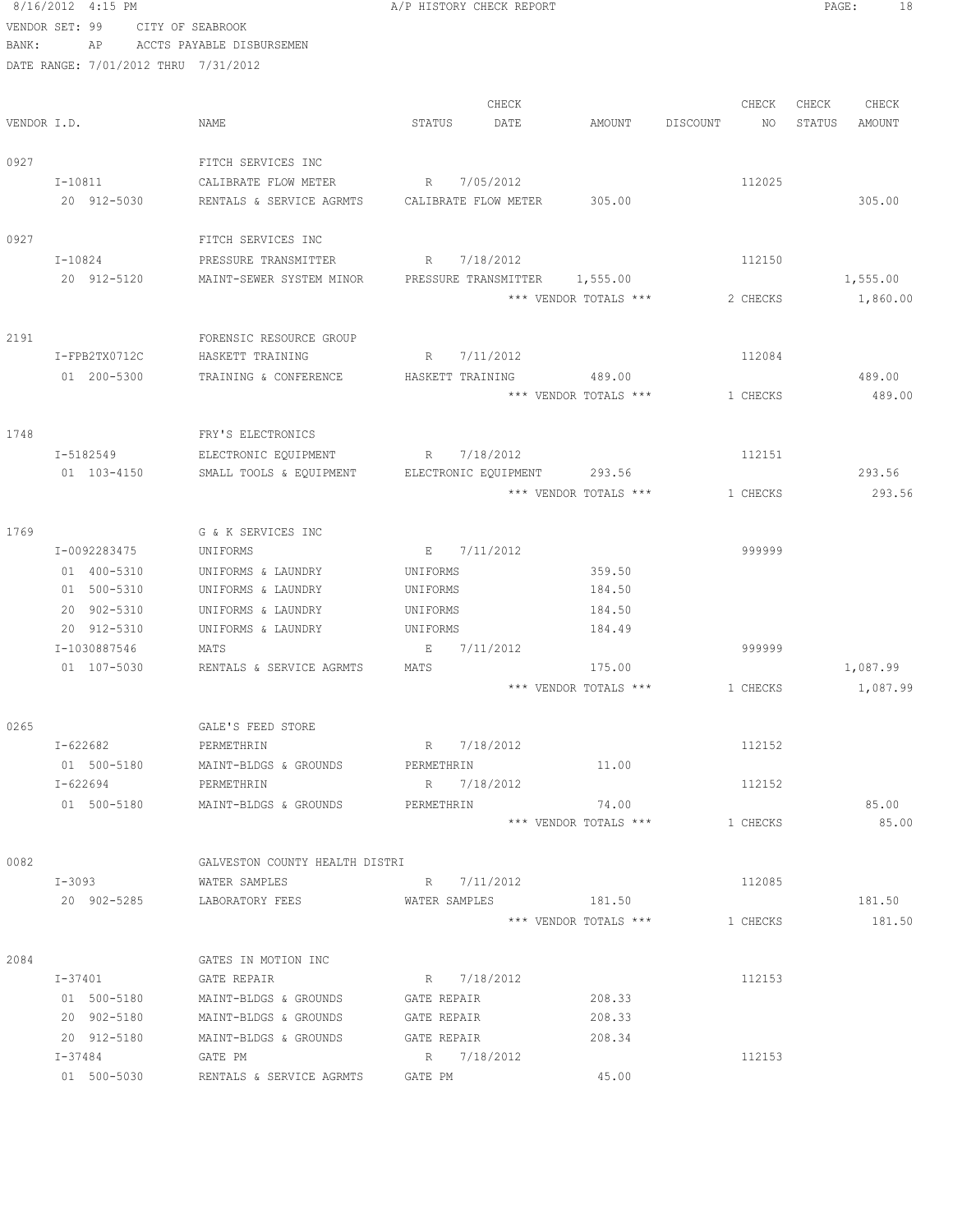### 8/16/2012 4:15 PM **A**/P HISTORY CHECK REPORT **PAGE:** 19 VENDOR SET: 99 CITY OF SEABROOK

BANK: AP ACCTS PAYABLE DISBURSEMEN

|             |                |                                             |                                                                                                                                                                                                                                | CHECK       |                              |                    | CHECK    | CHECK | CHECK    |
|-------------|----------------|---------------------------------------------|--------------------------------------------------------------------------------------------------------------------------------------------------------------------------------------------------------------------------------|-------------|------------------------------|--------------------|----------|-------|----------|
| VENDOR I.D. |                | NAME                                        | STATUS                                                                                                                                                                                                                         | DATE        | AMOUNT                       | DISCOUNT NO STATUS |          |       | AMOUNT   |
| 2084        |                | GATES IN MOTION INC CONT                    |                                                                                                                                                                                                                                |             |                              |                    |          |       |          |
|             | $I - 37484$    | GATE PM                                     | R 7/18/2012                                                                                                                                                                                                                    |             |                              |                    | 112153   |       |          |
|             | 20 902-5030    | RENTALS & SERVICE AGRMTS                    | GATE PM                                                                                                                                                                                                                        |             | 45.00                        |                    |          |       |          |
|             | 20 912-5030    | RENTALS & SERVICE AGRMTS                    | GATE PM                                                                                                                                                                                                                        |             | 45.00                        |                    |          |       | 760.00   |
| 2084        |                | GATES IN MOTION INC                         |                                                                                                                                                                                                                                |             |                              |                    |          |       |          |
|             | I-37482        | GATE REPAIR                                 | R 7/25/2012                                                                                                                                                                                                                    |             |                              |                    | 112213   |       |          |
|             | 01 200-5180    | MAINT-BLDGS & GROUNDS                       | GATE REPAIR THE STATE OF THE STATE OF THE STATE OF THE STATE OF THE STATE OF THE STATE OF THE STATE OF THE STATE OF THE STATE OF THE STATE OF THE STATE OF THE STATE OF THE STATE OF THE STATE OF THE STATE OF THE STATE OF TH |             | 270.00                       |                    |          |       | 270.00   |
|             |                |                                             |                                                                                                                                                                                                                                |             | *** VENDOR TOTALS ***        |                    | 2 CHECKS |       | 1,030.00 |
| 1878        |                | GOOD PROMOTIONS                             |                                                                                                                                                                                                                                |             |                              |                    |          |       |          |
|             | I-3419A        | RUBBER STAMP                                | R 7/18/2012                                                                                                                                                                                                                    |             |                              |                    | 112154   |       |          |
|             | 01 600-4010    | OFFICE SUPPLIES                             | RUBBER STAMP                                                                                                                                                                                                                   |             | 24.75                        |                    |          |       | 24.75    |
|             |                |                                             |                                                                                                                                                                                                                                |             | *** VENDOR TOTALS ***        |                    | 1 CHECKS |       | 24.75    |
| 0208        |                | W.W. GRAINGER, INC                          |                                                                                                                                                                                                                                |             |                              |                    |          |       |          |
|             | I-9874138440   | VACUUM GAUGE                                | R 7/25/2012                                                                                                                                                                                                                    |             |                              |                    | 112214   |       |          |
|             | 20 912-5120    | MAINT-SEWER SYSTEM MINOR                    | VACUUM GAUGE                                                                                                                                                                                                                   |             | 71.54                        |                    |          |       | 71.54    |
|             |                |                                             |                                                                                                                                                                                                                                |             | *** VENDOR TOTALS ***        |                    | 1 CHECKS |       | 71.54    |
| 0088        |                | GULF COAST WASTE DISPOSAL AUTH              |                                                                                                                                                                                                                                |             |                              |                    |          |       |          |
|             | I-046464       | MERCURY SAMPLES                             | E 7/05/2012                                                                                                                                                                                                                    |             |                              |                    | 999999   |       |          |
|             | 20 912-5285    | LABORATORY FEES                             |                                                                                                                                                                                                                                |             | MERCURY SAMPLES 168.60       |                    |          |       | 168.60   |
|             |                |                                             |                                                                                                                                                                                                                                |             | *** VENDOR TOTALS ***        |                    | 1 CHECKS |       | 168.60   |
| 1192        |                | HARRIS COUNTY TREASURER                     |                                                                                                                                                                                                                                |             |                              |                    |          |       |          |
|             | I-SETC000501   | WARRANTS                                    | R 7/25/2012                                                                                                                                                                                                                    |             |                              |                    | 112215   |       |          |
|             | 01 700-5431    | WARRANT INFORMATION SERV                    | WARRANTS                                                                                                                                                                                                                       |             | 55.40                        |                    |          |       | 55.40    |
|             |                |                                             |                                                                                                                                                                                                                                |             | *** VENDOR TOTALS ***        |                    | 1 CHECKS |       | 55.40    |
| 0170        |                | RION N HART, PH.D.                          |                                                                                                                                                                                                                                |             |                              |                    |          |       |          |
|             | I-201207056050 | <b>OUBRE TESTING</b>                        |                                                                                                                                                                                                                                | R 7/05/2012 |                              |                    | 112026   |       |          |
|             | 01 200-3140    | PSYCHOLOGICAL SERVICES OUBRE TESTING 200.00 |                                                                                                                                                                                                                                |             |                              |                    |          |       | 200.00   |
|             |                |                                             |                                                                                                                                                                                                                                |             | *** VENDOR TOTALS ***        |                    | 1 CHECKS |       | 200.00   |
| 2118        |                | HCMCA                                       |                                                                                                                                                                                                                                |             |                              |                    |          |       |          |
|             | $I-528$        | 05/17/2012 MEETING                          | R 7/25/2012                                                                                                                                                                                                                    |             |                              |                    | 112216   |       |          |
|             | 01 100-5300    | TRAINING & CONFERENCE                       |                                                                                                                                                                                                                                |             | 05/17/2012 MEETING 35.00     |                    |          |       | 35.00    |
|             |                |                                             |                                                                                                                                                                                                                                |             | *** VENDOR TOTALS ***        |                    | 1 CHECKS |       | 35.00    |
| 1544        |                | HD SUPPLY WATERWORKS, LTD                   |                                                                                                                                                                                                                                |             |                              |                    |          |       |          |
|             | I-5013234      | PARTS                                       | E                                                                                                                                                                                                                              | 7/05/2012   |                              |                    | 999999   |       |          |
|             | 20 902-5130    | MAINT-WATER SYSTEM MINOR                    | PARTS                                                                                                                                                                                                                          |             | 1,426.06                     |                    |          |       |          |
|             | I-5020358      | NEPTUNE METER PARTS                         | <b>Experience</b>                                                                                                                                                                                                              | 7/05/2012   |                              |                    | 999999   |       |          |
|             | 20 902-6021    | METER REPLACEMENT PROGRAM                   |                                                                                                                                                                                                                                |             | NEPTUNE METER PARTS 2,058.70 |                    |          |       | 3,484.76 |
|             |                |                                             |                                                                                                                                                                                                                                |             | *** VENDOR TOTALS ***        |                    | 1 CHECKS |       | 3,484.76 |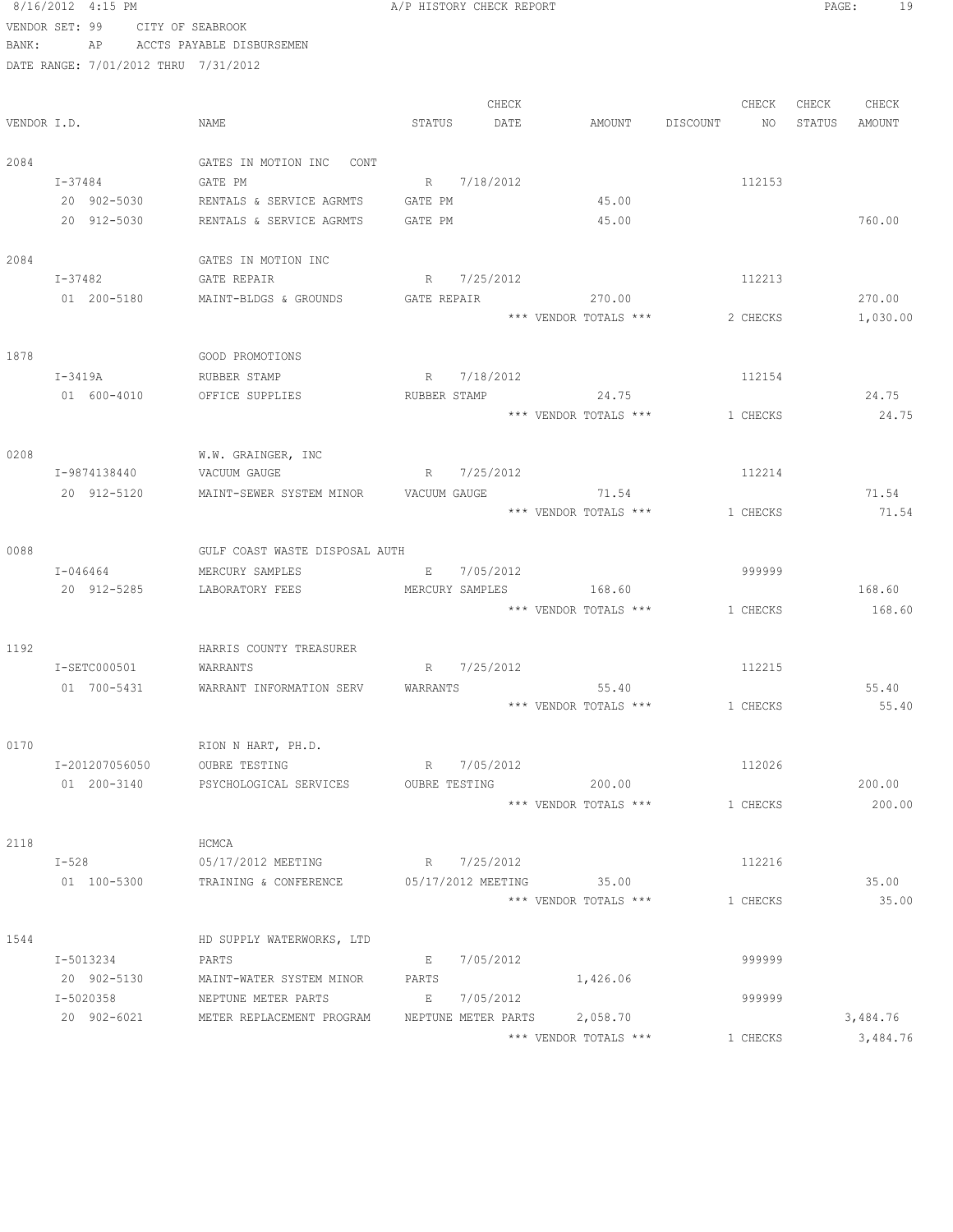### 8/16/2012 4:15 PM **A**/P HISTORY CHECK REPORT **PAGE:** 20 VENDOR SET: 99 CITY OF SEABROOK

BANK: AP ACCTS PAYABLE DISBURSEMEN

|             |                   |                                                  |                   | CHECK                |                              |          | CHECK    | CHECK  | CHECK    |
|-------------|-------------------|--------------------------------------------------|-------------------|----------------------|------------------------------|----------|----------|--------|----------|
| VENDOR I.D. |                   | NAME                                             | STATUS            | DATE                 | AMOUNT                       | DISCOUNT | ΝO       | STATUS | AMOUNT   |
| 0100        |                   | HOME DEPOT, THE                                  |                   |                      |                              |          |          |        |          |
|             | I-201207106064    | JUNE12 STATEMENT                                 | R                 | 7/11/2012            |                              |          | 112086   |        |          |
|             | 20 912-5120       | MAINT-SEWER SYSTEM MINOR                         | JUNE12 STATEMENT  |                      | 70.42                        |          |          |        |          |
|             | 01 400-4090       | POOL SUPPLIES                                    | JUNE12 STATEMENT  |                      | 211.15                       |          |          |        |          |
|             | 20 902-5465       | MISC EXPENSE                                     | JUNE12 STATEMENT  |                      | 155.58                       |          |          |        |          |
|             | 01 400-4400       | MISC SUPPLIES                                    | JUNE12 STATEMENT  |                      | 208.06                       |          |          |        |          |
|             | 01 400-4150       | SMALL EQUIPMENT OR TOOLS                         | JUNE12 STATEMENT  |                      | 554.05                       |          |          |        |          |
|             | 01 500-4400       | MISC SUPPLIES                                    | JUNE12 STATEMENT  |                      | 189.18                       |          |          |        |          |
|             | 20 912-4400       | MISC SUPPLIES                                    | JUNE12 STATEMENT  |                      | 39.60                        |          |          |        |          |
|             | 01 107-5180       | MAINT-BLDGS & GROUNDS                            | JUNE12 STATEMENT  |                      | 39.97                        |          |          |        |          |
|             | 20 912-4150       | SMALL EQUIPMENT OR TOLLS                         | JUNE12 STATEMENT  |                      | 112.88                       |          |          |        |          |
|             | 20 912-4400       | MISC SUPPLIES                                    | JUNE12 STATEMENT  |                      | 26.18                        |          |          |        | 1,607.07 |
|             |                   |                                                  |                   |                      | *** VENDOR TOTALS ***        |          | 1 CHECKS |        | 1,607.07 |
| 2174        |                   | HORTICARE LAWN MAINTENANCE                       |                   |                      |                              |          |          |        |          |
|             | $I-4099$          | CAROTHERS LANDSCAPING                            | R                 | 7/11/2012            |                              |          | 112087   |        |          |
|             | 41 410-5240       | CONTRACT SVCS-MOWING                             |                   | CAROTHERS LANDSCAPIN | 1,092.00                     |          |          |        | 1,092.00 |
|             |                   |                                                  |                   |                      | *** VENDOR TOTALS ***        |          | 1 CHECKS |        | 1,092.00 |
| 0864        |                   | HOUSTON COMMUNITY NEWSPAPERS                     |                   |                      |                              |          |          |        |          |
|             | I-1812520612      | ADVERTISING                                      |                   | R 7/11/2012          |                              |          | 112088   |        |          |
|             | 01 107-5010       | ADVERTISING                                      | ADVERTISING       |                      | 581.67                       |          |          |        | 581.67   |
|             |                   |                                                  |                   |                      | *** VENDOR TOTALS ***        |          | 1 CHECKS |        | 581.67   |
| 0292        |                   | HOUSTON EMBROIDERY WORKS                         |                   |                      |                              |          |          |        |          |
|             | I-24307           | DIGITIZING CHARGE                                | R                 | 7/25/2012            |                              |          | 112217   |        |          |
|             | 01 100-5465       | MISC EXPENDITURES                                | DIGITIZING CHARGE |                      | 40.00                        |          |          |        | 40.00    |
|             |                   |                                                  |                   |                      | *** VENDOR TOTALS ***        |          | 1 CHECKS |        | 40.00    |
|             |                   |                                                  |                   |                      |                              |          |          |        |          |
| 0105        | I-ICM201207026025 | ICMA RETIREMENT TRUST-457<br>EMPLOYEE DEDUCTIONS | R                 | 7/05/2012            |                              |          | 112028   |        |          |
|             |                   |                                                  |                   |                      |                              |          |          |        |          |
|             | 01 001-1031       | ICMA INSURANCE DEDUCTS                           |                   | EMPLOYEE DEDUCTIONS  | 2,854.66                     |          |          |        | 2,854.66 |
| 0105        |                   | ICMA RETIREMENT TRUST-457                        |                   |                      |                              |          |          |        |          |
|             | I-ICM201207176084 | EMPLOYEE DEDUCTIONS                              |                   | R 7/18/2012          |                              |          | 112155   |        |          |
|             | 01 001-1031       | ICMA INSURANCE DEDUCTS                           |                   |                      | EMPLOYEE DEDUCTIONS 2,929.52 |          |          |        | 2,929.52 |
|             |                   |                                                  |                   |                      | *** VENDOR TOTALS ***        |          | 2 CHECKS |        | 5,784.18 |
| 0930        |                   | IMAGENET CONSULTING LLC                          |                   |                      |                              |          |          |        |          |
|             | I-CNIN006662LC    | COPIER RENTAL                                    |                   | R 7/11/2012          |                              |          | 112089   |        |          |
|             | 01 200-5030       | RENTALS & SERVICE AGRMTS                         | COPIER RENTAL     |                      | 96.61                        |          |          |        | 96.61    |
|             |                   |                                                  |                   |                      | *** VENDOR TOTALS ***        |          | 1 CHECKS |        | 96.61    |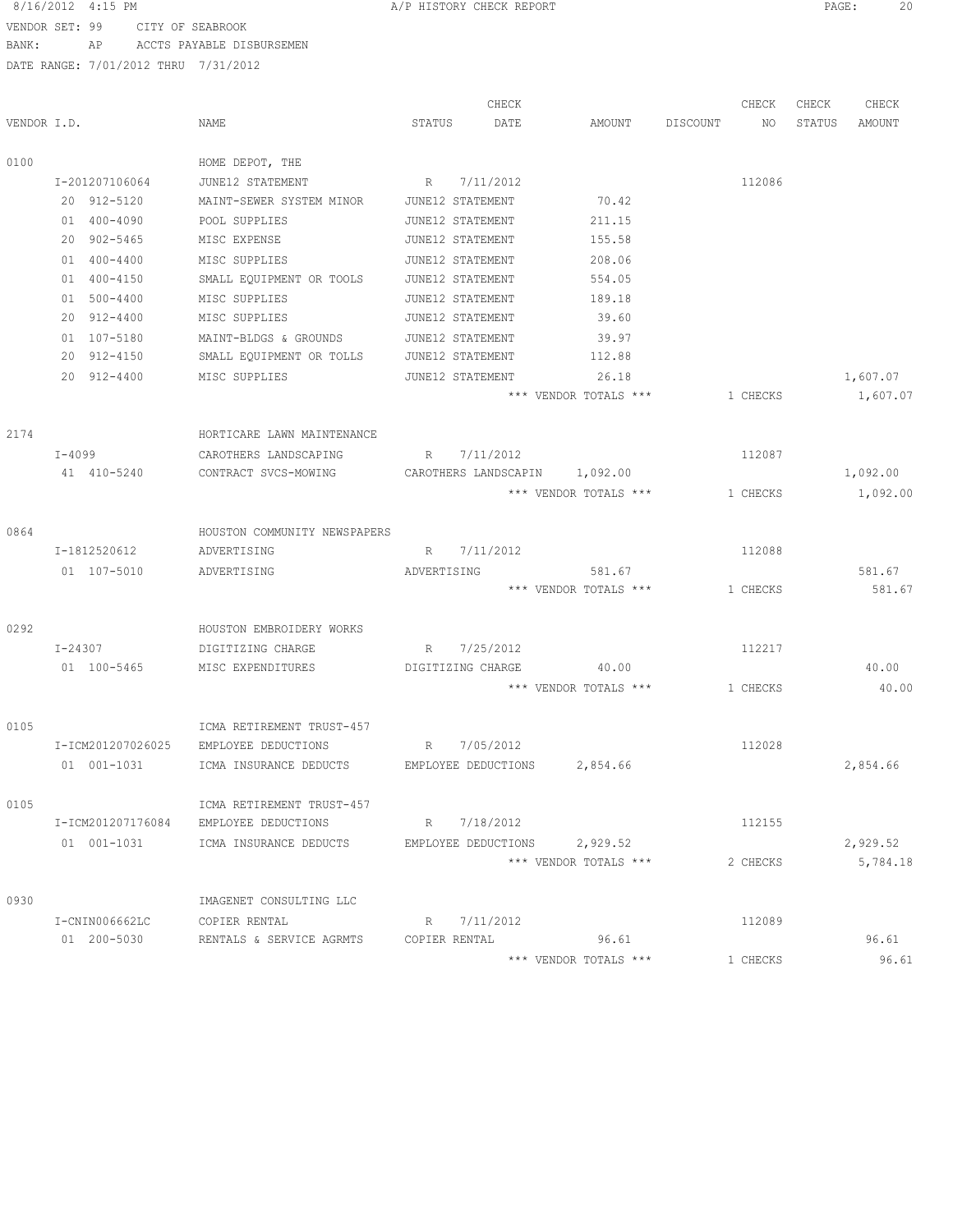|                | 8/16/2012 4:15 PM                    |                                                       | A/P HISTORY CHECK REPORT |                                |                | PAGE:<br>21      |
|----------------|--------------------------------------|-------------------------------------------------------|--------------------------|--------------------------------|----------------|------------------|
| VENDOR SET: 99 |                                      | CITY OF SEABROOK                                      |                          |                                |                |                  |
| BANK:          | AP                                   | ACCTS PAYABLE DISBURSEMEN                             |                          |                                |                |                  |
|                | DATE RANGE: 7/01/2012 THRU 7/31/2012 |                                                       |                          |                                |                |                  |
|                |                                      |                                                       |                          |                                |                |                  |
|                |                                      |                                                       | CHECK                    |                                | CHECK          | CHECK<br>CHECK   |
| VENDOR I.D.    |                                      | NAME                                                  | STATUS<br>DATE           | AMOUNT                         | DISCOUNT<br>NO | STATUS<br>AMOUNT |
| 2186           |                                      | INDUSTRIAL AUDIO/VIDEO INC                            |                          |                                |                |                  |
|                | I-173556                             | SCREEN REPLACEMENT                                    | R 7/05/2012              |                                | 112029         |                  |
|                | 38 380-5465                          | MISC EXPENSE                                          | SCREEN REPLACEMENT       | 834.00                         |                | 834.00           |
|                |                                      |                                                       |                          | *** VENDOR TOTALS ***          | 1 CHECKS       | 834.00           |
|                |                                      |                                                       |                          |                                |                |                  |
| 1251           |                                      | INSITUFORM TECHNOLOGIES INC                           |                          |                                |                |                  |
|                | I-113214                             | 3RD ST SEWER REHAB                                    | R 7/11/2012              |                                | 112090         |                  |
|                | 20 912-6100                          | SEWER SYSTEM-REPAIR/MAINT 3RD ST SEWER REHAB 6,000.00 |                          |                                |                | 6,000.00         |
|                |                                      |                                                       |                          | *** VENDOR TOTALS ***          | 1 CHECKS       | 6,000.00         |
|                |                                      |                                                       |                          |                                |                |                  |
| 2060           |                                      | IPMA-HR                                               |                          |                                |                |                  |
|                | I-24183012                           | TESTING                                               | R 7/05/2012              |                                | 112030         |                  |
|                | 01 200-4005                          | SUPPLIES-POLICE OPERATION                             | TESTING                  | 295.00                         |                | 295.00           |
|                |                                      |                                                       |                          | *** VENDOR TOTALS ***          | 1 CHECKS       | 295.00           |
|                |                                      |                                                       |                          |                                |                |                  |
| 0109           | I-FLY9243                            | IRON MOUNTAIN<br>RECORDS RETENTION                    | E 7/11/2012              |                                | 999999         |                  |
|                | 01 107-5030                          | RENTALS & SERVICE AGRMTS                              | RECORDS RETENTION        | 882.82                         |                |                  |
|                | $I-FMA2948$                          | RECORDS DESTRUCTION                                   | 7/11/2012<br>E           |                                | 999999         |                  |
|                | 01 200-5030                          | RENTALS & SERVICE AGRMTS                              | RECORDS DESTRUCTION      | 61.65                          |                | 944.47           |
|                |                                      |                                                       |                          | *** VENDOR TOTALS ***          | 1 CHECKS       | 944.47           |
|                |                                      |                                                       |                          |                                |                |                  |
| 0672           |                                      | JO-NEL ENTERPRISES                                    |                          |                                |                |                  |
|                | I-62812                              | SHIRTS & HATS                                         | R 7/05/2012              |                                | 112032         |                  |
|                | 01 400-5310                          | UNIFORMS & LAUNDRY                                    | SHIRTS & HATS            | 72.00                          |                |                  |
|                | 01 500-5310                          | UNIFORMS & LAUNDRY                                    | SHIRTS & HATS            | 72.00                          |                |                  |
|                | 20 902-5310                          | UNIFORMS & LAUNDRY                                    | SHIRTS & HATS            | 72.00                          |                |                  |
|                | 20 912-5310                          | UNIFORMS & LAUNDRY                                    | SHIRTS & HATS            | 72.00                          |                | 288.00           |
| 0672           |                                      | JO-NEL ENTERPRISES                                    |                          |                                |                |                  |
|                | $I - 61912$                          | WHITE SLEEVELESS T-SHIRTS R 7/25/2012                 |                          |                                | 112218         |                  |
|                | 01 400-5310                          | UNIFORMS & LAUNDRY                                    |                          | WHITE SLEEVELESS T-S 87.00     |                | 87.00            |
|                |                                      |                                                       |                          | *** VENDOR TOTALS ***          | 2 CHECKS       | 375.00           |
|                |                                      |                                                       |                          |                                |                |                  |
| 0116           |                                      | KEMAH HARDWARE & LUMBER                               |                          |                                |                |                  |
|                | I-201207056052                       | JUNE12 STATEMENT                                      | R 7/05/2012              |                                | 112033         |                  |
|                | 39 390-5140                          | MAINT-STREET & SIDEWALKS                              | JUNE12 STATEMENT         | 143.40                         |                |                  |
|                | 01 500-5110                          | MAINT-AUTOS & EQUIP                                   | JUNE12 STATEMENT         | 124.97                         |                |                  |
|                | 20 912-5120                          | MAINT-SEWER SYSTEM MINOR                              | JUNE12 STATEMENT         | 132.25                         |                |                  |
|                | 01 400-4400                          | MISC SUPPLIES                                         | JUNE12 STATEMENT         | 73.95                          |                |                  |
|                | 20 902-4400                          | MISC SUPPLIES                                         | JUNE12 STATEMENT         | 21.94                          |                |                  |
|                | 20 912-5465                          | MISC EXPENSE                                          | JUNE12 STATEMENT         | 21.88                          |                |                  |
|                | 01 107-4150                          | SMALL EQUIPMENT                                       | JUNE12 STATEMENT         | 34.98                          |                |                  |
|                | 01 500-5140                          | MAINT STREETS                                         | JUNE12 STATEMENT         | 88.20<br>*** VENDOR TOTALS *** | 1 CHECKS       | 641.57<br>641.57 |
|                |                                      |                                                       |                          |                                |                |                  |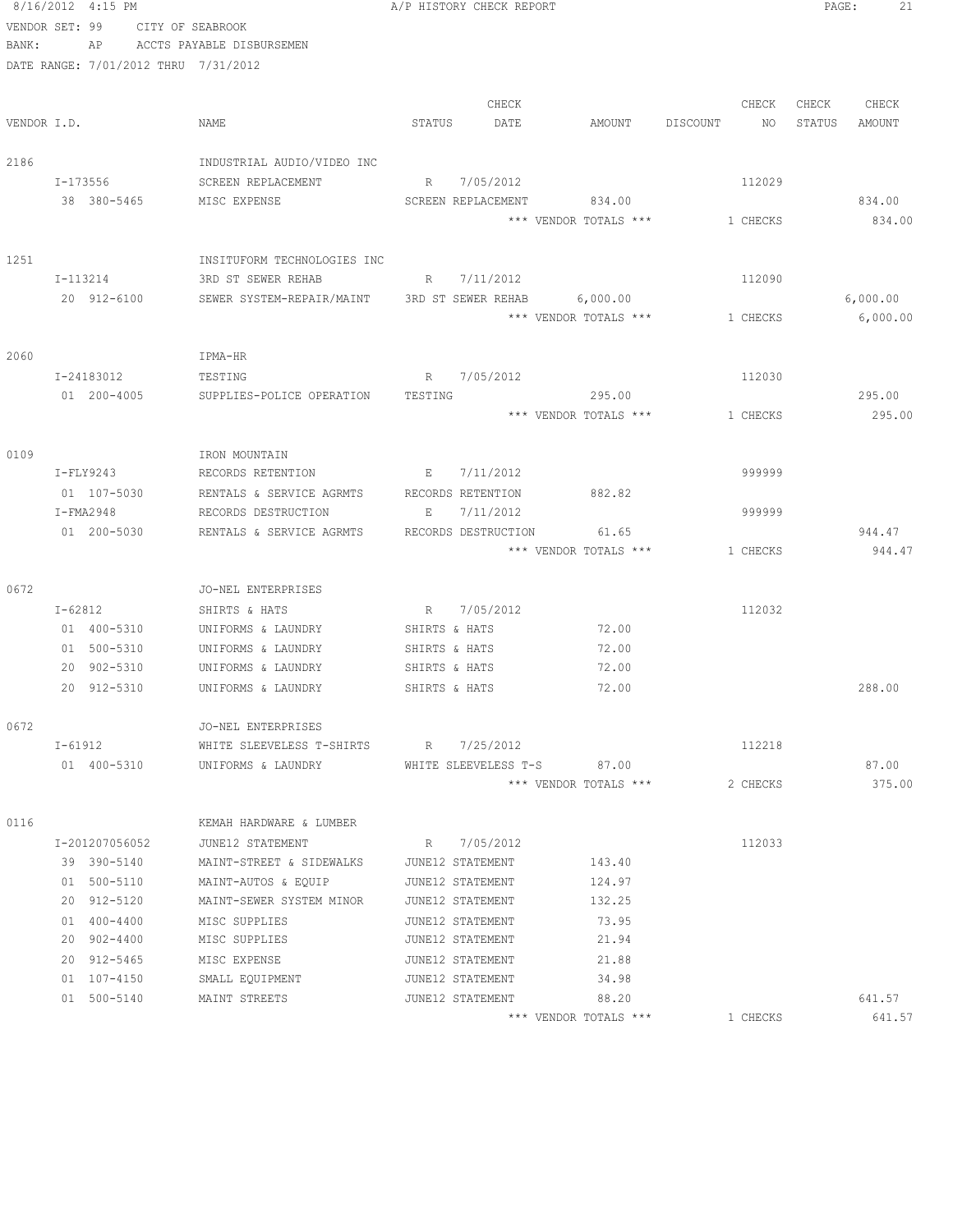### 8/16/2012 4:15 PM **A**/P HISTORY CHECK REPORT **PAGE:** 22 VENDOR SET: 99 CITY OF SEABROOK BANK: AP ACCTS PAYABLE DISBURSEMEN

0120

 $0120$ 

2028

| VENDOR I.D. |                 | NAME                      | STATUS      | CHECK<br>DATE    | AMOUNT                | CHECK<br>DISCOUNT<br>NO | CHECK<br>CHECK<br>STATUS<br>AMOUNT |
|-------------|-----------------|---------------------------|-------------|------------------|-----------------------|-------------------------|------------------------------------|
| 1978        |                 | KENDRICK OIL COMPANY INC  |             |                  |                       |                         |                                    |
|             | I-499009        | FUEL                      | R           | 7/05/2012        |                       | 112034                  |                                    |
|             | 01 107-4050     | BULK PETROLEUM PURCHASES  | FUEL        |                  | 5,537.06              |                         | 5,537.06                           |
| 1978        |                 | KENDRICK OIL COMPANY INC  |             |                  |                       |                         |                                    |
|             | I-500426        | FUEL                      | R           | 7/11/2012        |                       | 112091                  |                                    |
|             | 01 107-4050     | BULK PETROLEUM PURCHASES  | FUEL        |                  | 3,065.30              |                         | 3,065.30                           |
| 1978        |                 | KENDRICK OIL COMPANY INC  |             |                  |                       |                         |                                    |
|             | I-501975        | FUEL                      | R           | 7/18/2012        |                       | 112157                  |                                    |
|             | 01 107-4050     | BULK PETROLEUM PURCHASES  | <b>FUEL</b> |                  | 5,796.78              |                         | 5,796.78                           |
|             |                 |                           |             |                  | *** VENDOR TOTALS *** | 3 CHECKS                | 14,399.14                          |
| 0117        |                 | KILGORE'S CLEAR LAKE      |             |                  |                       |                         |                                    |
|             | I-294015        | CEMENT                    | R           | 7/11/2012        |                       | 112092                  |                                    |
|             | 01 400-4400     | MISC SUPPLIES             | CEMENT      |                  | 124.32                |                         |                                    |
|             | 01 500-5140     | MAINT STREETS             | CEMENT      |                  | 124.32                |                         |                                    |
|             | 20 902-5465     | MISC EXPENSE              | CEMENT      |                  | 124.32                |                         |                                    |
|             | 20 912-5465     | MISC EXPENSE              | CEMENT      |                  | 124.32                |                         | 497.28                             |
|             |                 |                           |             |                  | *** VENDOR TOTALS *** | 1 CHECKS                | 497.28                             |
| 0120        |                 | KROGER'S                  |             |                  |                       |                         |                                    |
|             | I-201207056051  | JUNE12 STATEMENT          | E           | 7/05/2012        |                       | 999999                  |                                    |
|             | 01 200-4005     | SUPPLIES-POLICE OPERATION |             | JUNE12 STATEMENT | 43.37                 |                         |                                    |
|             | 01 210-4160     | ANIMAL FOOD & SUPPLIES    |             | JUNE12 STATEMENT | 122.92                |                         |                                    |
|             | 01 107-5465     | MISC EXPENSE              |             | JUNE12 STATEMENT | 70.86                 |                         |                                    |
|             | 01 100-5195     | ELECTION EXPENSE          |             | JUNE12 STATEMENT | 12.54                 |                         |                                    |
|             | 01 107-5295     | SAFETY COMMITTEE          |             | JUNE12 STATEMENT | 13.70                 |                         | 263.39                             |
| 0120        |                 | KROGER'S                  |             |                  |                       |                         |                                    |
|             | I-201207116080  | MAY12 STATEMENT           | Е           | 7/11/2012        |                       | 999999                  |                                    |
|             | 01 200-4010     | OFFICE SUPPLIES           |             | MAY12 STATEMENT  | 31.39                 |                         |                                    |
|             | $01 400 - 4090$ | POOL SUPPLIES             |             | MAY12 STATEMENT  | 5.98                  |                         |                                    |
|             | 01 106-5300     | TRAINING & CONFERENCE     |             | MAY12 STATEMENT  | 27.47                 |                         |                                    |
|             | 01 102-5300     | TRAINING & CONFERENCE     |             | MAY12 STATEMENT  | 46.94                 |                         |                                    |
|             | 20 902-4400     | MISC SUPPLIES             |             | MAY12 STATEMENT  | 17.94                 |                         | 129.72                             |
|             |                 |                           |             |                  | *** VENDOR TOTALS *** | 2 CHECKS                | 393.11                             |
| 2028        |                 | KRONOS                    |             |                  |                       |                         |                                    |
|             |                 |                           |             |                  |                       |                         |                                    |

| I-10687273  | TIME CLOCK SOFTWARE | 7/05/2012           |                       | 999999 |        |
|-------------|---------------------|---------------------|-----------------------|--------|--------|
| 03 301-4151 | SOFTWARE <\$5000    | TIME CLOCK SOFTWARE | 49410                 |        | 494.10 |
|             |                     |                     | *** VENDOR TOTALS *** | CHECKS | 494.10 |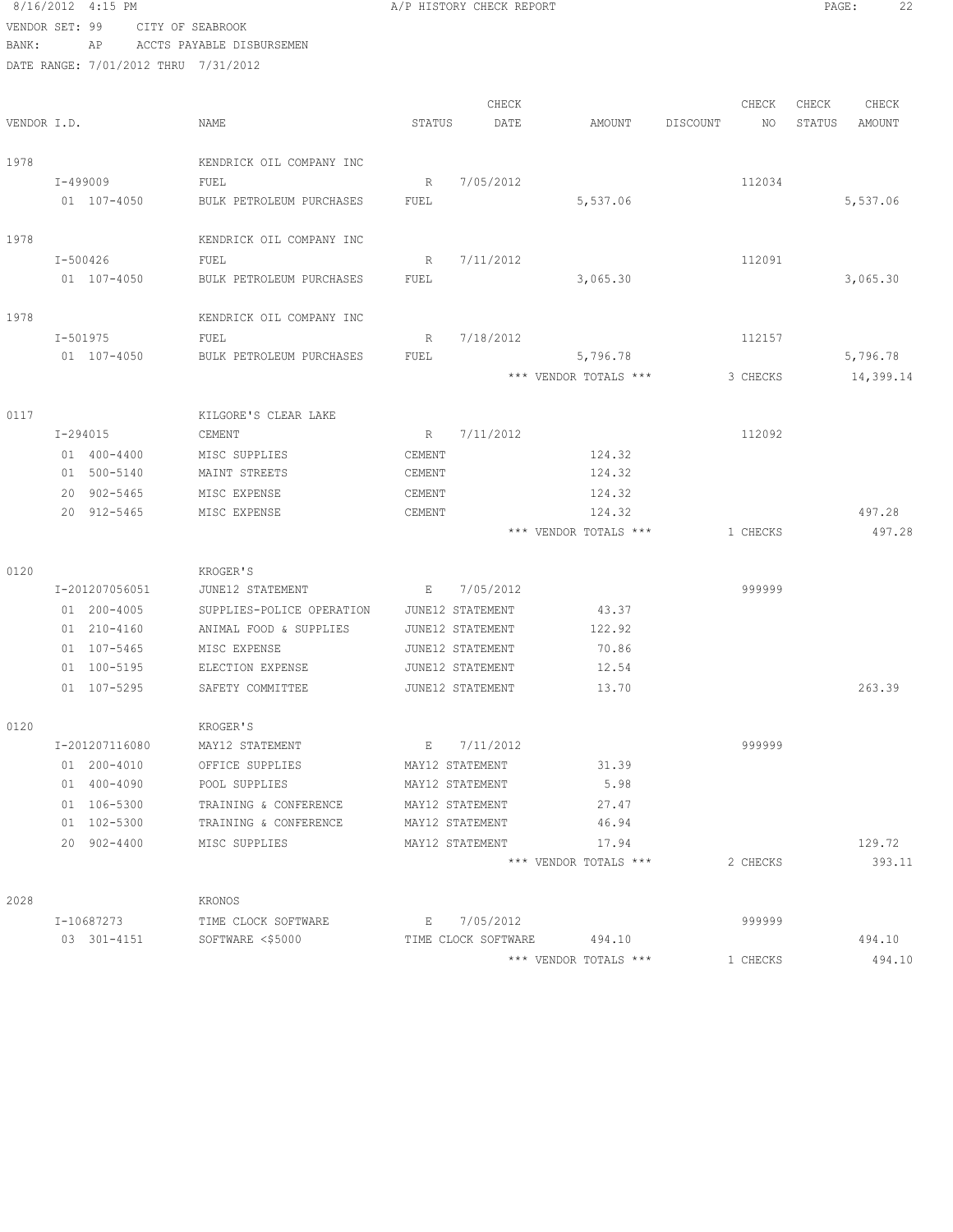### 8/16/2012 4:15 PM **A/P HISTORY CHECK REPORT PAGE:** 23 VENDOR SET: 99 CITY OF SEABROOK

BANK: AP ACCTS PAYABLE DISBURSEMEN

|             |                    |                                                   |                | CHECK       |                           |          | CHECK    | CHECK  | CHECK    |
|-------------|--------------------|---------------------------------------------------|----------------|-------------|---------------------------|----------|----------|--------|----------|
| VENDOR I.D. |                    | NAME                                              | STATUS         | DATE        | AMOUNT                    | DISCOUNT | NO       | STATUS | AMOUNT   |
| 0125        |                    | LANSDOWNE-MOODY CO, INC                           |                |             |                           |          |          |        |          |
|             | I-IW71516B         | PARTS                                             |                | R 7/05/2012 |                           |          | 112035   |        |          |
|             | 01 400-5110        | MAINT-AUTOS & EQUIPMENT                           | PARTS          |             | 56.02                     |          |          |        | 56.02    |
| 0125        |                    | LANSDOWNE-MOODY CO, INC                           |                |             |                           |          |          |        |          |
|             | I-IW71516          | PARTS                                             | R              | 7/11/2012   |                           |          | 112093   |        |          |
|             | 01 400-5110        | MAINT-AUTOS & EQUIPMENT                           | PARTS          |             | 240.61                    |          |          |        |          |
|             | I-IW71516A         | PARTS                                             | R              | 7/11/2012   |                           |          | 112093   |        |          |
|             | 01 400-5110        | MAINT-AUTOS & EQUIPMENT                           | PARTS          |             | 275.38                    |          |          |        | 515.99   |
| 0125        |                    | LANSDOWNE-MOODY CO, INC                           |                |             |                           |          |          |        |          |
|             | I-IW71516C         | PARTS                                             | R              | 7/25/2012   |                           |          | 112220   |        |          |
|             | 01 400-5110        | MAINT-AUTOS & EQUIPMENT                           | PARTS          |             | 15.20                     |          |          |        |          |
|             | I-IW72118          | PARTS                                             | R              | 7/25/2012   |                           |          | 112220   |        |          |
|             | 01 400-5110        | MAINT-AUTOS & EQUIPMENT                           | PARTS          |             | 430.37                    |          |          |        |          |
|             | I-IW72118A         | PARTS                                             | $R_{\rm{max}}$ | 7/25/2012   |                           |          | 112220   |        |          |
|             | 01 400-5110        | MAINT-AUTOS & EQUIPMENT                           | PARTS          |             | 470.15                    |          |          |        |          |
|             | I-WW15157          | REPAIR                                            | R              | 7/25/2012   |                           |          | 112220   |        |          |
|             | 01 400-5110        | MAINT-AUTOS & EQUIPMENT                           | REPAIR         |             | 918.13                    |          |          |        | 1,833.85 |
|             |                    |                                                   |                |             | *** VENDOR TOTALS ***     |          | 3 CHECKS |        | 2,405.86 |
| 0417        |                    | LAPORTE TIRE CENTER, INC                          |                |             |                           |          |          |        |          |
|             | I-211564           | TIRES                                             | Е              | 7/05/2012   |                           |          | 999999   |        |          |
|             | 01 500-5110        | MAINT-AUTOS & EQUIP                               | TIRES          |             | 683.96                    |          |          |        | 683.96   |
| 0417        |                    | LAPORTE TIRE CENTER, INC                          |                |             |                           |          |          |        |          |
|             | I-211512           | H51 TIRES                                         |                | E 7/11/2012 |                           |          | 999999   |        |          |
|             | 01 210-5110        | MAINT- AUTOS & EQUIP                              | H51 TIRES      |             | 585.04                    |          |          |        |          |
|             | I-211613           | P13 TIRES                                         | E              | 7/11/2012   |                           |          | 999999   |        |          |
|             | 50 501-5110        | MAINT - VEHICLES                                  | P13 TIRES      |             | 729.60                    |          |          |        |          |
|             | I-211662           | TIRES                                             | E              | 7/11/2012   |                           |          | 999999   |        |          |
|             | 01 500-5110        | MAINT-AUTOS & EQUIP                               | TIRES          |             | 383.44                    |          |          |        | 1,698.08 |
| 0417        |                    | LAPORTE TIRE CENTER, INC                          |                |             |                           |          |          |        |          |
|             | I-211681           | CREW TRUCK INSPECTION E 7/18/2012                 |                |             |                           |          | 999999   |        |          |
|             | 01 500-5110        | MAINT-AUTOS & EQUIP CREW TRUCK INSPECTIO 39.75    |                |             |                           |          |          |        | 39.75    |
| 0417        |                    | LAPORTE TIRE CENTER, INC                          |                |             |                           |          |          |        |          |
|             | I-211881           | P30 TIRES                                         |                | E 7/25/2012 |                           |          | 999999   |        |          |
|             |                    | 50 501-5110 MAINT - VEHICLES                      | P30 TIRES      |             | 575.92                    |          |          |        | 575.92   |
|             |                    |                                                   |                |             | *** VENDOR TOTALS ***     |          | 4 CHECKS |        | 2,997.71 |
| 1935        |                    | LEXISNEXIS RISK DATA MGMT INC                     |                |             |                           |          |          |        |          |
|             |                    | I-129541120120630 JUNE12 CONTRACT FEE R 7/11/2012 |                |             |                           |          | 112094   |        |          |
|             | 50 501-5497 C.I.D. |                                                   |                |             | JUNE12 CONTRACT FEE 80.00 |          |          |        | 80.00    |
|             |                    |                                                   |                |             | *** VENDOR TOTALS ***     |          | 1 CHECKS |        | 80.00    |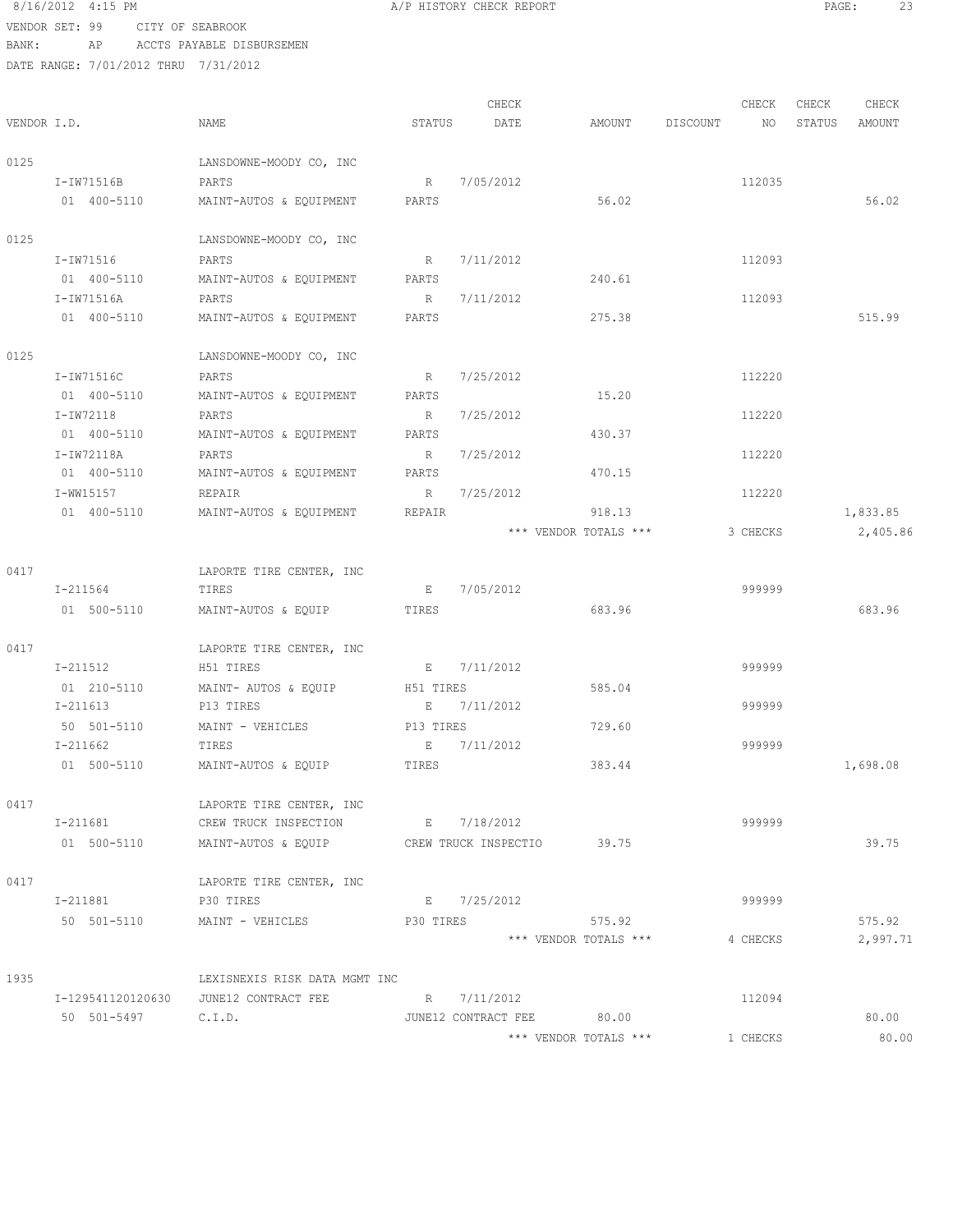|             | 8/16/2012 4:15 PM                    |                             | A/P HISTORY CHECK REPORT       |       |                       |                | PAGE:  | 24        |
|-------------|--------------------------------------|-----------------------------|--------------------------------|-------|-----------------------|----------------|--------|-----------|
|             | VENDOR SET: 99                       | CITY OF SEABROOK            |                                |       |                       |                |        |           |
| BANK:       | AP                                   | ACCTS PAYABLE DISBURSEMEN   |                                |       |                       |                |        |           |
|             | DATE RANGE: 7/01/2012 THRU 7/31/2012 |                             |                                |       |                       |                |        |           |
|             |                                      |                             |                                |       |                       |                |        |           |
|             |                                      |                             |                                | CHECK |                       | CHECK          | CHECK  | CHECK     |
| VENDOR I.D. |                                      | NAME                        | STATUS                         | DATE  | AMOUNT                | DISCOUNT<br>NO | STATUS | AMOUNT    |
| 0783        |                                      | LOGIX COMMUNICATIONS        |                                |       |                       |                |        |           |
|             | I-201207106065                       | TELEPHONE                   | R 7/11/2012                    |       |                       | 112095         |        |           |
|             | 01 107-5400                          | TELEPHONE                   | TELEPHONE                      |       | 47.21                 |                |        | 47.21     |
|             |                                      |                             |                                |       |                       |                |        |           |
| 0783        |                                      | LOGIX COMMUNICATIONS        |                                |       |                       |                |        |           |
|             | I-201207176099                       | TELEPHONE                   | R 7/18/2012                    |       |                       | 112158         |        |           |
|             | 01 107-5400                          | TELEPHONE                   | TELEPHONE                      |       | 552.94                |                |        | 552.94    |
|             |                                      |                             |                                |       | *** VENDOR TOTALS *** | 2 CHECKS       |        | 600.15    |
| 1278        |                                      | LONE STAR UNIFORMS, INC.    |                                |       |                       |                |        |           |
|             | I-258017                             | RADIO CARRIER               | E 7/25/2012                    |       |                       | 999999         |        |           |
|             | 01 220-5310                          | UNIFORMS & LAUNDRY          | RADIO CARRIER                  |       | 39.95                 |                |        | 39.95     |
|             |                                      |                             |                                |       | *** VENDOR TOTALS *** | 1 CHECKS       |        | 39.95     |
|             |                                      |                             |                                |       |                       |                |        |           |
| 0798        |                                      | MAILFINANCE                 |                                |       |                       |                |        |           |
|             | I-N3407919                           | POSTAGE METER LEASE         | 7/25/2012<br>E                 |       |                       | 999999         |        |           |
|             | 01 107-5030                          | RENTALS & SERVICE AGRMTS    | POSTAGE METER LEASE            |       | 396.73                |                |        | 396.73    |
|             |                                      |                             |                                |       | *** VENDOR TOTALS *** | 1 CHECKS       |        | 396.73    |
|             |                                      |                             |                                |       |                       |                |        |           |
| 1309        |                                      | MAINLAND CONCRETE, INC.     |                                |       |                       |                |        |           |
|             | I-55902                              | CONCRETE                    | R 7/05/2012                    |       |                       | 112036         |        |           |
|             | 01 500-5140                          | MAINT STREETS               | CONCRETE                       |       | 596.00                |                |        | 596.00    |
|             |                                      |                             |                                |       | *** VENDOR TOTALS *** | 1 CHECKS       |        | 596.00    |
| 0130        |                                      | MARBURGER'S                 |                                |       |                       |                |        |           |
|             | $I-H4474$                            | GUN MAINTENANCE MATERIALS   | R<br>7/25/2012                 |       |                       | 112221         |        |           |
|             | 01 200-4005                          | SUPPLIES-POLICE OPERATION   | GUN MAINTENANCE MATE 82.17     |       |                       |                |        | 82.17     |
|             |                                      |                             |                                |       | *** VENDOR TOTALS *** | 1 CHECKS       |        | 82.17     |
|             |                                      |                             |                                |       |                       |                |        |           |
| 2033        |                                      | MCC INNOVATIONS             |                                |       |                       |                |        |           |
|             | I-00001825                           | IMAGED PAGES                | R 7/11/2012                    |       |                       | 112096         |        |           |
|             | 01 107-5030                          | RENTALS & SERVICE AGRMTS    | IMAGED PAGES                   |       | 248.00                |                |        | 248.00    |
| 2033        |                                      | MCC INNOVATIONS             |                                |       |                       |                |        |           |
|             | I-00001885                           | WEBLINK RENEWAL             | R 7/18/2012                    |       |                       | 112161         |        |           |
|             | 01 107-5030                          | RENTALS & SERVICE AGRMTS    | WEBLINK RENEWAL                |       | 1,000.00              |                |        | 1,000.00  |
|             |                                      |                             |                                |       | *** VENDOR TOTALS *** | 2 CHECKS       |        | 1,248.00  |
|             |                                      |                             |                                |       |                       |                |        |           |
| 2132        |                                      | C.F. MCDONALD ELECTRIC, INC |                                |       |                       |                |        |           |
|             | I-201207176101                       | WELL GENERATOR IMPROVEMENTS | R 7/18/2012                    |       |                       | 112162         |        |           |
|             | 13 013-1005                          | RETAINAGE                   | WELL GENERATOR IMPRO 77,336.90 |       |                       |                |        | 77,336.90 |
|             |                                      |                             |                                |       | *** VENDOR TOTALS *** | 1 CHECKS       |        | 77,336.90 |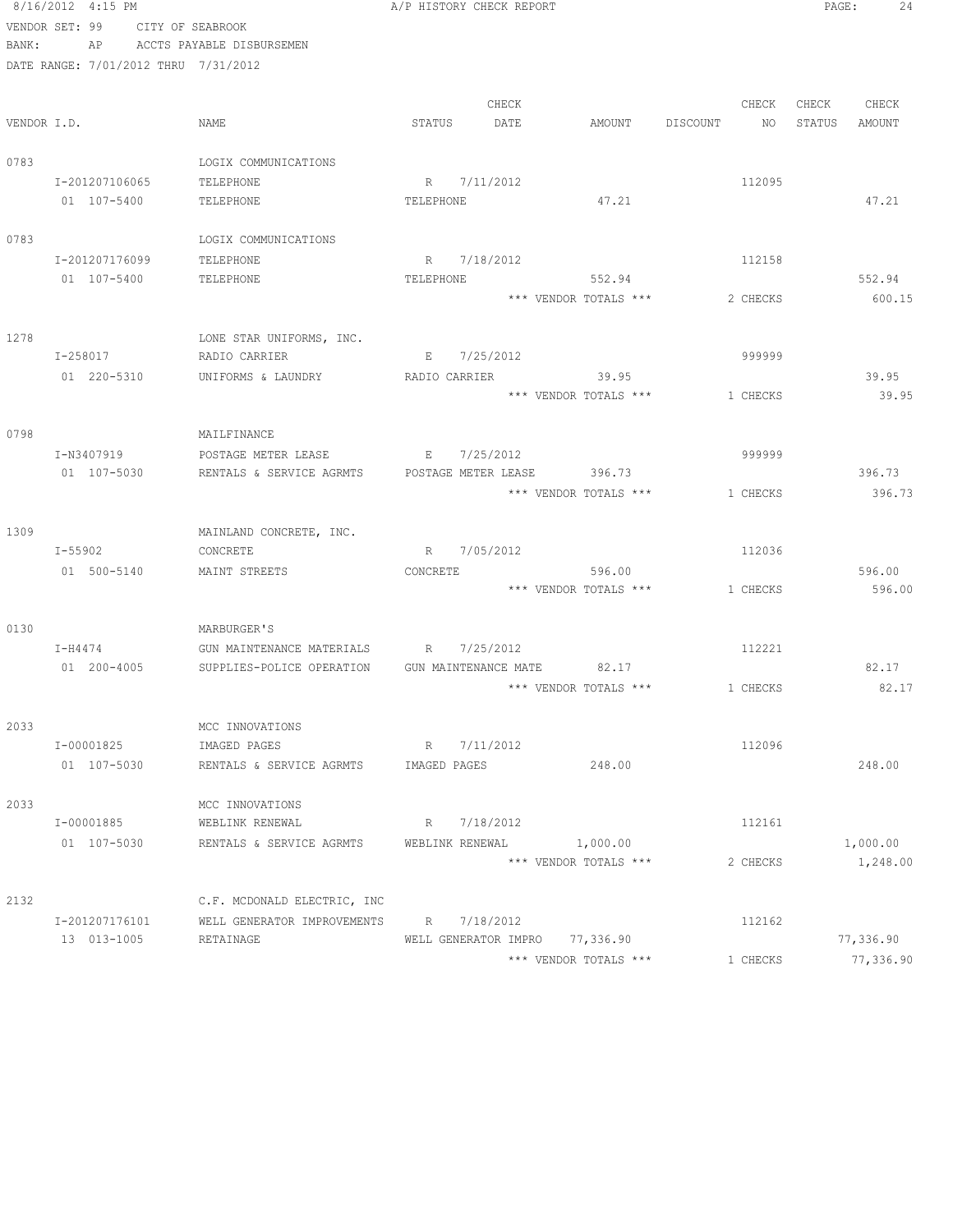|              | 8/16/2012 4:15 PM                    |                             | A/P HISTORY CHECK REPORT     | PAGE:<br>25           |                |                  |
|--------------|--------------------------------------|-----------------------------|------------------------------|-----------------------|----------------|------------------|
|              | VENDOR SET: 99                       | CITY OF SEABROOK            |                              |                       |                |                  |
| BANK:        | AP                                   | ACCTS PAYABLE DISBURSEMEN   |                              |                       |                |                  |
|              | DATE RANGE: 7/01/2012 THRU 7/31/2012 |                             |                              |                       |                |                  |
|              |                                      |                             | CHECK                        |                       | CHECK          | CHECK<br>CHECK   |
|              | VENDOR I.D.                          | NAME                        | STATUS<br>DATE               | AMOUNT                | DISCOUNT<br>NO | STATUS<br>AMOUNT |
| 0490         |                                      | MID-AMERICAN RESEARCH       |                              |                       |                |                  |
|              | I-0472955IN                          | SUPER ZYME                  | 7/18/2012<br>E               |                       | 999999         |                  |
|              | 20 912-5280                          | CHEMICAL SUPPLIES           | SUPER ZYME                   | 1,267.61              |                | 1,267.61         |
|              |                                      |                             |                              | *** VENDOR TOTALS *** | 1 CHECKS       | 1,267.61         |
| 2188         |                                      | LISA MILLER                 |                              |                       |                |                  |
|              | I-201207106067                       | TRAINING                    | 7/11/2012<br>R               |                       | 112097         |                  |
|              | 01 200-5300                          | TRAINING & CONFERENCE       | TRAINING                     | 56.00                 |                | 56.00            |
|              |                                      |                             |                              | *** VENDOR TOTALS *** | 1 CHECKS       | 56.00            |
| 2187         |                                      | MICHAEL MINER               |                              |                       |                |                  |
|              | I-201207106068                       | TRAINING                    | R 7/11/2012                  |                       | 112098         |                  |
|              | 01 200-5300                          | TRAINING & CONFERENCE       | TRAINING                     | 56.00                 |                | 56.00            |
|              |                                      |                             |                              | *** VENDOR TOTALS *** | 1 CHECKS       | 56.00            |
|              |                                      |                             |                              |                       |                |                  |
| $\mathbf{1}$ |                                      | BARBARA SPARKS              |                              |                       |                |                  |
|              | I-201207036031                       | REFUND                      | R 7/05/2012                  |                       | 111997         |                  |
|              | $01 001 - 1011$                      | BAIL BONDS PAYABLE          | BARBARA SPARKS: REFUN 143.00 |                       |                | 143.00           |
| 1            |                                      | BENJAMIN JORDAN             |                              |                       |                |                  |
|              | I-201207036032                       | REFUND                      | R 7/05/2012                  |                       | 112001         |                  |
|              | 01 001-1011                          | BAIL BONDS PAYABLE          | BENJAMIN JORDAN: REFU 514.78 |                       |                | 514.78           |
| 1            |                                      | BRAZOS TECHNOLOGY           |                              |                       |                |                  |
|              | $I - 17988$                          | REPAIR                      | R 7/05/2012                  |                       | 112003         |                  |
|              | 01 200-5465                          | MISC EXPENSE                | BRAZOS TECHNOLOGY:RE 192.00  |                       |                | 192.00           |
| 1            |                                      | HEIDI HARRELSON             |                              |                       |                |                  |
|              | I-201207056049                       | REFUND                      | 7/05/2012<br>R               |                       | 112027         |                  |
|              | 01 001-1525                          | COMMUNITY HOUSE DEPOSITS    | HEIDI HARRELSON: REFU        | 100.00                |                | 100.00           |
| 1            |                                      | JERRI R BREZIK              |                              |                       |                |                  |
|              | I-201207036030                       | REFUND                      | 7/05/2012<br>R               |                       | 112031         |                  |
|              | 01 001-1525                          | COMMUNITY HOUSE DEPOSITS    | JERRI R BREZIK: REFUN        | 300.00                |                | 300.00           |
| 1            |                                      | A-ATHLETIC & MEDICAL SUPPLY |                              |                       |                |                  |
|              | I-217540                             | ΙN                          | 7/11/2012<br>R               |                       | 112065         |                  |
|              | 01 400-4090                          | POOL SUPPLIES               | A-ATHLETIC & MEDICAL         | 74.69                 |                | 74.69            |
| 1            |                                      | ALEXANDRA SERVIN RAMSEY     |                              |                       |                |                  |
|              | I-201207106072                       | REFUND                      | 7/11/2012<br>R               |                       | 112068         |                  |
|              | 01 001-1011                          | BAIL BONDS PAYABLE          | ALEXANDRA SERVIN RAM         | 100.00                |                | 100.00           |
|              |                                      |                             |                              |                       |                |                  |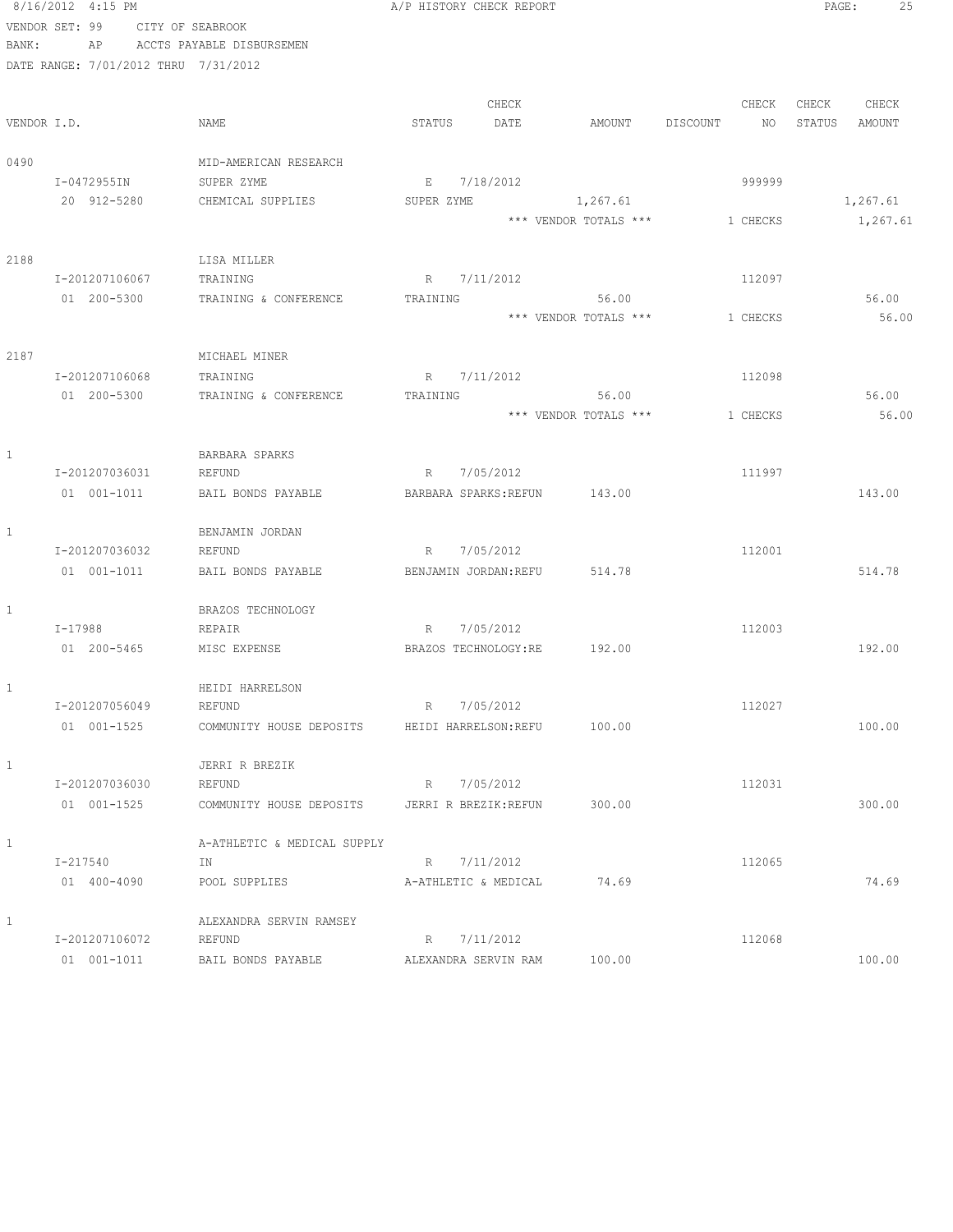8/16/2012 4:15 PM **A**/P HISTORY CHECK REPORT **PAGE:** 26 VENDOR SET: 99 CITY OF SEABROOK

BANK: AP ACCTS PAYABLE DISBURSEMEN

|              |                |                              |                       | CHECK     |        |          | CHECK  | CHECK  | CHECK         |
|--------------|----------------|------------------------------|-----------------------|-----------|--------|----------|--------|--------|---------------|
| VENDOR I.D.  |                | <b>NAME</b>                  | STATUS                | DATE      | AMOUNT | DISCOUNT | NO     | STATUS | <b>AMOUNT</b> |
|              |                |                              |                       |           |        |          |        |        |               |
| $\mathbf{1}$ |                | EMILY JOANN FRYE             |                       |           |        |          |        |        |               |
|              | I-201207106063 | REFUND                       | R                     | 7/11/2012 |        |          | 112081 |        |               |
|              | 01 001-1011    | BAIL BONDS PAYABLE           | EMILY JOANN FRYE:REF  |           | 50.00  |          |        |        | 50.00         |
|              |                |                              |                       |           |        |          |        |        |               |
| $\mathbf{1}$ |                | TEXAS BUSINESS CONFERENCE    |                       |           |        |          |        |        |               |
|              | I-201207116077 | REG                          | R                     | 7/11/2012 |        |          | 112117 |        |               |
|              | 01 102-5300    | TRAINING & CONFERENCE        | TEXAS BUSINESS CONFE  |           | 85.00  |          |        |        | 85.00         |
|              |                |                              |                       |           |        |          |        |        |               |
| $\mathbf{1}$ |                | COREY JAMES WOOD             |                       |           |        |          |        |        |               |
|              | I-201207176105 | REFUND                       | R                     | 7/18/2012 |        |          | 112145 |        |               |
|              | 01 001-1011    | BAIL BONDS PAYABLE           | COREY JAMES WOOD:REF  |           | 300.00 |          |        |        | 300.00        |
| $\mathbf{1}$ |                | EDUARDO SUAREZ FERRE         |                       |           |        |          |        |        |               |
|              | I-201207176097 | REFUND                       | R                     | 7/18/2012 |        |          | 112149 |        |               |
|              | 01 001-1011    | BAIL BONDS PAYABLE           | EDUARDO SUAREZ FERRE  |           | 78.00  |          |        |        | 78.00         |
|              |                |                              |                       |           |        |          |        |        |               |
| $\mathbf{1}$ |                | JAMES HEARD                  |                       |           |        |          |        |        |               |
|              | I-201207176098 | REFUND                       | $R_{\parallel}$       | 7/18/2012 |        |          | 112156 |        |               |
|              | 01 001-1525    | COMMUNITY HOUSE DEPOSITS     | JAMES HEARD: REFUND   |           | 50.00  |          |        |        | 50.00         |
|              |                |                              |                       |           |        |          |        |        |               |
| $\mathbf{1}$ |                | LONE STAR DELIVERY & PROCESS |                       |           |        |          |        |        |               |
|              | $I - 21683$    | $\mathbf{I}$                 | R                     | 7/18/2012 |        |          | 112159 |        |               |
|              | 01 100-5195    | ELECTION EXPENSE             | LONE STAR DELIVERY &  |           | 31.00  |          |        |        | 31.00         |
|              |                |                              |                       |           |        |          |        |        |               |
| $\mathbf{1}$ |                | LORI STRAUB                  |                       |           |        |          |        |        |               |
|              | I-201207176100 | REFUND                       | R                     | 7/18/2012 |        |          | 112160 |        |               |
|              | 01 001-1525    | COMMUNITY HOUSE DEPOSITS     | LORI STRAUB:REFUND    |           | 440.00 |          |        |        | 440.00        |
|              |                |                              |                       |           |        |          |        |        |               |
| $\mathbf{1}$ |                | NANCY JONES                  |                       |           |        |          |        |        |               |
|              | I-201207176102 | REFUND                       | R                     | 7/18/2012 |        |          | 112163 |        |               |
|              | 01 400-5464    | EVENTS                       | NANCY JONES: REFUND   |           | 115.71 |          |        |        | 115.71        |
| 1            |                | TAAF                         |                       |           |        |          |        |        |               |
|              | $I - 24225$    | REGISTRATIONS                | R                     | 7/18/2012 |        |          | 112173 |        |               |
|              | 01 400-5020    | DUES & SUBSCRIPTIONS         | TAAF: REGISTRATIONS   |           | 80.00  |          |        |        | 80.00         |
|              |                |                              |                       |           |        |          |        |        |               |
| $\mathbf{1}$ |                | ASHIFF BHANJI                |                       |           |        |          |        |        |               |
|              | I-201207246121 | REFUND                       | R                     | 7/25/2012 |        |          | 112191 |        |               |
|              | 01 001-1525    | COMMUNITY HOUSE DEPOSITS     | ASHIFF BHANJI:REFUND  |           | 150.00 |          |        |        | 150.00        |
|              |                |                              |                       |           |        |          |        |        |               |
| $\mathbf{1}$ |                | CARRIE COLLEY                |                       |           |        |          |        |        |               |
|              | I-201207246122 | REFUND                       | R                     | 7/25/2012 |        |          | 112202 |        |               |
|              | 01 001-1525    | COMMUNITY HOUSE DEPOSITS     | CARRIE COLLEY: REFUND |           | 50.00  |          |        |        | 50.00         |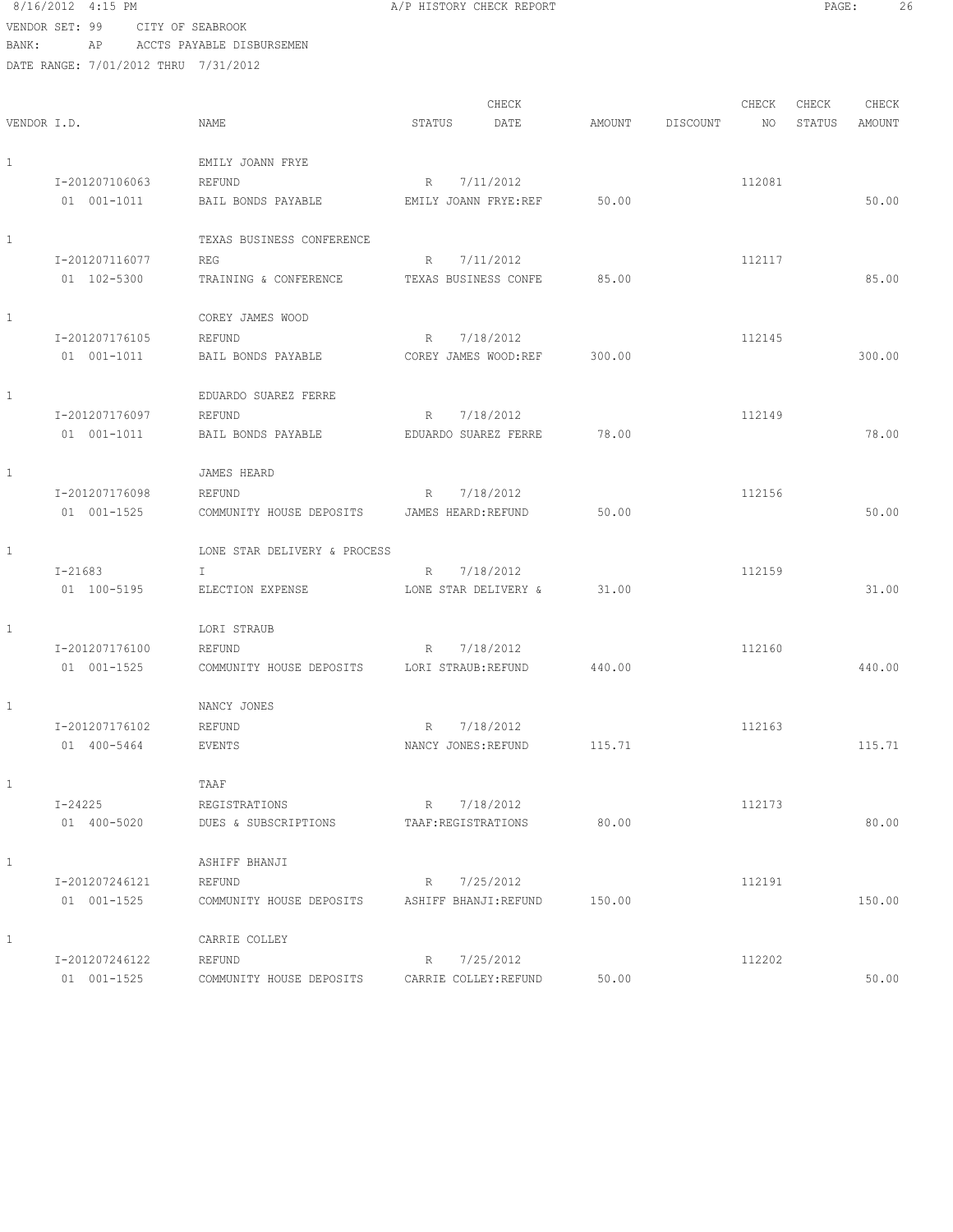8/16/2012 4:15 PM **B** A/P HISTORY CHECK REPORT **PAGE:** 27 VENDOR SET: 99 CITY OF SEABROOK

BANK: AP ACCTS PAYABLE DISBURSEMEN DATE RANGE: 7/01/2012 THRU 7/31/2012 CHECK CHECK CHECK CHECK CHECK CHECK CHECK CHECK CHECK CHECK CHECK CHECK CHECK CHECK CHECK CHECK CHECK CHECK CHECK CHECK CHECK CHECK CHECK CHECK CHECK CHECK CHECK CHECK CHECK CHECK CHECK CHECK CHECK CHECK CHECK CHECK CHECK VENDOR I.D. NAME STATUS DATE AMOUNT DISCOUNT NO STATUS AMOUNT 1 FELIX A GONZALEZ I-201207246118 REFUND R 7/25/2012 R 112212 01 001-1011 BAIL BONDS PAYABLE FELIX A GONZALEZ:REF 564.00 1 JOHN DANIEL DEREICH I-201207246117 REFUND R 7/25/2012 112219 01 001-1011 BAIL BONDS PAYABLE JOHN DANIEL DEREICH: 300.00 300.00 1 MATTHEW BURK I-201207246113 REFUND R 7/25/2012 112222 01 001-1011 BAIL BONDS PAYABLE MATTHEW BURK:REFUND 300.00 300.00 \*\*\* VENDOR TOTALS \*\*\* 21 CHECKS 4,018.18 0319 CLINTON MORRIS I-200810010088 CLOTHING ALLOWANCE V 10/02/2008 098273 300.00 0319 CLINTON MORRIS I-201207106066 REPLACE CHECK 98273 R 7/11/2012 112099 50 501-5497 C.I.D. REPLACE CHECK 98273 300.00 300.00 \*\*\* VENDOR TOTALS \*\*\* 1 CHECKS 300.00 1758 NASA WHOLESALE BARKYARD I-823668 SOD R 7/25/2012 112223 20 902-5130 MAINT-WATER SYSTEM MINOR SOD 75.00 75.00 \*\*\* VENDOR TOTALS \*\*\* 1 CHECKS 75.00 1022 NET SALES DIRECT I-302907CORR SPAM FILTERING E 7/11/2012 999999 01 107-5030 RENTALS & SERVICE AGRMTS SPAM FILTERING 437.50 437.50 437.50 \*\*\* VENDOR TOTALS \*\*\* 1 CHECKS 437.50 2043 NORTHWIND MARINE, INC. I-2473 FIRE/RESCUE BOAT E 7/05/2012 999999 33 330-6010 AUTOS & TRUCKS FIRE/RESCUE BOAT 116,772.25 116,772.25 \*\*\* VENDOR TOTALS \*\*\* 1 CHECKS 116,772.25 0740 O'REILLY AUTO PARTS I-201207106069 JUNE12 STATEMENT R 7/11/2012 112100 01 500-4150 SMALL TOOLS & EQUIP JUNE12 STATEMENT 24.99 01 500-5110 MAINT-AUTOS & EQUIP JUNE12 STATEMENT 135.96 01 400-5110 MAINT-AUTOS & EQUIPMENT JUNE12 STATEMENT 164.25 20 912-5110 MAINT-AUTOS & EQUIPMENT JUNE12 STATEMENT 588.48 01 210-5110 MAINT- AUTOS & EQUIP JUNE12 STATEMENT 125.84 20 902-5110 MAINT-AUTOS & EQUIPMENT JUNE12 STATEMENT 12.86 01 200-5110 MAINT-AUTOS & EQUIPMENT JUNE12 STATEMENT 12.17 01 200-5465 MISC EXPENSE JUNE12 STATEMENT 16.98 16.98 1,081.53

\*\*\* VENDOR TOTALS \*\*\* 1 CHECKS 1,081.53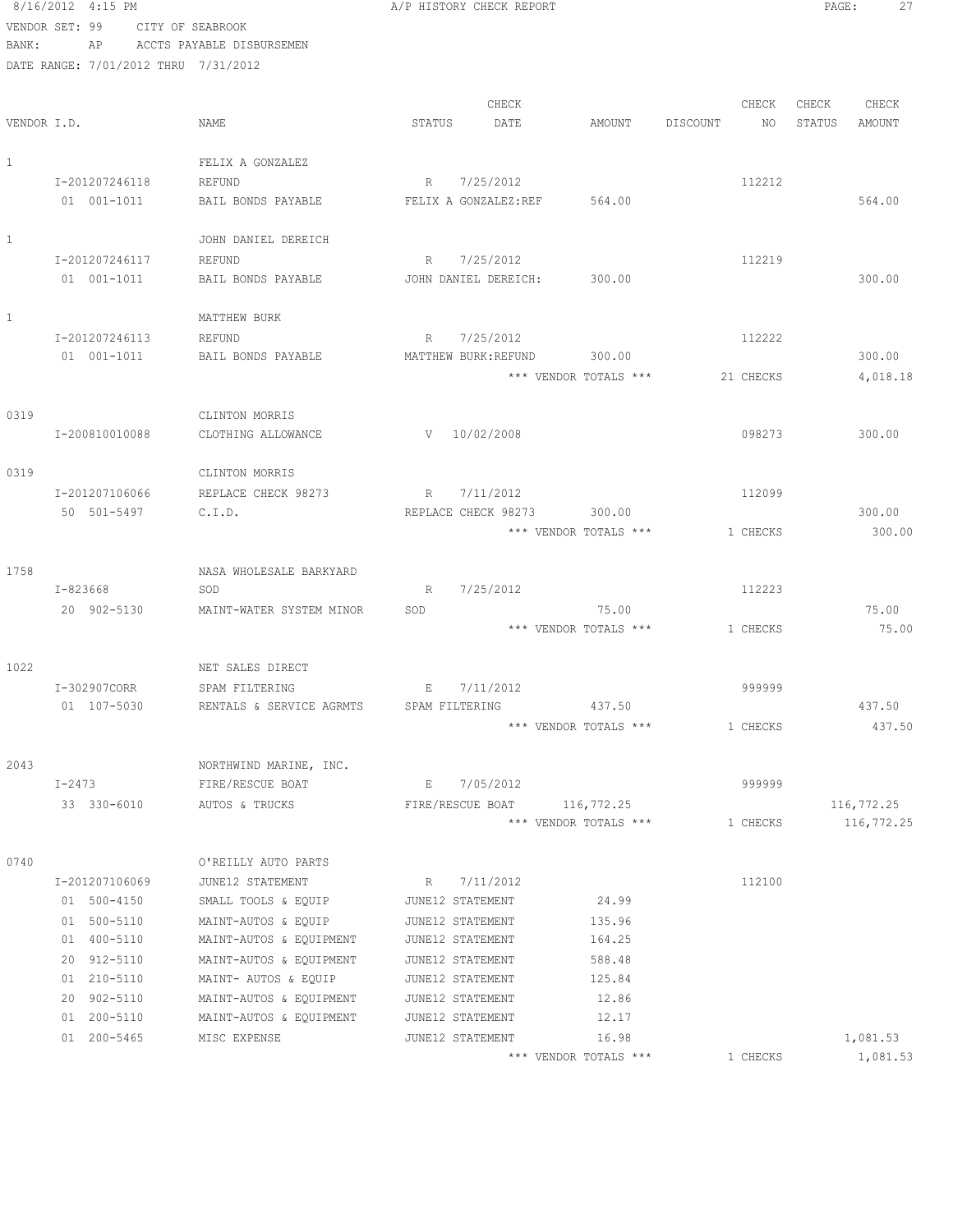```
8/16/2012 4:15 PM A/P HISTORY CHECK REPORT PAGE: 28
VENDOR SET: 99 CITY OF SEABROOK
BANK: AP ACCTS PAYABLE DISBURSEMEN
DATE RANGE: 7/01/2012 THRU 7/31/2012
CHECK CHECK CHECK CHECK CHECK CHECK CHECK CHECK CHECK CHECK CHECK CHECK CHECK CHECK CHECK CHECK CHECK CHECK CHECK CHECK CHECK CHECK CHECK CHECK CHECK CHECK CHECK CHECK CHECK CHECK CHECK CHECK CHECK CHECK CHECK CHECK CHECK 
VENDOR I.D. NAME STATUS DATE AMOUNT DISCOUNT NO STATUS AMOUNT
1336 O.M.I. INDUSTRIES
   I-329751 MUNI MUNI R 7/18/2012 112164
    20 912-5280 CHEMICAL SUPPLIES MUNI 647.23 647.23
                                      *** VENDOR TOTALS *** 1 CHECKS 647.23
0147 OFFICE DEPOT CARD PLAN
   I-2764179 JUNE12 STATEMENT R 7/11/2012 R 112101
   01 200-4010 OFFICE SUPPLIES JUNE12 STATEMENT 315.50 315.50 315.50
                                     *** VENDOR TOTALS *** 1 CHECKS 315.50
1196 OFFICE OF AG CHILD S UNIT
    I-RA 201207026025 CHILD SUPPORT D 7/02/2012 000000
   01 001-1032 OTHER PAYROLL DEDUCTIONS CHILD SUPPORT 138.46 138.46 138.46
1196 OFFICE OF AG CHILD S UNIT
   I-RA 201207176084 CHILD SUPPORT D 7/17/2012
    01 001-1032 OTHER PAYROLL DEDUCTIONS CHILD SUPPORT 138.46 138.46
1196 OFFICE OF AG CHILD S UNIT
    I-RA 201207316147 CHILD SUPPORT D 7/31/2012 000000
    01 001-1032 OTHER PAYROLL DEDUCTIONS CHILD SUPPORT 138.46 138.46
                                      *** VENDOR TOTALS *** 3 CHECKS 415.38
1102 OMNIBASE SERVICES OF TEXAS
    I-201207246119 QRTLY REPORT R 7/25/2012 112224
    01 001-1204 OMNI FEES PAYABLE QRTLY REPORT 728.12 728.12
                                      *** VENDOR TOTALS *** 1 CHECKS 728.12
0500 ONE STOP PARTY SHOP
   I-84151 LINEN RENTAL R 7/05/2012 R 112037
    41 410-5030 RENTALS & SERVICE AGREEMENTS LINEN RENTAL 39.60 39.60
                                      *** VENDOR TOTALS *** 1 CHECKS 39.60
0979 ORIENTAL TRADING CO INC
    I-65130559301 UNCLE SAM COSTUME R 7/11/2012 112102
    01 400-5464 EVENTS UNCLE SAM COSTUME 51.75 51.75
                                      *** VENDOR TOTALS *** 1 CHECKS 51.75
1289 OZARKA
   I-12F0115909111 WATER R 7/05/2012 R 7/05/2012
    01 200-5465 MISC EXPENSE WATER 68.84 68.84
1289 OZARKA
    I-02G0121950364 WATER R 7/25/2012 112225
   01 107-5465 MISC EXPENSE WATER 66.79 66.79
                                       *** VENDOR TOTALS *** 2 CHECKS 135.63
```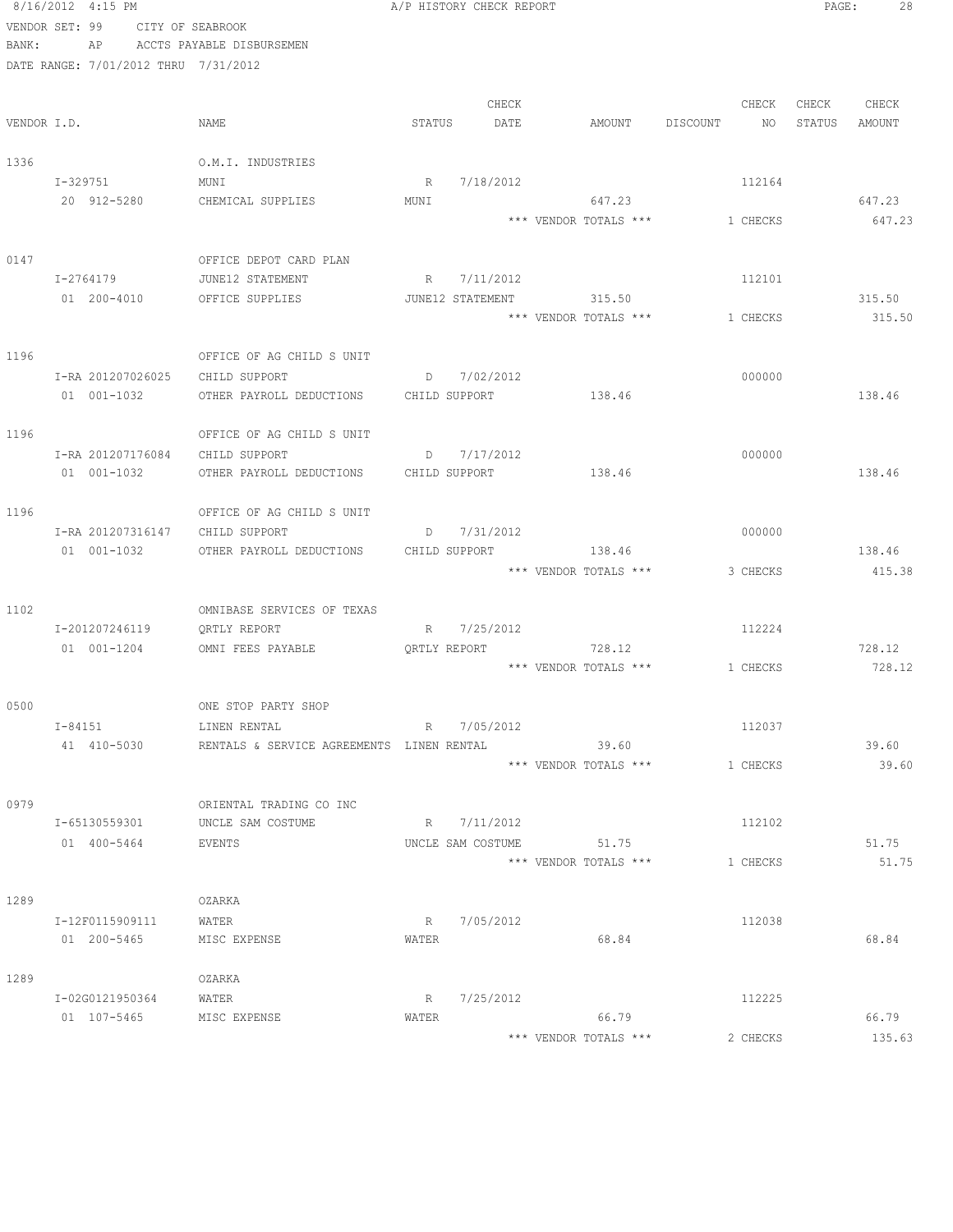|             | 8/16/2012 4:15 PM                    |                                                   |             | A/P HISTORY CHECK REPORT |                               |          |          | PAGE:  | 29       |
|-------------|--------------------------------------|---------------------------------------------------|-------------|--------------------------|-------------------------------|----------|----------|--------|----------|
|             | VENDOR SET: 99                       | CITY OF SEABROOK                                  |             |                          |                               |          |          |        |          |
| BANK:       | AP                                   | ACCTS PAYABLE DISBURSEMEN                         |             |                          |                               |          |          |        |          |
|             | DATE RANGE: 7/01/2012 THRU 7/31/2012 |                                                   |             |                          |                               |          |          |        |          |
|             |                                      |                                                   |             |                          |                               |          |          |        |          |
|             |                                      |                                                   |             | CHECK                    |                               |          | CHECK    | CHECK  | CHECK    |
| VENDOR I.D. |                                      | NAME                                              | STATUS      | DATE                     | AMOUNT                        | DISCOUNT | NO       | STATUS | AMOUNT   |
|             |                                      |                                                   |             |                          |                               |          |          |        |          |
| 1560        |                                      | PIERCE HOUSTON VIDEO & GRAPHIC                    |             |                          |                               |          |          |        |          |
|             | I-201207056053                       | JULY12 WEBSITE MAINTENANCE                        | R           | 7/05/2012                |                               |          | 112039   |        |          |
|             | 15 150-5030                          | RENTALS & SERVICE AGREEMENTS JULY12 WEBSITE MAINT |             |                          | 500.00                        |          |          |        | 500.00   |
|             |                                      |                                                   |             |                          | *** VENDOR TOTALS ***         |          | 1 CHECKS |        | 500.00   |
|             |                                      |                                                   |             |                          |                               |          |          |        |          |
| 0155        |                                      | PITNEY BOWES                                      |             |                          |                               |          |          |        |          |
|             | I-825968                             | POSTAGE METER RENTAL                              |             | R 7/11/2012              |                               |          | 112103   |        |          |
|             | 01 200-5030                          | RENTALS & SERVICE AGRMTS                          |             | POSTAGE METER RENTAL     | 126.50                        |          |          |        | 126.50   |
|             |                                      |                                                   |             |                          | *** VENDOR TOTALS ***         |          | 1 CHECKS |        | 126.50   |
|             |                                      |                                                   |             |                          |                               |          |          |        |          |
| 1537        |                                      | POOLSURE                                          |             |                          |                               |          |          |        |          |
|             | I-47759                              | BLEACH                                            | R           | 7/18/2012                |                               |          | 112165   |        |          |
|             | 20 912-5280                          | CHEMICAL SUPPLIES                                 | BLEACH      |                          | 2,815.20                      |          |          |        | 2,815.20 |
|             |                                      |                                                   |             |                          |                               |          |          |        |          |
| 1537        |                                      | POOLSURE                                          |             |                          |                               |          |          |        |          |
|             | I-51991                              | SODIUM BISULFITE                                  | R           | 7/25/2012                |                               |          | 112226   |        |          |
|             | 20 912-5280                          | CHEMICAL SUPPLIES                                 |             | SODIUM BISULFITE         | 1,663.83                      |          |          |        |          |
|             | I-52104                              | BLEACH                                            |             | R 7/25/2012              |                               |          | 112226   |        |          |
|             | 01 400-4090                          | POOL SUPPLIES                                     | BLEACH      |                          | 368.00                        |          |          |        | 2,031.83 |
|             |                                      |                                                   |             |                          | *** VENDOR TOTALS ***         |          | 2 CHECKS |        | 4,847.03 |
|             |                                      |                                                   |             |                          |                               |          |          |        |          |
| 0156        |                                      | POSTMASTER SEABROOK                               |             |                          |                               |          |          |        |          |
|             | I-201207316124                       | JULY12 POSTAGE                                    | $R_{\perp}$ | 7/31/2012                |                               |          | 112236   |        |          |
|             | 20 905-4011                          | POSTAGE                                           |             | JULY12 POSTAGE           | 1,000.00                      |          |          |        | 1,000.00 |
|             |                                      |                                                   |             |                          | *** VENDOR TOTALS ***         |          | 1 CHECKS |        | 1,000.00 |
|             |                                      |                                                   |             |                          |                               |          |          |        |          |
| 0536        |                                      | PRESTO BUSINESS CARDS INC                         |             |                          |                               |          |          |        |          |
|             | $I - 206268$                         | JOANN ASHBEY BUSINESS CARDS                       | R           | 7/11/2012                |                               |          | 112104   |        |          |
|             | 01 107-4010                          | OFFICE SUPPLIES                                   |             |                          | JOANN ASHBEY BUSINES 16.38    |          |          |        | 16.38    |
|             |                                      |                                                   |             |                          |                               |          |          |        |          |
| 0536        |                                      | PRESTO BUSINESS CARDS INC                         |             |                          |                               |          |          |        |          |
|             | I-206575                             | BUSINESS CARDS                                    |             | R 7/18/2012              |                               |          | 112166   |        |          |
|             | 01 200-4010                          | OFFICE SUPPLIES                                   |             | BUSINESS CARDS           | 37.05                         |          |          |        | 37.05    |
|             |                                      |                                                   |             |                          | *** VENDOR TOTALS ***         |          | 2 CHECKS |        | 53.43    |
|             |                                      |                                                   |             |                          |                               |          |          |        |          |
| 0162        |                                      | PUMP & POWER EQUIP CO                             |             |                          |                               |          |          |        |          |
|             | I-20039274                           | FLAP VALVE                                        |             | R 7/18/2012              |                               |          | 112167   |        |          |
|             | 20 912-5120                          | MAINT-SEWER SYSTEM MINOR FLAP VALVE               |             |                          | 858.56                        |          |          |        |          |
|             | I-20039337                           | SEAL PLATE                                        |             | R 7/18/2012              |                               |          | 112167   |        |          |
|             | 20 912-5120                          | MAINT-SEWER SYSTEM MINOR                          | SEAL PLATE  |                          | 369.76                        |          |          |        | 1,228.32 |
|             |                                      |                                                   |             |                          | *** VENDOR TOTALS ***         |          | 1 CHECKS |        | 1,228.32 |
|             |                                      |                                                   |             |                          |                               |          |          |        |          |
| 0168        |                                      | ROBERT C RICHTER JR                               |             |                          |                               |          |          |        |          |
|             | I-201207036028                       | JUNE12 PROSECUTOR FEES                            |             | E 7/05/2012              |                               |          | 999999   |        |          |
|             | 01 700-5220                          | PROF FEES-LEGAL                                   |             |                          | JUNE12 PROSECUTOR FE 1,687.50 |          |          |        |          |
|             | 01 220-5220                          | PROF FEES-LEGAL                                   |             |                          | JUNE12 PROSECUTOR FE 187.50   |          |          |        | 1,875.00 |
|             |                                      |                                                   |             |                          | *** VENDOR TOTALS ***         |          | 1 CHECKS |        | 1,875.00 |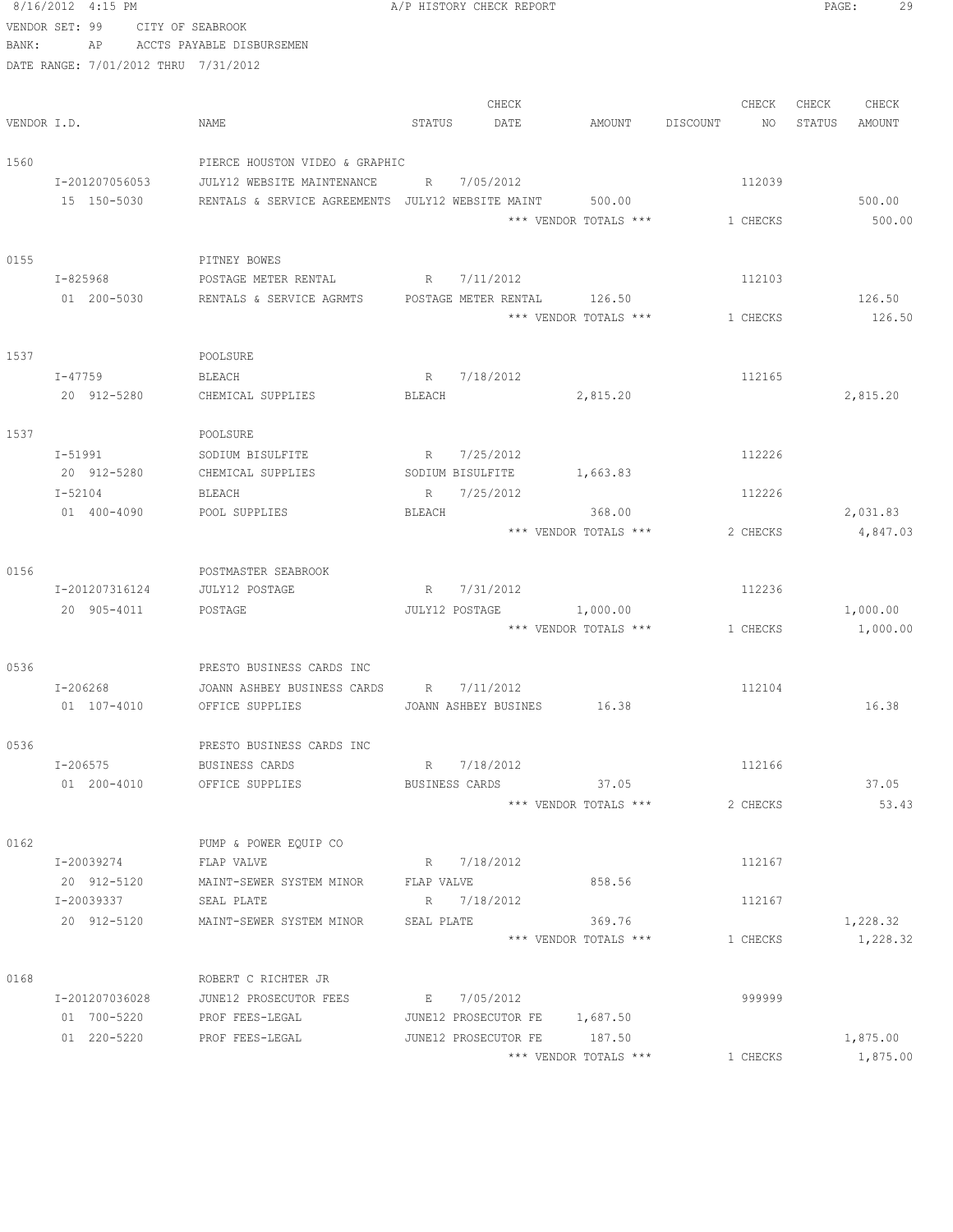8/16/2012 4:15 PM **A/P HISTORY CHECK REPORT PAGE:** 30 VENDOR SET: 99 CITY OF SEABROOK BANK: AP ACCTS PAYABLE DISBURSEMEN DATE RANGE: 7/01/2012 THRU 7/31/2012 CHECK CHECK CHECK CHECK VENDOR I.D. NAME STATUS DATE AMOUNT DISCOUNT NO STATUS AMOUNT 2168 ROADRUNNER RESTORATION I-358 CONSTRUCTION R 7/03/2012 111991 20 902-6035 FACILITIES CONSTRUCTION 26,552.36 20 020-1005 ACCTS PAYABLE/RETAINAGE CONSTRUCTION 663.81 27,216.17 \*\*\* VENDOR TOTALS \*\*\* 1 CHECKS 27,216.17 1595 RONDA WALPOLE, INC. I-2008737 OUBRE ID CARD R 7/11/2012 112105 01 200-4015 SUPPLIES-ID OUBRE ID CARD 15.95 15.95 \*\*\* VENDOR TOTALS \*\*\* 1 CHECKS 15.95 1101 ROSS BANKS MAY CRON & CAVIN I-201207106070 JUNE12 STATEMENT R 7/11/2012 112106 01 107-5220 PROF FEES-LEGAL JUNE12 STATEMENT 8,854.66 8,854.66 8,854.66 \*\*\* VENDOR TOTALS \*\*\*  $1$  CHECKS  $8,854.66$ 2041 GLENN R ROYAL I-201207106071 JUNE12 EXPENSES R 7/11/2012 112107 01 100-5300 TRAINING & CONFERENCE JUNE12 EXPENSES 421.20 421.20 \*\*\* VENDOR TOTALS \*\*\* 1 CHECKS 421.20 1857 STEPHEN M RUTHSTROM I-201207036029 FIRE INSPECTOR FEES E 7/05/2012 999999 01 600-3015 CONTRACT LABOR FIRE INSPECTOR FEES 280.00 1857 STEPHEN M RUTHSTROM I-201207106060 FIRE INSPECTOR FEES E 7/11/2012 999999 01 600-3015 CONTRACT LABOR FIRE INSPECTOR FEES 385.00 I-201207116082 MAY31 FIRE INSPECTOR FEE E 7/11/2012 999999 01 600-3015 CONTRACT LABOR MAY31 FIRE INSPECTOR 280.00 665.00 1857 STEPHEN M RUTHSTROM I-201207176086 FIRE INSPECTOR FEES E 7/18/2012 999999 01 600-3015 CONTRACT LABOR FIRE INSPECTOR FEES 280.00 280.00 \*\*\* VENDOR TOTALS \*\*\* 3 CHECKS 1,225.00 1761 ELAINE SALLES I-201207056054 PETTY CASH REIMBURSEMENT R 7/05/2012 112040 01 100-5195 ELECTION EXPENSE PETTY CASH REIMBURSE 54.86 20 902-5465 MISC EXPENSE PETTY CASH REIMBURSE 10.50 41 410-5465 MISC EXPENDITURES PETTY CASH REIMBURSE 13.50 01 107-3900 MERIT AWARDS PETTY CASH REIMBURSE 100.00 01 107-5465 MISC EXPENSE PETTY CASH REIMBURSE 34.67 01 001-0507 DUE FROM SEDC II PETTY CASH REIMBURSE 71.14 284.67 \*\*\* VENDOR TOTALS \*\*\* 1 CHECKS 284.67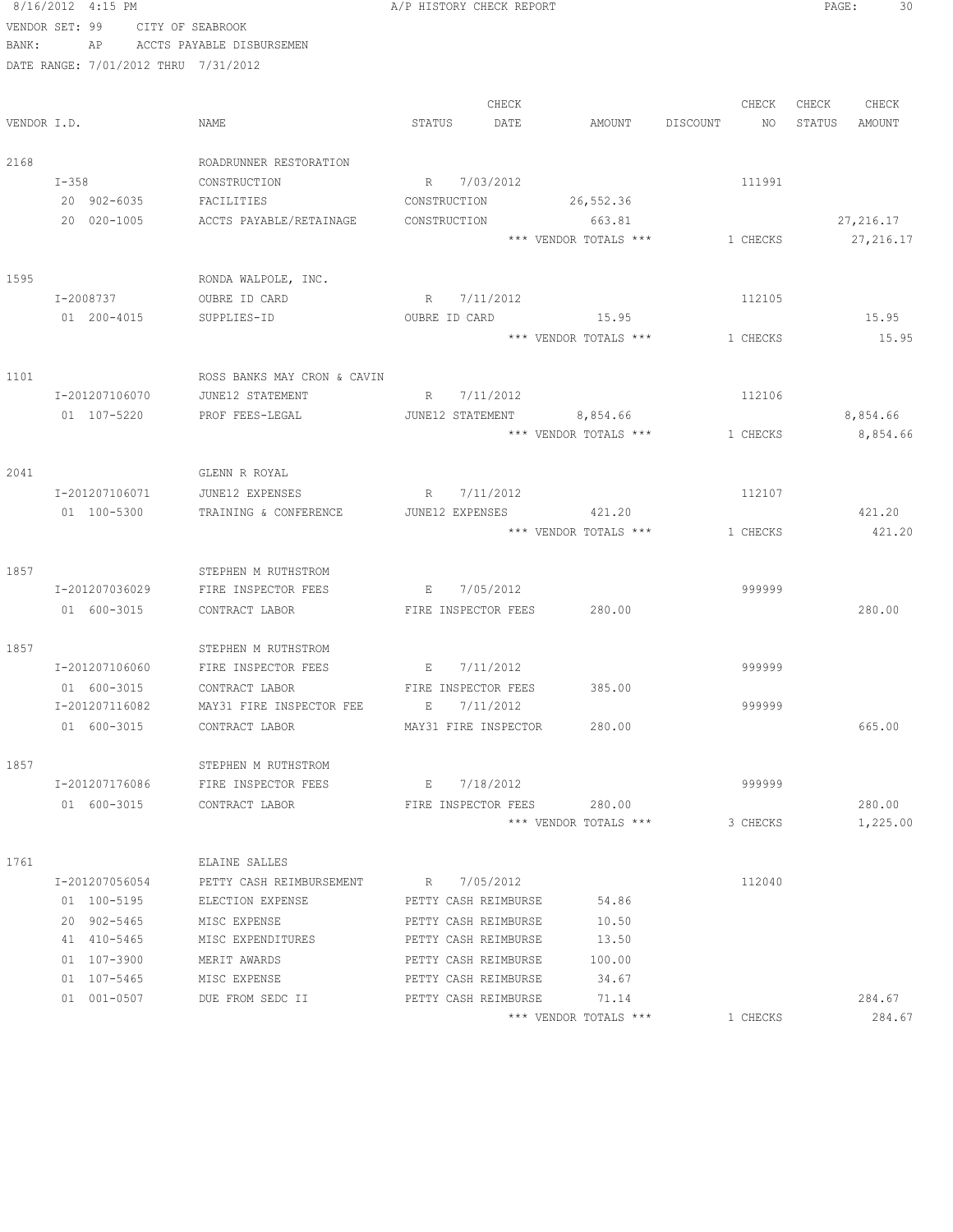8/16/2012 4:15 PM **B** A/P HISTORY CHECK REPORT **PAGE:** 31 VENDOR SET: 99 CITY OF SEABROOK BANK: AP ACCTS PAYABLE DISBURSEMEN DATE RANGE: 7/01/2012 THRU 7/31/2012 CHECK CHECK CHECK CHECK CHECK CHECK CHECK CHECK CHECK CHECK CHECK CHECK CHECK CHECK CHECK CHECK CHECK CHECK CHECK CHECK CHECK CHECK CHECK CHECK CHECK CHECK CHECK CHECK CHECK CHECK CHECK CHECK CHECK CHECK CHECK CHECK CHECK VENDOR I.D. NAME STATUS DATE AMOUNT DISCOUNT NO STATUS AMOUNT 0227 SAM'S CLUB I-201207176103 JULY12 STATEMENT R 7/18/2012 112168 01 400-4400 MISC SUPPLIES JULY12 STATEMENT 112.10 50 501-5340 DETENTION SUPPLIES JULY12 STATEMENT 240.00 352.10 \*\*\* VENDOR TOTALS \*\*\* 1 CHECKS 352.10 0714 SCHINDLER ELEVATOR CORP I-8103238432 QRTLY SERVICE BILLING R 7/05/2012 112041 01 107-5180 MAINT-BLDGS & GROUNDS QRTLY SERVICE BILLIN 827.10 827.10 \*\*\* VENDOR TOTALS \*\*\* 1 CHECKS 827.10 1083 VICTOR O SCHINNERER & CO INC I-R110098133 TEMPLIN PREMIUM R 7/11/2012 112108 01 107-5330 INSURANCE-MISC TEMPLIN PREMIUM 200.00 200.00 200.00 \*\*\* VENDOR TOTALS \*\*\* 1 CHECKS 200.00 1462 SDU TEXAS CHILD SUPPORT I-SDU201207026025 CHILD SUPPORT D 7/02/2012 000000 01 001-1032 OTHER PAYROLL DEDUCTIONS CHILD SUPPORT 311.54 311.54 \*\*\* VENDOR TOTALS \*\*\* 1 CHECKS 311.54 0176 SEABROOK HOUSE OF FLOWERS I-000032 NANCY JONES FLOWERS R 7/25/2012 01 107-5465 MISC EXPENSE NANCY JONES FLOWERS 49.95 49.95 49.95 \*\*\* VENDOR TOTALS \*\*\* 1 CHECKS 49.95 0438 SEABROOK POLICE ASSOC. I-SPA201207026025 EMPLOYEE DEDUCTIONS R 7/05/2012 112042 01 001-1032 OTHER PAYROLL DEDUCTIONS EMPLOYEE DEDUCTIONS 277.00 277.00 0438 SEABROOK POLICE ASSOC. I-SPA201207176084 EMPLOYEE DEDUCTIONS R 7/18/2012 112169 01 001-1032 OTHER PAYROLL DEDUCTIONS EMPLOYEE DEDUCTIONS 227.00 227.00 \*\*\* VENDOR TOTALS \*\*\* 2 CHECKS 504.00 0249 SEABROOK ROTARY CLUB I-676 JULY-SEPT12 DUES R 7/05/2012 112043 01 102-5020 DUES & SUBSCRIPTIONS JULY-SEPT12 DUES 140.00 140.00 0249 SEABROOK ROTARY CLUB I-201207186108 MEMBERSHIP DUES R 7/18/2012<br>
01 103-5020 DUES & SUBSCRIPTIONS MEMBERSHIP DUES 25.00 01 103-5020 DUES & SUBSCRIPTIONS MEMBERSHIP DUES 25.00 25.00 \*\*\* VENDOR TOTALS \*\*\* 2 CHECKS 165.00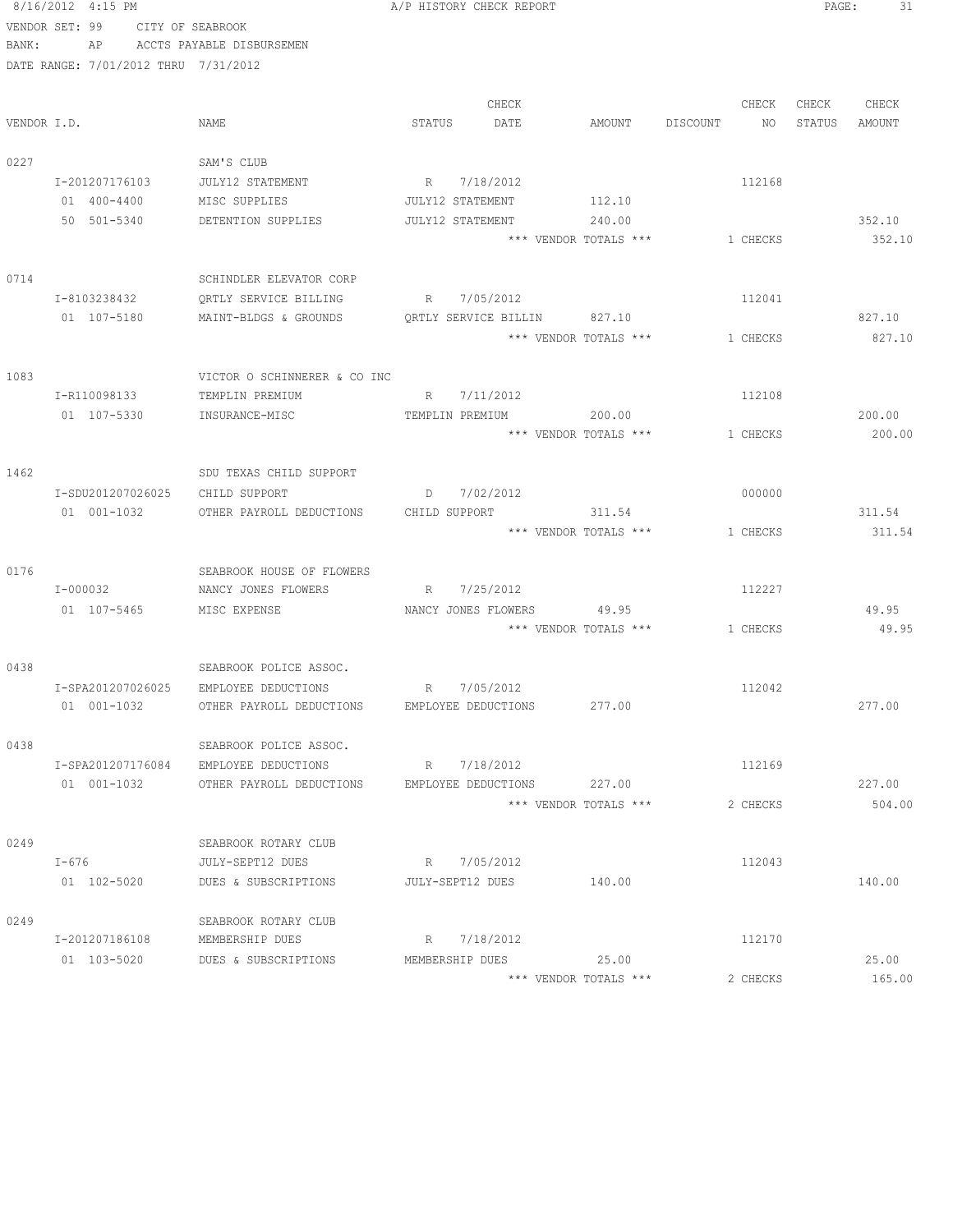8/16/2012 4:15 PM **B** A/P HISTORY CHECK REPORT **PAGE:** 32 VENDOR SET: 99 CITY OF SEABROOK BANK: AP ACCTS PAYABLE DISBURSEMEN DATE RANGE: 7/01/2012 THRU 7/31/2012 CHECK CHECK CHECK CHECK VENDOR I.D. NAME STATUS DATE AMOUNT DISCOUNT NO STATUS AMOUNT 0180 SEABROOK VOL. FIRE DEPT I-201207106073 JULY12 CONTRACT FEE R 7/11/2012 R 112109 01 107-5235 CONTRACT-FIRE DEPT JULY12 CONTRACT FEE 58,908.00 01 100-8605 DISPATCH & ANIMAL CONTROL JULY12 CONTRACT FEE 833.33CR 01 100-8606 LEASE OF FIRE STATION JULY12 CONTRACT FEE 27,734.58CR 01 107-5466 FIRE STATION EXPENSE JULY12 CONTRACT FEE 703.49CR 29,636.60 \*\*\* VENDOR TOTALS \*\*\* 1 CHECKS 29,636.60 1775 SEVERN TRENT ENVIRONMENTAL SER I-CSB0612OP122588 METER READS R 7/05/2012 R 7/05/2012 20 902-5216 PROF FEES - METER READING METER READS 2,517.45 2,517.45 \*\*\* VENDOR TOTALS \*\*\* 1 CHECKS 2,517.45 1115 SHI GOVERNMENT SOLUTIONS I-GB00058458 SERVER LICENSES R 7/05/2012 112045 03 301-4151 SOFTWARE <\$5000 SERVER LICENSES 979.00 979.00 1115 SHI GOVERNMENT SOLUTIONS I-GB00059601 SOFTWARE R 7/18/2012 R 7/18/2012 03 301-4151 SOFTWARE <\$5000 SOFTWARE 1,000.00 I-GB00059603 SCANNERS R 7/18/2012 112171 79 790-4150 SMALL TOOLS & EQUIP SCANNERS 3,508.00 4,508.00 \*\*\* VENDOR TOTALS \*\*\* 2 CHECKS 5,487.00 0843 SIGN QUICK I-27893 BANNER R 7/11/2012 R 112110 01 400-5464 EVENTS BANNER 99.75 99.75 \*\*\* VENDOR TOTALS \*\*\* 1 CHECKS 99.75 1999 SOLIDS RECOVERY SERVICES INC I-211161 SLUDGE DISPOSAL R 7/05/2012 112046 20 912-5455 SLUDGE DISPOSAL SLUDGE DISPOSAL 4,065.19 4,065.19 \*\*\* VENDOR TOTALS \*\*\* 1 CHECKS 4,065.19 0770 SOUTHERN CRUSHED CONCRETE I-208117 CRUSHED CONCRETE R 7/05/2012<br>
20 902-5130 MAINT-WATER SYSTEM MINOR CRUSHED CONCRETE 1,120.93 20 902-5130 MAINT-WATER SYSTEM MINOR CRUSHED CONCRETE 1,120.93 20 912-5120 MAINT-SEWER SYSTEM MINOR CRUSHED CONCRETE 1,120.93 2,241.86 \*\*\* VENDOR TOTALS \*\*\* 1 CHECKS 2,241.86 0193 SPACE CITY RECORD STORAGE I-0066632 RECORD RETENTION R 7/05/2012 R 112048 01 700-5030 RENTALS & SERVICE AGRMTS RECORD RETENTION 177.55 177.55 177.55 \*\*\* VENDOR TOTALS \*\*\* 1 CHECKS 177.55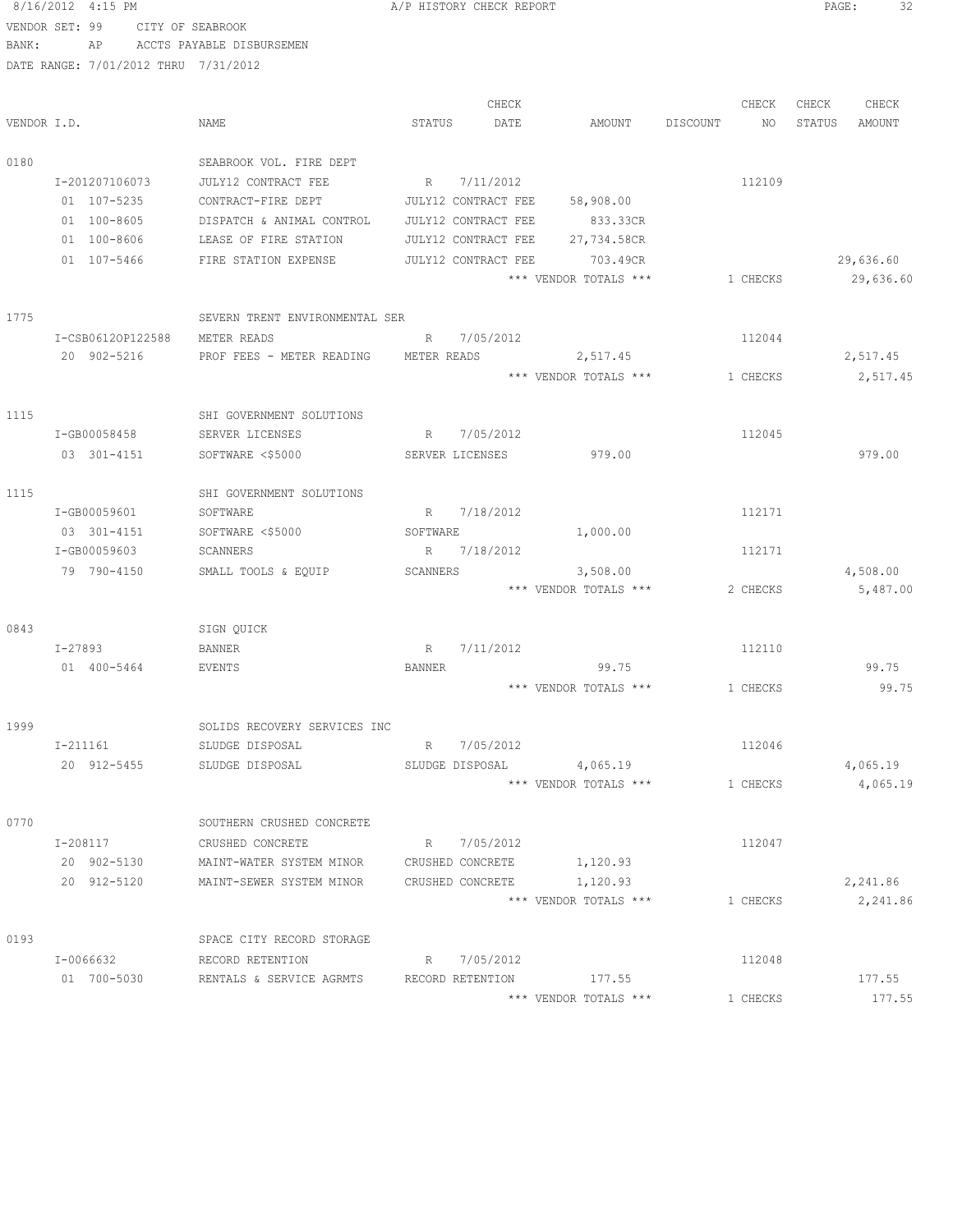|       | 8/16/2012 4:15 PM                    |                                                  |           | A/P HISTORY CHECK REPORT     |                       |          | PAGE:<br>33      |
|-------|--------------------------------------|--------------------------------------------------|-----------|------------------------------|-----------------------|----------|------------------|
|       | VENDOR SET: 99                       | CITY OF SEABROOK                                 |           |                              |                       |          |                  |
| BANK: | AP                                   | ACCTS PAYABLE DISBURSEMEN                        |           |                              |                       |          |                  |
|       | DATE RANGE: 7/01/2012 THRU 7/31/2012 |                                                  |           |                              |                       |          |                  |
|       |                                      |                                                  |           |                              |                       |          |                  |
|       |                                      |                                                  |           | CHECK                        |                       | CHECK    | CHECK<br>CHECK   |
|       | VENDOR I.D.                          | NAME                                             | STATUS    | DATE                         | AMOUNT DISCOUNT       | NO       | STATUS<br>AMOUNT |
| 2190  |                                      | SPECTRASHIELD LINER SYSTEMS                      |           |                              |                       |          |                  |
|       | I-2012132                            | MANHOLE LINER                                    |           | R 7/11/2012                  |                       | 112111   |                  |
|       | 20 912-6100                          | SEWER SYSTEM-REPAIR/MAINT MANHOLE LINER 6,750.00 |           |                              |                       |          | 8,750.00         |
|       |                                      |                                                  |           |                              | *** VENDOR TOTALS *** | 1 CHECKS | 8,750.00         |
|       |                                      |                                                  |           |                              |                       |          |                  |
| 0794  |                                      | SPRINT                                           |           |                              |                       |          |                  |
|       | I-588280319127                       | TELEPHONE                                        | R         | 7/11/2012                    |                       | 112112   |                  |
|       | 01 200-5400                          | TELEPHONE                                        | TELEPHONE |                              | 81.44                 |          | 81.44            |
|       |                                      |                                                  |           |                              | *** VENDOR TOTALS *** | 1 CHECKS | 81.44            |
|       |                                      |                                                  |           |                              |                       |          |                  |
| 0194  |                                      | STANDARD STEEL SUPPLY INC                        |           |                              |                       |          |                  |
|       | I-524666                             | TUBING                                           | R         | 7/05/2012                    |                       | 112049   |                  |
|       | 20 902-4150                          | SMALL EQUIPMENT OR TOOLS                         | TUBING    |                              | 357.84                |          | 357.84           |
|       |                                      |                                                  |           |                              | *** VENDOR TOTALS *** | 1 CHECKS | 357.84           |
|       |                                      |                                                  |           |                              |                       |          |                  |
| 1681  |                                      | STAPLES ADVANTAGE                                |           |                              |                       |          |                  |
|       | I-113898066                          | OFFICE SUPPLIES                                  |           | R 7/05/2012                  |                       | 112050   |                  |
|       | 01 107-4010<br>I-113898150           | OFFICE SUPPLIES<br>OFFICE SUPPLIES               | R         | OFFICE SUPPLIES<br>7/05/2012 | 364.74                | 112050   |                  |
|       | 01 400-4400                          | MISC SUPPLIES                                    |           | OFFICE SUPPLIES              | 101.77                |          | 466.51           |
|       |                                      |                                                  |           |                              |                       |          |                  |
| 1681  |                                      | STAPLES ADVANTAGE                                |           |                              |                       |          |                  |
|       | C-113949300                          | RETURNED OFFICE SUPPLIES                         | R         | 7/11/2012                    |                       | 112113   |                  |
|       | 01 107-4010                          | OFFICE SUPPLIES                                  |           | RETURNED OFFICE SUPP         | 48.37CR               |          |                  |
|       | I-113965153                          | OFFICE SUPPLIES                                  |           | R 7/11/2012                  |                       | 112113   |                  |
|       | 01 107-4010                          | OFFICE SUPPLIES                                  |           | OFFICE SUPPLIES              | 90.71                 |          |                  |
|       | I-113980809                          | OFFICE SUPPLIES                                  |           | R 7/11/2012                  |                       | 112113   |                  |
|       | 01 107-4010                          | OFFICE SUPPLIES                                  |           | OFFICE SUPPLIES              | 259.20                |          | 301.54           |
|       |                                      |                                                  |           |                              |                       |          |                  |
| 1681  |                                      | STAPLES ADVANTAGE                                |           |                              |                       |          |                  |
|       | I-114061830                          | OFFICE SUPPLIES                                  |           | R 7/18/2012                  |                       | 112172   |                  |
|       | 01 107-4010                          | OFFICE SUPPLIES                                  |           | OFFICE SUPPLIES              | 312.89                |          | 312.89           |
| 1681  |                                      |                                                  |           |                              |                       |          |                  |
|       | I-114029699                          | STAPLES ADVANTAGE<br>OFFICE SUPPLIES             | R         | 7/25/2012                    |                       | 112228   |                  |
|       | 01 200-4010                          | OFFICE SUPPLIES                                  |           | OFFICE SUPPLIES              | 688.12                |          |                  |
|       | I-114029934                          | OFFICE SUPPLIES                                  |           | R 7/25/2012                  |                       | 112228   |                  |
|       | 01 210-4010                          | OFFICE SUPPLIES                                  |           | OFFICE SUPPLIES              | 66.48                 |          |                  |
|       | I-114090888                          | OFFICE SUPPLIES                                  |           | R 7/25/2012                  |                       | 112228   |                  |
|       | 01 107-4010                          | OFFICE SUPPLIES                                  |           | OFFICE SUPPLIES              | 143.10                |          |                  |
|       | I-114102283                          | OFFICE SUPPLIES                                  |           | R 7/25/2012                  |                       | 112228   |                  |
|       | 01 400-4010                          | OFFICE SUPPLIES                                  |           | OFFICE SUPPLIES              | 57.67                 |          |                  |
|       | I-114129420                          | OFFICE SUPPLIES                                  |           | R 7/25/2012                  |                       | 112228   |                  |
|       | 01 600-4010                          | OFFICE SUPPLIES                                  |           | OFFICE SUPPLIES              | 27.00                 |          | 982.37           |
|       |                                      |                                                  |           |                              | *** VENDOR TOTALS *** | 4 CHECKS | 2,063.31         |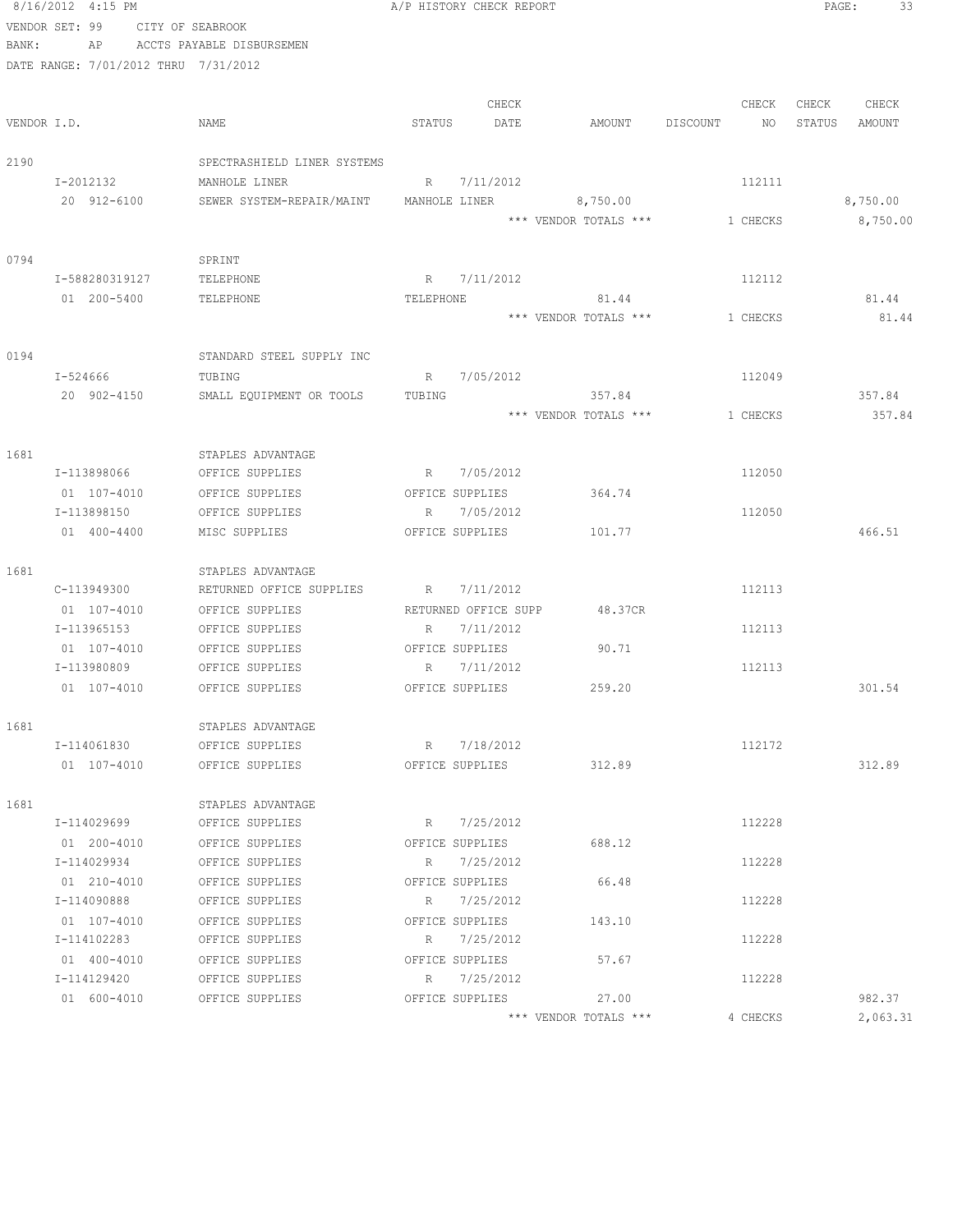|             | 8/16/2012 4:15 PM                    |                                                     | A/P HISTORY CHECK REPORT                      |                       |                                | PAGE:<br>34      |
|-------------|--------------------------------------|-----------------------------------------------------|-----------------------------------------------|-----------------------|--------------------------------|------------------|
|             | VENDOR SET: 99                       | CITY OF SEABROOK                                    |                                               |                       |                                |                  |
| BANK:       | AP                                   | ACCTS PAYABLE DISBURSEMEN                           |                                               |                       |                                |                  |
|             | DATE RANGE: 7/01/2012 THRU 7/31/2012 |                                                     |                                               |                       |                                |                  |
|             |                                      |                                                     |                                               |                       |                                |                  |
|             |                                      |                                                     | CHECK                                         |                       | CHECK                          | CHECK<br>CHECK   |
| VENDOR I.D. |                                      | NAME                                                | STATUS<br>DATE                                | AMOUNT                | DISCOUNT<br>NO –               | STATUS<br>AMOUNT |
| 0854        |                                      | STAR BUSINESS PRODUCTS                              |                                               |                       |                                |                  |
|             | I-25633                              | PRINTED FORMS                                       | R<br>7/11/2012                                |                       | 112114                         |                  |
|             | 01 200-4010                          | OFFICE SUPPLIES                                     | PRINTED FORMS                                 | 207.46                |                                | 207.46           |
|             |                                      |                                                     |                                               | *** VENDOR TOTALS *** | 1 CHECKS                       | 207.46           |
|             |                                      |                                                     |                                               |                       |                                |                  |
| 2193        |                                      | STEWART TITLE CO                                    |                                               |                       |                                |                  |
|             | I-201207196109                       | WATERFRONT ROW                                      | R<br>7/19/2012                                |                       | 112185                         |                  |
|             | 13 130-6070                          | LAND ACQUISITIONS                                   | WATERFRONT ROW                                | 29,424.95             |                                | 29,424.95        |
|             |                                      |                                                     |                                               |                       | *** VENDOR TOTALS *** 1 CHECKS | 29, 424.95       |
|             |                                      |                                                     |                                               |                       |                                |                  |
| 1461        |                                      | EARL G STURROCK                                     |                                               |                       |                                |                  |
|             | I-121042776<br>01 200-3140           | OUBRIE PREEMPLOYMENT EXAM<br>PSYCHOLOGICAL SERVICES | 7/11/2012<br>R<br>OUBRIE PREEMPLOYMENT 250.00 |                       | 112115                         | 250.00           |
|             |                                      |                                                     |                                               | *** VENDOR TOTALS *** | 1 CHECKS                       | 250.00           |
|             |                                      |                                                     |                                               |                       |                                |                  |
| 0791        |                                      | SUNCHASE POOL & SPA'S                               |                                               |                       |                                |                  |
|             | I-121190602                          | CHLORINE TABS                                       | 7/05/2012<br>R                                |                       | 112051                         |                  |
|             | 01 400-5160                          | MAINT-POOL & GROUNDS                                | CHLORINE TABS                                 | 77.25                 |                                | 77.25            |
|             |                                      |                                                     |                                               | *** VENDOR TOTALS *** | 1 CHECKS                       | 77.25            |
|             |                                      |                                                     |                                               |                       |                                |                  |
| 2015        |                                      | SYSCO HOUSTON, INC.                                 |                                               |                       |                                |                  |
|             | I-207130500                          | SUPPLIES                                            | 7/25/2012<br>R                                |                       | 112229                         |                  |
|             | 01 400-4010                          | OFFICE SUPPLIES                                     | SUPPLIES                                      | 763.13                |                                | 763.13           |
|             |                                      |                                                     |                                               | *** VENDOR TOTALS *** | 1 CHECKS                       | 763.13           |
| 0038        |                                      | TERMINIX INTERNATIONAL                              |                                               |                       |                                |                  |
|             | I-316067098                          | PEST CONTROL                                        | 7/11/2012<br>R                                |                       | 112116                         |                  |
|             | 01 210-5180                          | MAINT-BLDGS & GROUNDS                               | PEST CONTROL                                  | 52.00                 |                                |                  |
|             | 01 200-5180                          | MAINT-BLDGS & GROUNDS                               | PEST CONTROL                                  | 49.00                 |                                |                  |
|             | 01 107-5180                          | MAINT-BLDGS & GROUNDS                               | PEST CONTROL                                  | 42.00                 |                                |                  |
|             | 01 400-5180                          | MAINT-BLDGS & GROUNDS                               | PEST CONTROL                                  | 57.00                 |                                | 200.00           |
|             |                                      |                                                     |                                               | *** VENDOR TOTALS *** | 1 CHECKS                       | 200.00           |
|             |                                      |                                                     |                                               |                       |                                |                  |
| 1794        |                                      | TEXAS DEPT OF PUBLIC SAFETY                         |                                               |                       |                                |                  |
|             | I-201207056055                       | CRIMINAL HISTORY REQUESTS R 7/05/2012               |                                               |                       | 112052                         |                  |
|             | 01 107-3145                          | DRUG TESTING TEST THE CRIMINAL HISTORY REQ          |                                               | 21.00                 |                                | 21.00            |
| 1794        |                                      | TEXAS DEPT OF PUBLIC SAFETY                         |                                               |                       |                                |                  |
|             | I-CR112060094                        | CRIMINAL HISTORY                                    | R 7/25/2012                                   |                       | 112230                         |                  |
|             | 01 107-3145                          | DRUG TESTING                                        | CRIMINAL HISTORY                              | 4.00                  |                                | 4.00             |
|             |                                      |                                                     |                                               | *** VENDOR TOTALS *** | 2 CHECKS                       | 25.00            |
|             |                                      |                                                     |                                               |                       |                                |                  |
| 0369        |                                      | TEXAS MUNICIPAL CLERKS                              |                                               |                       |                                |                  |
|             | I-201207056057                       | 2012 SUPPLEMENT                                     | R 7/05/2012                                   |                       | 112053                         |                  |
|             | 01 100-5020                          | DUES & SUBSCRIPTIONS                                | 2012 SUPPLEMENT                               | 38.50                 |                                | 38.50            |
|             |                                      |                                                     |                                               | *** VENDOR TOTALS *** | 1 CHECKS                       | 38.50            |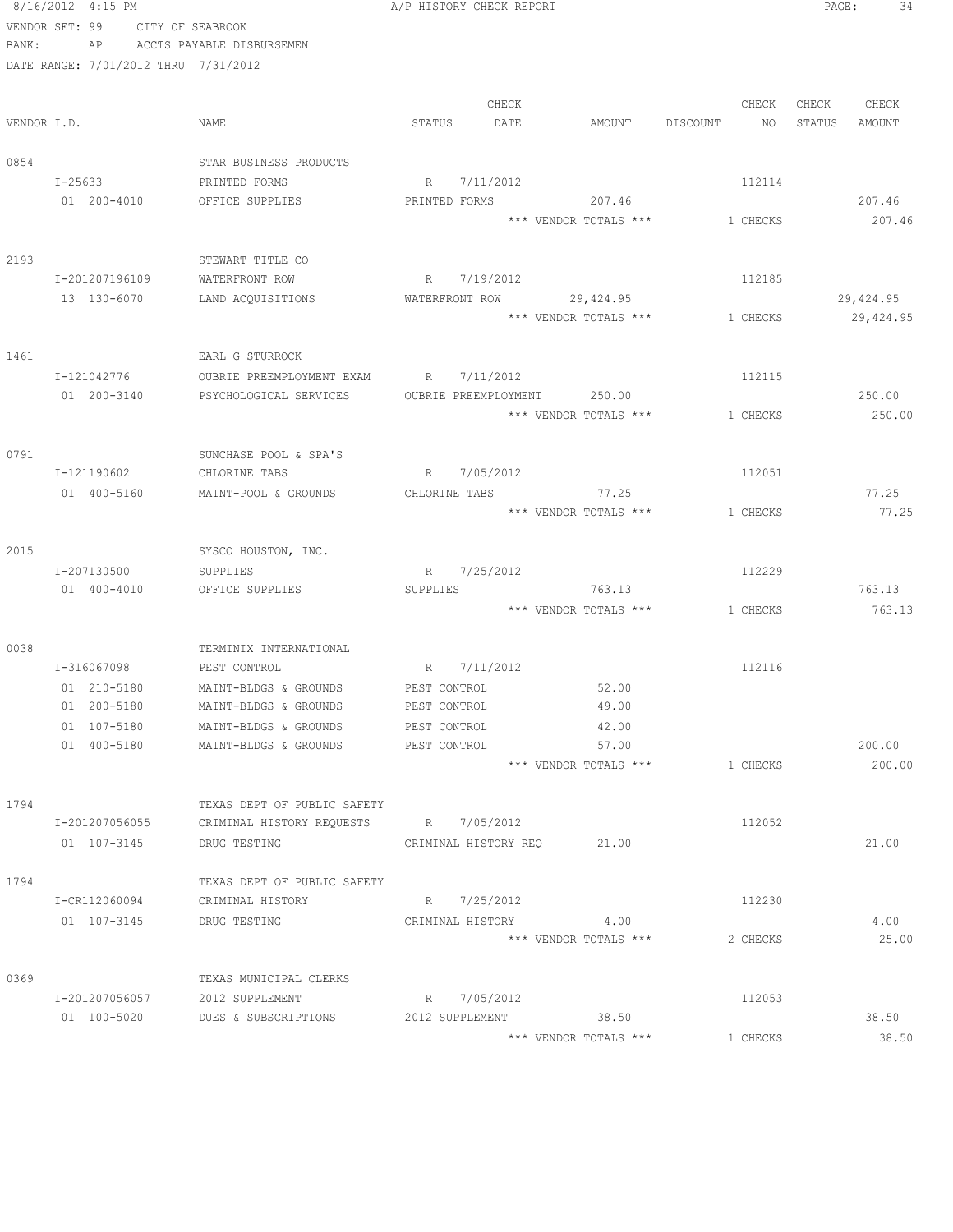VENDOR SET: 99 CITY OF SEABROOK BANK: AP ACCTS PAYABLE DISBURSEMEN

|             |    |                                      |                          |        | CHECK                |                       |          | CHECK    | CHECK  | CHECK      |
|-------------|----|--------------------------------------|--------------------------|--------|----------------------|-----------------------|----------|----------|--------|------------|
| VENDOR I.D. |    |                                      | NAME                     | STATUS | DATE                 | AMOUNT                | DISCOUNT | NO.      | STATUS | AMOUNT     |
| 0200        |    |                                      | TEXAS MUNICIPAL          |        |                      |                       |          |          |        |            |
|             |    | I-CORRECTION PY HOUG TEXAS MUNICIPAL |                          | R      | 7/09/2012            |                       |          | 112062   |        |            |
|             |    | 01 001-1028                          | RETIREMENT PAYABLE       |        | TEXAS MUNICIPAL      | 33.99                 |          |          |        |            |
|             |    | 01 200-3110                          | RETIREMENT               |        | TEXAS MUNICIPAL      | 96.47                 |          |          |        | 130.46     |
| 0200        |    |                                      | TEXAS MUNICIPAL          |        |                      |                       |          |          |        |            |
|             |    | I-I-TMR201207026025 TEXAS MUNICIPAL  |                          | R      | 7/18/2012            |                       |          | 112174   |        |            |
|             |    | 01 001-1028                          | RETIREMENT PAYABLE       |        | TEXAS MUNICIPAL      | 14,136.87             |          |          |        |            |
|             |    | 01 100-3110                          | RETIREMENT               |        | TEXAS MUNICIPAL      | 1,050.08              |          |          |        |            |
|             |    | 01 102-3110                          | RETIREMENT               |        | TEXAS MUNICIPAL      | 4,825.00              |          |          |        |            |
|             |    | 01 103-3110                          | RETIREMENT               |        | TEXAS MUNICIPAL      | 734.30                |          |          |        |            |
|             |    | 01 106-3110                          | RETIREMENT               |        | TEXAS MUNICIPAL      | 470.23                |          |          |        |            |
|             |    | 01 200-3110                          | RETIREMENT               |        | TEXAS MUNICIPAL      | 14,461.15             |          |          |        |            |
|             |    | 01 210-3110                          | RETIREMENT               |        | TEXAS MUNICIPAL      | 400.23                |          |          |        |            |
|             |    | 01 220-3110                          | RETIREMENT               |        | TEXAS MUNICIPAL      | 1,078.34              |          |          |        |            |
|             |    | 01 400-3110                          | RETIREMENT               |        | TEXAS MUNICIPAL      | 1,744.31              |          |          |        |            |
|             |    | 01 500-3110                          | RETIREMENT               |        | TEXAS MUNICIPAL      | 3,034.05              |          |          |        |            |
|             |    | 01 600-3110                          | RETIREMENT               |        | TEXAS MUNICIPAL      | 1,985.39              |          |          |        |            |
|             |    | 01 700-3110                          | RETIREMENT               |        | TEXAS MUNICIPAL      | 1,163.31              |          |          |        |            |
|             | 15 | 150-3110                             | RETIREMENT               |        | TEXAS MUNICIPAL      | 247.06                |          |          |        |            |
|             | 20 | 902-3110                             | RETIREMENT               |        | TEXAS MUNICIPAL      | 2,790.92              |          |          |        |            |
|             | 20 | 905-3110                             | RETIREMENT               |        | TEXAS MUNICIPAL      | 831.68                |          |          |        |            |
|             | 20 | 912-3110                             | RETIREMENT               |        | TEXAS MUNICIPAL      | 2,079.94              |          |          |        |            |
|             | 50 | 501-3110                             | RETIREMENT               |        | TEXAS MUNICIPAL      |                       |          |          |        |            |
|             |    | I-I-TMR201207036026                  | TEXAS MUNICIPAL          | R      | 7/18/2012            | 3,232.50              |          | 112174   |        |            |
|             |    |                                      |                          |        |                      |                       |          |          |        |            |
|             |    | 01 001-1028                          | RETIREMENT PAYABLE       |        | TEXAS MUNICIPAL      | 29.27<br>88.53        |          |          |        |            |
|             |    | 01 100-3110                          | RETIREMENT               |        | TEXAS MUNICIPAL      |                       |          |          |        |            |
|             |    | 01 200-3110                          | RETIREMENT               |        | TEXAS MUNICIPAL      | 49.25                 |          |          |        |            |
|             |    | 01 600-3110                          | RETIREMENT               |        | TEXAS MUNICIPAL      | 54.68CR               |          |          |        |            |
|             |    | I-TMR201207176084                    | CITY & EMPLOYEE PORTIONS | R      | 7/18/2012            |                       |          | 112174   |        |            |
|             |    | 01 001-1028                          | RETIREMENT PAYABLE       |        | CITY & EMPLOYEE PORT | 14,374.99             |          |          |        |            |
|             |    | 01 100-3110                          | RETIREMENT               |        | CITY & EMPLOYEE PORT | 1,113.63              |          |          |        |            |
|             |    | 01 102-3110                          | RETIREMENT               |        | CITY & EMPLOYEE PORT | 4,822.85              |          |          |        |            |
|             |    | 01 103-3110                          | RETIREMENT               |        | CITY & EMPLOYEE PORT | 734.30                |          |          |        |            |
|             |    | 01 106-3110                          | RETIREMENT               |        | CITY & EMPLOYEE PORT | 464.73                |          |          |        |            |
|             | 01 | 200-3110                             | RETIREMENT               |        | CITY & EMPLOYEE PORT | 15,289.97             |          |          |        |            |
|             | 01 | 210-3110                             | RETIREMENT               |        | CITY & EMPLOYEE PORT | 509.48                |          |          |        |            |
|             | 01 | 220-3110                             | RETIREMENT               |        | CITY & EMPLOYEE PORT | 1,067.32              |          |          |        |            |
|             | 01 | 400-3110                             | RETIREMENT               |        | CITY & EMPLOYEE PORT | 1,454.71              |          |          |        |            |
|             |    | 01 500-3110                          | RETIREMENT               |        | CITY & EMPLOYEE PORT | 3,239.45              |          |          |        |            |
|             |    | 01 600-3110                          | RETIREMENT               |        | CITY & EMPLOYEE PORT | 1,930.72              |          |          |        |            |
|             |    | 01 700-3110                          | RETIREMENT               |        | CITY & EMPLOYEE PORT | 1,168.88              |          |          |        |            |
|             |    | 15 150-3110                          | RETIREMENT               |        | CITY & EMPLOYEE PORT | 252.88                |          |          |        |            |
|             | 20 | $902 - 3110$                         | RETIREMENT               |        | CITY & EMPLOYEE PORT | 2,489.50              |          |          |        |            |
|             | 20 | 905-3110                             | RETIREMENT               |        | CITY & EMPLOYEE PORT | 832.70                |          |          |        |            |
|             | 20 | 912-3110                             | RETIREMENT               |        | CITY & EMPLOYEE PORT | 2,190.03              |          |          |        |            |
|             |    | 50 501-3110                          | RETIREMENT               |        | CITY & EMPLOYEE PORT | 3,243.21              |          |          |        | 109,557.08 |
|             |    |                                      |                          |        |                      | *** VENDOR TOTALS *** |          | 2 CHECKS |        | 109,687.54 |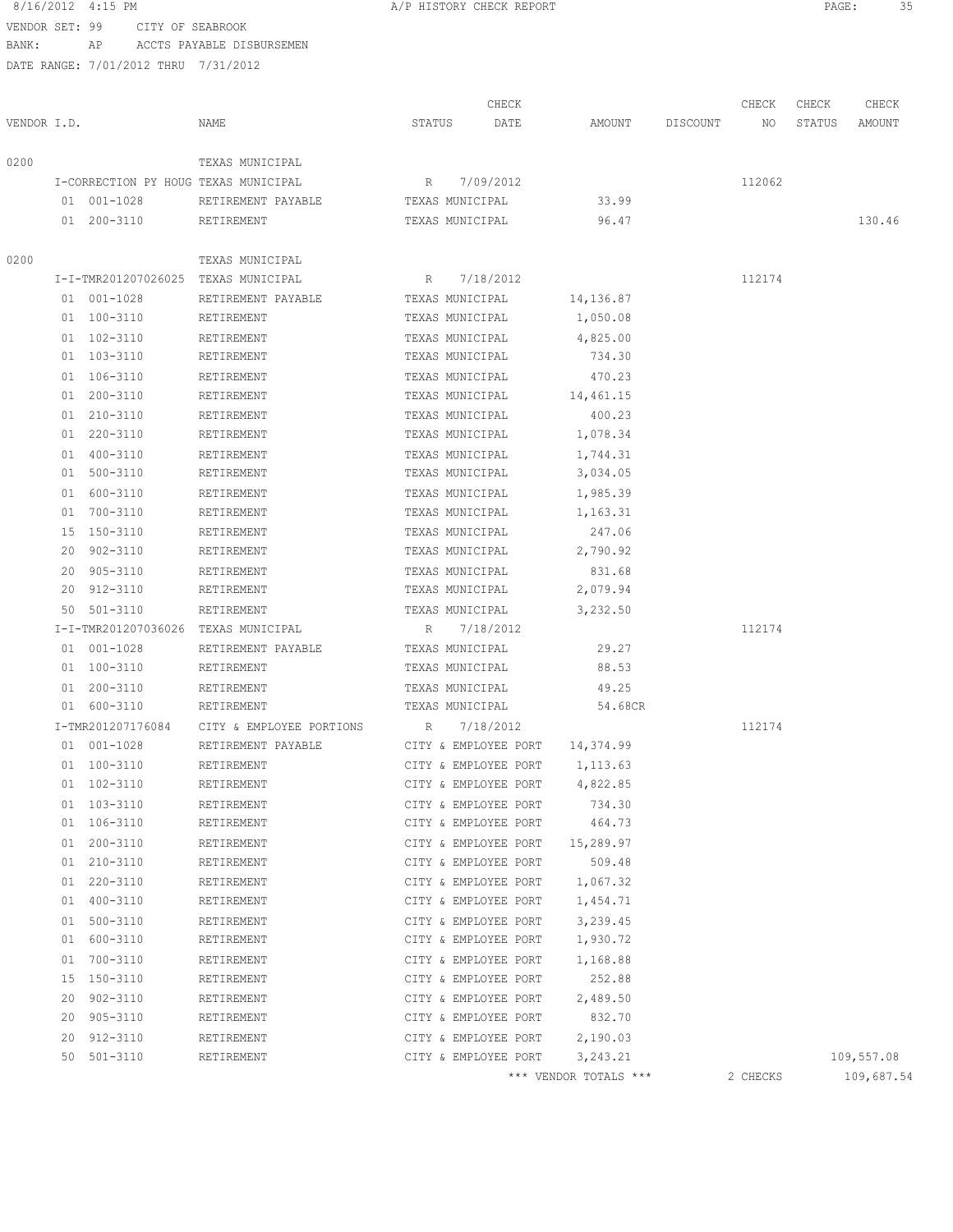| 8/16/2012 4:15 PM |    |                                      |        | A/P HISTORY CHECK REPORT |        |          |       | PAGE:  |        |
|-------------------|----|--------------------------------------|--------|--------------------------|--------|----------|-------|--------|--------|
| VENDOR SET: 99    |    | CITY OF SEABROOK                     |        |                          |        |          |       |        |        |
| BANK:             | AP | ACCTS PAYABLE DISBURSEMEN            |        |                          |        |          |       |        |        |
|                   |    | DATE RANGE: 7/01/2012 THRU 7/31/2012 |        |                          |        |          |       |        |        |
|                   |    |                                      |        |                          |        |          |       |        |        |
|                   |    |                                      |        | CHECK                    |        |          | CHECK | CHECK  | CHECK  |
| VENDOR I.D.       |    | NAME                                 | STATUS | DATE                     | AMOUNT | DISCOUNT | ΝO    | STATUS | AMOUNT |
|                   |    |                                      |        |                          |        |          |       |        |        |

| 1974 |                   | TEXAS MUNICIPAL COURTS ASSN |                                  |          |          |
|------|-------------------|-----------------------------|----------------------------------|----------|----------|
|      | I-201207176104    | MEMBERSHIP DUES             | 7/18/2012<br>R                   | 112178   |          |
|      | 01 700-5020       | DUES & SUBSCRIPTIONS        | MEMBERSHIP DUES<br>200.00        |          | 200.00   |
|      |                   |                             | *** VENDOR TOTALS ***            | 1 CHECKS | 200.00   |
| 1947 |                   | TEXAS WORKFORCE COMMISSION  |                                  |          |          |
|      | I-201207106074    | 2ND QTR 2012 UNEMP TAX      | R 7/11/2012                      | 112118   |          |
|      | 01 102-3350       | UNEMPLOYMENT BENEFITS       | 2ND QTR 2012 UNEMP T<br>12.37    |          |          |
|      | 01 200-3350       | UNEMPLOYMENT BENEFITS       | 2ND QTR 2012 UNEMP T<br>628.89   |          |          |
|      | 01 210-3350       | UNEMPLOYMENT BENEFITS       | 2ND OTR 2012 UNEMP T<br>11.11    |          |          |
|      | 01 400-3350       | UNEMPLOYMENT BENEFITS       | 2ND QTR 2012 UNEMP T<br>537.12   |          |          |
|      | 01 500-3350       | UNEMPLOYMENT BENEFITS       | 2ND QTR 2012 UNEMP T<br>150.33   |          |          |
|      | 01 700-3350       | UNEMPLOYMENT BENEFITS       | 2ND QTR 2012 UNEMP T<br>466.23   |          |          |
|      | 20 902-3350       | UNEMPLOYMENT BENEFITS       | 71.96<br>2ND QTR 2012 UNEMP T    |          |          |
|      | 20 905-3350       | UNEMPLOYMENT BENEFITS       | 2ND QTR 2012 UNEMP T<br>17.92    |          |          |
|      | 20 912-3350       | UNEMPLOYMENT BENEFITS       | 2ND QTR 2012 UNEMP T<br>88.16    |          |          |
|      | 15 150-3350       | UNEMPLOYMENT BENEFITS       | 2ND QTR 2012 UNEMP T<br>138.00   |          | 2,122.09 |
|      |                   |                             | *** VENDOR TOTALS ***            | 1 CHECKS | 2,122.09 |
| 2185 |                   | TIGHTROPE MEDIA SYSTEMS     |                                  |          |          |
|      | I-201207056056    | VIDEO SERVER & RECORDERS    | R<br>7/05/2012                   | 112054   |          |
|      | 83 830-4150       | SMALL TOOLS & EQUIP         | VIDEO SERVER & RECOR<br>3,350.00 |          | 3,350.00 |
|      |                   |                             | *** VENDOR TOTALS ***            | 1 CHECKS | 3,350.00 |
| 2089 |                   |                             |                                  |          |          |
|      | I-201207126083    | REFUND                      | 7/12/2012<br>R                   | 112128   |          |
|      | 01 100-7100       |                             | REFUND<br>1,967.14               |          |          |
|      | 01 001-0507       | DUE FROM SEDC II            | 983.58<br>REFUND                 |          | 2,950.72 |
|      |                   |                             | *** VENDOR TOTALS ***            | 1 CHECKS | 2,950.72 |
| 0748 |                   | TX CHILD SUPPORT DISBURSE   |                                  |          |          |
|      | I-CRB201207026025 | CHILD SUPPORT               | 7/02/2012<br>$D \qquad \qquad$   | 000000   |          |
|      | 01 001-1032       | OTHER PAYROLL DEDUCTIONS    | CHILD SUPPORT<br>276.92          |          |          |
|      | I-CS4201207026025 | CHILD SUPPORT               | 7/02/2012<br>D                   | 000000   |          |
|      | 01 001-1032       | OTHER PAYROLL DEDUCTIONS    | CHILD SUPPORT<br>219.23          |          |          |
|      | I-CS5201207026025 | CHILD SUPPORT               | 7/02/2012<br>$D \qquad \qquad$   | 000000   |          |
|      | 01 001-1032       | OTHER PAYROLL DEDUCTIONS    | 309.69<br>CHILD SUPPORT          |          |          |
|      | I-CS6201207026025 | CHILD SUPPORT               | $D = 7/02/2012$                  | 000000   |          |
|      | 01 001-1032       | OTHER PAYROLL DEDUCTIONS    | 166.15<br>CHILD SUPPORT          |          | 971.99   |
| 0748 |                   | TX CHILD SUPPORT DISBURSE   |                                  |          |          |
|      | I-CRB201207176084 | CHILD SUPPORT               | $D = \frac{7}{17/2012}$          | 000000   |          |
|      | 01 001-1032       | OTHER PAYROLL DEDUCTIONS    | 276.92<br>CHILD SUPPORT          |          |          |
|      | I-CS4201207176084 | CHILD SUPPORT               | 7/17/2012<br>D                   | 000000   |          |
|      | 01 001-1032       | OTHER PAYROLL DEDUCTIONS    | 219.23<br>CHILD SUPPORT          |          |          |
|      | I-CS5201207176084 | CHILD SUPPORT               | 7/17/2012<br>D                   | 000000   |          |
|      | 01 001-1032       | OTHER PAYROLL DEDUCTIONS    | 309.69<br>CHILD SUPPORT          |          |          |
|      | I-CS6201207176084 | CHILD SUPPORT               | D<br>7/17/2012                   | 000000   |          |
|      |                   |                             |                                  |          |          |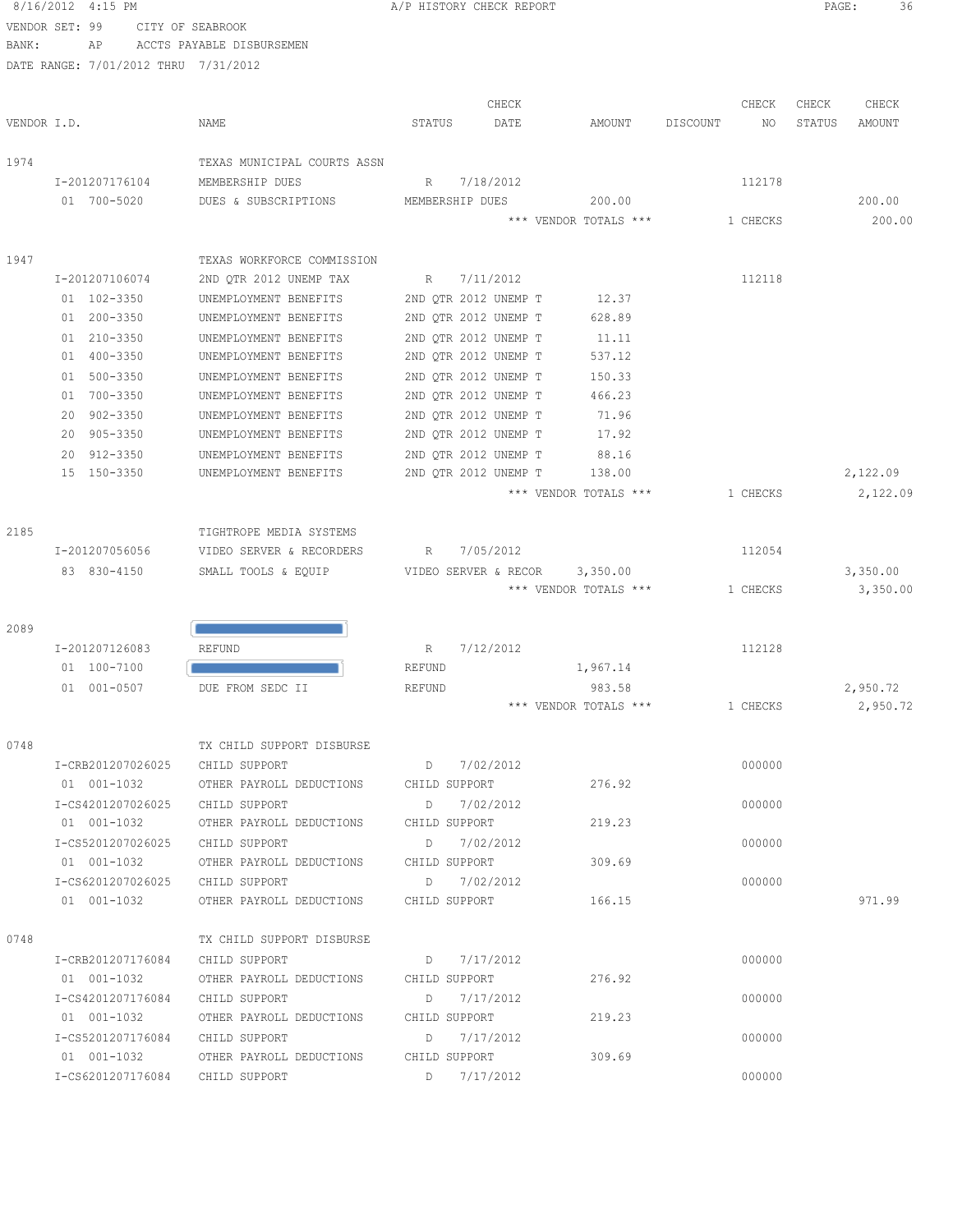### 8/16/2012 4:15 PM **A/P HISTORY CHECK REPORT PAGE:** 37 VENDOR SET: 99 CITY OF SEABROOK

BANK: AP ACCTS PAYABLE DISBURSEMEN

|             |                   |                                                           |        | CHECK         |                            |          | CHECK    | CHECK  | CHECK    |
|-------------|-------------------|-----------------------------------------------------------|--------|---------------|----------------------------|----------|----------|--------|----------|
| VENDOR I.D. |                   | NAME                                                      | STATUS | DATE          | AMOUNT                     | DISCOUNT | NO       | STATUS | AMOUNT   |
| 0748        |                   | TX CHILD SUPPORT DISBUCONT                                |        |               |                            |          |          |        |          |
|             | I-CS6201207176084 | CHILD SUPPORT                                             |        | D 7/17/2012   |                            |          | 000000   |        |          |
|             | 01 001-1032       | OTHER PAYROLL DEDUCTIONS CHILD SUPPORT                    |        |               | 166.15                     |          |          |        | 971.99   |
| 0748        |                   | TX CHILD SUPPORT DISBURSE                                 |        |               |                            |          |          |        |          |
|             | I-CRB201207316147 | CHILD SUPPORT                                             |        | D 7/31/2012   |                            |          | 000000   |        |          |
|             | 01 001-1032       | OTHER PAYROLL DEDUCTIONS CHILD SUPPORT                    |        |               | 276.92                     |          |          |        |          |
|             | I-CS4201207316147 | CHILD SUPPORT                                             |        | D 7/31/2012   |                            |          | 000000   |        |          |
|             | 01 001-1032       | OTHER PAYROLL DEDUCTIONS                                  |        | CHILD SUPPORT | 219.23                     |          |          |        |          |
|             | I-CS5201207316147 | CHILD SUPPORT                                             |        | D 7/31/2012   |                            |          | 000000   |        |          |
|             | 01 001-1032       | OTHER PAYROLL DEDUCTIONS CHILD SUPPORT                    |        |               | 309.69                     |          |          |        |          |
|             | I-CS6201207316147 | CHILD SUPPORT                                             |        | D 7/31/2012   |                            |          | 000000   |        |          |
|             | 01 001-1032       | OTHER PAYROLL DEDUCTIONS                                  |        | CHILD SUPPORT | 166.15                     |          |          |        | 971.99   |
|             |                   |                                                           |        |               | *** VENDOR TOTALS ***      |          | 3 CHECKS |        | 2,915.97 |
| 1628        |                   | TX CHILD SUPPORT DISBURSEMENT                             |        |               |                            |          |          |        |          |
|             | I-CS2201207026025 | CHILD SUPPORT                                             |        | D 7/02/2012   |                            |          | 000000   |        |          |
|             | 01 001-1032       | OTHER PAYROLL DEDUCTIONS CHILD SUPPORT                    |        |               | 293.06                     |          |          |        | 293.06   |
| 1628        |                   | TX CHILD SUPPORT DISBURSEMENT                             |        |               |                            |          |          |        |          |
|             | I-CS2201207176084 | CHILD SUPPORT                                             |        | D 7/17/2012   |                            |          | 000000   |        |          |
|             | 01 001-1032       | OTHER PAYROLL DEDUCTIONS CHILD SUPPORT                    |        |               | 293.06                     |          |          |        | 293.06   |
| 1628        |                   | TX CHILD SUPPORT DISBURSEMENT                             |        |               |                            |          |          |        |          |
|             | I-CS2201207316147 | CHILD SUPPORT                                             |        | D 7/31/2012   |                            |          | 000000   |        |          |
|             |                   |                                                           |        |               | 293.06                     |          |          |        | 293.06   |
|             |                   |                                                           |        |               | *** VENDOR TOTALS ***      |          | 3 CHECKS |        | 879.18   |
| 0217        |                   | TX MUNICIPAL POLICE ASSN                                  |        |               |                            |          |          |        |          |
|             |                   | I-TPA201207026025 EMPLOYEE DEDUCTIONS R 7/05/2012         |        |               |                            |          | 112055   |        |          |
|             | 01 001-1032       | OTHER PAYROLL DEDUCTIONS EMPLOYEE DEDUCTIONS 387.60       |        |               |                            |          |          |        | 387.60   |
| 0217        |                   | TX MUNICIPAL POLICE ASSN                                  |        |               |                            |          |          |        |          |
|             | I-TPA201207176084 | EMPLOYEE DEDUCTIONS                                       |        | R 7/18/2012   |                            |          | 112179   |        |          |
|             | 01 001-1032       | OTHER PAYROLL DEDUCTIONS                                  |        |               | EMPLOYEE DEDUCTIONS 387.60 |          |          |        | 387.60   |
|             |                   |                                                           |        |               | *** VENDOR TOTALS ***      |          | 2 CHECKS |        | 775.20   |
| 1426        |                   | TYLER TECHNOLOGIES - INCODE DI                            |        |               |                            |          |          |        |          |
|             | I-02545724        | JUNE12 UTILITY BILLING SUPPORT R 7/05/2012                |        |               |                            |          | 112056   |        |          |
|             | 20 905-5030       | RENTALS & SERVICE AGRMTS    UNE12 UTILITY BILLI    190.00 |        |               |                            |          |          |        | 190.00   |
| 1426        |                   | TYLER TECHNOLOGIES - INCODE DI                            |        |               |                            |          |          |        |          |
|             | I-02545725        | JUNE12 COURT SUPPORT                                      |        | R 7/05/2012   |                            |          | 112057   |        |          |
|             | 01 700-5030       | RENTALS & SERVICE AGRMTS JUNE12 COURT SUPPORT             |        |               | 150.00                     |          |          |        | 150.00   |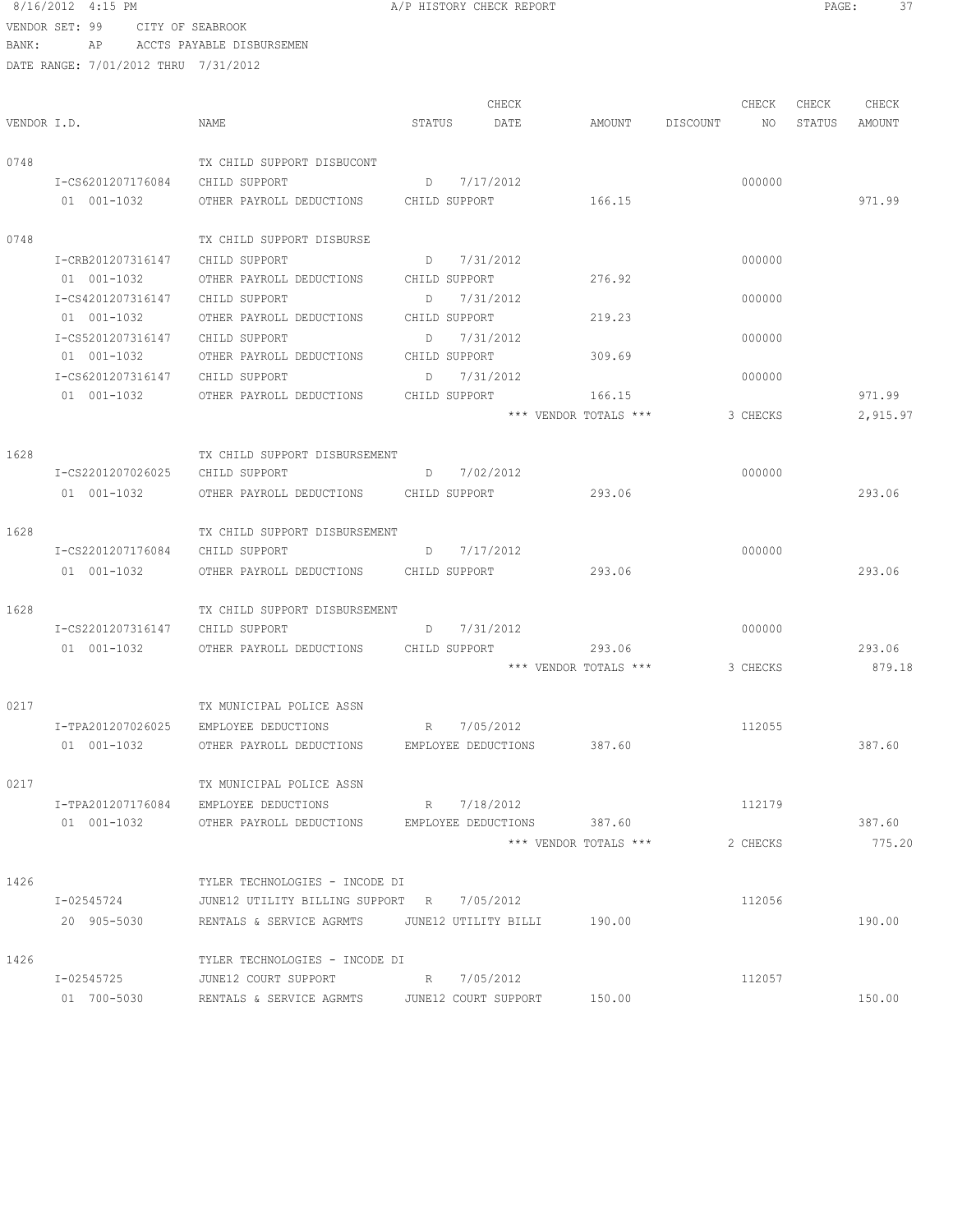|                | 8/16/2012 4:15 PM |                  |                                                            |          | A/P HISTORY CHECK REPORT |                         |                       | PAGE:  | 38       |
|----------------|-------------------|------------------|------------------------------------------------------------|----------|--------------------------|-------------------------|-----------------------|--------|----------|
| VENDOR SET: 99 |                   | CITY OF SEABROOK |                                                            |          |                          |                         |                       |        |          |
| BANK:          |                   |                  | AP ACCTS PAYABLE DISBURSEMEN                               |          |                          |                         |                       |        |          |
|                |                   |                  | DATE RANGE: 7/01/2012 THRU 7/31/2012                       |          |                          |                         |                       |        |          |
|                |                   |                  |                                                            |          | CHECK                    |                         | CHECK                 | CHECK  | CHECK    |
| VENDOR I.D.    |                   |                  | NAME                                                       | STATUS   | DATE                     |                         | AMOUNT DISCOUNT<br>NO | STATUS | AMOUNT   |
| 1426           |                   |                  | TYLER TECHNOLOGIES - INCODE DI                             |          |                          |                         |                       |        |          |
|                | I-02546571        |                  | SYSTEM CONFIGURATION                                       |          | R 7/05/2012              |                         | 112058                |        |          |
|                | 03 301-4150       |                  | SMALL TOOLS & EQUIP SYSTEM CONFIGURATION 750.00            |          |                          |                         |                       |        | 750.00   |
|                |                   |                  |                                                            |          |                          |                         |                       |        |          |
| 1426           |                   |                  | TYLER TECHNOLOGIES - INCODE DI                             |          |                          |                         |                       |        |          |
|                |                   | I-02546775       | INSITE TRANSACTION FEES                                    | R        | 7/11/2012                |                         | 112119                |        |          |
|                |                   | 01 107-5030      | RENTALS & SERVICE AGRMTS INSITE TRANSACTION F 2,892.50     |          |                          |                         |                       |        | 2,892.50 |
| 1426           |                   |                  | TYLER TECHNOLOGIES - INCODE DI                             |          |                          |                         |                       |        |          |
|                | I-02547731        |                  | JJULY12 UTILITY SUPPORT FEE R 7/18/2012                    |          |                          |                         | 112180                |        |          |
|                | 20 905-5030       |                  |                                                            |          |                          |                         |                       |        | 190.00   |
|                |                   |                  |                                                            |          |                          |                         |                       |        |          |
| 1426           |                   |                  | TYLER TECHNOLOGIES - INCODE DI                             |          |                          |                         |                       |        |          |
|                | T-02547732        |                  | JULY12 COURT SUPPORT FEE R 7/18/2012                       |          |                          |                         | 112181                |        |          |
|                | 01 700-5030       |                  | RENTALS & SERVICE AGRMTS    UULY12 COURT SUPPORT    150.00 |          |                          |                         |                       |        | 150.00   |
| 1426           |                   |                  | TYLER TECHNOLOGIES - INCODE DI                             |          |                          |                         |                       |        |          |
|                |                   | I-02547340       | $R$ and $R$<br>ACUCORP ACUSERVER                           |          | 7/25/2012                |                         | 112231                |        |          |
|                | 01 107-5030       |                  | RENTALS & SERVICE AGRMTS ACUCORP ACUSERVER                 |          |                          | 284.55                  |                       |        | 284.55   |
|                |                   |                  |                                                            |          |                          | *** VENDOR TOTALS ***   | 7 CHECKS              |        | 4,607.05 |
| 2044           |                   |                  | U S BANK EQUIPMENT FINANCE INC                             |          |                          |                         |                       |        |          |
|                | I-207541228       |                  | XEROX COPIER LEASE                                         |          | R 7/25/2012              |                         | 112232                |        |          |
|                | 01 107-5030       |                  | RENTALS & SERVICE AGRMTS                                   |          | XEROX COPIER LEASE       | 677.84                  |                       |        | 677.84   |
|                |                   |                  |                                                            |          |                          | *** VENDOR TOTALS ***   | 1 CHECKS              |        | 677.84   |
|                |                   |                  |                                                            |          |                          |                         |                       |        |          |
| 1979           |                   |                  | UNUM LIFE INSURANCE                                        |          |                          |                         |                       |        |          |
|                | I-201207106075    |                  | JUNE12 PREMIUM                                             |          | R 7/11/2012              |                         | 112120                |        |          |
|                | 01 001-1038       |                  | CIGNA INSURANCE PAYABLE                                    |          |                          | JUNE12 PREMIUM 1,091.34 |                       |        | 1,091.34 |
|                |                   |                  |                                                            |          |                          | *** VENDOR TOTALS ***   | 1 CHECKS              |        | 1,091.34 |
| 2016           |                   |                  | US HEALTH WORKS                                            |          |                          |                         |                       |        |          |
|                | I-0353944TX       |                  | PHYSICAL                                                   |          | R 7/05/2012              |                         | 112059                |        |          |
|                | 01 107-3145       |                  | DRUG TESTING                                               | PHYSICAL |                          | 60.00                   |                       |        |          |
|                |                   |                  |                                                            |          |                          |                         |                       |        |          |

DRUG TESTING PHYSICAL 60.00 I-0355864TX PHYSICAL R 7/05/2012 112059

I-V7884838F TELEPHONE R 7/11/2012 112121

1574 USA MOBILITY

01 107-3145 DRUG TESTING PHYSICAL 30.00 90.00

01 210-5400 TELEPHONE TELEPHONE TELEPHONE TELEPHONE 17.07 17.07

\*\*\* VENDOR TOTALS \*\*\* 1 CHECKS 90.00

\*\*\* VENDOR TOTALS \*\*\* 1 CHECKS 17.07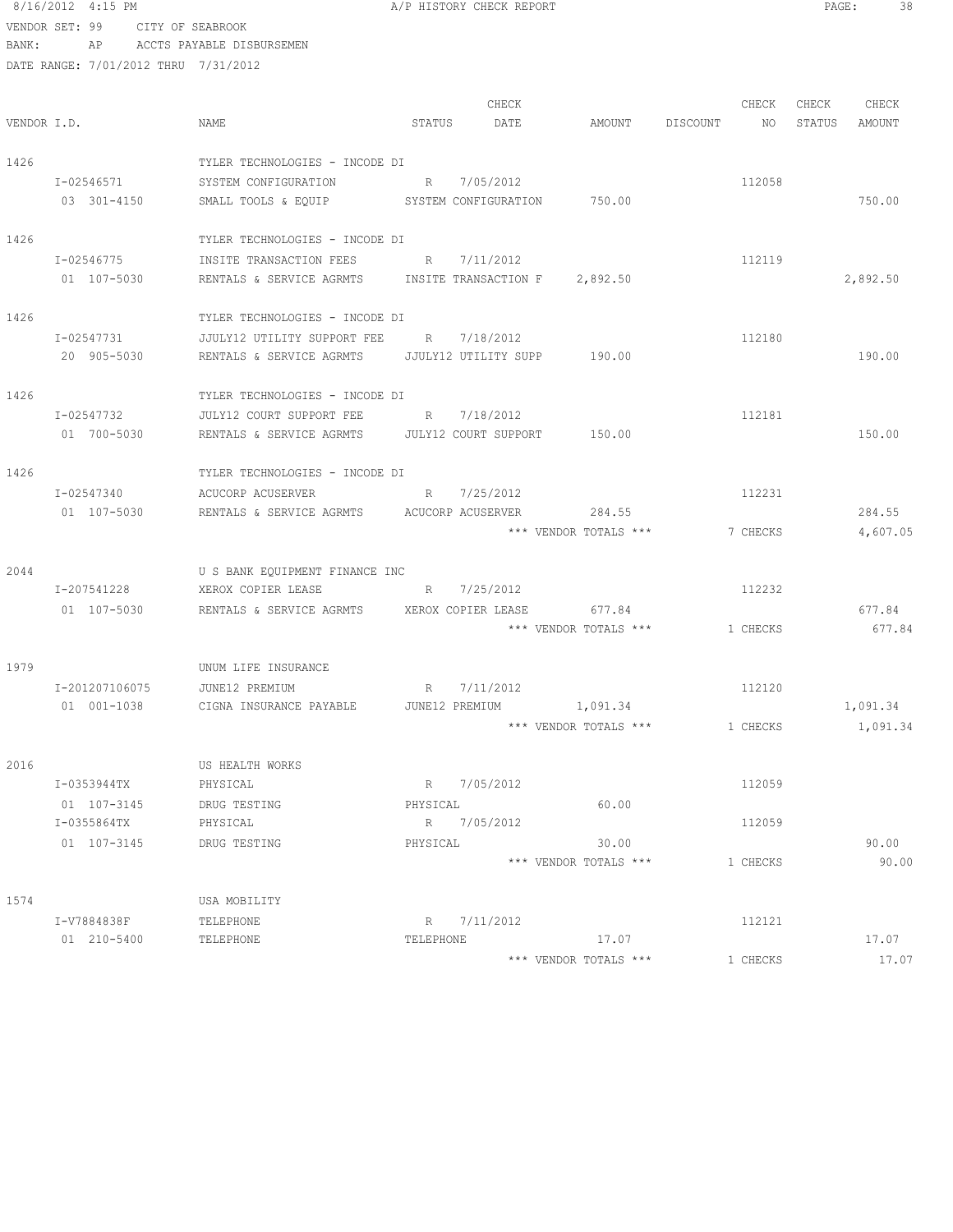|                |    | 8/16/2012 4:15 PM |                                         | A/P HISTORY CHECK REPORT |             |                       |                 |          | PAGE:  | 39       |
|----------------|----|-------------------|-----------------------------------------|--------------------------|-------------|-----------------------|-----------------|----------|--------|----------|
| VENDOR SET: 99 |    |                   | CITY OF SEABROOK                        |                          |             |                       |                 |          |        |          |
| BANK:          |    | AP                | ACCTS PAYABLE DISBURSEMEN               |                          |             |                       |                 |          |        |          |
|                |    |                   | DATE RANGE: 7/01/2012 THRU 7/31/2012    |                          |             |                       |                 |          |        |          |
|                |    |                   |                                         |                          |             |                       |                 |          |        |          |
|                |    |                   |                                         |                          | CHECK       |                       |                 | CHECK    | CHECK  | CHECK    |
| VENDOR I.D.    |    |                   | NAME                                    | STATUS                   | DATE        | AMOUNT                | <b>DISCOUNT</b> | NO       | STATUS | AMOUNT   |
| 0919           |    |                   | VERIZON WIRELESS                        |                          |             |                       |                 |          |        |          |
|                |    | I-6748848882      | TELEPHONE                               | R                        | 7/05/2012   |                       |                 | 112060   |        |          |
|                |    | 01 200-5400       | TELEPHONE                               | TELEPHONE                |             | 432.10                |                 |          |        | 432.10   |
|                |    |                   |                                         |                          |             |                       |                 |          |        |          |
| 0919           |    |                   | VERIZON WIRELESS                        |                          |             |                       |                 |          |        |          |
|                |    | I-6751637023      | TELEPHONE                               | R                        | 7/11/2012   |                       |                 | 112122   |        |          |
|                |    | 01 200-5400       | TELEPHONE                               | TELEPHONE                |             | 804.99                |                 |          |        | 804.99   |
|                |    |                   |                                         |                          |             |                       |                 |          |        |          |
| 0919           |    |                   | VERIZON WIRELESS                        |                          |             |                       |                 |          |        |          |
|                |    | I-6753979774      | TELEPHONE                               | R                        | 7/11/2012   |                       |                 | 112123   |        |          |
|                |    | 01 106-5405       | PHONE NETWORK NOTIFICATION SYSTELEPHONE |                          |             | 20.65                 |                 |          |        | 20.65    |
|                |    |                   |                                         |                          |             |                       |                 |          |        |          |
| 0919           |    |                   | VERIZON WIRELESS                        |                          |             |                       |                 |          |        |          |
|                |    | I-6753996916      | TELEPHONE                               | R                        | 7/11/2012   |                       |                 | 112124   |        |          |
|                |    | 01 106-5405       | PHONE NETWORK NOTIFICATION SYSTELEPHONE |                          |             | 70.91                 |                 |          |        | 70.91    |
| 0919           |    |                   | VERIZON WIRELESS                        |                          |             |                       |                 |          |        |          |
|                |    | I-6755216378      | TELEPHONE                               | R                        | 7/18/2012   |                       |                 | 112182   |        |          |
|                |    | 79 790-5115       | MAINT-OFFICE EQUIPMENT                  | TELEPHONE                |             | 49.99                 |                 |          |        | 49.99    |
|                |    |                   |                                         |                          |             |                       |                 |          |        |          |
| 0919           |    |                   | VERIZON WIRELESS                        |                          |             |                       |                 |          |        |          |
|                |    | I-6755216377      | TELEPHONE                               | R                        | 7/25/2012   |                       |                 | 112233   |        |          |
|                |    | 01 220-5400       | TELEPHONE                               | TELEPHONE                |             | 147.59                |                 |          |        | 147.59   |
|                |    |                   |                                         |                          |             | *** VENDOR TOTALS *** |                 | 6 CHECKS |        | 1,526.23 |
|                |    |                   |                                         |                          |             |                       |                 |          |        |          |
| 0031           |    | I-T3 201207026025 | WACHOVIA BANK<br>FICA TAXES             | D                        | 7/02/2012   |                       |                 | 000000   |        |          |
|                |    | 01 001-1025       | FICA TAX PAYABLE                        | FICA TAXES               |             | 8,771.29              |                 |          |        |          |
|                |    | 01 100-3100       | FICA TAXES                              | FICA TAXES               |             | 325.07                |                 |          |        |          |
|                |    | 01 102-3100       | FICA TAXES                              | FICA TAXES               |             | 1,450.35              |                 |          |        |          |
|                |    | 01 103-3100       | FICA TAXES                              | FICA TAXES               |             | 213.30                |                 |          |        |          |
|                |    | 01 106-3100       | FICA TAXES                              | FICA TAXES               |             | 144.03                |                 |          |        |          |
|                |    | 01 200-3100       | FICA TAXES                              | FICA TAXES               |             | 4,365.28              |                 |          |        |          |
|                |    | 01 210-3100       | PAYROLL TAX                             | FICA TAXES               |             | 123.86                |                 |          |        |          |
|                |    | 01 220-3100       | FICA TAXES                              | FICA TAXES               |             | 351.67                |                 |          |        |          |
|                |    | 01 400-3100       | FICA TAXES                              | FICA TAXES               |             | 941.54                |                 |          |        |          |
|                |    | 01 500-3100       | PAYROLL TAX                             | FICA TAXES               |             | 917.65                |                 |          |        |          |
|                |    | 01 600-3100       | PAYROLL TAX                             | FICA TAXES               |             | 593.15                |                 |          |        |          |
|                |    | 01 700-3100       | FICA TAXES                              | FICA TAXES               |             | 735.47                |                 |          |        |          |
|                |    | 15 150-3100       | FICA                                    | FICA TAXES               |             | 118.39                |                 |          |        |          |
|                | 20 | 902-3100          | FICA TAXES                              | FICA TAXES               |             | 829.76                |                 |          |        |          |
|                |    | 20 905-3100       | FICA TAXES                              | FICA TAXES               |             | 251.75                |                 |          |        |          |
|                |    | 20 912-3100       | FICA TAXES                              | FICA TAXES               |             | 617.44                |                 |          |        |          |
|                |    | 50 501-3100       | FICA TAXES                              | FICA TAXES               |             | 969.34                |                 |          |        |          |
|                |    | I-T3 201207036026 | FICA TAXES                              |                          | D 7/02/2012 |                       |                 | 000000   |        |          |
|                |    | 01 001-1025       | FICA TAX PAYABLE                        | FICA TAXES               |             | 17.56                 |                 |          |        |          |
|                |    | 01 100-3100       | FICA TAXES                              | FICA TAXES               |             | 27.62                 |                 |          |        |          |

01 200-3100 FICA TAXES FICA TAXES 15.37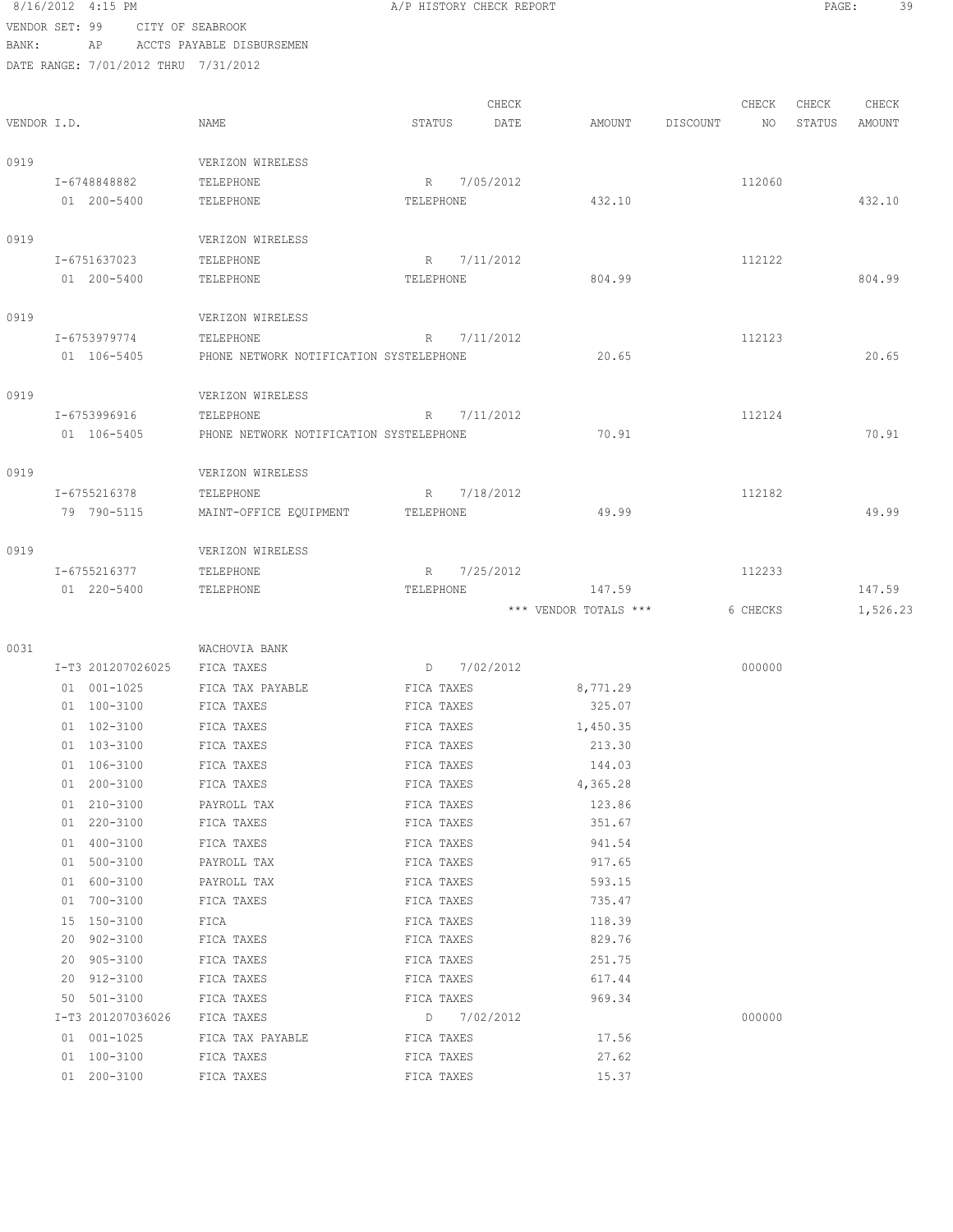VENDOR SET: 99 CITY OF SEABROOK BANK: AP ACCTS PAYABLE DISBURSEMEN

|             |                                    |                  |               | CHECK     |          |          |          | CHECK  | CHECK  | CHECK     |
|-------------|------------------------------------|------------------|---------------|-----------|----------|----------|----------|--------|--------|-----------|
| VENDOR I.D. |                                    | NAME             | STATUS        | DATE      |          | AMOUNT   | DISCOUNT | NO     | STATUS | AMOUNT    |
|             |                                    |                  |               |           |          |          |          |        |        |           |
| 0031        |                                    | WACHOVIA BANK    | CONT          |           |          |          |          |        |        |           |
|             | I-T3 201207036026                  | FICA TAXES       | D             | 7/02/2012 |          |          |          | 000000 |        |           |
|             | 01 600-3100                        | PAYROLL TAX      | FICA TAXES    |           |          | 17.06CR  |          |        |        |           |
|             | I-T4 201207026025                  | MEDICARE WH      | D             | 7/02/2012 |          |          |          | 000000 |        |           |
|             | 01 001-1025                        | FICA TAX PAYABLE | MEDICARE WH   |           |          | 3,028.21 |          |        |        |           |
|             | 01 100-3100                        | FICA TAXES       | MEDICARE WH   |           |          | 76.03    |          |        |        |           |
|             | 01 102-3100                        | FICA TAXES       | MEDICARE WH   |           |          | 339.19   |          |        |        |           |
|             | 01 103-3100                        | FICA TAXES       | MEDICARE WH   |           |          | 49.89    |          |        |        |           |
|             | 01 106-3100                        | FICA TAXES       | MEDICARE WH   |           |          | 33.69    |          |        |        |           |
|             | 01 200-3100                        | FICA TAXES       | MEDICARE WH   |           | 1,020.93 |          |          |        |        |           |
|             | 01 210-3100                        | PAYROLL TAX      | MEDICARE WH   |           |          | 28.96    |          |        |        |           |
|             | 01 220-3100                        | FICA TAXES       | MEDICARE WH   |           |          | 82.25    |          |        |        |           |
|             | 01 400-3100                        | FICA TAXES       | MEDICARE WH   |           |          | 220.20   |          |        |        |           |
|             | 01 500-3100                        | PAYROLL TAX      | MEDICARE WH   |           |          | 214.63   |          |        |        |           |
|             | 01 600-3100                        | PAYROLL TAX      | MEDICARE WH   |           |          | 138.72   |          |        |        |           |
|             | 01 700-3100                        | FICA TAXES       | MEDICARE WH   |           |          | 172.02   |          |        |        |           |
|             | 15 150-3100                        | FICA             | MEDICARE WH   |           |          | 27.69    |          |        |        |           |
|             | 20 902-3100                        | FICA TAXES       | MEDICARE WH   |           |          | 194.04   |          |        |        |           |
|             | 20 905-3100                        | FICA TAXES       | MEDICARE WH   |           |          | 58.88    |          |        |        |           |
|             | 20 912-3100                        | FICA TAXES       | MEDICARE WH   |           |          | 144.40   |          |        |        |           |
|             | 50 501-3100                        | FICA TAXES       | MEDICARE WH   |           |          | 226.69   |          |        |        |           |
|             | I-T4 201207036026                  | MEDICARE WH      | D             | 7/02/2012 |          |          |          | 000000 |        |           |
|             | 01 001-1025                        | FICA TAX PAYABLE | MEDICARE WH   |           |          | 6.06     |          |        |        |           |
|             | 01 100-3100                        | FICA TAXES       | MEDICARE WH   |           |          | 6.46     |          |        |        |           |
|             | 01 200-3100                        | FICA TAXES       | MEDICARE WH   |           |          | 3.59     |          |        |        |           |
|             | 01 600-3100                        | PAYROLL TAX      | MEDICARE WH   |           |          | 3.99CR   |          |        |        | 27,831.37 |
| 0031        |                                    |                  |               |           |          |          |          |        |        |           |
|             | I-CORRECTION PY HOUG WACHOVIA BANK | WACHOVIA BANK    | D             | 7/09/2012 |          |          |          | 000000 |        |           |
|             | 01 001-1025                        | FICA TAX PAYABLE | WACHOVIA BANK |           |          | 27.43    |          |        |        |           |
|             | 01 200-3100                        | FICA TAXES       | WACHOVIA BANK |           |          | 37.14    |          |        |        | 64.57     |
|             |                                    |                  |               |           |          |          |          |        |        |           |
| 0031        |                                    | WACHOVIA BANK    |               |           |          |          |          |        |        |           |
|             | I-T3 201207176084                  | FICA TAXES       | D             | 7/17/2012 |          |          |          | 000000 |        |           |
|             | 01 001-1025                        | FICA TAX PAYABLE | FICA TAXES    |           |          | 8,889.41 |          |        |        |           |
|             | 01 100-3100                        | FICA TAXES       | FICA TAXES    |           |          | 344.90   |          |        |        |           |
|             | 01 102-3100                        | FICA TAXES       | FICA TAXES    |           |          | 1,449.86 |          |        |        |           |
|             | 01 103-3100                        | FICA TAXES       | FICA TAXES    |           |          | 213.30   |          |        |        |           |
|             | 01 106-3100                        | FICA TAXES       | FICA TAXES    |           |          | 142.32   |          |        |        |           |
|             | 01 200-3100                        | FICA TAXES       | FICA TAXES    |           |          | 4,623.67 |          |        |        |           |
|             | 01 210-3100                        | PAYROLL TAX      | FICA TAXES    |           |          | 157.95   |          |        |        |           |
|             | 01 220-3100                        | FICA TAXES       | FICA TAXES    |           |          | 322.69   |          |        |        |           |
|             | 01 400-3100                        | FICA TAXES       | FICA TAXES    |           |          | 767.70   |          |        |        |           |
|             | 01 500-3100                        | PAYROLL TAX      | FICA TAXES    |           |          | 979.15   |          |        |        |           |
|             | 01 600-3100                        | PAYROLL TAX      | FICA TAXES    |           |          | 576.09   |          |        |        |           |
|             | 01 700-3100                        | FICA TAXES       | FICA TAXES    |           |          | 820.91   |          |        |        |           |
|             | 15 150-3100                        | FICA             | FICA TAXES    |           |          | 111.58   |          |        |        |           |
|             | 20 902-3100                        | FICA TAXES       | FICA TAXES    |           |          | 735.72   |          |        |        |           |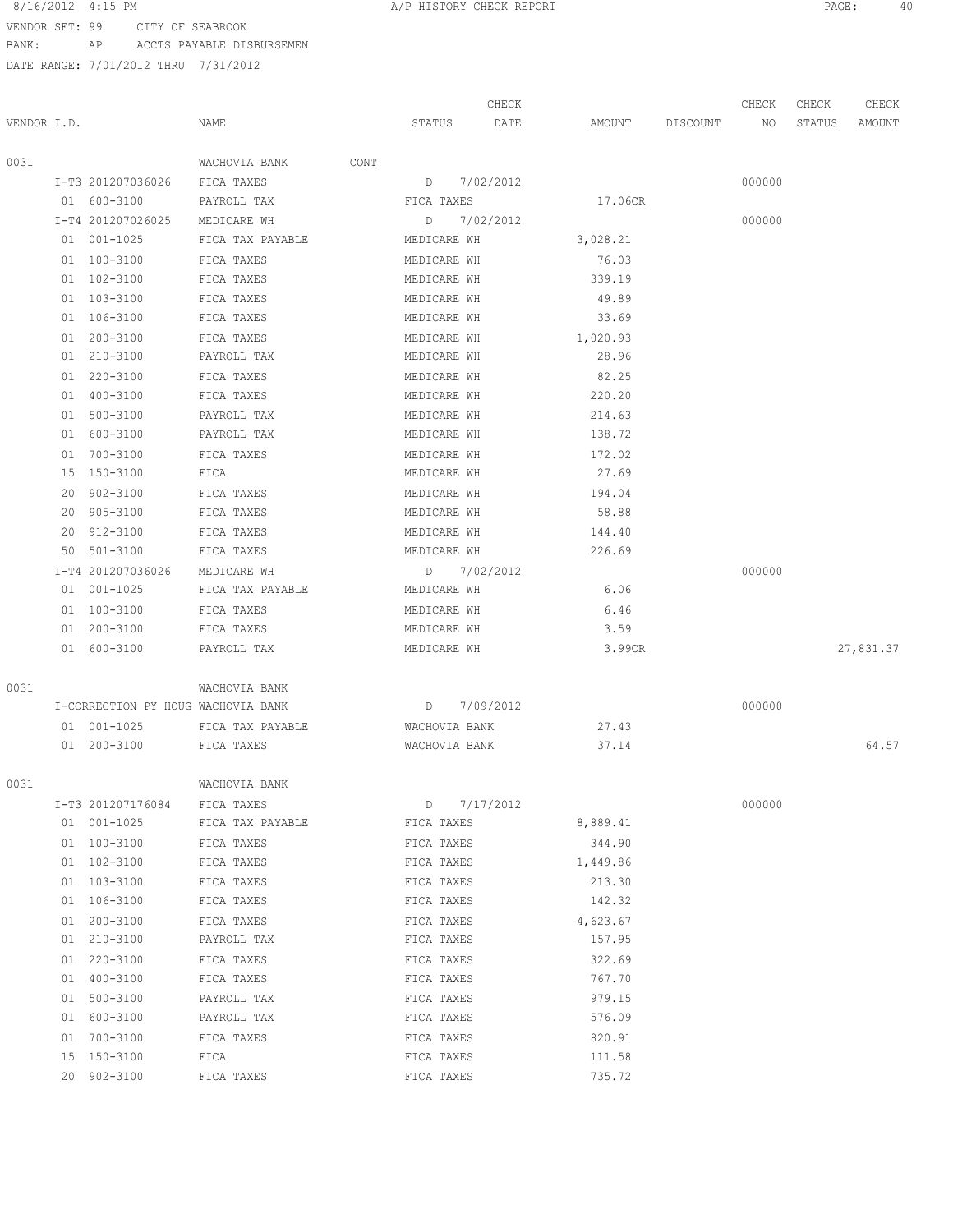VENDOR SET: 99 CITY OF SEABROOK

BANK: AP ACCTS PAYABLE DISBURSEMEN

|             |    |                                  |                                 |                            | CHECK     |                 |          | CHECK  | CHECK  | CHECK     |
|-------------|----|----------------------------------|---------------------------------|----------------------------|-----------|-----------------|----------|--------|--------|-----------|
| VENDOR I.D. |    |                                  | NAME                            | STATUS                     | DATE      | AMOUNT          | DISCOUNT | NO     | STATUS | AMOUNT    |
|             |    |                                  |                                 |                            |           |                 |          |        |        |           |
| 0031        |    |                                  | WACHOVIA BANK<br>CONT           |                            |           |                 |          |        |        |           |
|             |    | I-T3 201207176084<br>20 905-3100 | FICA TAXES<br>FICA TAXES        | $D \qquad \qquad$          | 7/17/2012 | 252.07          |          | 000000 |        |           |
|             |    |                                  |                                 | FICA TAXES                 |           |                 |          |        |        |           |
|             |    | 20 912-3100                      | FICA TAXES                      | FICA TAXES                 |           | 651.78          |          |        |        |           |
|             |    | 50 501-3100<br>I-T4 201207176084 | FICA TAXES                      | FICA TAXES                 |           | 972.76          |          |        |        |           |
|             |    | 01 001-1025                      | MEDICARE WH<br>FICA TAX PAYABLE | D                          | 7/17/2012 | 3,068.91        |          | 000000 |        |           |
|             |    |                                  |                                 | MEDICARE WH                |           |                 |          |        |        |           |
|             |    | 01 100-3100<br>01 102-3100       | FICA TAXES                      | MEDICARE WH<br>MEDICARE WH |           | 80.66<br>339.07 |          |        |        |           |
|             |    |                                  | FICA TAXES                      |                            |           |                 |          |        |        |           |
|             |    | 01 103-3100                      | FICA TAXES                      | MEDICARE WH                |           | 49.89           |          |        |        |           |
|             |    | 01 106-3100                      | FICA TAXES                      | MEDICARE WH                |           | 33.28           |          |        |        |           |
|             | 01 | 200-3100                         | FICA TAXES                      | MEDICARE WH                |           | 1,081.31        |          |        |        |           |
|             |    | 01 210-3100                      | PAYROLL TAX                     | MEDICARE WH                |           | 36.94           |          |        |        |           |
|             |    | 01 220-3100                      | FICA TAXES                      | MEDICARE WH                |           | 75.47           |          |        |        |           |
|             |    | 01 400-3100                      | FICA TAXES                      | MEDICARE WH                |           | 179.52          |          |        |        |           |
|             | 01 | 500-3100                         | PAYROLL TAX                     | MEDICARE WH                |           | 228.98          |          |        |        |           |
|             |    | 01 600-3100                      | PAYROLL TAX                     | MEDICARE WH                |           | 134.73          |          |        |        |           |
|             | 01 | 700-3100                         | FICA TAXES                      | MEDICARE WH                |           | 191.98          |          |        |        |           |
|             | 15 | 150-3100                         | FICA                            | MEDICARE WH                |           | 26.09           |          |        |        |           |
|             | 20 | 902-3100                         | FICA TAXES                      | MEDICARE WH                |           | 172.08          |          |        |        |           |
|             |    | 20 905-3100                      | FICA TAXES                      | MEDICARE WH                |           | 58.96           |          |        |        |           |
|             |    | 20 912-3100                      | FICA TAXES                      | MEDICARE WH                |           | 152.45          |          |        |        |           |
|             |    | 50 501-3100                      | FICA TAXES                      | MEDICARE WH                |           | 227.50          |          |        |        | 28,149.68 |
| 0031        |    |                                  |                                 |                            |           |                 |          |        |        |           |
|             |    |                                  | WACHOVIA BANK                   |                            |           |                 |          |        |        |           |
|             |    | I-T3 201207316147                | FICA TAXES                      | $D \qquad \qquad$          | 7/31/2012 |                 |          | 000000 |        |           |
|             |    | 01 001-1025                      | FICA TAX PAYABLE                | FICA TAXES                 |           | 8,664.53        |          |        |        |           |
|             |    | 01 100-3100                      | FICA TAXES                      | FICA TAXES                 |           | 321.38          |          |        |        |           |
|             |    | 01 102-3100                      | FICA TAXES                      | FICA TAXES                 |           | 1,439.07        |          |        |        |           |
|             |    | 01 103-3100                      | FICA TAXES                      | FICA TAXES                 |           | 211.73          |          |        |        |           |
|             |    | 01 106-3100                      | FICA TAXES                      | FICA TAXES                 |           | 141.60          |          |        |        |           |
|             | 01 | 200-3100                         | FICA TAXES                      | FICA TAXES                 |           | 4,210.00        |          |        |        |           |
|             |    | 01 210-3100                      | PAYROLL TAX                     | FICA TAXES                 |           | 133.69          |          |        |        |           |
|             |    | 01 220-3100                      | FICA TAXES                      | FICA TAXES                 |           | 321.27          |          |        |        |           |
|             |    | 01 400-3100                      | FICA TAXES                      | FICA TAXES                 |           | 969.37          |          |        |        |           |
|             |    | 01 500-3100                      | PAYROLL TAX                     | FICA TAXES                 |           | 1,123.17        |          |        |        |           |
|             |    | 01 600-3100                      | PAYROLL TAX                     | FICA TAXES                 |           | 573.56          |          |        |        |           |
|             | 01 | 700-3100                         | FICA TAXES                      | FICA TAXES                 |           | 760.18          |          |        |        |           |
|             |    | 15 150-3100                      | FICA                            | FICA TAXES                 |           | 111.86          |          |        |        |           |
|             | 20 | $902 - 3100$                     | FICA TAXES                      | FICA TAXES                 |           | 707.60          |          |        |        |           |
|             | 20 | 905-3100                         | FICA TAXES                      | FICA TAXES                 |           | 250.32          |          |        |        |           |
|             |    | 20 912-3100                      | FICA TAXES                      | FICA TAXES                 |           | 557.23          |          |        |        |           |
|             |    | 50 501-3100                      | FICA TAXES                      | FICA TAXES                 |           | 958.51          |          |        |        |           |
|             |    | I-T4 201207316147                | MEDICARE WH                     | D                          | 7/31/2012 |                 |          | 000000 |        |           |
|             |    | 01 001-1025                      | FICA TAX PAYABLE                | MEDICARE WH                |           | 2,991.33        |          |        |        |           |
|             |    | 01 100-3100                      | FICA TAXES                      | MEDICARE WH                |           | 75.16           |          |        |        |           |
|             |    | 01 102-3100                      | FICA TAXES                      | MEDICARE WH                |           | 336.56          |          |        |        |           |
|             |    | 01 103-3100                      | FICA TAXES                      | MEDICARE WH                |           | 49.52           |          |        |        |           |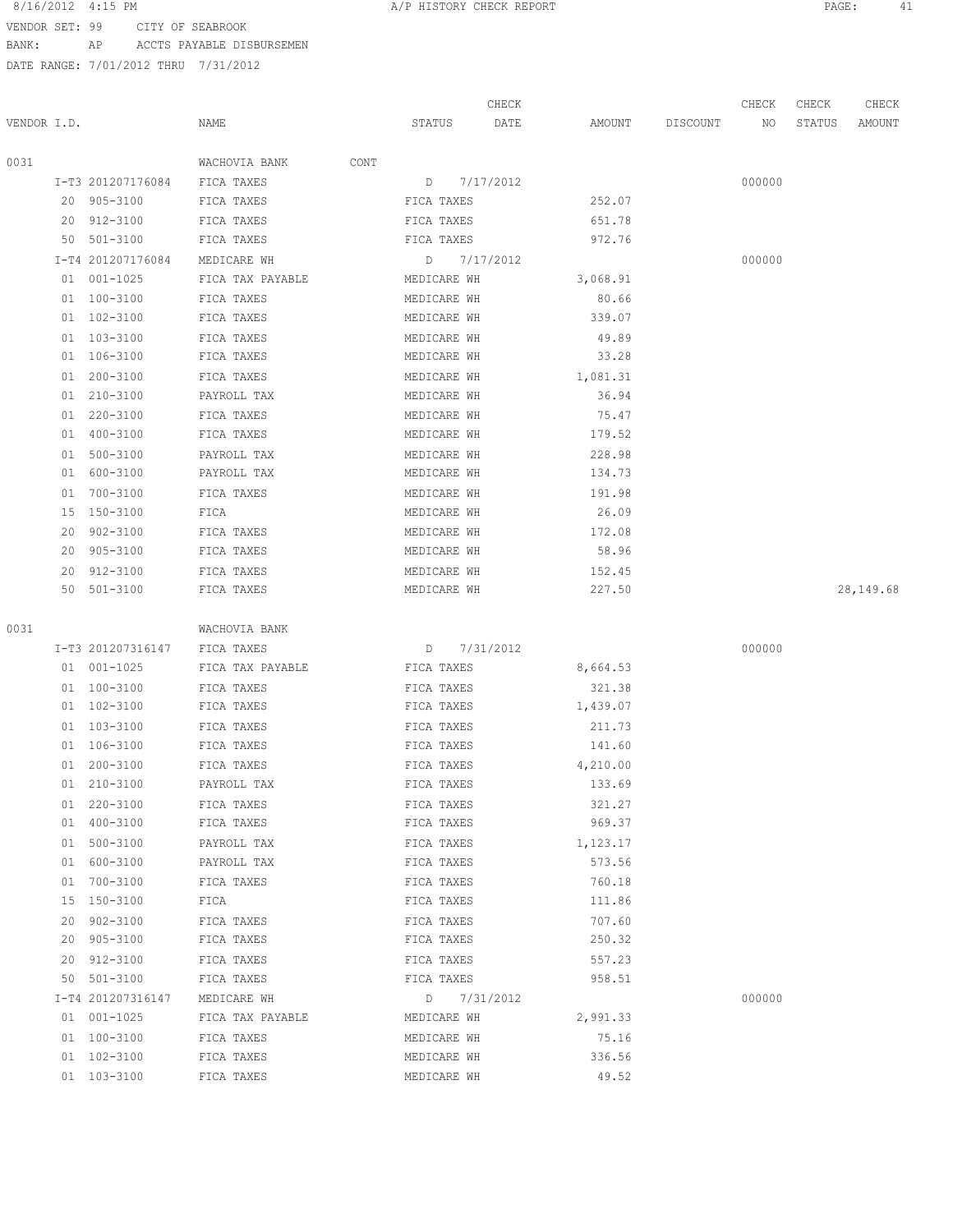VENDOR SET: 99 CITY OF SEABROOK BANK: AP ACCTS PAYABLE DISBURSEMEN

|             |    |                                    |                           |      |                   | CHECK              |                       |          | CHECK    | CHECK  | CHECK      |
|-------------|----|------------------------------------|---------------------------|------|-------------------|--------------------|-----------------------|----------|----------|--------|------------|
| VENDOR I.D. |    |                                    | NAME                      |      | STATUS            | DATE               | AMOUNT                | DISCOUNT | ΝO       | STATUS | AMOUNT     |
| 0031        |    |                                    | WACHOVIA BANK             | CONT |                   |                    |                       |          |          |        |            |
|             |    | I-T4 201207316147                  | MEDICARE WH               |      | D                 | 7/31/2012          |                       |          | 000000   |        |            |
|             |    | 01 106-3100                        | FICA TAXES                |      | MEDICARE WH       |                    | 33.12                 |          |          |        |            |
|             | 01 | 200-3100                           | FICA TAXES                |      | MEDICARE WH       |                    | 984.60                |          |          |        |            |
|             | 01 | 210-3100                           | PAYROLL TAX               |      | MEDICARE WH       |                    | 31.26                 |          |          |        |            |
|             |    | 01 220-3100                        | FICA TAXES                |      | MEDICARE WH       |                    | 75.13                 |          |          |        |            |
|             | 01 | 400-3100                           | FICA TAXES                |      | MEDICARE WH       |                    | 226.70                |          |          |        |            |
|             | 01 | 500-3100                           | PAYROLL TAX               |      | MEDICARE WH       |                    | 262.70                |          |          |        |            |
|             | 01 | 600-3100                           | PAYROLL TAX               |      | MEDICARE WH       |                    | 134.13                |          |          |        |            |
|             | 01 | 700-3100                           | FICA TAXES                |      | MEDICARE WH       |                    | 177.80                |          |          |        |            |
|             | 15 | 150-3100                           | FICA                      |      | MEDICARE WH       |                    | 26.16                 |          |          |        |            |
|             | 20 | 902-3100                           | FICA TAXES                |      | MEDICARE WH       |                    | 165.47                |          |          |        |            |
|             | 20 | 905-3100                           | FICA TAXES                |      | MEDICARE WH       |                    | 58.55                 |          |          |        |            |
|             | 20 | 912-3100                           | FICA TAXES                |      | MEDICARE WH       |                    | 130.31                |          |          |        |            |
|             |    | 50 501-3100                        | FICA TAXES                |      | MEDICARE WH       |                    | 224.16                |          |          |        | 27,437.73  |
|             |    |                                    |                           |      |                   |                    | *** VENDOR TOTALS *** |          | 4 CHECKS |        | 83, 483.35 |
| 0032        |    |                                    | WACHOVIA BANK             |      |                   |                    |                       |          |          |        |            |
|             |    | I-T1 201207026025                  | WITHHOLDING TAXES         |      | D                 | 7/02/2012          |                       |          | 000000   |        |            |
|             |    | 01 001-1020                        | WITHHOLDING PAYABLE       |      | WITHHOLDING TAXES |                    | 23,891.44             |          |          |        |            |
|             |    | I-T1 201207036026                  | WITHHOLDING TAXES         |      | D                 | 7/02/2012          |                       |          | 000000   |        |            |
|             |    | 01 001-1020                        |                           |      |                   |                    | 22.35                 |          |          |        |            |
|             |    |                                    | WITHHOLDING PAYABLE       |      | WITHHOLDING TAXES |                    |                       |          |          |        | 23, 913.79 |
| 0032        |    |                                    | WACHOVIA BANK             |      |                   |                    |                       |          |          |        |            |
|             |    | I-CORRECTION PY HOUG WACHOVIA BANK |                           |      | D                 | 7/09/2012          |                       |          | 000000   |        |            |
|             |    | 01 001-1020                        | WITHHOLDING PAYABLE       |      | WACHOVIA BANK     |                    | 88.59                 |          |          |        | 88.59      |
| 0032        |    |                                    | WACHOVIA BANK             |      |                   |                    |                       |          |          |        |            |
|             |    | I-T1 201207176084                  | WITHHOLDING TAXES         |      | D                 | 7/17/2012          |                       |          | 000000   |        |            |
|             |    | 01 001-1020                        | WITHHOLDING PAYABLE       |      | WITHHOLDING TAXES |                    | 24,886.73             |          |          |        | 24,886.73  |
|             |    |                                    |                           |      |                   |                    |                       |          |          |        |            |
| 0032        |    |                                    | WACHOVIA BANK             |      |                   |                    |                       |          |          |        |            |
|             |    | I-T1 201207316147                  | WITHHOLDING TAXES         |      | D                 | 7/31/2012          |                       |          | 000000   |        |            |
|             |    | 01 001-1020                        | WITHHOLDING PAYABLE       |      | WITHHOLDING TAXES |                    | 23, 411.18            |          |          |        | 23, 411.18 |
|             |    |                                    |                           |      |                   |                    | *** VENDOR TOTALS *** |          | 4 CHECKS |        | 72,300.29  |
| 1847        |    |                                    | ROBERT WARNER             |      |                   |                    |                       |          |          |        |            |
|             |    | I-201207106076                     | CAR MAINTENANCE           |      | R                 | 7/11/2012          |                       |          | 112125   |        |            |
|             |    | 01 200-4005                        | SUPPLIES-POLICE OPERATION |      | CAR MAINTENANCE   |                    | 38.95                 |          |          |        | 38.95      |
| 1847        |    |                                    | ROBERT WARNER             |      |                   |                    |                       |          |          |        |            |
|             |    | I-201207246120                     | CLOTHING ALLOWANCE        |      | R.                | 7/25/2012          |                       |          | 112234   |        |            |
|             |    | 01 200-5310                        | UNIFORMS & LAUNDRY        |      |                   | CLOTHING ALLOWANCE | 300.00                |          |          |        | 300.00     |
|             |    |                                    |                           |      |                   |                    | *** VENDOR TOTALS *** |          | 2 CHECKS |        | 338.95     |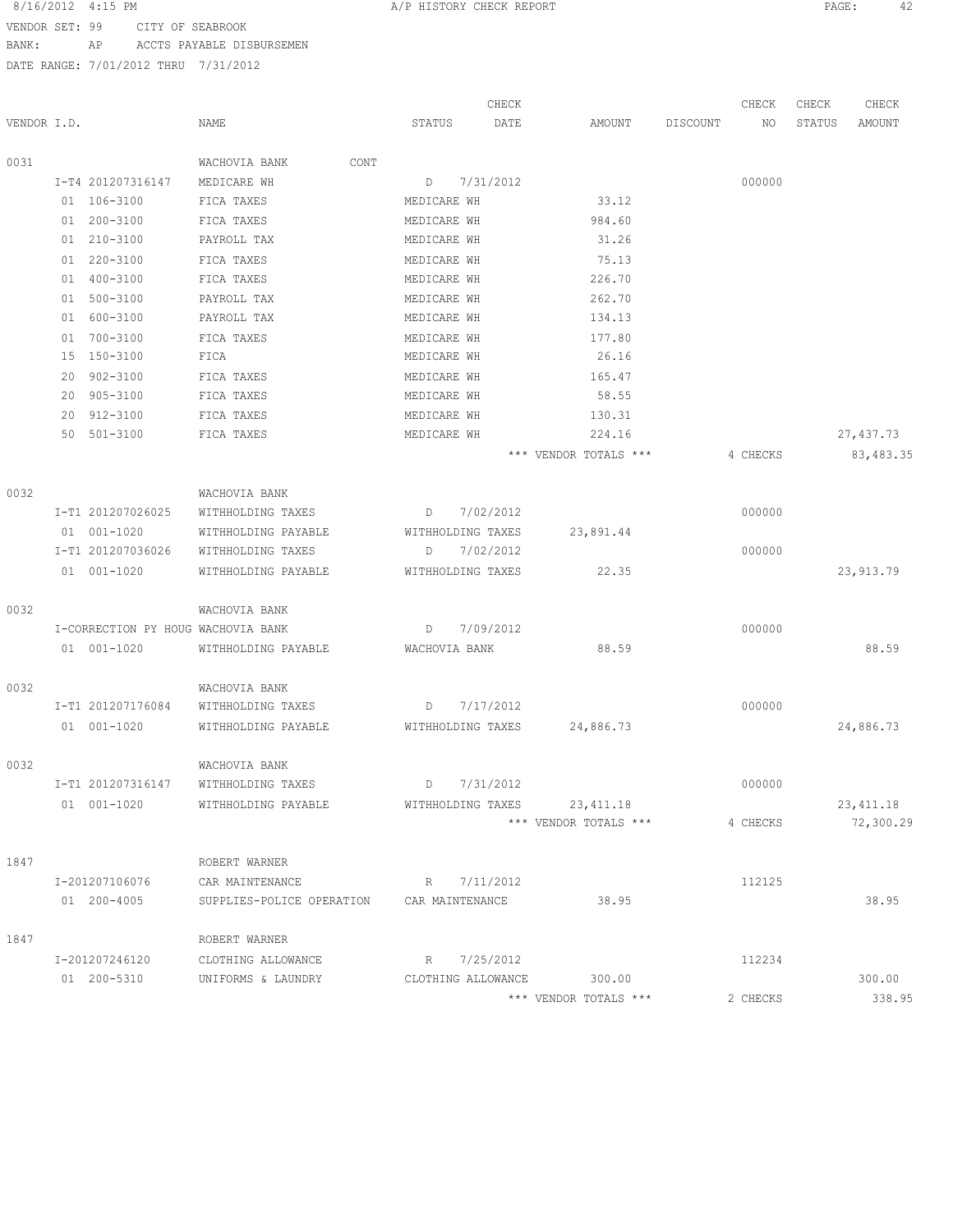|                | 8/16/2012 4:15 PM |                  |                                       |           | A/P HISTORY CHECK REPORT |                                   |                                | PAGE:           | 43              |
|----------------|-------------------|------------------|---------------------------------------|-----------|--------------------------|-----------------------------------|--------------------------------|-----------------|-----------------|
| VENDOR SET: 99 |                   | CITY OF SEABROOK |                                       |           |                          |                                   |                                |                 |                 |
| BANK:          |                   |                  | AP ACCTS PAYABLE DISBURSEMEN          |           |                          |                                   |                                |                 |                 |
|                |                   |                  | DATE RANGE: 7/01/2012 THRU 7/31/2012  |           |                          |                                   |                                |                 |                 |
|                |                   |                  |                                       |           |                          |                                   |                                |                 |                 |
| VENDOR I.D.    |                   |                  | NAME                                  | STATUS    | CHECK<br>DATE            |                                   | CHECK<br>AMOUNT DISCOUNT<br>NO | CHECK<br>STATUS | CHECK<br>AMOUNT |
|                |                   |                  |                                       |           |                          |                                   |                                |                 |                 |
| 0035           |                   |                  | WASTE MANAGEMENT OF TEXAS INC         |           |                          |                                   |                                |                 |                 |
|                |                   | I-166175017911   | DUMPSTERS                             | R         | 7/18/2012                |                                   | 112183                         |                 |                 |
|                |                   | 20 922-5466      | STORM CLEANUP EXPENSE DUMPSTERS       |           |                          | 589.02                            |                                |                 | 589.02          |
| 0035           |                   |                  | WASTE MANAGEMENT OF TEXAS INC         |           |                          |                                   |                                |                 |                 |
|                | I-201207176106    |                  | DUMPSTERS                             |           | R 7/18/2012              |                                   | 112184                         |                 |                 |
|                | 20 922-5479       |                  | COMMERCIAL SANIT SERVICE              | DUMPSTERS |                          | 50,783.78                         |                                |                 |                 |
|                | 20 922-7210       |                  | FRANCHISE FEES                        | DUMPSTERS |                          | 17,454.23CR                       |                                |                 |                 |
|                | 20 922-9535       |                  | SANITATION BILLING FEES               | DUMPSTERS |                          | 9,308.92CR                        |                                |                 |                 |
|                | 20 922-5469       |                  |                                       |           |                          | 65,577.74                         |                                |                 |                 |
|                | 20 922-5467       |                  | RESIDENTIAL SANIT SERVICE DUMPSTERS   | DUMPSTERS |                          |                                   |                                |                 | 95,541.12       |
|                |                   |                  | RECYCLING CHARGES                     |           |                          | 5,942.75<br>*** VENDOR TOTALS *** |                                |                 |                 |
|                |                   |                  |                                       |           |                          |                                   | 2 CHECKS                       |                 | 96,130.14       |
| 0370           |                   |                  | WILLIAMS HYDRAULIC                    |           |                          |                                   |                                |                 |                 |
|                |                   | $I - 20739$      | HOSE ASSEMBLY                         |           | R 7/11/2012              |                                   | 112126                         |                 |                 |
|                |                   | 20 912-5110      | MAINT-AUTOS & EQUIPMENT HOSE ASSEMBLY |           |                          | 29.03                             |                                |                 | 29.03           |
|                |                   |                  |                                       |           |                          | *** VENDOR TOTALS ***             | 1 CHECKS                       |                 | 29.03           |
| 2006           |                   |                  | JOE WINTERS INVESTIGATIONS            |           |                          |                                   |                                |                 |                 |
|                | $I - 28453$       |                  | BACKGROUND CHECK                      |           | R 7/11/2012              |                                   | 112127                         |                 |                 |
|                | 01 107-3145       |                  | DRUG TESTING                          |           | BACKGROUND CHECK         | 55.00                             |                                |                 | 55.00           |
|                |                   |                  |                                       |           |                          | *** VENDOR TOTALS ***             | 1 CHECKS                       |                 | 55.00           |
|                |                   |                  |                                       |           |                          |                                   |                                |                 |                 |
| 2105           |                   |                  | WRIGHT EXPRESS FSC                    |           |                          |                                   |                                |                 |                 |
|                | I-29776493        |                  | FUEL                                  | R         | 7/05/2012                |                                   | 112061                         |                 |                 |
|                | 01 200-4030       |                  | GAS & OIL/OUTSIDE SUPPLY              | FUEL      |                          | 249.11                            |                                |                 | 249.11          |
|                |                   |                  |                                       |           |                          | *** VENDOR TOTALS ***             | 1 CHECKS                       |                 | 249.11          |
|                |                   |                  |                                       |           |                          |                                   |                                |                 |                 |
|                | * * TOTALS * *    |                  | NO                                    |           |                          | INVOICE AMOUNT                    | <b>DISCOUNTS</b>               |                 | CHECK AMOUNT    |
|                | REGULAR CHECKS:   |                  | 239                                   |           |                          | 0.00                              | 0.00                           |                 | 1,104,487.02    |
|                | HAND CHECKS:      |                  | $\circ$                               |           |                          | 0.00                              | 0.00                           |                 | 0.00            |
|                | DRAFTS:           |                  | 21                                    |           |                          | 0.00                              | 0.00                           |                 | 161,205.71      |
|                | EFT:              |                  | 28                                    |           |                          | 0.00                              | 0.00                           |                 | 154,722.73      |
|                | NON CHECKS:       |                  | $\circ$                               |           |                          | 0.00                              | 0.00                           |                 | 0.00            |
|                | VOID CHECKS:      |                  | 3 VOID DEBITS                         |           | 0.00                     |                                   |                                |                 |                 |

VOID CREDITS 356.00CR 356.00CR 356.00CR 356.00 UNITS

TOTAL ERRORS: 0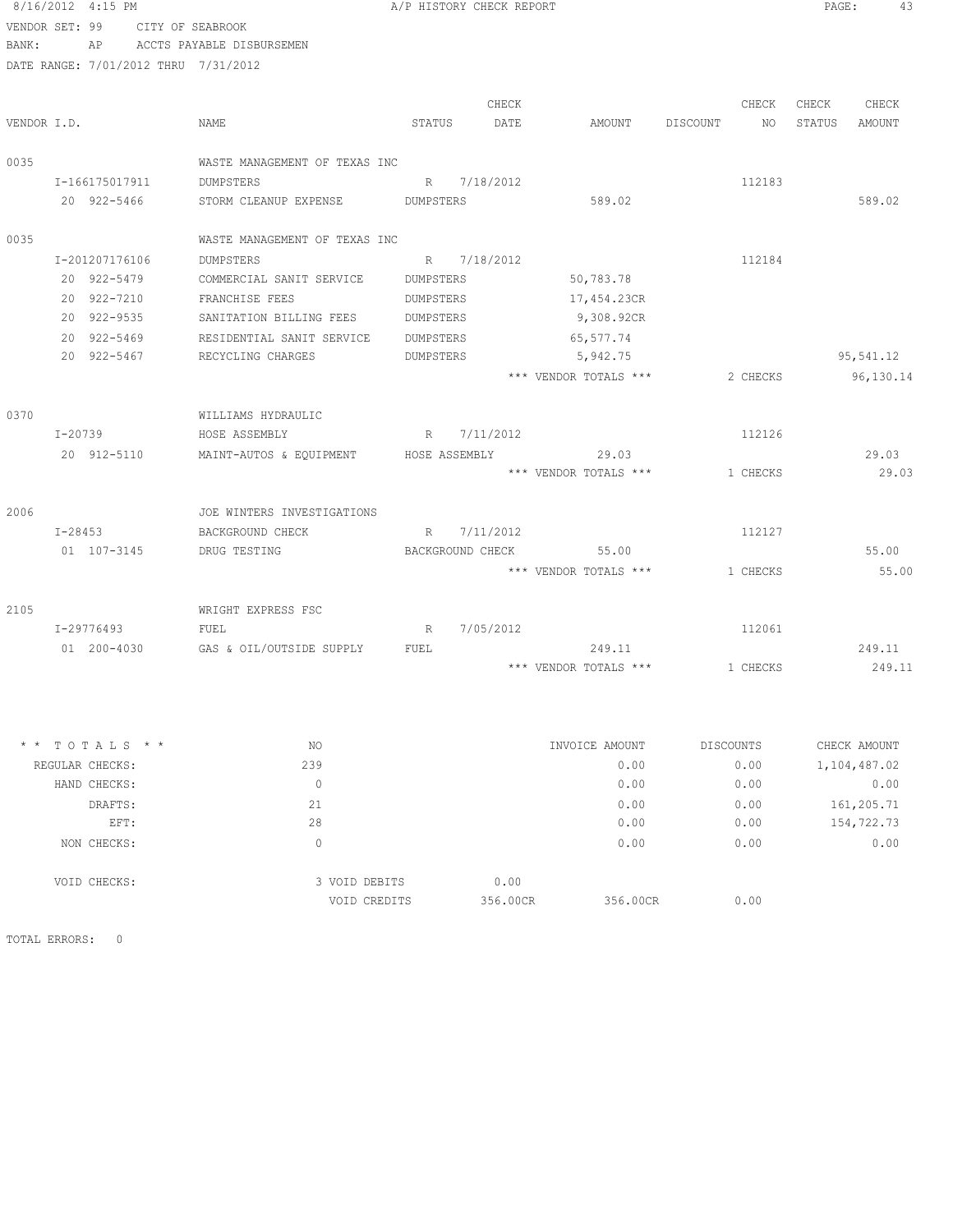DATE RANGE: 7/01/2012 THRU 7/31/2012

|    | G/L ACCOUNT  | NAME                           | AMOUNT      |
|----|--------------|--------------------------------|-------------|
|    |              |                                |             |
|    | 01 001-0507  | DUE FROM SEDC II               | 2,121.81    |
| 01 | $001 - 0710$ | PREPAID EXPENSE                | 2,500.00    |
|    | 01 001-1011  | BAIL BONDS PAYABLE             | 2,349.78    |
|    | 01 001-1020  | WITHHOLDING PAYABLE            | 72,300.29   |
|    | 01 001-1025  | FICA TAX PAYABLE               | 35, 464. 73 |
|    | 01 001-1028  | RETIREMENT PAYABLE             | 28,575.12   |
|    | 01 001-1030  | AFLAC INSURANCE DEDUCTS        | 2,382.52    |
|    | 01 001-1031  | ICMA INSURANCE DEDUCTS         | 5,784.18    |
|    | 01 001-1032  | OTHER PAYROLL DEDUCTIONS       | 6,701.27    |
|    | 01 001-1038  | CIGNA INSURANCE PAYABLE        | 1,091.34    |
|    | 01 001-1204  | OMNI FEES PAYABLE              | 728.12      |
|    | 01 001-1525  | COMMUNITY HOUSE DEPOSITS       | 1,090.00    |
|    | 01 100-3100  | FICA TAXES                     | 1,257.28    |
|    | 01 100-3110  | RETIREMENT                     | 2,252.24    |
|    | 01 100-5020  | DUES & SUBSCRIPTIONS           | 38.50       |
|    | 01 100-5195  | ELECTION EXPENSE               | 190.64      |
|    | 01 100-5300  | TRAINING & CONFERENCE          | 1,839.39    |
|    | 01 100-5465  | MISC EXPENDITURES              | 88.00       |
|    | 01 100-7100  | SALES TAX                      | 1,967.14    |
|    | 01 100-8605  | DISPATCH & ANIMAL CONTROL      | 833.33CR    |
|    | 01 100-8606  | LEASE OF FIRE STATION          | 27,734.58CR |
|    | 01 102-3100  | FICA TAXES                     | 5,354.10    |
|    | 01 102-3110  | RETIREMENT                     | 9,647.85    |
|    | 01 102-3350  | UNEMPLOYMENT BENEFITS          | 12.37       |
|    | 01 102-5020  | DUES & SUBSCRIPTIONS           | 233.60      |
|    | 01 102-5300  | TRAINING & CONFERENCE          | 131.94      |
|    | 01 102-5465  | MISC EXPENSE                   | 510.32      |
|    | 01 103-3100  | FICA TAXES                     | 787.63      |
|    | 01 103-3110  | RETIREMENT                     | 1,468.60    |
|    | 01 103-4150  | SMALL TOOLS & EQUIPMENT        | 497.29      |
|    | 01 103-5020  | DUES & SUBSCRIPTIONS           | 25.00       |
|    | 01 103-5300  | TRAINING & CONFERENCE          | 242.00      |
|    | 01 103-5465  | MISC EXPENDITURES              | 13.14       |
|    | 01 106-3100  | FICA TAXES                     | 528.04      |
|    | 01 106-3110  | RETIREMENT                     | 934.96      |
|    | 01 106-5300  | TRAINING & CONFERENCE          | 27.47       |
|    | 01 106-5400  | TELEPHONE                      | 622.76      |
|    | 01 106-5405  | PHONE NETWORK NOTIFICATION SYS | 91.56       |
|    | 01 107-3145  | DRUG TESTING                   | 1,148.00    |
|    | 01 107-3900  | MERIT AWARDS                   | 300.01      |
|    | 01 107-4010  | OFFICE SUPPLIES                | 1,138.65    |
|    | 01 107-4011  | POSTAGE                        | 3,000.00    |
|    | 01 107-4050  | BULK PETROLEUM PURCHASES       | 14,399.14   |
|    | 01 107-4150  | SMALL EQUIPMENT                | 1,826.56    |
|    | 01 107-5010  | ADVERTISING                    | 581.67      |
|    | 01 107-5020  | DUES & SUBSCRIPTIONS           | 425.00      |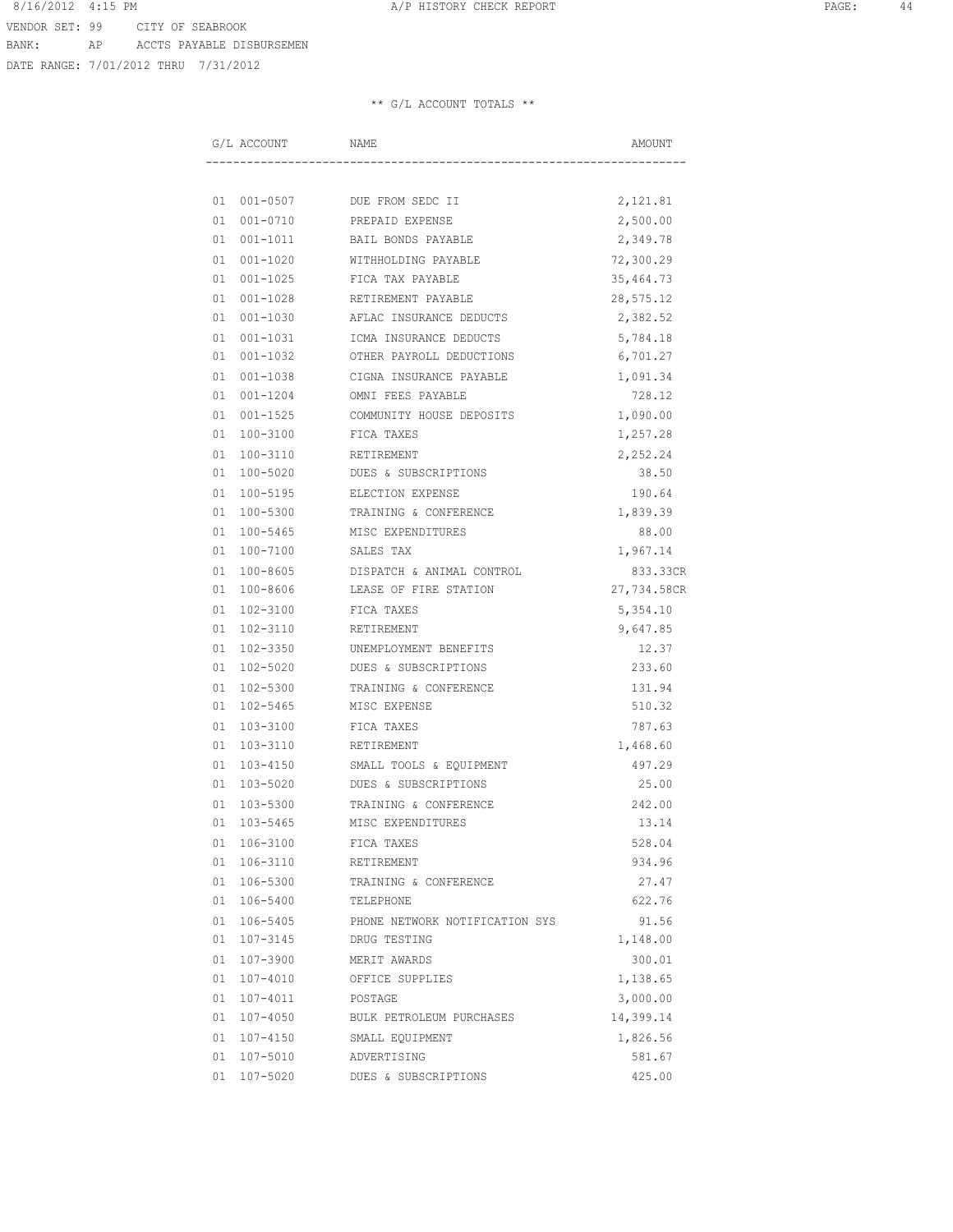DATE RANGE: 7/01/2012 THRU 7/31/2012

| G/L ACCOUNT    | NAME                      | AMOUNT    |
|----------------|---------------------------|-----------|
|                |                           |           |
| 01 107-5030    | RENTALS & SERVICE AGRMTS  | 7,741.42  |
| 01 107-5175    | JANITORIAL SERVICES       | 1,004.50  |
| 01 107-5180    | MAINT-BLDGS & GROUNDS     | 909.07    |
| 01 107-5215    | PROF FEES-ENGINEERING     | 4,554.73  |
| 01 107-5220    | PROF FEES-LEGAL           | 8,854.66  |
| 01 107-5230    | CONTRACT-AMBULANCE SERV   | 17,656.83 |
| 01 107-5235    | CONTRACT-FIRE DEPT        | 58,908.00 |
| 01 107-5295    | SAFETY COMMITTEE          | 235.29    |
| 01 107-5330    | INSURANCE-MISC            | 200.00    |
| 01 107-5400    | TELEPHONE                 | 613.63    |
| 01 107-5410    | UTILITIES                 | 9,777.04  |
| 01 107-5465    | MISC EXPENSE              | 222.27    |
| 01 107-5466    | FIRE STATION EXPENSE      | 2,691.37  |
| 01 200-3100    | FICA TAXES                | 16,341.89 |
| 01 200-3110    | RETIREMENT                | 29,896.84 |
| 01 200-3140    | PSYCHOLOGICAL SERVICES    | 450.00    |
| 01 200-3350    | UNEMPLOYMENT BENEFITS     | 628.89    |
| 01 200-4005    | SUPPLIES-POLICE OPERATION | 829.35    |
| 01 200-4010    | OFFICE SUPPLIES           | 1,279.52  |
| 01 200-4015    | SUPPLIES-ID               | 15.95     |
| 01 200-4030    | GAS & OIL/OUTSIDE SUPPLY  | 249.11    |
| 01 200-5030    | RENTALS & SERVICE AGRMTS  | 284.76    |
| 01 200-5110    | MAINT-AUTOS & EQUIPMENT   | 528.95    |
| 01 200-5170    | MAINT-RADIO EQUIPMENT     | 79.94     |
| 01 200-5175    | JANITORIAL SERVICES       | 875.00    |
| 01 200-5180    | MAINT-BLDGS & GROUNDS     | 319.00    |
| 01 200-5300    | TRAINING & CONFERENCE     | 601.00    |
| 01 200-5310    | UNIFORMS & LAUNDRY        | 300.00    |
| 01 200-5400    | TELEPHONE                 | 1,627.54  |
| 01 200-5410    | UTILITIES                 | 395.32    |
| 01 200-5465    | MISC EXPENSE              | 478.35    |
| 01<br>210-3100 | PAYROLL TAX               | 512.66    |
| 01 210-3110    | RETIREMENT                | 909.71    |
| 01 210-3350    | UNEMPLOYMENT BENEFITS     | 11.11     |
| 01 210-4010    | OFFICE SUPPLIES           | 66.48     |
| 01 210-4160    | ANIMAL FOOD & SUPPLIES    | 122.92    |
| 01 210-5110    | MAINT- AUTOS & EQUIP      | 750.63    |
| 01 210-5180    | MAINT-BLDGS & GROUNDS     | 52.00     |
| 01 210-5400    | TELEPHONE                 | 267.58    |
| 01 210-5410    | UTILITIES                 | 672.04    |
| 01 220-3100    | FICA TAXES                | 1,228.48  |
| 01 220-3110    | RETIREMENT                | 2,145.66  |
| 01 220-5110    | MAINT-AUTOS & EQUIP       | 457.99    |
| 01 220-5220    | PROF FEES-LEGAL           | 187.50    |
| 01 220-5310    | UNIFORMS & LAUNDRY        | 39.95     |
| 01 220-5400    | TELEPHONE                 | 147.59    |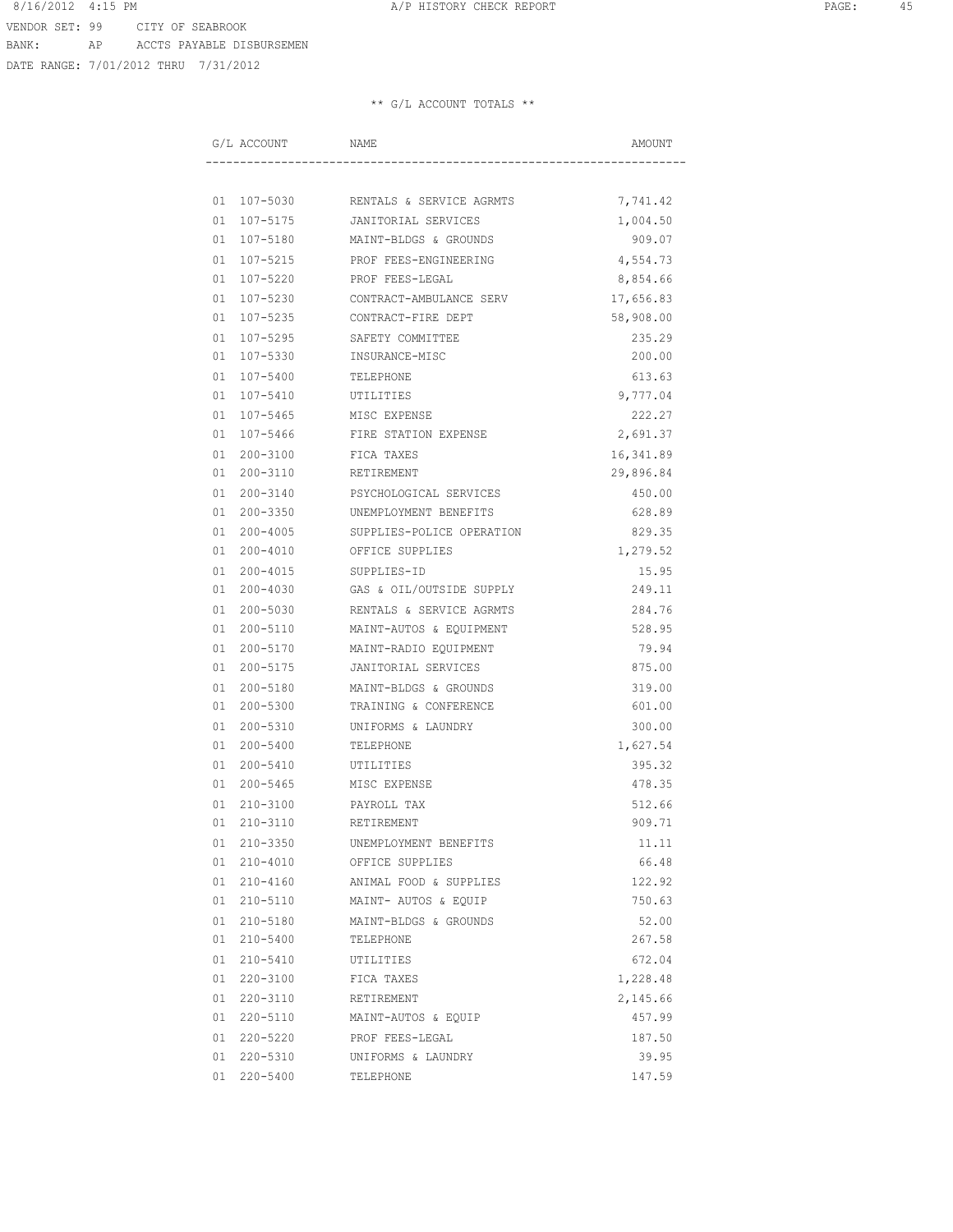DATE RANGE: 7/01/2012 THRU 7/31/2012

| G/L ACCOUNT    | NAME                           | AMOUNT     |
|----------------|--------------------------------|------------|
|                |                                |            |
| 01 400-3100    | FICA TAXES                     | 3,305.03   |
| 01 400-3110    | RETIREMENT                     | 3,199.02   |
| 01 400-3350    | UNEMPLOYMENT BENEFITS          | 537.12     |
| 01 400-4010    | OFFICE SUPPLIES                | 820.80     |
| 01 400-4090    | POOL SUPPLIES                  | 2,217.97   |
| 01 400-4150    | SMALL EQUIPMENT OR TOOLS       | 643.35     |
| 01 400-4400    | MISC SUPPLIES                  | 681.18     |
| 01 400-5020    | DUES & SUBSCRIPTIONS           | 80.00      |
| 01 400-5030    | RENTALS & SERVICE AGRMTS       | 80.51      |
| 01 400-5110    | MAINT-AUTOS & EQUIPMENT        | 2,594.58   |
| 01 400-5160    | MAINT-POOL & GROUNDS           | 77.25      |
| 01 400-5180    | MAINT-BLDGS & GROUNDS          | 57.00      |
| 01 400-5310    | UNIFORMS & LAUNDRY             | 518.50     |
| 400-5400<br>01 | TELEPHONE                      | 367.38     |
| 01 400-5410    | UTILITIES                      | 7,327.77   |
| 01 400-5464    | EVENTS                         | 411.95     |
| 500-3100<br>01 | PAYROLL TAX                    | 3,726.28   |
| 01<br>500-3110 | RETIREMENT                     | 6,273.50   |
| 01 500-3350    | UNEMPLOYMENT BENEFITS          | 150.33     |
| 01 500-4150    | SMALL TOOLS & EQUIP            | 68.32      |
| 01 500-4400    | MISC SUPPLIES                  | 301.09     |
| 01 500-5030    | RENTALS & SERVICE AGRMTS       | 145.99     |
| 01 500-5110    | MAINT-AUTOS & EQUIP            | 1,373.59   |
| 01 500-5140    | MAINT STREETS                  | 1,088.42   |
| 01 500-5180    | MAINT-BLDGS & GROUNDS          | 293.33     |
| 500-5310<br>01 | UNIFORMS & LAUNDRY             | 256.50     |
| 01<br>500-5400 | TELEPHONE                      | 42.25      |
| 01<br>500-5410 | UTILITIES                      | 643.88     |
| 01<br>500-5411 | UTILITIES - STREET LIGHTS      | 29,747.61  |
| 500-6065<br>01 | VARIOUS STREET PROJECTS        | 4,239.11   |
| 01 600-3015    | CONTRACT LABOR                 | 1,225.00   |
| 600-3100<br>01 | PAYROLL TAX                    | 2,129.33   |
| 01 600-3110    | RETIREMENT                     | 3,861.43   |
| 01 600-4010    | OFFICE SUPPLIES                | 63.75      |
| 01 600-5110    | MAINT-AUTOS & EQUIP            | 104.74     |
| 01 600-5240    | CONTRACT SVCS-MOWING/DEMOLITIO | 97.85      |
| 01 600-5465    | MISC EXPENDITURES              | 16.11      |
| 01 700-3100    | FICA TAXES                     | 2,858.36   |
| 01 700-3110    | RETIREMENT                     | 2,332.19   |
| 01 700-3350    | UNEMPLOYMENT BENEFITS          | 466.23     |
| 01 700-5020    | DUES & SUBSCRIPTIONS           | 200.00     |
| 01 700-5030    | RENTALS & SERVICE AGRMTS       | 477.55     |
| 01 700-5220    | PROF FEES-LEGAL                | 1,687.50   |
| 01 700-5431    | WARRANT INFORMATION SERV       | 55.40      |
|                | *** FUND TOTAL ***             | 447,069.67 |
|                |                                |            |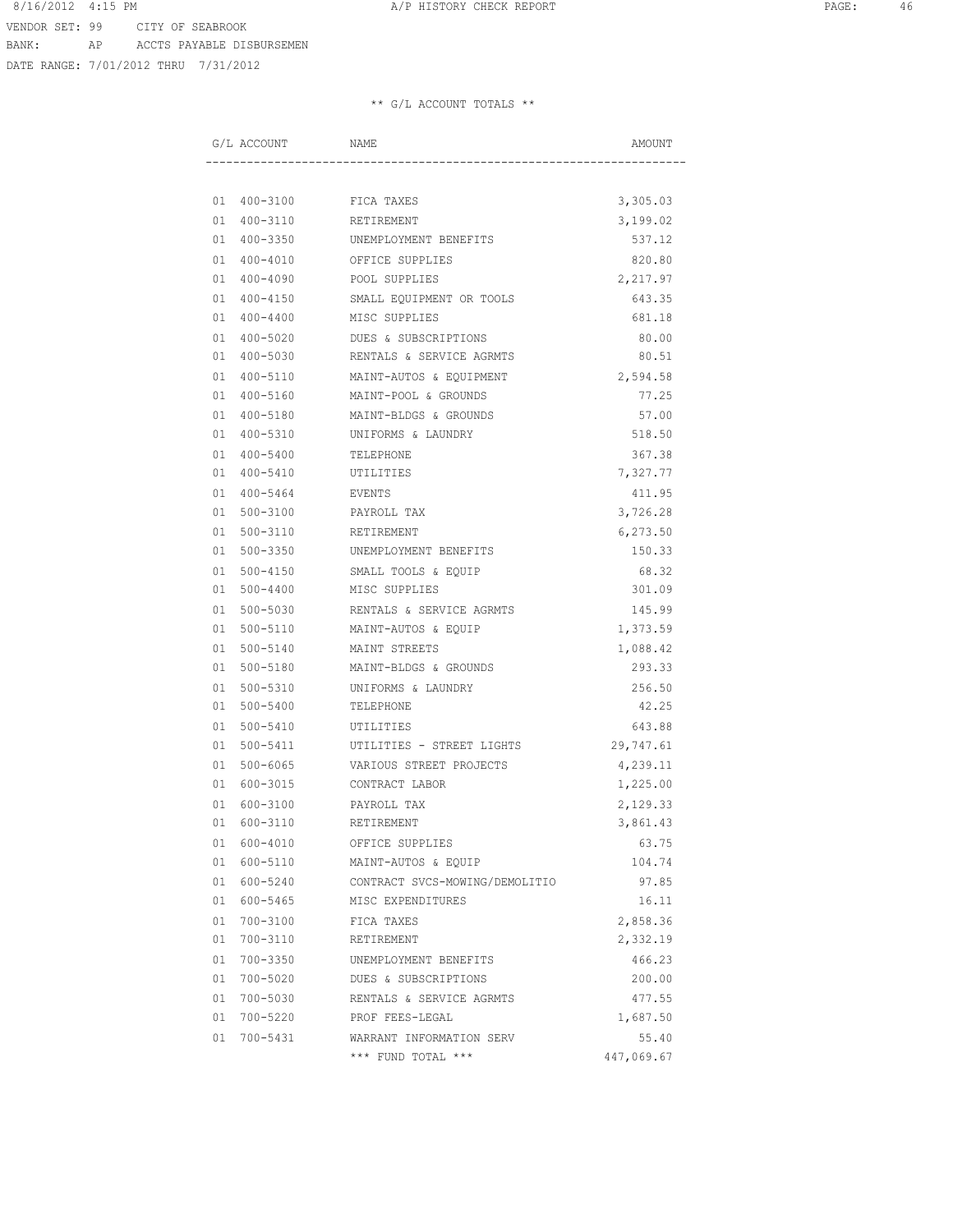VENDOR SET: 99 CITY OF SEABROOK

BANK: AP ACCTS PAYABLE DISBURSEMEN

DATE RANGE: 7/01/2012 THRU 7/31/2012

|    | G/L ACCOUNT  | NAME                            | AMOUNT     |
|----|--------------|---------------------------------|------------|
|    |              |                                 |            |
|    |              | 03 301-4150 SMALL TOOLS & EQUIP | 2,513.02   |
|    | 03 301-4151  | SOFTWARE <\$5000                | 2,473.10   |
|    |              | *** FUND TOTAL ***              | 4,986.12   |
|    | 09 901-5030  | RENTAL & SERVICE AGRMTS         | 675.00     |
|    | 09 901-5110  | MAINT-AUTOS & EQUIPMENT         | 1,088.29   |
|    |              | *** FUND TOTAL ***              | 1,763.29   |
|    | 13 013-1005  | RETAINAGE                       | 67,677.55  |
|    | 13 130-6051  | STREET IMPROVEMENTS             | 193,187.06 |
|    | 13 130-6070  | LAND ACQUISITIONS               | 77,984.17  |
|    |              | *** FUND TOTAL ***              | 338,848.78 |
|    | 15 150-3100  | FICA                            | 421.77     |
|    | 15 150-3110  | RETIREMENT                      | 499.94     |
|    | 15 150-3350  | UNEMPLOYMENT BENEFITS           | 138.00     |
|    | 15 150-4150  | SMALL EQUIPMENT                 | 76.49      |
|    | 15 150-5010  | ADVERTISING                     | 12,371.39  |
|    | 15 150-5030  | RENTALS & SERVICE AGREEMENTS    | 500.00     |
|    | 15 150-5400  | TELEPHONE                       | 74.70      |
|    | 15 150-5410  | UTILITIES                       | 124.86     |
|    |              | *** FUND TOTAL ***              | 14,207.15  |
|    | 19 929-5215  | PROF FEES-ENGINEERING           | 3,110.25   |
|    |              | *** FUND TOTAL ***              | 3,110.25   |
|    | 20 020-0075  | Debt Service Reserve            | 174,108.05 |
| 20 | 020-1005     | ACCTS PAYABLE/RETAINAGE         | 663.81     |
| 20 | 902-3100     | FICA TAXES                      | 2,804.67   |
| 20 | $902 - 3110$ | RETIREMENT                      | 5,280.42   |
| 20 | $902 - 3350$ | UNEMPLOYMENT BENEFITS           | 71.96      |
| 20 | 902-4150     | SMALL EQUIPMENT OR TOOLS        | 401.17     |
|    | 20 902-4400  | MISC SUPPLIES                   | 100.85     |
|    | 20 902-5030  | RENTALS & SERVICE AGRMTS        | 3,417.15   |
|    | 20 902-5110  | MAINT-AUTOS & EQUIPMENT         | 12.86      |
|    | 20 902-5130  | MAINT-WATER SYSTEM MINOR        | 3,147.14   |
|    | 20 902-5180  | MAINT-BLDGS & GROUNDS           | 294.23     |
|    | 20 902-5215  | PROF FEES-ENGINEERING           | 1,516.95   |
|    | 20 902-5216  | PROF FEES - METER READING       | 2,517.45   |
|    | 20 902-5285  | LABORATORY FEES                 | 181.50     |
|    | 20 902-5300  | TRAINING & CONFERENCE           | 125.00     |
|    | 20 902-5310  | UNIFORMS & LAUNDRY              | 256.50     |
|    | 20 902-5400  | TELEPHONE                       | 64.19      |
|    | 20 902-5410  | UTILITIES                       | 5,108.30   |
|    | 20 902-5451  | PASADENA WATER SUPPLY           | 53,482.63  |
|    | 20 902-5465  | MISC EXPENSE                    | 1,271.40   |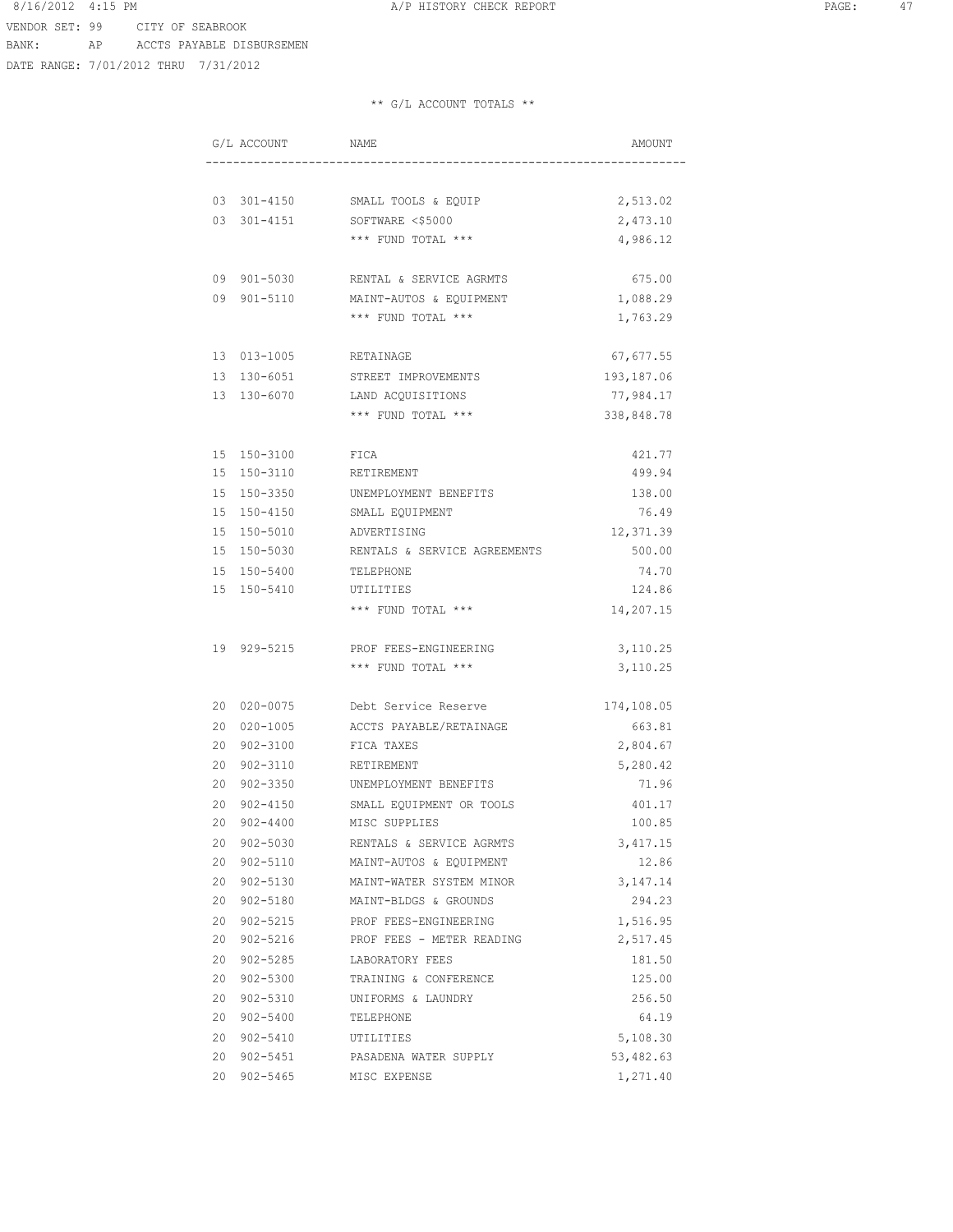DATE RANGE: 7/01/2012 THRU 7/31/2012

|    | G/L ACCOUNT | NAME                           | AMOUNT      |
|----|-------------|--------------------------------|-------------|
|    |             |                                |             |
|    |             | 20 902-5470 DEBT SERVICE AGENT | 150.00      |
|    | 20 902-6021 | METER REPLACEMENT PROGRAM      | 2,058.70    |
|    | 20 902-6035 | FACILITIES                     | 26,552.36   |
|    | 20 905-3100 | FICA TAXES                     | 930.53      |
| 20 | 905-3110    | RETIREMENT                     | 1,664.38    |
|    | 20 905-3350 | UNEMPLOYMENT BENEFITS          | 17.92       |
|    | 20 905-4011 | POSTAGE                        | 1,000.00    |
|    | 20 905-5030 | RENTALS & SERVICE AGRMTS       | 380.00      |
|    | 20 912-3100 | FICA TAXES                     | 2,253.61    |
|    | 20 912-3110 | RETIREMENT                     | 4,269.97    |
|    | 20 912-3350 | UNEMPLOYMENT BENEFITS          | 88.16       |
|    | 20 912-4150 | SMALL EQUIPMENT OR TOLLS       | 156.21      |
|    | 20 912-4400 | MISC SUPPLIES                  | 126.75      |
|    | 20 912-5030 | RENTALS & SERVICE AGRMTS       | 454.62      |
|    | 20 912-5110 | MAINT-AUTOS & EQUIPMENT        | 617.51      |
| 20 | 912-5120    | MAINT-SEWER SYSTEM MINOR       | 6,402.44    |
|    | 20 912-5180 | MAINT-BLDGS & GROUNDS          | 208.34      |
|    | 20 912-5280 | CHEMICAL SUPPLIES              | 6,393.87    |
|    | 20 912-5285 | LABORATORY FEES                | 968.60      |
|    | 20 912-5300 | TRAINING CONFERENCE            | 125.00      |
|    | 20 912-5310 | UNIFORMS & LAUNDRY             | 256.49      |
|    | 20 912-5400 | TELEPHONE                      | 108.05      |
|    | 20 912-5410 | UTILITIES                      | 25,928.07   |
|    | 20 912-5455 | SLUDGE DISPOSAL                | 4,065.19    |
|    | 20 912-5459 | CLEAN TV/SEWER SYSTEM          | 3,324.50    |
|    | 20 912-5465 | MISC EXPENSE                   | 146.20      |
| 20 | 912-5470    | DEBT SERVICE AGENT             | 150.00      |
| 20 | 912-6100    | SEWER SYSTEM-REPAIR/MAINT      | 14,750.00   |
| 20 | 922-5466    | STORM CLEANUP EXPENSE          | 589.02      |
| 20 | 922-5467    | RECYCLING CHARGES              | 5,942.75    |
|    | 20 922-5469 | RESIDENTIAL SANIT SERVICE      | 65,577.74   |
|    | 20 922-5479 | COMMERCIAL SANIT SERVICE       | 50,783.78   |
|    | 20 922-7210 | FRANCHISE FEES                 | 17,454.23CR |
|    | 20 922-9535 | SANITATION BILLING FEES        | 9,308.92CR  |
|    |             | *** FUND TOTAL ***             | 454,503.84  |
|    | 33 330-6010 | AUTOS & TRUCKS                 | 116,772.25  |
|    |             | *** FUND TOTAL ***             | 116,772.25  |
|    | 38 380-5465 | MISC EXPENSE                   | 834.00      |
|    |             | *** FUND TOTAL ***             | 834.00      |
|    | 39 390-5140 | MAINT-STREET & SIDEWALKS       | 143.40      |
|    |             | *** FUND TOTAL ***             | 143.40      |
|    | 41 410-1526 | JANITORIAL                     | 1,150.00    |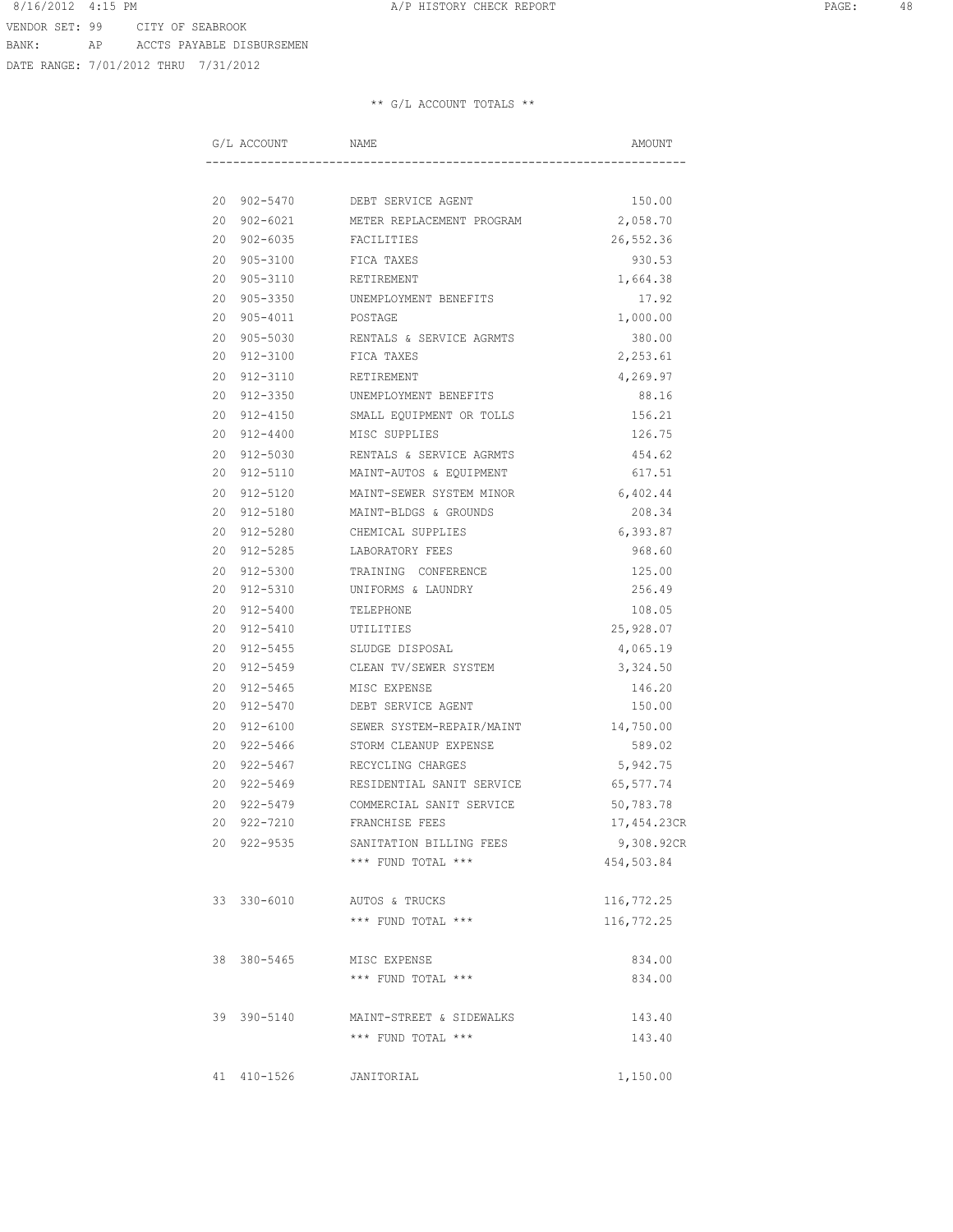DATE RANGE: 7/01/2012 THRU 7/31/2012

|                                 | G/L ACCOUNT NAME       |                                          | AMOUNT                             |  |
|---------------------------------|------------------------|------------------------------------------|------------------------------------|--|
|                                 |                        |                                          |                                    |  |
|                                 |                        | 41 410-4150 SMALL TOOLS & EQUIP          | 287.66                             |  |
|                                 |                        | 41 410-5030 RENTALS & SERVICE AGREEMENTS | 102.30                             |  |
|                                 |                        | 41 410-5240 CONTRACT SVCS-MOWING         | 1,092.00                           |  |
|                                 | 41 410-5400 TELEPHONE  |                                          | 99.67                              |  |
|                                 |                        | 41 410-5410 UTILITIES                    | 928.59                             |  |
|                                 |                        | 41 410-5465 MISC EXPENDITURES            | 419.50                             |  |
|                                 |                        | *** FUND TOTAL ***                       | 4,079.72                           |  |
|                                 | 50 501-3100 FICA TAXES |                                          | 3,578.96                           |  |
|                                 | 50 501-3110 RETIREMENT |                                          | 6,475.71                           |  |
|                                 |                        | 50 501-5030 RENTALS & SERVICE AGMTS      | 97.58                              |  |
|                                 |                        | 50 501-5110 MAINT - VEHICLES             | 4,274.63                           |  |
|                                 |                        | 50 501-5340 DETENTION SUPPLIES           | 733.56                             |  |
|                                 |                        | 50 501-5490 CRIME PREVENTION DIV EXP     | 159.96                             |  |
|                                 | 50 501-5497 C.I.D.     |                                          | 380.00                             |  |
|                                 |                        | *** FUND TOTAL ***                       | 15,700.40                          |  |
|                                 |                        | 79 790-4150 SMALL TOOLS & EQUIP          | 3,508.00                           |  |
|                                 |                        | 79 790-5115 MAINT-OFFICE EQUIPMENT       | 49.99                              |  |
|                                 |                        | *** FUND TOTAL ***                       | 3,557.99                           |  |
|                                 |                        | 83 830-4150 SMALL TOOLS & EQUIP          | 3,350.00                           |  |
|                                 | 83 830-6020 EQUIPMENT  |                                          | 11,488.60                          |  |
|                                 |                        | *** FUND TOTAL ***                       | 14,838.60                          |  |
| VENDOR SET: 99 BANK: AP TOTALS: | 291                    |                                          | 1,420,415.46   0.00   1,420,415.46 |  |
| BANK: AP TOTALS:                | 291                    |                                          | 1,424,827.46CR 0.00 1,420,415.46   |  |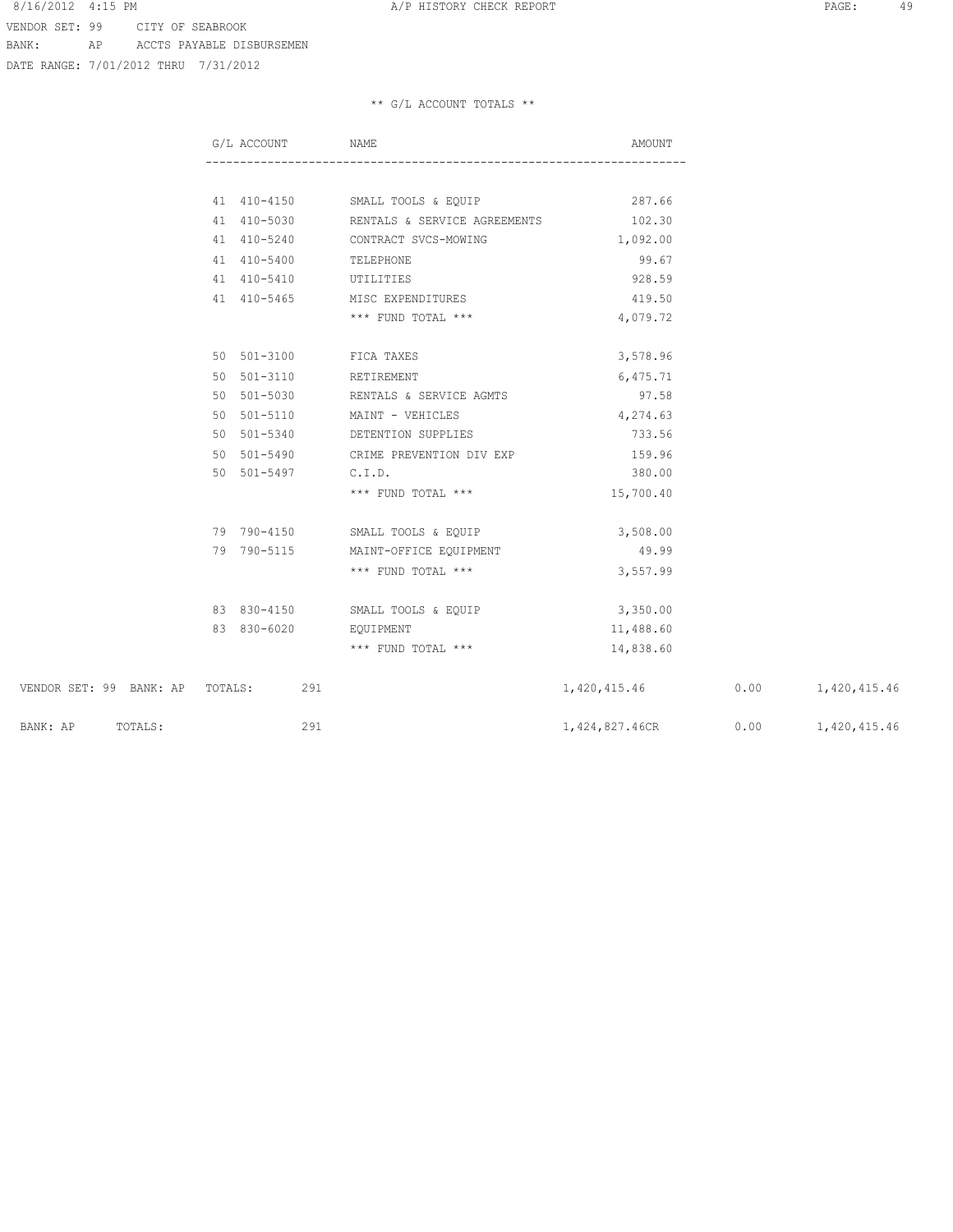VENDOR SET: 01 CITY OF SEABROOK

BANK: IP INSURANCE-EMPLOYEE TRUST

DATE RANGE: 7/01/2012 THRU 7/31/2012

|             |                |                           |                | CHECK     |                       |          | CHECK    | CHECK  | CHECK     |
|-------------|----------------|---------------------------|----------------|-----------|-----------------------|----------|----------|--------|-----------|
| VENDOR I.D. |                | NAME                      | STATUS         | DATE      | AMOUNT                | DISCOUNT | NO.      | STATUS | AMOUNT    |
| 0000        |                | AETNA                     |                |           |                       |          |          |        |           |
|             | I-G0839624     | JULY12 PREMIUM            | R              | 7/11/2012 |                       |          | 100085   |        |           |
|             | 01 001-1029    | MEDICAL INSURANCE PAYABLE | JULY12 PREMIUM |           | 9,910.78              |          |          |        |           |
|             | 01 001-1036    | DENTAL INSURANCE PAYABLE  | JULY12 PREMIUM |           | 1,757.14              |          |          |        |           |
|             | 01 100-3120    | HOSPITALIZATION           | JULY12 PREMIUM |           | 926.83                |          |          |        |           |
|             | 01 102-3120    | HOSPITALIZATION           | JULY12 PREMIUM |           | 5,604.26              |          |          |        |           |
|             | 01 106-3120    | HOSPITALIZATION           | JULY12 PREMIUM |           | 462.39                |          |          |        |           |
|             | 01 103-3120    | HOSPITALIZATION           | JULY12 PREMIUM |           | 983.19                |          |          |        |           |
|             | 01 200-3120    | HOSPITALIZATION           | JULY12 PREMIUM |           | 17, 157.25            |          |          |        |           |
|             | 01 001-0501    | DUE FROM CRIME DISTRICT   | JULY12 PREMIUM |           | 3,420.06              |          |          |        |           |
|             | 01 220-3120    | HOSPITALIZATION           | JULY12 PREMIUM |           | 1,168.55              |          |          |        |           |
|             | 01 210-3120    | HOSPITALIZATION           | JULY12 PREMIUM |           | 662.22                |          |          |        |           |
|             | 01 400-3120    | HOSPITALIZATION           | JULY12 PREMIUM |           | 3,441.50              |          |          |        |           |
|             | 01 500-3120    | HOSPITALIZATION           | JULY12 PREMIUM |           | 1,960.31              |          |          |        |           |
|             | 01 600-3120    | HOSPITALIZATION           | JULY12 PREMIUM |           | 3,032.58              |          |          |        |           |
|             | 01 700-3120    | HOSPITALIZATION           | JULY12 PREMIUM |           | 2,134.41              |          |          |        |           |
|             | 01 001-0500    | DUE FROM ENTERPRISE FUND  | JULY12 PREMIUM |           | 6,367.17              |          |          |        | 58,988.64 |
|             |                |                           |                |           | *** VENDOR TOTALS *** |          | 1 CHECKS |        | 58,988.64 |
| 0001        |                | BLOCK VISION OF TEXAS INC |                |           |                       |          |          |        |           |
|             | $I - 29018$    | JULY12 PREMIUM            | Е              | 7/11/2012 |                       |          | 999999   |        |           |
|             | 01 001-1037    | VISION INSURANCE PAYABLE  | JULY12 PREMIUM |           | 280.05                |          |          |        |           |
|             | 01 100-3120    | HOSPITALIZATION           | JULY12 PREMIUM |           | 11.30                 |          |          |        |           |
|             | 01 102-3120    | HOSPITALIZATION           | JULY12 PREMIUM |           | 49.44                 |          |          |        |           |
|             | 01 106-3120    | HOSPITALIZATION           | JULY12 PREMIUM |           | 5.65                  |          |          |        |           |
|             | 01 103-3120    | HOSPITALIZATION           | JULY12 PREMIUM |           | 5.65                  |          |          |        |           |
|             | 01 200-3120    | HOSPITALIZATION           | JULY12 PREMIUM |           | 156.48                |          |          |        |           |
|             | 01 001-0501    | DUE FROM CRIME DISTRICT   | JULY12 PREMIUM |           | 31.08                 |          |          |        |           |
|             | 01 220-3120    | HOSPITALIZATION           | JULY12 PREMIUM |           | 14.13                 |          |          |        |           |
|             | 01 210-3120    | HOSPITALIZATION           | JULY12 PREMIUM |           | 5.65                  |          |          |        |           |
|             | 01 400-3120    | HOSPITALIZATION           | JULY12 PREMIUM |           | 39.55                 |          |          |        |           |
|             | 01 500-3120    | HOSPITALIZATION           | JULY12 PREMIUM |           | 21.82                 |          |          |        |           |
|             | 01 600-3120    | HOSPITALIZATION           | JULY12 PREMIUM |           | 28.25                 |          |          |        |           |
|             | 01 700-3120    | HOSPITALIZATION           | JULY12 PREMIUM |           | 19.78                 |          |          |        |           |
|             | 01 001-0500    | DUE FROM ENTERPRISE FUND  | JULY12 PREMIUM |           | 66.22                 |          |          |        | 735.05    |
|             |                |                           |                |           | *** VENDOR TOTALS *** |          | 1 CHECKS |        | 735.05    |
| 0003        |                | LINA                      |                |           |                       |          |          |        |           |
|             | I-060112121538 | JUNE12 PREMIUM            | R              | 7/11/2012 |                       |          | 100087   |        |           |
|             | 01 001-1038    | CIGNA INSURANCE PAYABLE   | JUNE12 PREMIUM |           | 1,397.00              |          |          |        |           |
|             | 01 100-3120    | HOSPITALIZATION           | JUNE12 PREMIUM |           | 46.02                 |          |          |        |           |
|             | 01 102-3120    | HOSPITALIZATION           | JUNE12 PREMIUM |           | 223.10                |          |          |        |           |
|             | 01 106-3120    | HOSPITALIZATION           | JUNE12 PREMIUM |           | 20.43                 |          |          |        |           |
|             | 01 103-3120    | HOSPITALIZATION           | JUNE12 PREMIUM |           | 30.26                 |          |          |        |           |
|             | 01 200-3120    | HOSPITALIZATION           | JUNE12 PREMIUM |           | 540.00                |          |          |        |           |
|             | 01 220-3120    | HOSPITALIZATION           | JUNE12 PREMIUM |           | 46.74                 |          |          |        |           |
|             | 01 001-0501    | DUE FROM CRIME DISTRICT   | JUNE12 PREMIUM |           | 121.70                |          |          |        |           |

01 210-3120 HOSPITALIZATION JUNE12 PREMIUM 14.78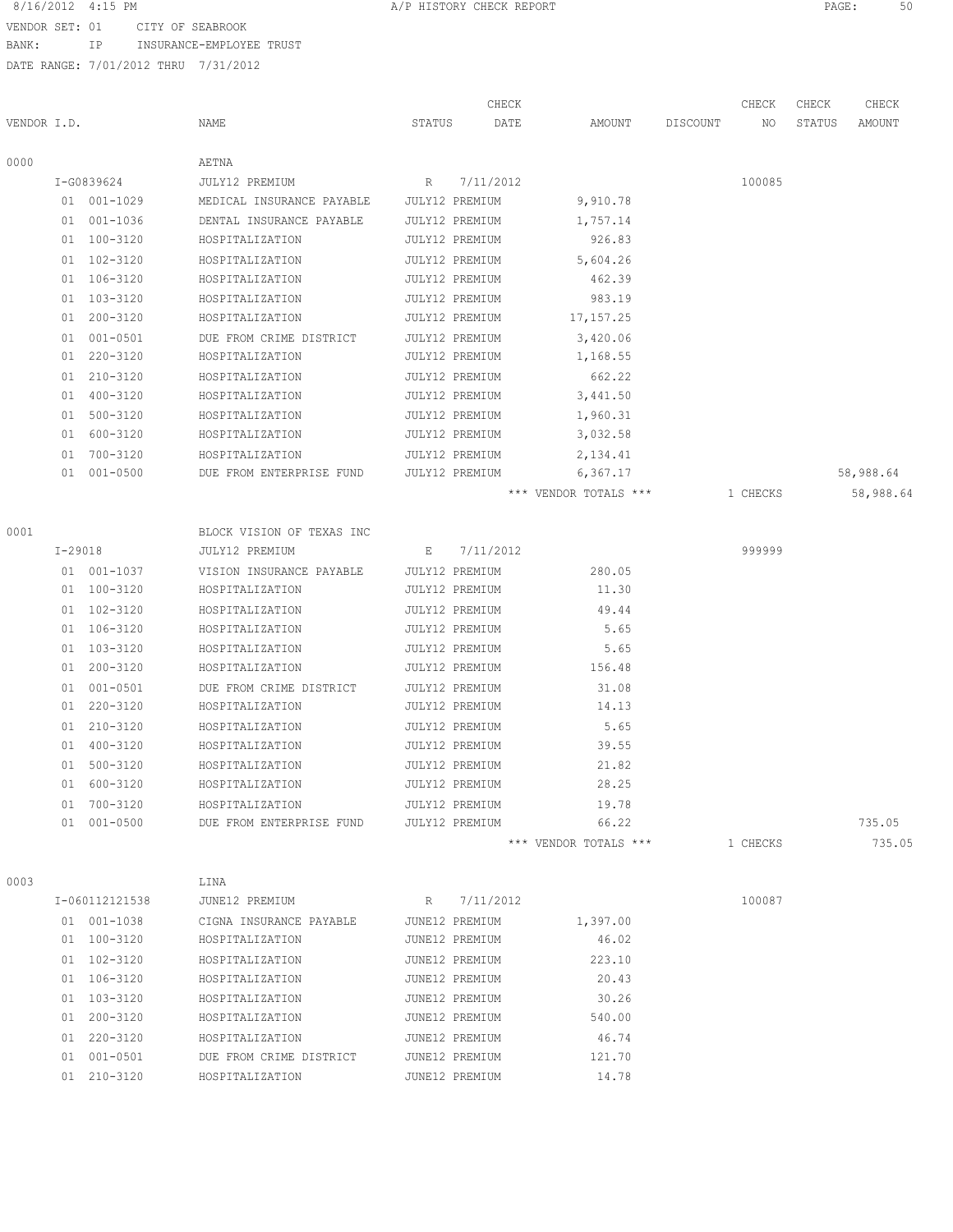| 8/16/2012 4:15 PM |                                      |                                |                | A/P HISTORY CHECK REPORT |                       |                | PAGE:  | -51          |
|-------------------|--------------------------------------|--------------------------------|----------------|--------------------------|-----------------------|----------------|--------|--------------|
| VENDOR SET: 01    |                                      | CITY OF SEABROOK               |                |                          |                       |                |        |              |
| BANK:             | IP.                                  | INSURANCE-EMPLOYEE TRUST       |                |                          |                       |                |        |              |
|                   | DATE RANGE: 7/01/2012 THRU 7/31/2012 |                                |                |                          |                       |                |        |              |
|                   |                                      |                                |                | CHECK                    |                       | CHECK          | CHECK  | CHECK        |
| VENDOR I.D.       |                                      | <b>NAME</b>                    | STATUS         | DATE                     | AMOUNT                | DISCOUNT<br>NO | STATUS | AMOUNT       |
| 0003              |                                      | LINA<br>CONT                   |                |                          |                       |                |        |              |
|                   | I-060112121538                       | JUNE12 PREMIUM                 | $R_{\perp}$    | 7/11/2012                |                       | 100087         |        |              |
|                   | 01 400-3120                          | HOSPITALIZATION                | JUNE12 PREMIUM |                          | 81.95                 |                |        |              |
|                   | 01 500-3120                          | HOSPITALIZATION                | JUNE12 PREMIUM |                          | 106.58                |                |        |              |
|                   | 01 600-3120                          | HOSPITALIZATION                | JUNE12 PREMIUM |                          | 84.02                 |                |        |              |
|                   | 01 700-3120                          | HOSPITALIZATION                | JUNE12 PREMIUM |                          | 52.57                 |                |        |              |
|                   | 01 001-0500                          | DUE FROM ENTERPRISE FUND       | JUNE12 PREMIUM |                          | 216.19                |                |        | 2,981.34     |
|                   |                                      |                                |                |                          | *** VENDOR TOTALS *** | 1 CHECKS       |        | 2,981.34     |
| 0002              |                                      | UNUM LIFE INSURANCE CO OF AMER |                |                          |                       |                |        |              |
|                   | I-201207106059                       | JULY12 PREMIUM                 |                | R 7/11/2012              |                       | 100089         |        |              |
|                   | 01 001-1033                          | UNUM INSURANCE DEDUCTS         | JULY12 PREMIUM |                          | 98.10                 |                |        |              |
|                   | 01 100-3120                          | HOSPITALIZATION                | JULY12 PREMIUM |                          | 27.70                 |                |        |              |
|                   | 01 102-3120                          | HOSPITALIZATION                | JULY12 PREMIUM |                          | 56.43                 |                |        |              |
|                   | 01 106-3120                          | HOSPITALIZATION                | JULY12 PREMIUM |                          | 3.50                  |                |        |              |
|                   | 01 001-0501                          | DUE FROM CRIME DISTRICT        | JULY12 PREMIUM |                          | 37.05                 |                |        |              |
|                   | 01 220-3120                          | HOSPITALIZATION                | JULY12 PREMIUM |                          | 8.15                  |                |        |              |
|                   | 01 103-3120                          | HOSPITALIZATION                | JULY12 PREMIUM |                          | 4.10                  |                |        |              |
|                   | 01 200-3120                          | HOSPITALIZATION                | JULY12 PREMIUM |                          | 132.92                |                |        |              |
|                   | 01 210-3120                          | HOSPITALIZATION                | JULY12 PREMIUM |                          | 3.30                  |                |        |              |
|                   | 01 400-3120                          | HOSPITALIZATION                | JULY12 PREMIUM |                          | 24.60                 |                |        |              |
|                   | 01 500-3120                          | HOSPITALIZATION                | JULY12 PREMIUM |                          | 46.73                 |                |        |              |
|                   | 01 600-3120                          | HOSPITALIZATION                | JULY12 PREMIUM |                          | 27.70                 |                |        |              |
|                   | 01 700-3120                          | HOSPITALIZATION                | JULY12 PREMIUM |                          | 17.95                 |                |        |              |
|                   | 01 001-0500                          | DUE FROM ENTERPRISE FUND       | JULY12 PREMIUM |                          | 68.24                 |                |        | 556.47       |
|                   |                                      |                                |                |                          | *** VENDOR TOTALS *** | 1 CHECKS       |        | 556.47       |
|                   | * * TOTALS * *                       | NO.                            |                |                          | INVOICE AMOUNT        | DISCOUNTS      |        | CHECK AMOUNT |
|                   | REGULAR CHECKS:                      | 3                              |                |                          | 0.00                  | 0.00           |        | 62,526.45    |
|                   | HAND CHECKS:                         | $\Omega$                       |                |                          | 0.00                  | 0.00           |        | 0.00         |

| DRAFTS:      |               |      | 0.00 | 0.00 | 0.00   |
|--------------|---------------|------|------|------|--------|
| EFT:         |               |      | 0.00 | 0.00 | 735.05 |
| NON CHECKS:  | 0             |      | 0.00 | 0.00 | 0.00   |
| VOID CHECKS: | 0 VOID DEBITS | 0.00 |      |      |        |
|              | VOID CREDITS  | 0.00 | 0.00 | 0.00 |        |

TOTAL ERRORS: 0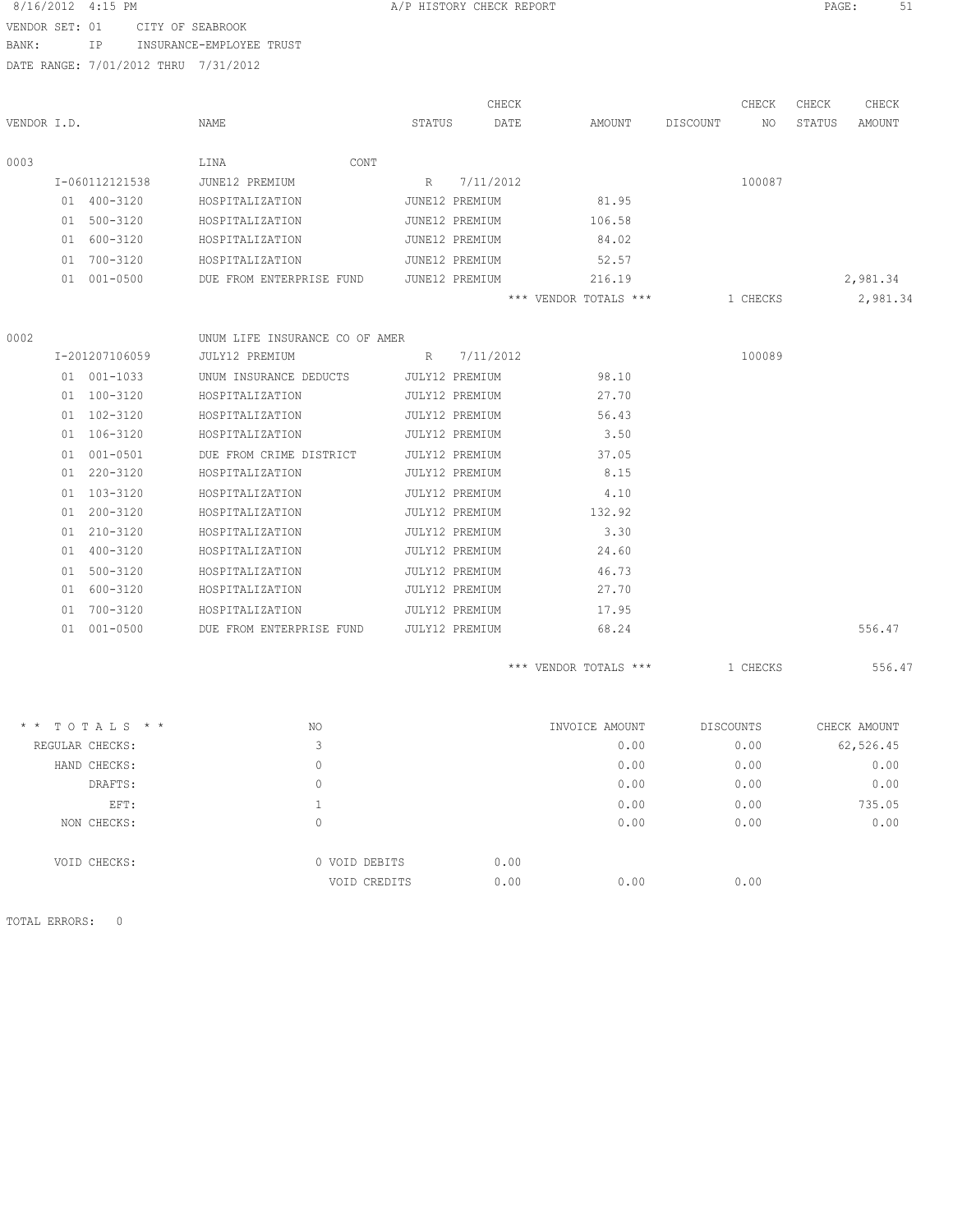VENDOR SET: 01 CITY OF SEABROOK BANK: IP INSURANCE-EMPLOYEE TRUST

DATE RANGE: 7/01/2012 THRU 7/31/2012

|                                 | G/L ACCOUNT | NAME                                          | AMOUNT                     |      |                     |
|---------------------------------|-------------|-----------------------------------------------|----------------------------|------|---------------------|
|                                 |             |                                               |                            |      |                     |
|                                 |             | 01 001-0500 DUE FROM ENTERPRISE FUND 6,717.82 |                            |      |                     |
|                                 |             | 01 001-0501 DUE FROM CRIME DISTRICT 3,609.89  |                            |      |                     |
|                                 | 01 001-1029 | MEDICAL INSURANCE PAYABLE                     | 9,910.78                   |      |                     |
|                                 | 01 001-1033 | UNUM INSURANCE DEDUCTS                        | 98.10                      |      |                     |
|                                 | 01 001-1036 | DENTAL INSURANCE PAYABLE                      | 1,757.14                   |      |                     |
|                                 | 01 001-1037 | VISION INSURANCE PAYABLE                      | 280.05                     |      |                     |
|                                 |             | 01 001-1038 CIGNA INSURANCE PAYABLE           | 1,397.00                   |      |                     |
|                                 | 01 100-3120 | HOSPITALIZATION                               | 1,011.85                   |      |                     |
|                                 | 01 102-3120 | HOSPITALIZATION                               | 5,933.23                   |      |                     |
|                                 | 01 103-3120 | HOSPITALIZATION                               | 1,023.20                   |      |                     |
|                                 | 01 106-3120 | HOSPITALIZATION                               | 491.97                     |      |                     |
|                                 | 01 200-3120 | HOSPITALIZATION                               | 17,986.65                  |      |                     |
|                                 | 01 210-3120 | HOSPITALIZATION                               | 685.95                     |      |                     |
|                                 | 01 220-3120 | HOSPITALIZATION                               | 1,237.57                   |      |                     |
|                                 | 01 400-3120 | HOSPITALIZATION                               | 3,587.60                   |      |                     |
|                                 | 01 500-3120 | HOSPITALIZATION                               | 2,135.44                   |      |                     |
|                                 | 01 600-3120 | HOSPITALIZATION                               | 3,172.55                   |      |                     |
|                                 | 01 700-3120 | HOSPITALIZATION                               | 2,224.71                   |      |                     |
|                                 |             | *** FUND TOTAL ***                            | 63,261.50                  |      |                     |
|                                 |             | *** FUND TOTAL ***                            | 0.00                       |      |                     |
| VENDOR SET: 01 BANK: IP TOTALS: | 4           |                                               | 63,261.50CR                | 0.00 | 63,261.50           |
| BANK: IP TOTALS:                | 4           |                                               | 63,261.50CR 0.00 63,261.50 |      |                     |
| REPORT TOTALS:                  | 308         |                                               | 1,678,825.10CR             |      | $0.00$ 1,674,413.10 |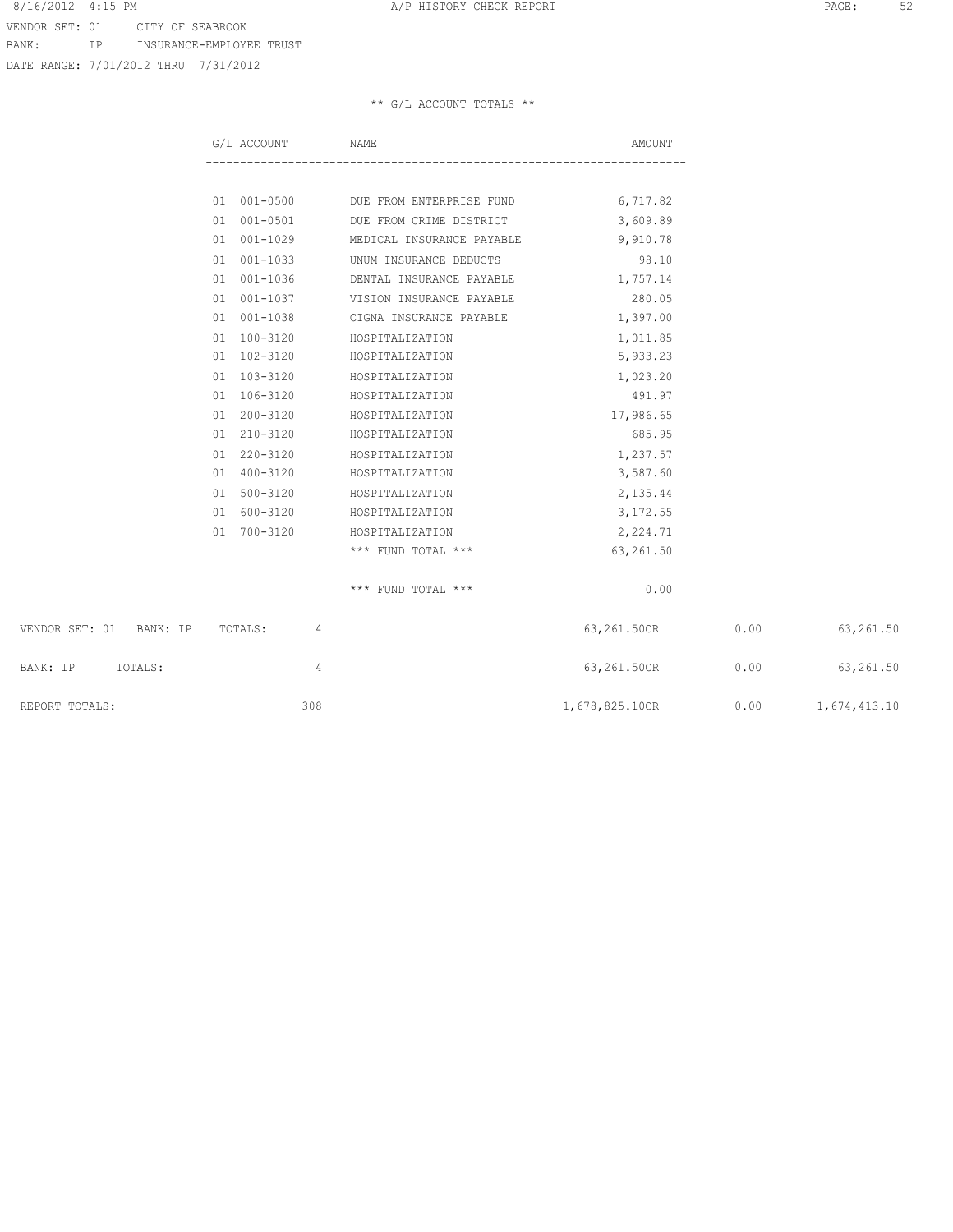| 8-20-12 4:19 PM<br><b>FUND</b><br>: ALL | <b>T R ANSACTION AUDIT</b> |    |                               | THRU 7/31/2012 |
|-----------------------------------------|----------------------------|----|-------------------------------|----------------|
|                                         |                            |    |                               |                |
| ACCOUNT : ALL<br>TRANSACTIONS:          | 00000 THRU 99999           |    |                               |                |
| G/L ACCOUNT                             | DATE SYS DT REFEREN        | CE | =======DESCRIPTION=======     | AMOUNT         |
| TRANSACTION NO:                         | B17352 PACKET NO: 02215    | JE | NO: 010606                    |                |
| 20 020-0040                             | 7/01/12 7/02               |    | <b>MONTHLY OM TRANSFER</b>    | 118,554.33CR   |
| 20 902-6250                             | 7/01/12 7/02               |    | <b>MONTHLY OM TRANSFER</b>    | 54,447.53      |
| 20 912-6250                             | 7/01/12 7/02               |    | <b>MONTHLY OM TRANSFER</b>    | 58,984.86      |
| 20 922-6250                             | 7/01/12 7/02               |    | <b>MONTHLY OM TRANSFER</b>    | 5,121.94       |
| TRANSACTION NO:                         | B17355 PACKET NO: 02215    | JE | NO: 010609                    |                |
| 70 070-0040                             | 7/01/12 7/02               |    | MONTHLY ADMIN TRANSFER        | 10,416.66CR    |
| 70 707-6250                             | 7/01/12 7/02               |    | <b>MONTHLY ADMIN TRANSFER</b> | 10,416.66      |
| TRANSACTION NO:                         | B17357 PACKET NO: 02215    | JE | NO: 010611                    |                |
| 20 020-0040                             | 7/01/12 7/02               |    | MONTHLY STREET MAINT TRAN     | 17,157.92CR    |
| 20 922-6251                             | 7/01/12 7/02               |    | MONTHLY STREET MAINT TRAN     | 17,157.92      |
| TRANSACTION NO:                         | B17359 PACKET NO: 02215    | JE | NO: 010613                    |                |
|                                         |                            |    |                               |                |
| 15 015-0001                             | 7/01/12 7/02               |    | <b>GATEWAY FEE</b>            | 13.00CR        |
| 15 150-5464                             | 7/01/12 7/02               |    | <b>GATEWAY FEE</b>            | 13.00          |
| 99 099-0001                             | 7/01/12 7/02 E.F.T.        |    | 201592 GATEWAY FEE            | 13.00CR        |
| 99 099-1099                             | 7/01/12 7/02               |    | <b>GATEWAY FEE</b>            | 13.00          |
| TRANSACTION NO:                         | B17378 PACKET NO: 02216    | JE | NO: 010615                    |                |
| 01 001-0001                             | 7/02/12 7/03 E.F.T.        |    | 201593 PAYROLL CASH TRANSFER  | 152,053.72CR   |
| 01 001-0030                             | 7/02/12 7/03 E.F.T.        |    | 201593 PAYROLL CASH TRANSFER  | 152,053.72     |
| TRANSACTION NO:                         | B17379 PACKET NO: 02216    | JE | NO: 010616                    |                |
| 01 001-0001                             | 7/03/12 7/03 E.F.T.        |    | 201594 PAYROLL CASH TRANSFER  | 342.94CR       |
| 01 001-0030                             | 7/03/12 7/03 E.F.T.        |    | 201594 PAYROLL CASH TRANSFER  | 342.94         |
| 99 099-0001                             | 7/03/12 7/03 E.F.T.        |    | 201594 PAYROLL CASH TRANSFER  | 342.94CR       |
| 99 099-1099                             | 7/03/12 7/03 E.F.T.        |    | 201594 PAYROLL CASH TRANSFER  | 342.94         |
| TRANSACTION NO:                         | B17405 PACKET NO: 02223    | JE | NO: 010632                    |                |
| 20 020-0040                             | 7/11/12 7/11               |    | <b>INSURANCE PREMIUMS</b>     | 6,714.89CR     |
| 20 902-3120                             | 7/11/12 7/11               |    | UNUM PREMIUM                  | 22.43          |
| 20 902-3120                             | 7/11/12 7/11               |    | <b>BLOCK PREMIUM</b>          | 32.75          |
|                                         |                            |    |                               |                |
| 20 902-3120                             | 7/11/12 7/11               |    | <b>AETNA PREMIUM</b>          | 3,734.34       |
| 20 902-3120                             | 7/11/12 7/11               |    | <b>CIGNA PREMIUM</b>          | 98.63          |
| 20 905-3120                             | 7/11/12 7/11               |    | UNUM PREMIUM                  | 12.60          |
| 20 905-3120                             | $7/11/12$ $7/11$           |    | <b>BLOCK PREMIUM</b>          | 11.30          |
| 20 905-3120                             | $7/11/12$ $7/11$           |    | <b>AETNA PREMIUM</b>          | 924.78         |
| 20 905-3120                             | $7/11/12$ $7/11$           |    | <b>CIGNA PREMIUM</b>          | 38.00          |
| 20 912-3120                             | 7/11/12 7/11               |    | UNUM PREMIUM                  | 33.21          |
| 20 912-3120                             | $7/11/12$ $7/11$           |    | <b>BLOCK PREMIUM</b>          | 22.17          |
| 20 912-3120                             | $7/11/12$ $7/11$           |    | <b>AETNA PREMIUM</b>          | 1,708.05       |
| 20 912-3120                             | $7/11/12$ $7/11$           |    | <b>CIGNA PREMIUM</b>          | 76.63          |
| TRANSACTION NO:                         | B17406 PACKET NO: 02223    | JE | NO: 010633                    |                |
| 50 050-0040                             | $7/11/12$ $7/11$           |    | <b>BLOCK PREMIUM</b>          | 3,609.89CR     |
| 50 501-3120                             | $7/11/12$ $7/11$           |    | <b>AETNA PREMIUM</b>          | 3,420.06       |
| 50 501-3120                             | $7/11/12$ $7/11$           |    | CIGNA PREMIUM                 | 121.70         |
|                                         |                            |    |                               |                |
| 50 501-3120                             | $7/11/12$ $7/11$           |    | UNUM PREMIUM                  | 37.05          |
| 50 501-3120                             | $7/11/12$ $7/11$           |    | <b>BLOCK PREMIUM</b>          | 31.08          |
| TRANSACTION NO:                         | B17407 PACKET NO: 02223    | JE | NO: 010634                    |                |
| 99 099-0001                             | 7/10/12 7/11 E.F.T.        |    | 201596 EBT CASH TRANSFER      | 63,261.50CR    |
| 99 099-1099                             | 7/10/12 7/11 E.F.T.        |    | 201596 EBT CASH TRANSFER      | 63,261.50      |
| TRANSACTION NO:                         | B17408 PACKET NO: 02223    | JE | NO: 010635                    |                |
|                                         |                            |    |                               |                |